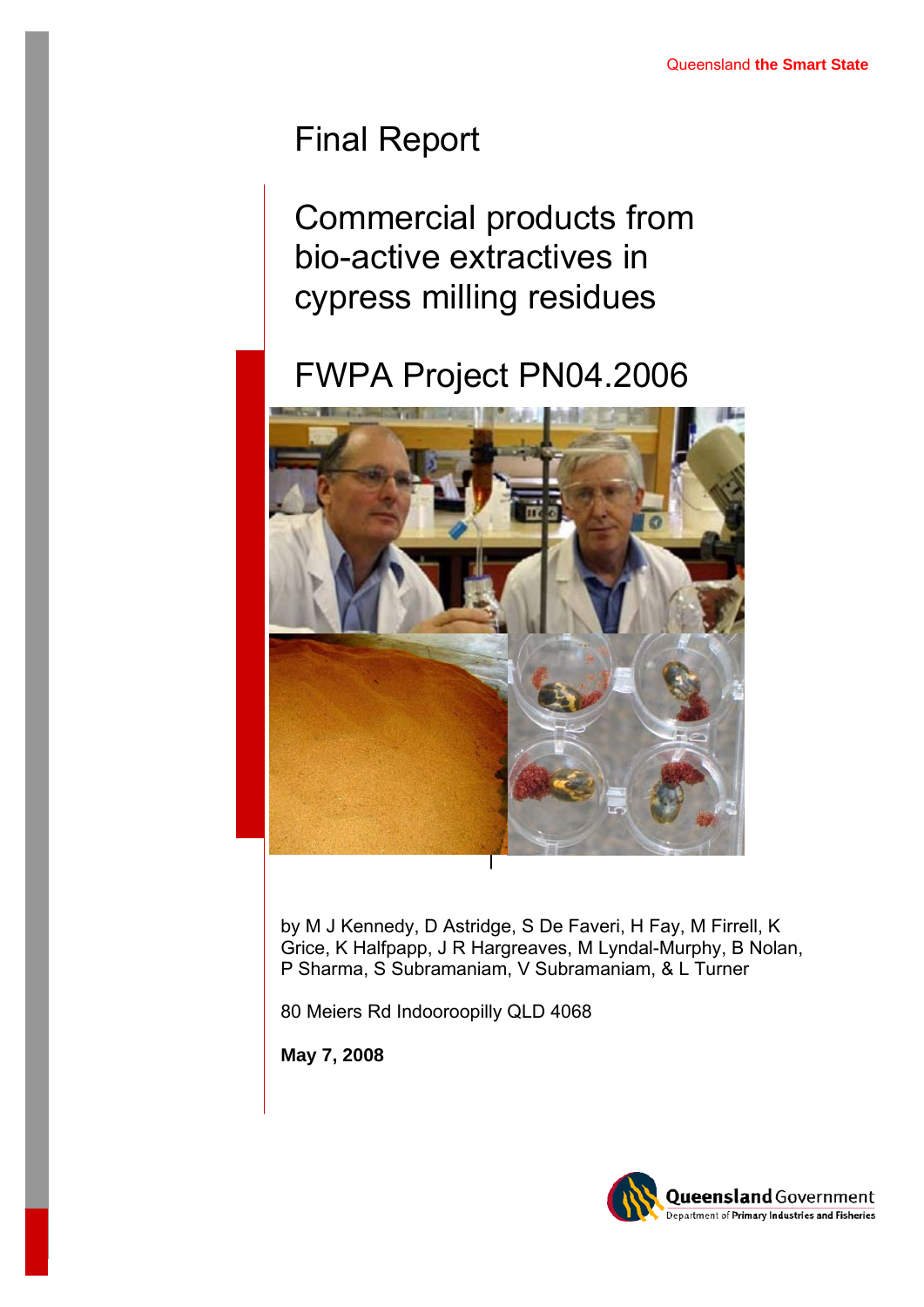The Department of Primary Industries and Fisheries (DPI&F) seeks to maximise the economic potential of Queensland's primary industries on a sustainable basis.

This report has been prepared by staff of Horticulture & Forestry Science and Animal Science Units within the Delivery Business Group, DPI&F.

While every care has been taken in preparing this publication, the State of Queensland accepts no responsibility for decisions or actions taken as a result of any data, information, statement or advice, expressed or implied, contained in this report.

© The State of Queensland, Department of Primary Industries and Fisheries 2008.

Copyright protects this material. Except as permitted by the Copyright Act 1968 (Cth), reproduction by any means (photocopying, electronic, mechanical, recording or otherwise), making available online, electronic transmission or other publication of this material is prohibited without the prior written permission of The Department of Primary Industries and Fisheries, Queensland.

Inquiries should be addressed to:

Intellectual Property and Commercialisation Unit Department of Primary Industries and Fisheries GPO Box 46 Brisbane Qld 4001

or

*[copyright@dpi.qld.gov.au](mailto:copyright@dpi.qld.gov.au)* telephone: +61 7 3404 6999

**Inquiries should be addressed to** *[copyright@dpi.qld.gov.au](mailto:copyright@dpi.qld.gov.au)***; (telephone 61 7 3404 6999).**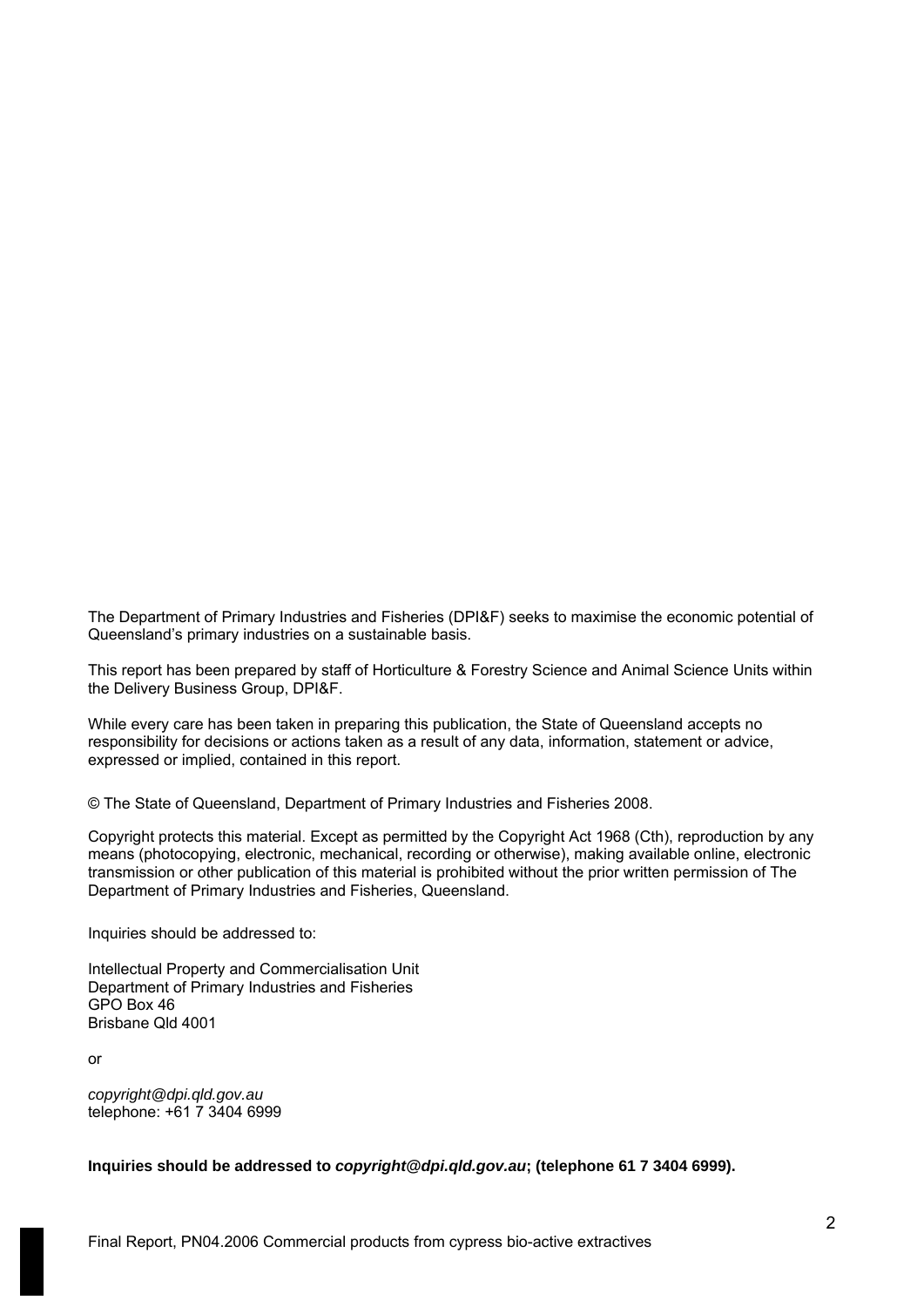# **Final Report**

# **Project PN04.2006 – Commercial products from bio-active extractives in cypress milling residues**

### **Table of Contents**

## **Summary**

### **Introduction**

# **Objectives and Deliverables**

# **Materials and Methods**

Extraction Fractionation Screening

# **Results and Discussion**

Screening trials Chemical composition Stability of bioactivity Relative contribution of components to activity against silverleaf whitefly Silverleaf whitefly responses to extract and oil application rates Effect of extract on a parasitoid of silverleaf whitefly Other commercialisation considerations

### **Conclusions**

#### **Recommendations**

**Implications for Industry** 

### **Acknowledgements**

#### **References**

# **Appendices**

Appendix A: two-spotted mites and fruit spotting bug – first screening Appendix B: two-spotted mites – second screening Appendix C: thrips – first screening Appendix D: thrips – second screening Appendix E: banana scab moth – first screening Appendix F: silverleaf whitefly – first screening Appendix G: silverleaf whitefly – second screening Appendix H: adult cattle ticks – first screening Appendix I: adult cattle ticks – second screening Appendix J: ruminant gastrointestinal nematodes – first screening Appendix K: ruminant gastrointestinal nematodes – second screening Appendix L: silverleaf whitefly – third screening Appendix M: silverleaf whitefly – evaluation with paraffinic oil additive Appendix N: evaluation against a silverleaf whitefly parasitoid Appendix O: fungal disease organisms – first screening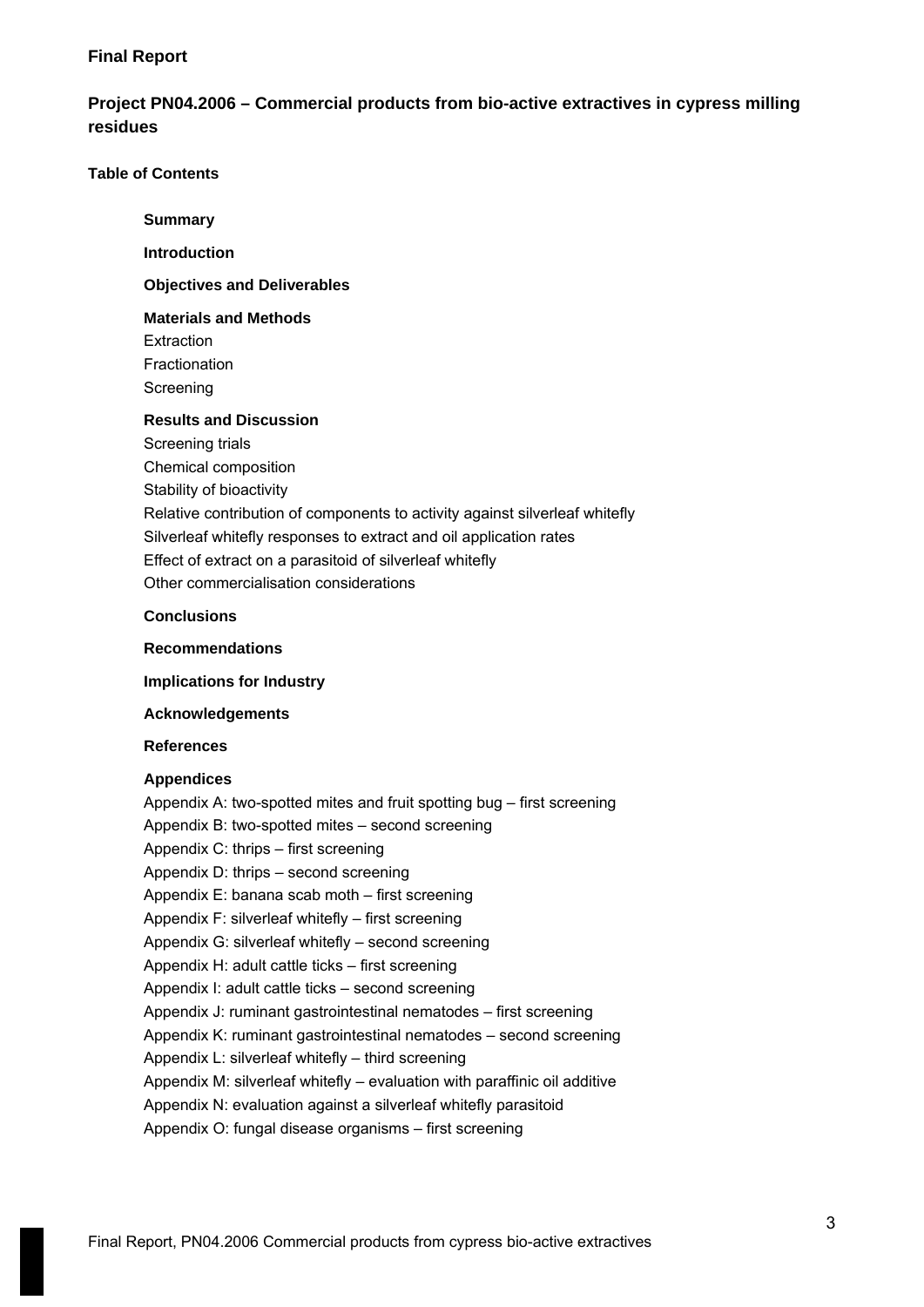#### **Summary**

Extractive components obtained from milling residues of white cypress were studied for chemical identity and bioactivity with a view to developing a commercial use for these components, thus increasing the value of the residues and improving the economics of cypress sawn wood production. Extracts obtained by solvent or steam extraction techniques from cypress sawdust were each fractionated by a range of techniques into groups of similar compounds. Crude extracts and fractions were screened against a range of agricultural pests and diseases, including two fungi, subterranean termites, fruit spotting bugs, two-spotted mites, thrips, heliothis, banana scab moths, silverleaf whiteflies, cattle tick adults and larvae, and ruminant gastrointestinal nematodes. Additional screening was undertaken where encouraging results were achieved, for two-spotted mites, thrips, silverleaf whiteflies, cattle tick adults and ruminant gastrointestinal nematodes. After considering degrees of efficacy against, and economic importance of, the agricultural pests, and likely production costs of extracts and fractions, the crude extract (oil) produced by steam distillation was chosen for further study against silverleaf whitefly. A useful degree of control was achievable when this oil was applied to tomato or eggplant at 0.1%, with much less harmful effects on a beneficial insect. Activity of the oil against silverleaf whitefly was undiminished 3.5 years after it was generated. There was little benefit from supplementing the extract with co-formulated paraffinic oil. From the steam distilled oil, fifty-five compounds were characterised, thirty-five compounds representing 92.478 % of the oil, with guaiol (20.8%) and citronellic acid (15.9%) most abundant. These two compounds, and a group of oxygenated compounds containing bulnesol and a range of eudesmols, were found to account for most of the activity against silverleaf whitefly. This application was recommended for first progression to commercialisation.

### **Introduction**

Members of the genus *Callitris*, family Cupressaceae, are commonly called 'cypress pines' because of their resemblance to northern hemisphere cypresses (National Forest Library, 1998); however, they are not related and they are not true pines. Like all conifers, *Callitris* trees produce their seeds in cones. According to one estimate, 2.3 million hectares of *Callitris* is found in Australia and it is a part of many Australian ecosystems, from the arid tropics to the Australian Alps (Thompson and Johnson, 1986).

The most common species is white cypress, *Callitris glaucophylla* Joy Thomps and LAS Johnson. It is currently the most economically important *Callitris* species and is harvested from native forests. Two other important species are Bribie Island pine *Callitris columellaris* F. Muell. and *Callitris intratropica*, but these provide little, if any, timber. The three species have recently been combined as *Callitris columellaris* F. Muell. (Council of Heads of Australasian Herbaria, 2006)

White cypress grows as a tree to 30 m in height, with a single trunk, bark brown, rough and furrowed. The species is found in all mainland states of Australia, mostly on sandy soils, from isolated individuals to extensive forests, especially in inland districts. Extensive forests are found in the Tambo-Dalby-Inglewood region of Southern Queensland and the Baradine-Narrabri and Cobar districts of New South Wales (NSW).

White cypress wood is fairly hard and dense (675 kg/m<sup>3</sup>) and is known as the world's hardest coniferous timber. The strength and durability of the timber are important assets. It can resist decay and termites in ground contact for up to 50 years, and so has been widely used for ground contact applications, such as house stumps, fence posts and telephone poles, as well as for framing, flooring and furniture (National Forest Library, 1998).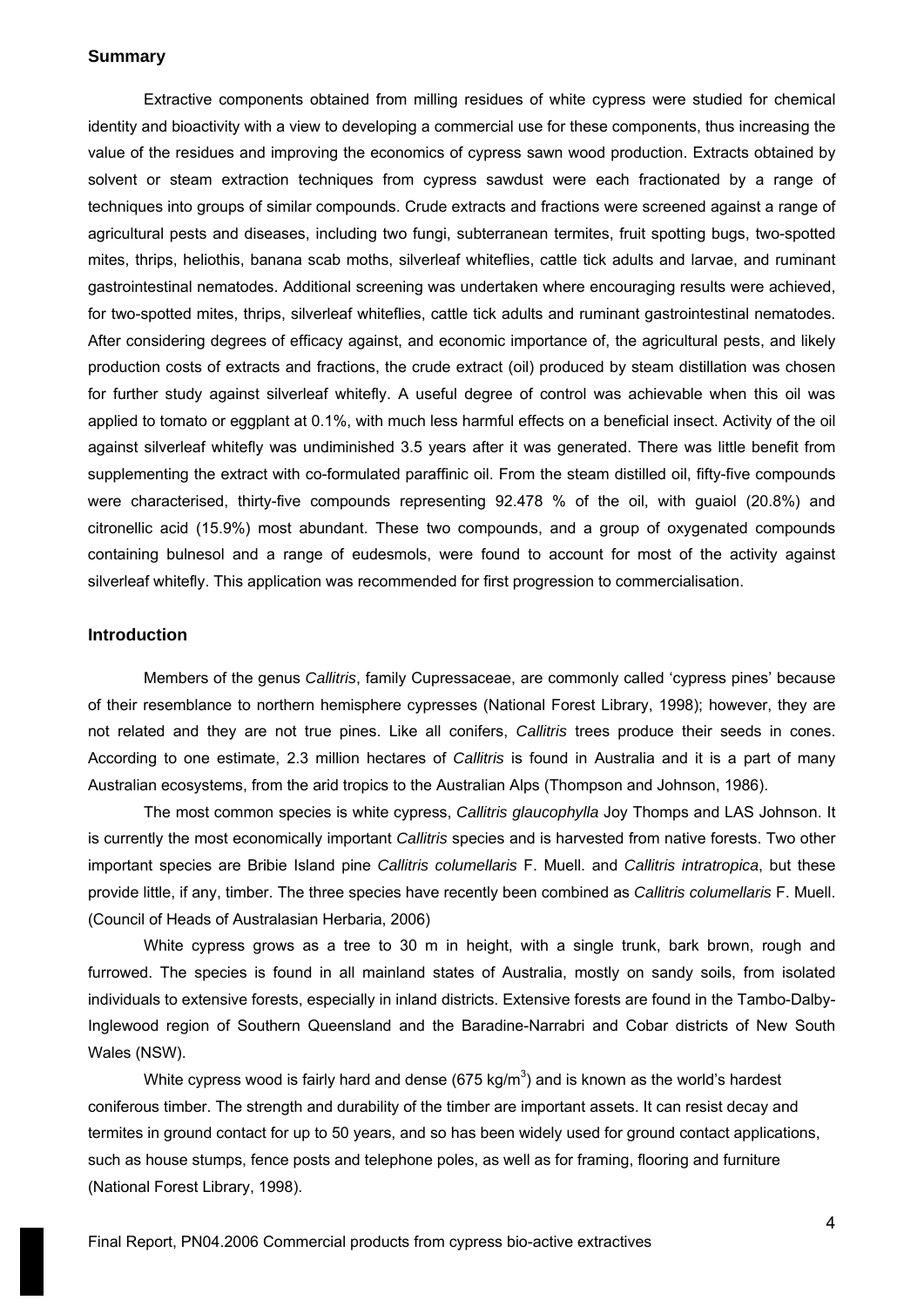Extractive compounds naturally present in the heartwood of durable timber species have long been known to confer durability to the wood because of their activity against the fungi and insects that would otherwise utilise the wood as food sources. This has been amply demonstrated with regard to white cypress (Dadswell and Dadswell (1931), Rudman (1965), French *et al*. (1979), Yazaki and Hillis (1997)). Examples have been reported of wood durability being reduced after removing these extractives and of naturally lowdurability wood being enhanced by impregnation with solutions of them (Jiang *et al*. (2000), Kennedy and Powell (2000), Powell *et al*. (2000)).

Chemical compounds present in the suite of wood durability-conferring extractives are characteristic for a timber species, and the suite present in any species typically consists of many different compounds (Hillis, 1987). This chemical diversity is thought to broaden the spectrum of wood destroying organisms controlled, but it is also possible that multiple compounds form sub-sets active against individual organisms. Where such a sub-set of compounds consists of individual compounds quite diverse in their chemistry and mode of action, they may act synergistically.

In recent decades, many synthetic insecticidal compounds with useful activity profiles and acceptable environmental attributes have been developed and commercialised for use in agricultural and veterinary applications. But these often lose their usefulness in a relatively short period, through the gradual development by target pest populations of resistance to them (National Research Council, 1986). Perhaps it might be more difficult for an organism to develop resistance to a more chemically complex set of insecticidal compounds, such as might be extracted from insect-resistant durable wood?

Extractive compounds may be removed from the wood substrate in several ways, similar to those long used to obtain essential oils from a wide variety of plant materials. Steam-volatile extractive components may be removed by steam distillation, where finely divided wood in contact with boiling water and/or steam loses volatiles into the steam-laden atmosphere inside a retort. Steam and vapour exiting from the retort are condensed, whereupon the volatile essential oil spontaneously separates from the condensate water, forming a layer that can be drained off. The water, which contains a small amount of some partially soluble extractive compounds, may be re-used to extract another batch of wood. Alternatively, both volatile and non-volatile components may be removed by solvent extraction of finely-divided wood using one of many suitable organic solvents or solvent mixtures, under a range of conditions of temperature and pressure. After extraction, the solvent may be recovered for re-use.

About 200,000 cubic metres of white cypress logs are currently harvested annually from natural stands in inland parts of Queensland and NSW, and milled into sawn timber (DPI Forestry (2005), Forests NSW (2007)). From these data we estimate that over 20,000 tonnes/annum of sawdust or other milling residue is available for extraction, potentially yielding up to 2,000 tonnes of extractive compounds. The estimate has been reduced since this project was conceived, following the reservation of significant areas of the previously available cypress resource to National Park, and the closure of a number of cypress sawmills, particularly in New South Wales.

Successful development of a new commercial application for an extractive compound was expected to significantly improve the commercial value of the cypress milling industry, through the development of a cypress pine extractives/ waste reuse industry. The project offered the prospect of turning a disposal problem into profit generation.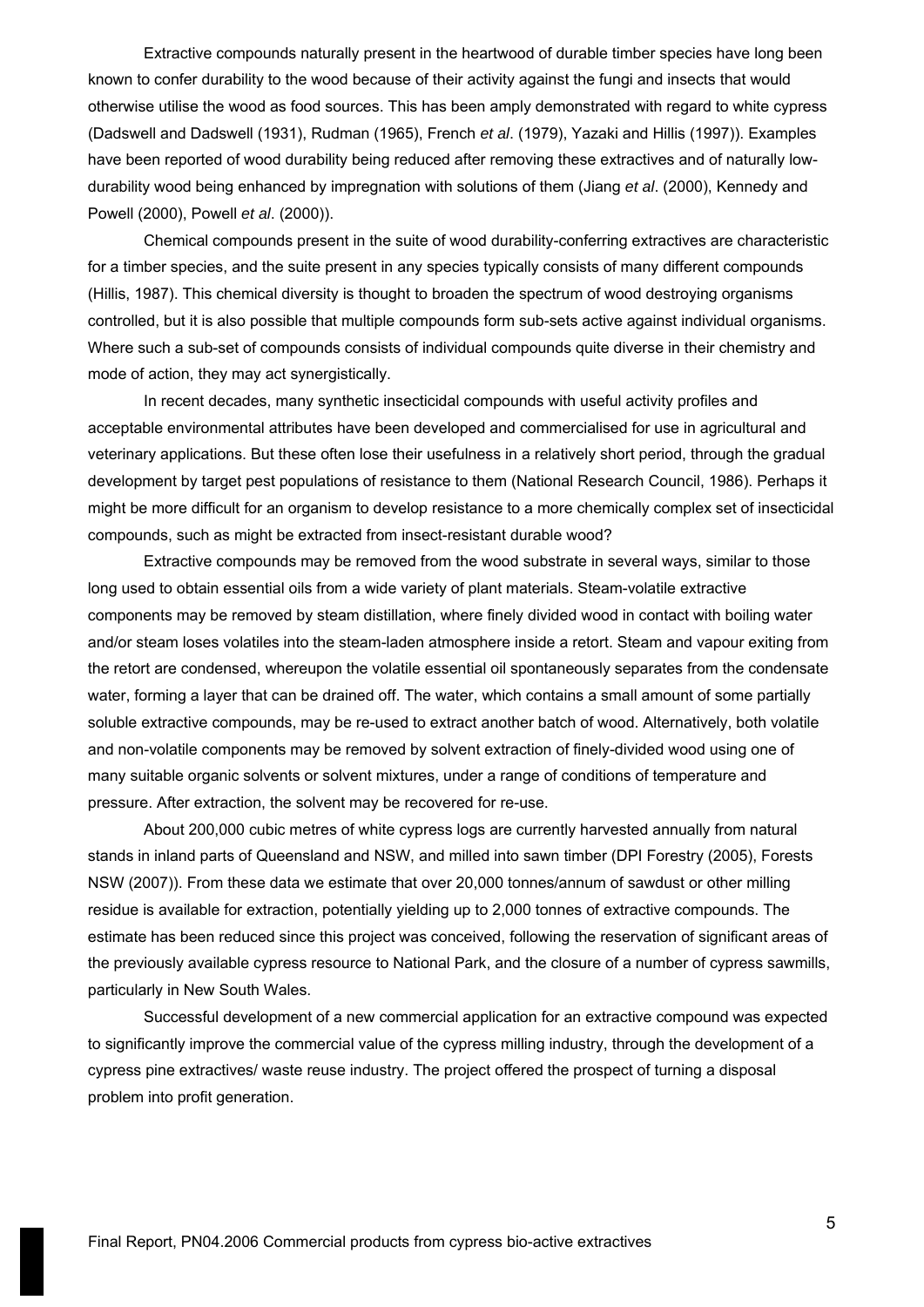#### **Objectives and Deliverables**

Key objectives of this project have been met -

- To explore the applicability of known insecticidal and fungicidal bioactivity of cypress heartwood extractives to the control of a wide range of wood and non-wood insect and fungal pests and diseases
- To discover and develop at least one high value agricultural pest and disease control application
- To evaluate and rank the cost-effectiveness of alternative industrial extraction technologies

Expected deliverables are ready for commercialisation -

- At least one agricultural pest or disease control application exploiting the natural insecticidal and/or fungicidal activity present in cypress sawdust
- Identification of the best process for industrial extraction of bioactivity from cypress sawdust, providing the industry with information to underpin an extraction infrastructure investment decision

#### **Materials and Methods**

#### **Extraction**

A batch of several cubic metres of fresh cypress sawdust was produced during routine sawing operations on white cypress at the mill of Logan Cypress, Narrabri, NSW, in November 2001. After mixing to uniformity, large sub-samples were immediately airfreighted to Brisbane and Sydney. The remainder was loaded into the industrial cypress oil distillation plant at Logan Cypress and subjected to steam distillation in accordance with their usual production process, yielding approximately 1.7% (dry weight basis) of recovered pale greenish-yellow oil.

In December 2001, 22 kg of the sawdust received in Brisbane was subject to atmospheric pressure extraction using methanol under reflux, by Solvent Services Ltd of Hemmant. After reaching boiling point and refluxing for four hours, the still was reconfigured to remove excess solvent by distillation, yielding approximately 18 L of a mobile light brown solution of cypress extractives in methanol/water. Remaining methanol and water were removed by rotary vacuum evaporation in the laboratory, yielding 1.27 kg of thick black extract similar in consistency to petroleum pitch. Yield was approximately 7.2% (solvent-free weight basis). This product (extract 'A') was stored in the laboratory at 22°C in the absence of light.

Also in December 2001, 47 kg of sawdust received in Sydney was subject to extraction using a confidential proprietary technique by Solvents Australia Ltd of Mona Vale. The process involved extraction under pressure using compressed (liquefied) R22 refrigerant gas, yielding 1.08 kg (approximately 2.7%, dry weight basis) of viscous brown oil. This oil (extract 'B') was immediately transferred to closed glass bottles and freighted to the DPI&F laboratory in Brisbane. On storage in the laboratory at 22°C in the absence of light, no components crystallised from the oil.

In April 2004, another batch of fresh sawdust produced during routine sawmilling operations was subjected to distillation at Logan Cypress, using the same plant and process as in November 2001. The resultant oil (extract 'C') was immediately placed in closed aluminium alloy Winchesters and freighted to the DPI&F laboratory in Brisbane. On storage in the laboratory at 22°C in the absence of light, guaiol (identified by mass spectrometry) gradually crystallised from the oil. Before subsequent sub-sampling of the crude extract, the container was warmed at 60°C until all guaiol re-dissolved.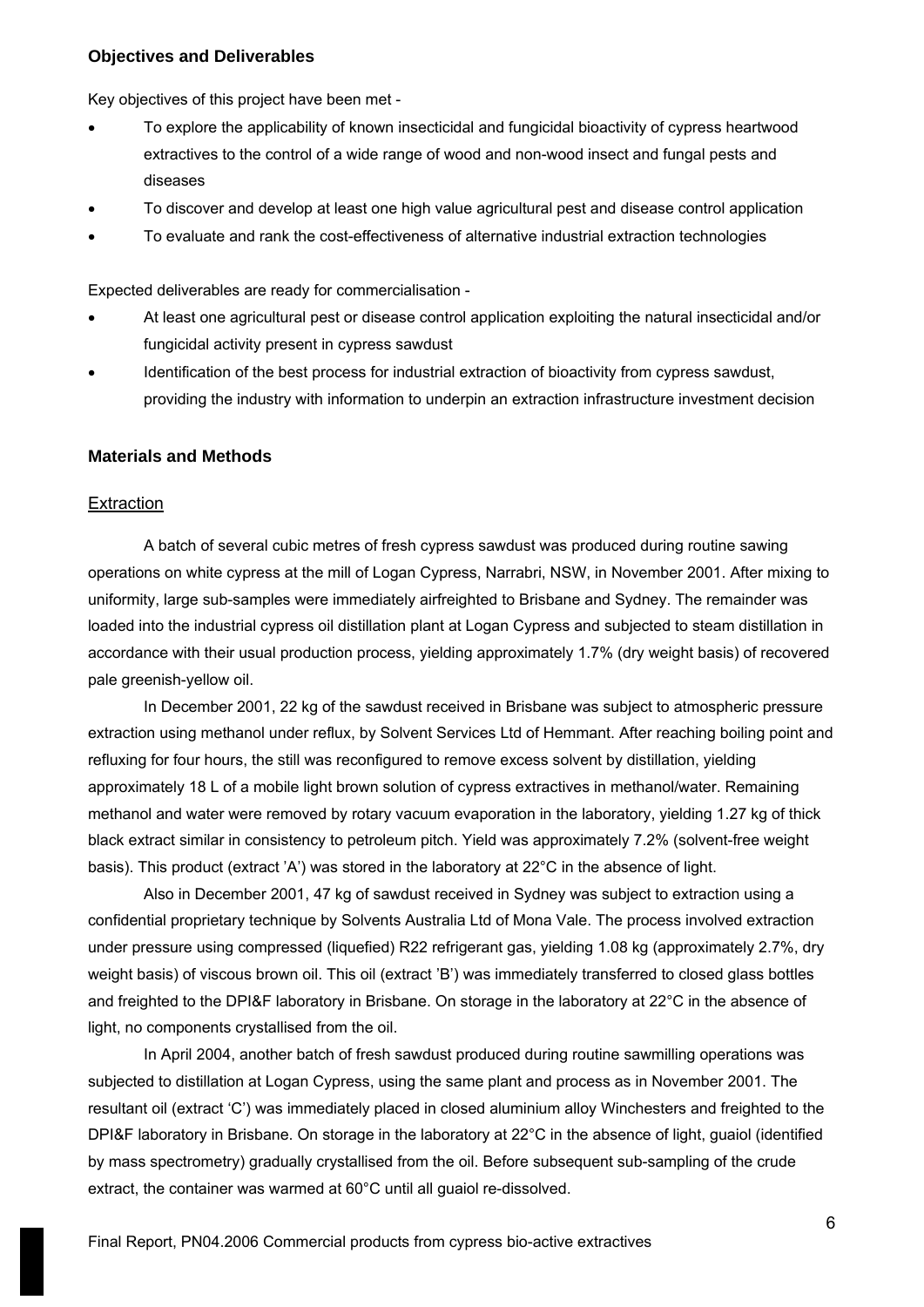# **Fractionation**

First fractionation: After extensive preliminary experimentation on a range of adsorbent supports and many combinations of eluting solvents, crude extracts 'A', 'B', and 'C' minus guaiol were first subjected to open column chromatography as follows. Florisil™ (Magnesium silicate, 60-80 mesh) was heated to 140°C overnight and cooled, before placing 100 g in the base of a large (7 cm diameter) open glass column. Crude extract (100 g) was mixed with a further 1100 g portion of Florisil and added to the column. Fractions A1, A2, A3, A4 from crude extract 'A', B1 to B4 from crude extract 'B', and C1 to C4 from crude extract 'C' were successively eluted with *n*-hexane, toluene, ethyl acetate and methanol respectively. After removing the eluting solvent, each fraction was weighed. Overall recoveries from the column ranged from 88% to 101%. The fractions were used in the first series of screening trials against agricultural pests.

Second fractionation: Crude extracts 'A', 'B' and 'C' were also subjected to a different fractionation process using an automated preparative-scale reversed-phase high performance liquid chromatography (Prep HPLC) system, in order to generate a second set of fractions in which extractive components were grouped differently from the initial set. Crude extract (40 g) was dissolved in a minimum amount of methanol and diluted to a total volume of 100 mL prior to being placed in autoinjector vials. The Prep HPLC system was comprised of:

- Waters 600EF preparative scale pump system delivering a binary (methanol:water) solvent mixture at 10.0 mL/minute. The composition of the solvent mixture varied through the chromatographic run after each injection (Figure 1).
- Waters W717 Autoinjector fitted with a 2 mL sampling loop, loaded with 3 mL vials of methanol extract solution, from which a 1 mL injection was made for each of multiple runs.
- Waters preparative-scale  $C_{18}$  column, Part # 088500, µBondapak  $C_{18}$ , 15 cm length, 19 mm diameter.
- Waters 996 Photodiode Array Detector (PDA) operated in the MaxPlot mode (in which the full wavelength range of the diode array contributed to the output signal monitored.
- Waters Millenium32 instrument control, signal capture and integration software (v4.0) running on a PC interfaced to the system components.
- Waters Fraction Collector II collecting five fractions (labelled 11 to 15, Figure 1) from each run, receiving a start signal from the Auto injector and programmed to switch the detector effluent between 2.5 litre dark glass collecting vessels at run times also shown in Figure 1.

Prep HPLC chromatograms for crude extracts 'A', 'B' and 'C' are shown in Figure 2. Fractions A11 to A15, B11 to B15 and C11 to C15 were used in the second series of screening trials.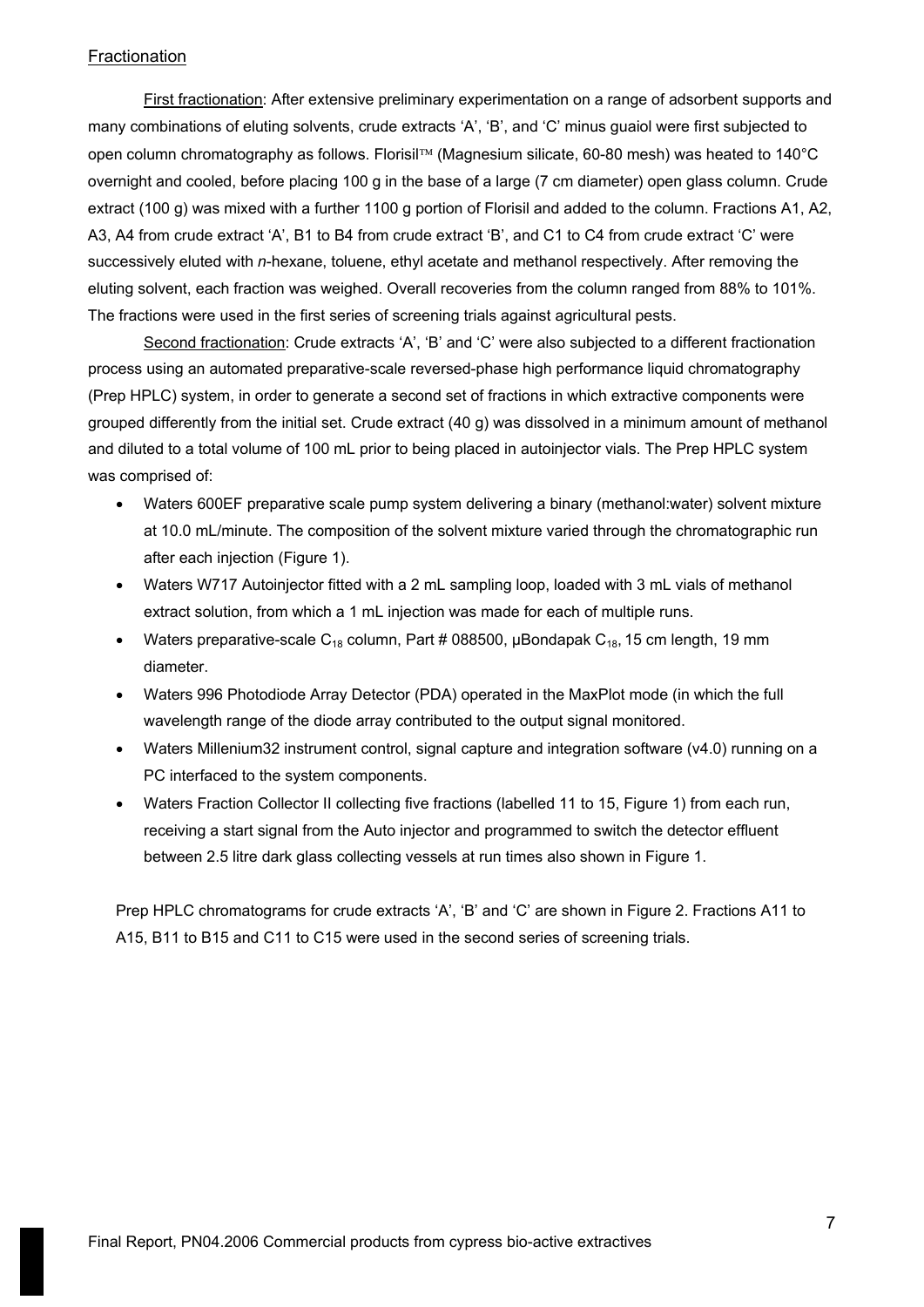

**Figure 1**: Solvent gradient and fraction collection timing for Prep HPLC fractionation: Blue line represents the varying solvent composition during the chromatographic run after each replicated injection. Red lines span the collection period for each fraction (labelled 11-15) collected.



**Figure 2**: Preparative HPLC chromatograms for crude extracts 'A', 'B' and 'C'.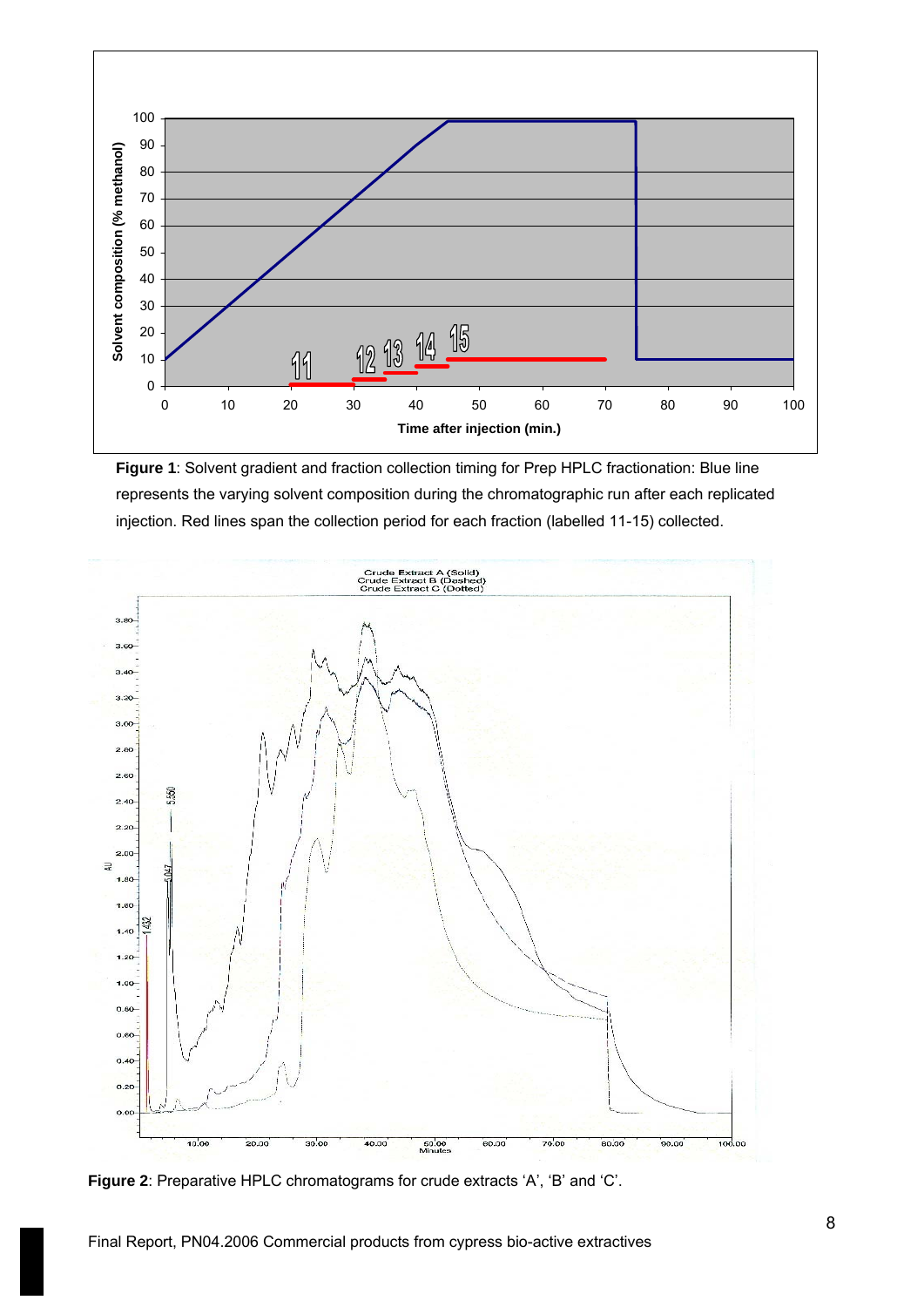Third fractionation: A 50 g sub-sample of crude extract 'C' was fractionated by column chromatography (5 x 140 cm), on silica gel 60 (0.063–0.200 mm, Merck, 600 g) eluting with n-hexane (4L) followed by a gradient of *n*-hexane - ethyl acetate (1:0 to 0:1) and ethyl acetate - methanol (1:0 to 0.9:0.1) (2 L to 6 L of solvent mixture). Fifty-five column fractions (500 mL each) were collected and distilled under reduced pressure at 28–30° C. All fractions were monitored by thin layer chromatography (TLC) as described next below. Column fractions with similar TLC profiles were combined to yield eight different pooled fractions (C21 to C28). These fractions were kept in the dark at < 4° C. Similarly, a second 50 g sub-sample of the crude extract was fractionated in order to produce sufficient of each fraction for further screening. Fractions from both the columns were checked for similarity by TLC before combining (Table 1).

| <b>First column</b> |           |                 | Second column |              | <b>Pooled</b>   |
|---------------------|-----------|-----------------|---------------|--------------|-----------------|
| <b>Fraction</b>     | Yield (%) | <b>Fraction</b> | Yield (%)     | $(\%)(I+II)$ | fraction        |
| No.                 |           | No.             |               |              | name            |
| $1 - 8$             | 10.1      | $1 - 7$         | 11.9          | 11.0         | C <sub>21</sub> |
| $9 - 12$            | 3.7       | $8 - 15$        | 3.9           | 3.8          | C <sub>22</sub> |
| $13 - 17$           | 2.0       | 16-17           | 4.2           | 3.1          | C <sub>23</sub> |
| 18-20               | 21.5      | 18-20           | 16.1          | 18.8         | C <sub>24</sub> |
| 21-32               | 43.8      | 21-34           | 44.7          | 44.3         | C <sub>25</sub> |
| 33-38               | 6.6       | 35-39           | 6.0           | 6.3          | C <sub>26</sub> |
| 39-44               | 4.6       | 40-47           | 7.0           | 5.8          | C <sub>27</sub> |
| 45-55               | 5.8       | 48-55           | 4.4           | 5.1          | C28             |

**Table 1** Yields of each fraction from crude extract 'C' in the third fractionation experiment

Thin layer chromatography (TLC) of fractions: TLC was performed on pre-coated silica gel 60  $F_{254}$ Merck, aluminium plates and detection of constituents was achieved by spraying with anisaldehyde sulphuric acid reagent containing 0.5 mL anisaldehyde, 90 mL ethanol and 10 mL sulphuric acid. All fifty-five column fractions were monitored on TLC by spraying with anisaldehyde-sulphuric acid reagent and heating the plates in an oven at 120<sup>°</sup>C for 30 to 120 seconds. Solvents used for running the TLC plates were *n*-hexane or a mixture of *n*-hexane and ethyl acetate.

Chemical analysis of extract and fractions: Gas chromatographic analysis with mass spectrometric detection (GC-MS) was carried out with an Agilent 5975 Inert Mass Selective Detector interfaced to an Agilent/HP 6890 GC system fitted with a capillary column of HP-5MS (5% phenyl methyl siloxane, length 30 m, inner diameter 250 µm, film thickness 0.25 µm). Injector, GC-MS interface, ion source and MS Quadrupole temperatures were maintained at 240, 280, 280, and 150°C respectively. The mass spectrometer was operated in electron-impact mode (EI) at 70 eV, in the scan range m/z 30–600. The oven temperature for volatile oil was programmed as follows: 50°C (held 1 min), 50 to 250°C (ramped at 3°C/min), 250° C (held 15 min). Helium flow rate through the column was 1 ml/min with a 30:1 split ratio. Crude extract or fraction was diluted to 0.5 or 1.0% (w/v) in diethyl ether and 0.2 or 1.0  $\mu$ L was injected. A mixture of C<sub>8</sub>-C<sub>20</sub> *n*-alkanes was also separated under the above conditions and retention times were determined.

Kovats retention index for each component was determined relative to retention times of the series of n-alkanes. Identification of extractive components was based on comparison of the retention times, Kovats Indices and mass spectra with those of NIST Mass Spectral Library (version 2.0.d, build date Dec 2, 2005) and those described by Brecknell (1978), Brecknell and Carman (1978, 1979), Oyedeji *et al.* (1998), Doimo *et al.* (1999), Doimo (2001), Wilkinson and Cavanagh (2005), Watanabe *et al.* (2005), Beauchamp *et al.* (2006) and Adams (2007).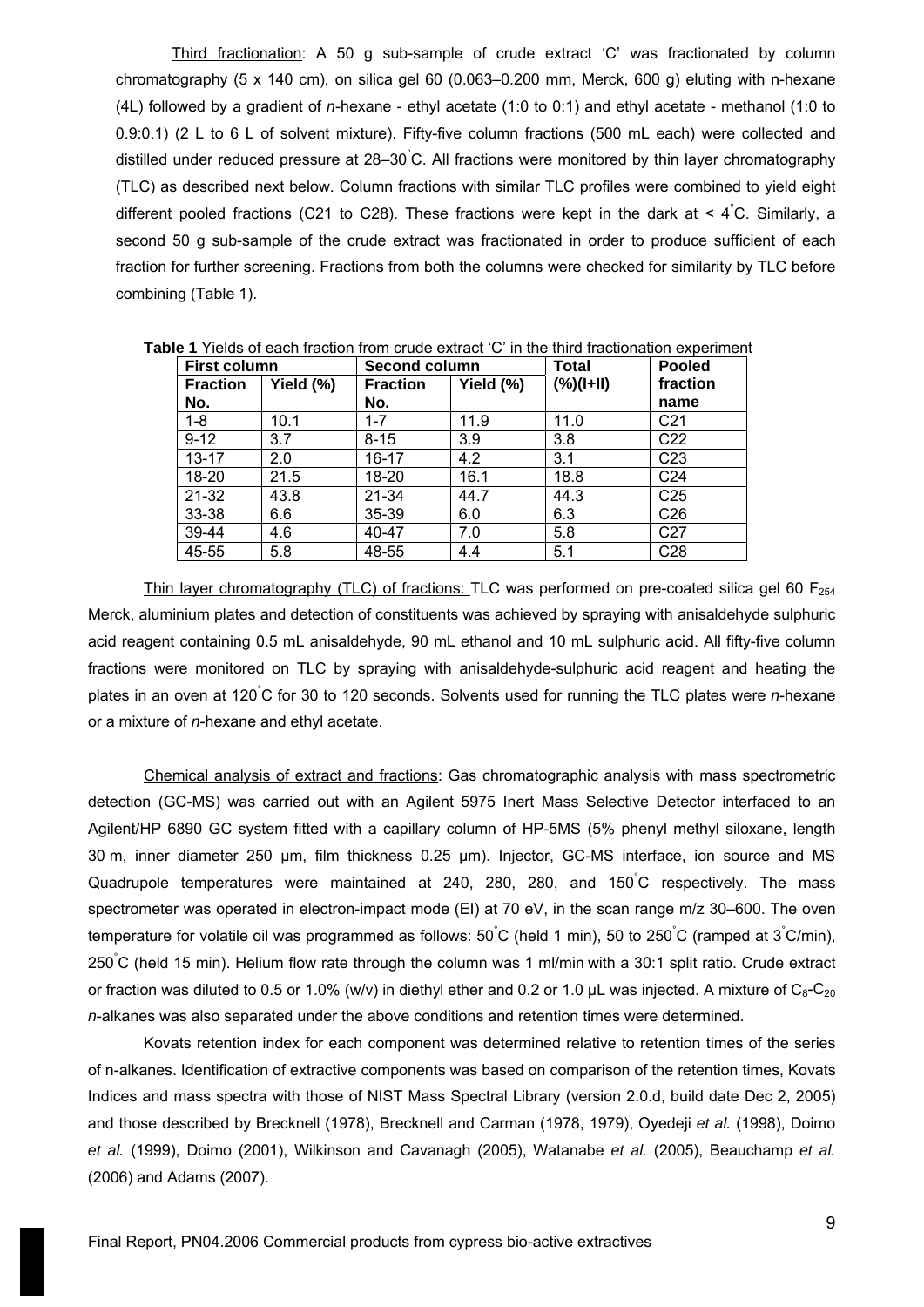Refractionation of C25 Fraction: Pooled fraction C25 (25 g) was subjected to column chromatography (50 mm x 140 cm) on silica gel (500 g) eluting with a gradient of *n*-hexane – ethyl acetate (1:0 to 8:2). Fifty-five fractions (400 ml each) were collected and combined on the basis of their TLC profiles to yield seven sub-fractions A to G (Table 2). From sub-fractions C and D eluted with 8 % ethyl acetate hexane mixture, one compound was spontaneously crystallized and identified as guaiol by GC-MS. The mother liquor from sub-fractions C (3.1 g) and D (12.8 g) was again separated by column chromatography on silica gel (150 g) and (180 g) respectively to obtain the richer fraction. The elution process was carried out with a mixture of ethyl acetate – *n*-hexane (1:19 to 1:4). Sub-sub-fraction C 6 (12.9%) and sub-sub-fraction C 9 -12 (33%) were obtained from sub-fraction C. Sub-sub-fraction D 6-13 (75.7%) was obtained from subfraction D. All the above fractions were analysed by GC-MS under the same running conditions as the earlier fractions.

| <b>Column fraction number</b> | % of parent C25 fraction | <b>Sub-fraction Name</b> |
|-------------------------------|--------------------------|--------------------------|
| 1-16                          |                          |                          |
| 17-19                         | 2.4                      |                          |
| $20 - 25$                     | 13.28                    |                          |
| 26-33                         | 52.0                     |                          |
| 34-40                         | 18.4                     |                          |
| 41-46                         | 2.72                     |                          |
| 47-55                         | 4.48                     |                          |

#### **Table 2** Yields of sub-fractions of fraction C25

### Screening

First Screening: Specimens of 17 crude extracts or fractions from the first fractionation experiment were screened against two-spotted mite, fruit-spotting bug, thrips, banana scab moth, silverleaf whitefly, cattle tick larvae and adults, sheep gastrointestinal nematodes, heliothis larvae, subterranean termites, and fungal disease organisms *Rosellinia necatrix* and *Alternaria mali,* using methods described in the Appendices. Fraction specimens were coded during screening (Table 3):

|                          | Methanol extract | Refrigerant gas extract | Steam-distilled oil |  |  |
|--------------------------|------------------|-------------------------|---------------------|--|--|
| <b>Crude Extract</b>     | ʻA'              | 'В'                     | 'C'                 |  |  |
| Hexane fraction          | A1               | B <sub>1</sub>          | C1                  |  |  |
| Toluene fraction         | A2               | B <sub>2</sub>          | C <sub>2</sub>      |  |  |
| Ethyl Acetate fraction   | A3               | B <sub>3</sub>          | C <sub>3</sub>      |  |  |
| Methanol fraction        | A4               | B4                      | C4                  |  |  |
| From original extract C: |                  |                         |                     |  |  |
| guaiol                   |                  |                         | C5                  |  |  |
| oil minus guaiol         |                  |                         | C6                  |  |  |

**Table 3** Fraction specimen codes for the first screening trial

Second Screening: Specimens of 19 crude extracts or fractions from the second fractionation experiment were screened against pests where positive outcomes were observed in the first set of screening experiments, *viz*, two-spotted mite, thrips, silverleaf whitefly, cattle tick adults and sheep gastrointestinal nematodes, using methods described in the Appendices. Specimens were again coded (Table 4):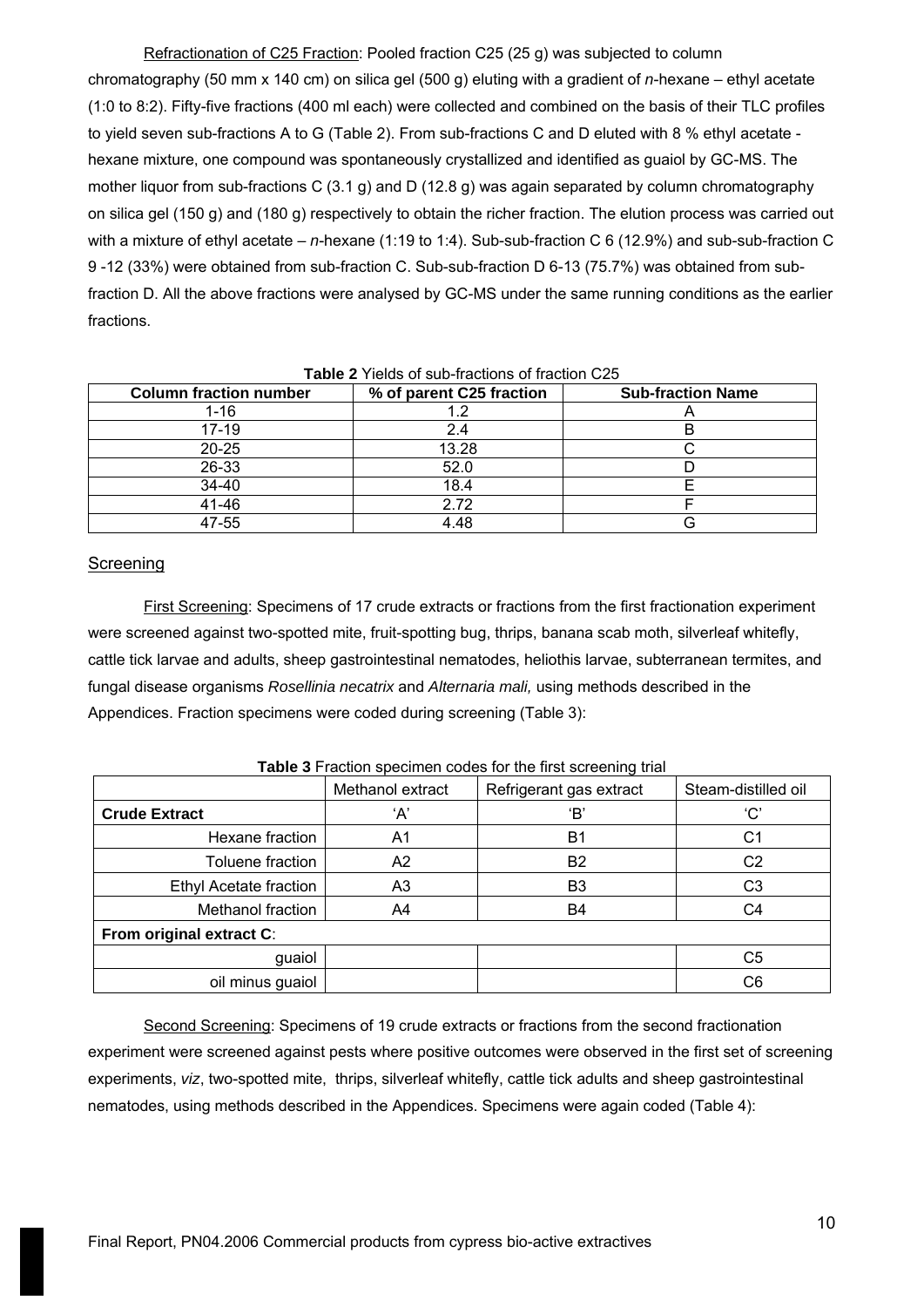|                                | Methanol extract | Refrigerant gas extract | Steam-distilled oil |  |  |
|--------------------------------|------------------|-------------------------|---------------------|--|--|
| <b>Crude Extract</b>           | ʻA'              | 'В'                     | 'C'                 |  |  |
| PrepHPLC 20-30 minute fraction | A11              | <b>B11</b>              | absent              |  |  |
| PrepHPLC 30-35 minute fraction | A <sub>12</sub>  | <b>B12</b>              | C <sub>12</sub>     |  |  |
| PrepHPLC 35-40 minute fraction | A <sub>13</sub>  | <b>B13</b>              | C13A & C13B         |  |  |
| PrepHPLC 40-45 minute fraction | A14              | <b>B14</b>              | C <sub>14</sub>     |  |  |
| PrepHPLC 45-70 minute fraction | A15              | <b>B15</b>              | C <sub>15</sub>     |  |  |
| From original extract C:       |                  |                         |                     |  |  |
| guaiol                         |                  |                         | C5                  |  |  |
| oil minus guaiol               |                  |                         | C6                  |  |  |

**Table 4** Fraction specimen codes for the second screening trial

Third Screening: Specimens of crude extract 'C' and fractions from the third fractionation experiment were supplied blind for screening against silverleaf whitefly using methods described in Appendix L. Fraction specimens were coded C21 to C28 (Table 1), together with C29 (guaiol) and C30 (crude extract 'C'). Subfractions from the refractionation of fraction C25 were supplied blind as C31 to C37 (Table 5).

**Table 5** Codes for subfractions from Fraction C25 of crude extract 'C' for the third screening trials

| Code             | Indentity                              |
|------------------|----------------------------------------|
| C <sub>31</sub>  | Refraction D of C25                    |
| C <sub>32</sub>  | Refraction E of C25                    |
| C <sub>33</sub>  | Refraction G of C25                    |
| C34              | 3:1 mixture of Refraction G and guaiol |
| C <sub>35</sub>  | 1:1 mixture of Refraction G and guaiol |
| C36              | 1:3 mixture of Refraction G and guaiol |
| $\overline{C37}$ | guaiol                                 |

Additional experiments on silverleaf whitefly were conducted using crude extract 'C' and mixtures of crude extract 'C' with a commercially-available hydrocarbon oil based product (Appendix M). Activity against a beneficial insect was also evaluated (Appendix N).

# **Results and Discussion**

# Screening trials

First screening experiments: Although it was intended to screen against mosquito larvae, agreement could not be reached with James Cook University on IP issues, and the R&D Steering Committee concurred with the omission of this aspect of the work. The committee also agreed to suspend screening against subterranean termites when several screening techniques were incompatible with the relatively volatile compounds present and a patent application for a related termite control application was discovered. Extracts and fractions were quite ineffective against fruit spotting bug adults (Appendix A). As outcomes of screening against subterranean termites, cattle tick larvae and *Heliothis* larvae were inconclusive, data have not been provided for these aspects.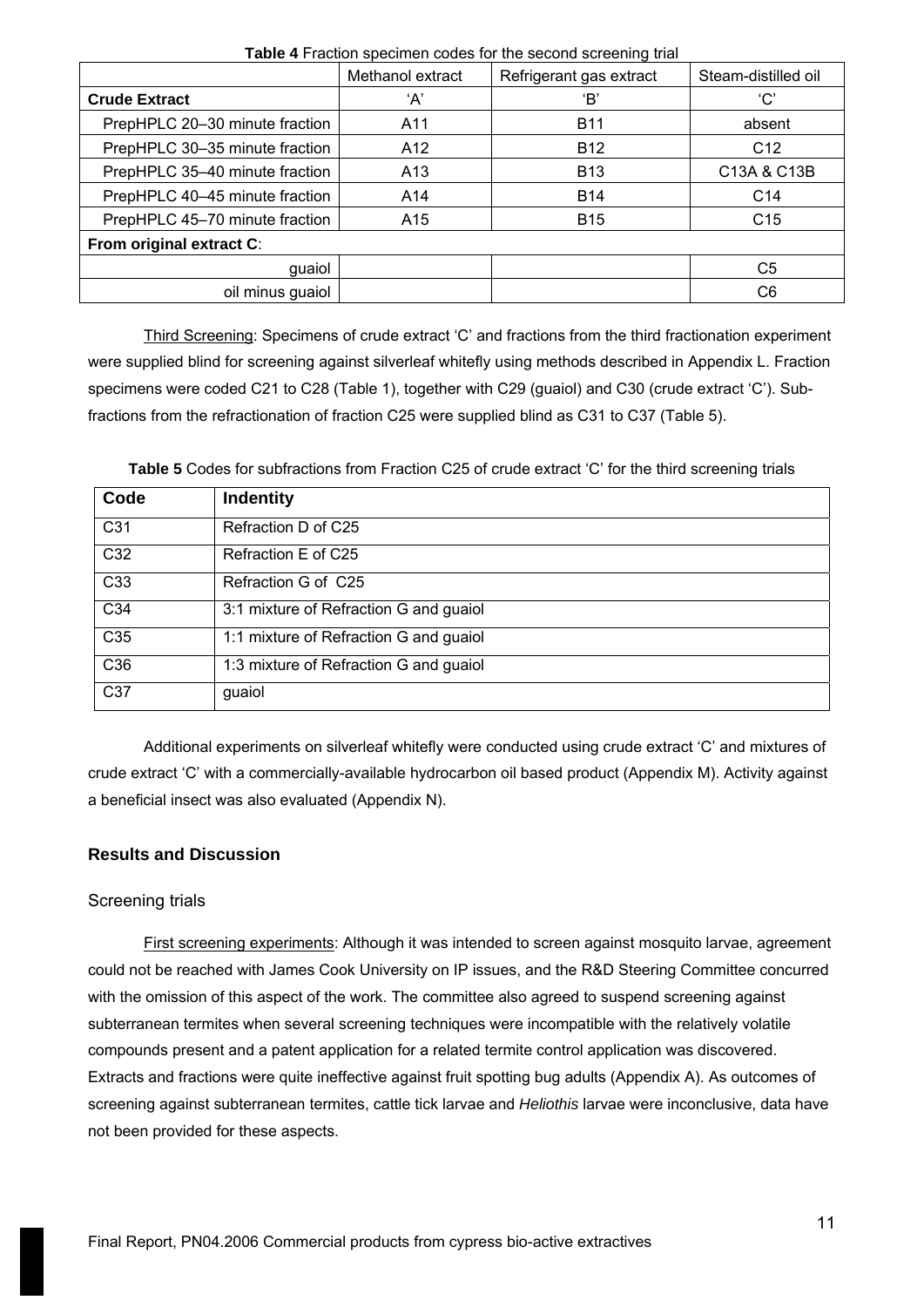Detailed first screening effectiveness data are provided in Appendices cited for those organisms for which more conclusive data were obtained, *viz* two-spotted mite, thrips, banana scab moth, silverleaf whitefly, adult cattle tick and ruminant gastrointestinal nematode. In summary:

- *Two-spotted mite* (Appendix A) Fractions A2, A4 and C4 showed activity against this pest, although less than the abamectin standard. However, because resistance develops rapidly, new miticides are continually needed, so this organism was selected for further work.
- *Thrips* (Appendix C). The 'C' extract and all of its fractions except C5 (guaiol) provided control of thrips equivalent to the standard dimethoate, the only insecticide registered for thrips on lupins, although it's continued registration is uncertain. It was selected for further work.
- *Banana scab moth larvae* (Appendix E). A1, B, B4 and C5 showed some repellence, but extracts and fractions did not produce mortality. It was not included in further screening.
- *Silverleaf whitefly* (Appendix F). Rapid knockdown was indicated from B4 and C6, but significant mortality was observed from A2, A4, B4, C5 and C6. B4 and C5 markedly reduced egg laying, egg hatchability and nymph establishment. The activity of C5 here is interesting, when compared with its apparent ineffectiveness against thrips. This raised the possibility that an easily-achieved guaiol removal from the steam volatile oil could form the basis of products for both whitefly (the guaiol) and thrips (the remainder). Whitefly is an increasingly serious problem across many crops, and rapidly develops resistance to synthetic insecticides. It was selected for further work.
- *Cattle tick* (Appendix H). Crude 'C' extract and the hexane fractions A1, B1 and C1 provided useful mortality of adult cattle tick in the laboratory. It was selected for further work.
- *Ruminant gastrointestinal nematodes* (Appendix J). Fractions C2, C4 and C6 from the steam volatile oil were particularly toxic to the test organism from sheep. It was selected for further work.
- *Rosellinia necatrix* and *Alternaria mali* (Appendix O). Extracts and fractions provided little control of these fungal organisms, so no further work was undertaken on fungi.

Second screening experiments: Detailed second screening results are provided in the appendices, for two-spotted mite (Appendix B), thrips (D), silverleaf whitefly (G), adult cattle tick (I) and ruminant gastrointestinal nematode (K). Relative degrees of activity are summarised in Table 6.

Outcomes of the second screening trial generally corresponded with and confirmed the outcomes of the initial trial. Potentially useful activity was observed against each of the pests for which screening was conducted. The project plan called for one or more potential pest control applications to be developed. It was never envisaged that project resources would be sufficient to develop applications for all positive observations of bioactivity, so it was necessary to choose between them.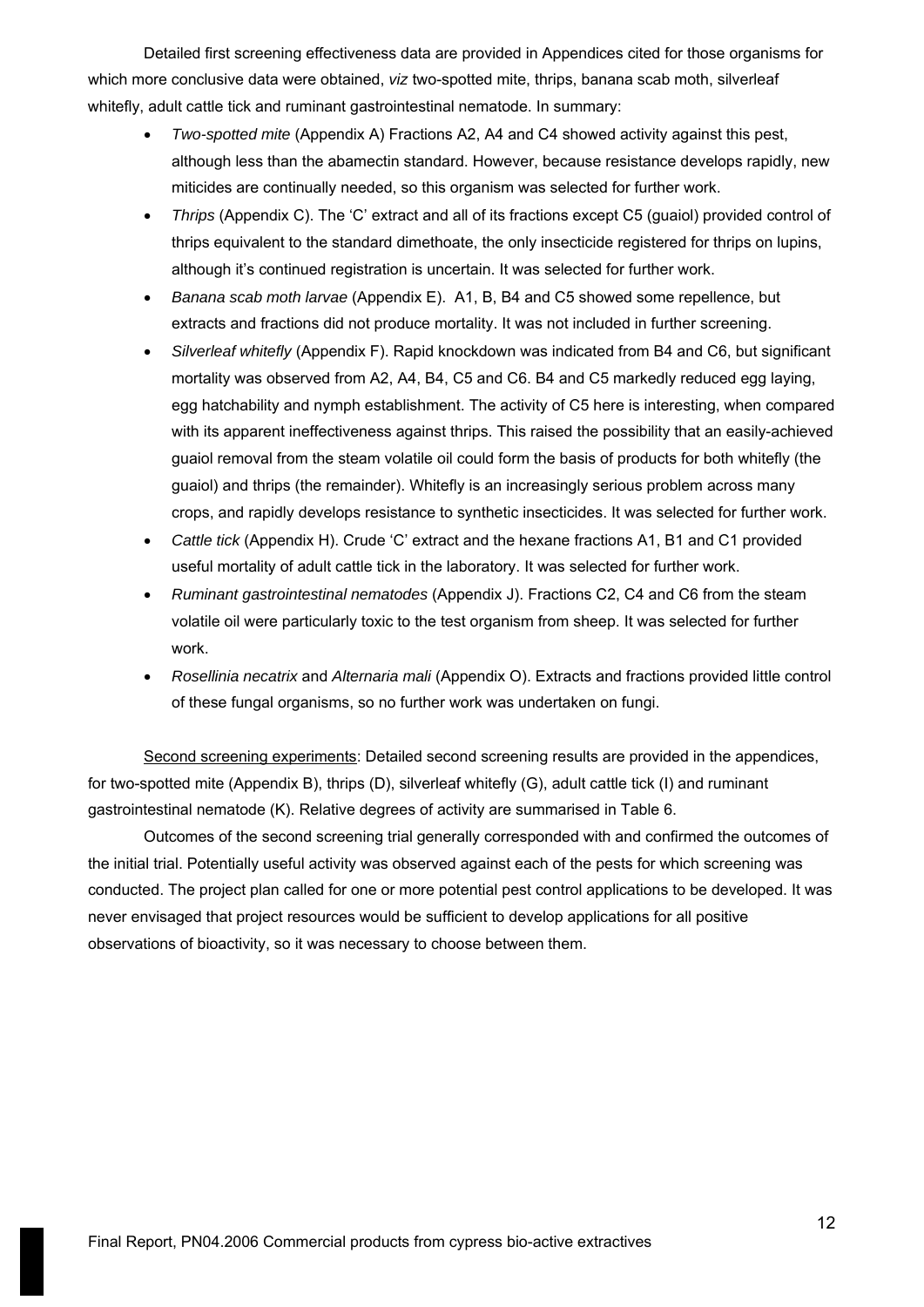| Pest:                   | <b>Two-spotted</b><br>mite | <b>Thrips</b> | Silver-leaf<br>whitefly |           | Ruminant<br><b>Cattle tick</b><br>gastrointestinal<br>nematode |         |
|-------------------------|----------------------------|---------------|-------------------------|-----------|----------------------------------------------------------------|---------|
|                         | adult                      | adult         | nymph                   | adult     | adult                                                          | larva   |
| <b>Appendix</b>         | B                          | D             | G                       | G         |                                                                | K       |
| <b>Crude extract or</b> |                            |               |                         |           |                                                                |         |
| fraction identifier     |                            |               |                         |           |                                                                |         |
| Crude Extract 'A'       | $+ + +$                    | $++$          |                         | $+ + +$   |                                                                | ٠       |
| Fraction A11            | $++$                       |               |                         | ٠         |                                                                |         |
| Fraction A12            | $+ + +$                    |               |                         | $+ + +$   |                                                                |         |
| Fraction A13            | $+ + +$                    |               | $++$                    | $+ + +$   |                                                                |         |
| Fraction A14            | $+ + +$                    |               | ÷                       | $+ + +$   |                                                                |         |
| Fraction A15            | $++$                       |               |                         | $\ddot{}$ |                                                                |         |
| Crude Extract 'B'       | ÷                          | $++$          |                         | $+ + +$   |                                                                | ÷       |
| Fraction B11            |                            |               |                         | ÷         |                                                                |         |
| Fraction B12            |                            |               |                         | $+ + +$   | $++$                                                           |         |
| Fraction B13            |                            |               | $++$                    | $+ + +$   |                                                                |         |
| Fraction B14            |                            |               |                         | $+ + +$   |                                                                |         |
| Fraction B15            |                            |               |                         | $+ + +$   |                                                                |         |
| Crude Extract 'C'       | $\ddot{}$                  | $++$          |                         | $++$      | $++$                                                           | ÷       |
| minus guaiol            |                            |               |                         |           |                                                                |         |
| Fraction C12            | ÷                          | ÷             |                         | $+ + +$   |                                                                | $+ + +$ |
| Fraction C13A           | $\ddot{\phantom{1}}$       | $++$          |                         | $++$      |                                                                | $++$    |
| Fraction C13B           |                            | $++$          |                         | ٠         | $+ + +$                                                        | ÷       |
| Fraction C14            | $\ddot{\phantom{1}}$       |               |                         | $++$      | $+ + +$                                                        | ÷       |
| Fraction C15            |                            | $++$          |                         |           |                                                                |         |
| Fraction C5 (guaiol)    |                            |               |                         | $++$      |                                                                |         |

**Table 6**. Combinations of extract (or fraction) and pest screened in the second set of trials (grey shading).

**Note 1:** Symbols indicate degree of activity against the pest observed:

**+++** (high degree of activity, comparable to standard (positive) control treatment)**\***;

**++** (intermediate degree of activity);

**+** (somewhat better activity than the blank (negative control);

Grey cells without a symbol signify negligible activities.

**\*Note 2**: no positive control was used in screening against cattle tick.

Choice of a target pest control application: It was recognised by the R&D Steering Committee that veterinary applications would be more time consuming and expensive to develop than plant crop pests, due to the multiple additional procedures required to test and register products for use on animals. Therefore a focus on a potential crop application was preferred and several opportunities had been identified and confirmed during the screening trials.

In choosing between the three cypress extraction procedures evaluated in this project, it was recognised that yields and costs of production would vary considerably:

• Steam-distilled volatile oil (extract 'C') could be produced using the simplest technology, almost certainly with the lowest capital and operating costs. It requires a steam pressure vessel which can probably be heated by burning extracted sawdust. Steam and volatile cypress compounds emerging from the extraction vessel are condensed, and the oil floats on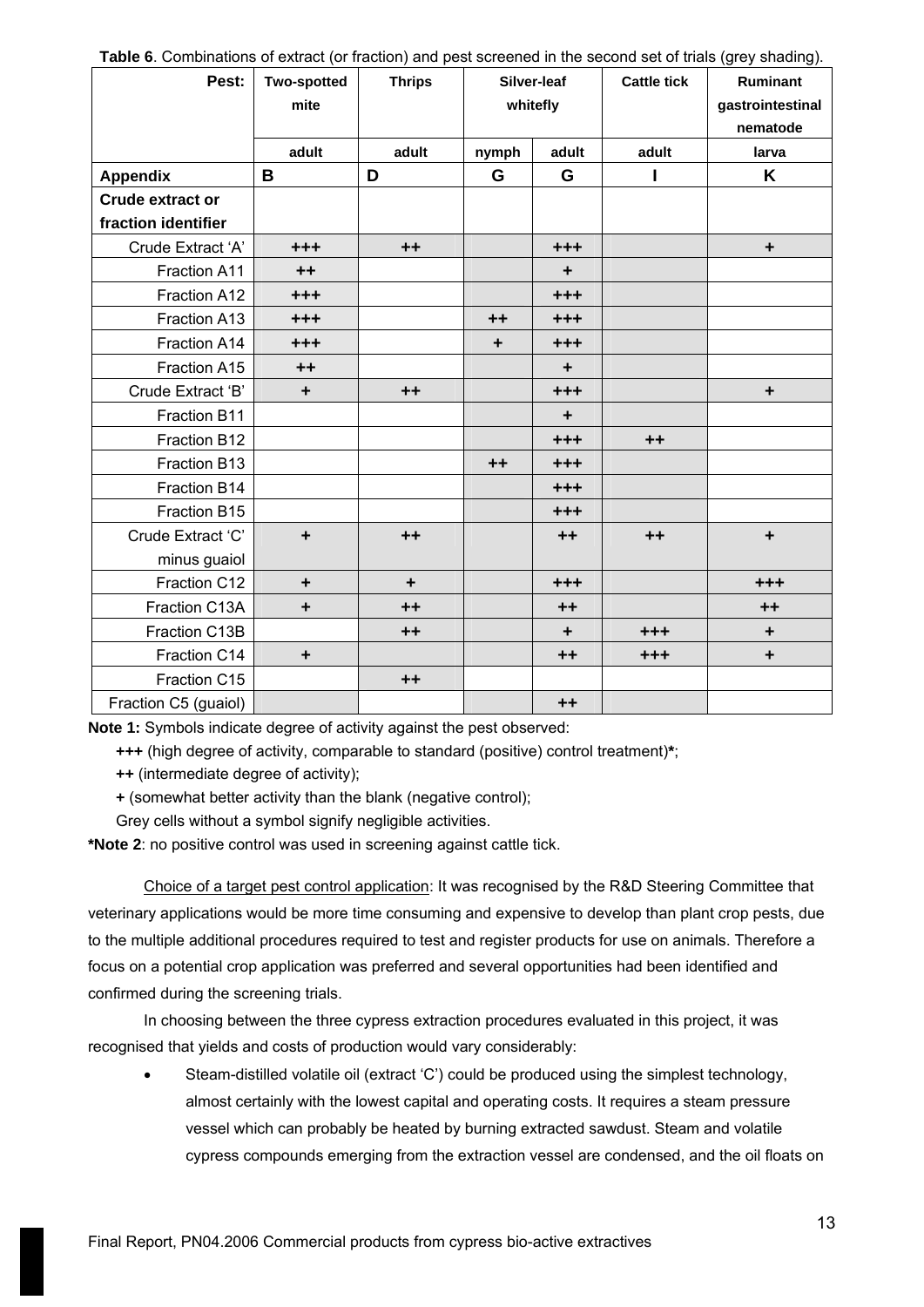top of the water. Water is recovered and recycled. No solvents are used. However, it also produces the lowest yield (about 1.7% of the dry weight of the sawdust extracted).

- Alcoholic solvent extraction (extract 'A') requires more complex and more expensive technology. No elevated pressures are necessarily involved, but the solvents are flammable and dangerous. After boiling the sawdust in the solvent for an hour or more, extractive-laden solvent is removed from the vessel and concentrated by removal and recycling of most of the solvent. A vacuum pump and vacuum-rated vessel is required. Despite solvent recovery, an estimated 10–15% of the solvent would be lost for each charge as the extracted sawdust is effectively saturated with solvent. Operating costs would therefore be considerably higher than for steam volatile oil production. Yields are also much higher (about 7.2% dry weight basis)
- The third extraction technique involves compressed refrigerant gas. This becomes a liquid under pressure and is pumped through the charge of sawdust to remove the extractive components (extract 'B'). On completion and removal of the extractive-laden fluid, virtually all of the solvent is recovered by pressure reduction in a second closed vessel, the gas being pumped off and re-compressed to liquid for the next charge. Gases are extremely expensive, but net usage would be very low. Plant capital cost would be very high. Yields are intermediate (about 2.7% dry weight basis)

In choosing a target plant crop and pest, factors considered included:

- the amount of the crop grown, size of the market, and whether expanding or contracting,
- the effectiveness, cost and registration status of current control methods, and
- opportunities for substituting a cypress based product for the current control method, or for incorporating it into an existing or a novel or existing integrated pest management system

In developing a cypress-extractive based pest control application for a chosen plant crop and pest, factors considered included:

- delivery (application) methods
- product formulation questions (formulation cost, stability, effectiveness)
- phytotoxicity (damage to the plant caused by the application of the extract)
- taint or chemical residues in the fruit or vegetable from cypress extractive components and applicable withholding periods
- whether efficacy observed in the lab or glasshouse is maintained under field conditions,
- economics of the application when compared with currently registered treatment(s)
- additional data required for registration of the product

It was suggested that registration requirements for an 'organic' naturally bioactive extract may be less onerous than for more refined mixtures or individual components of the extract. In this case, the development of an application based upon a crude extract might be preferable to the use of any of the fractions, particularly when supported by the economic advantage of eliminating substantial fractionation costs. Choosing a crude extract in the target commercial application would not render past screening work on fraction activity superfluous. For production quality control (batch to batch product standardisation), it is essential to understand the relative contributions of extractive components to product efficacy.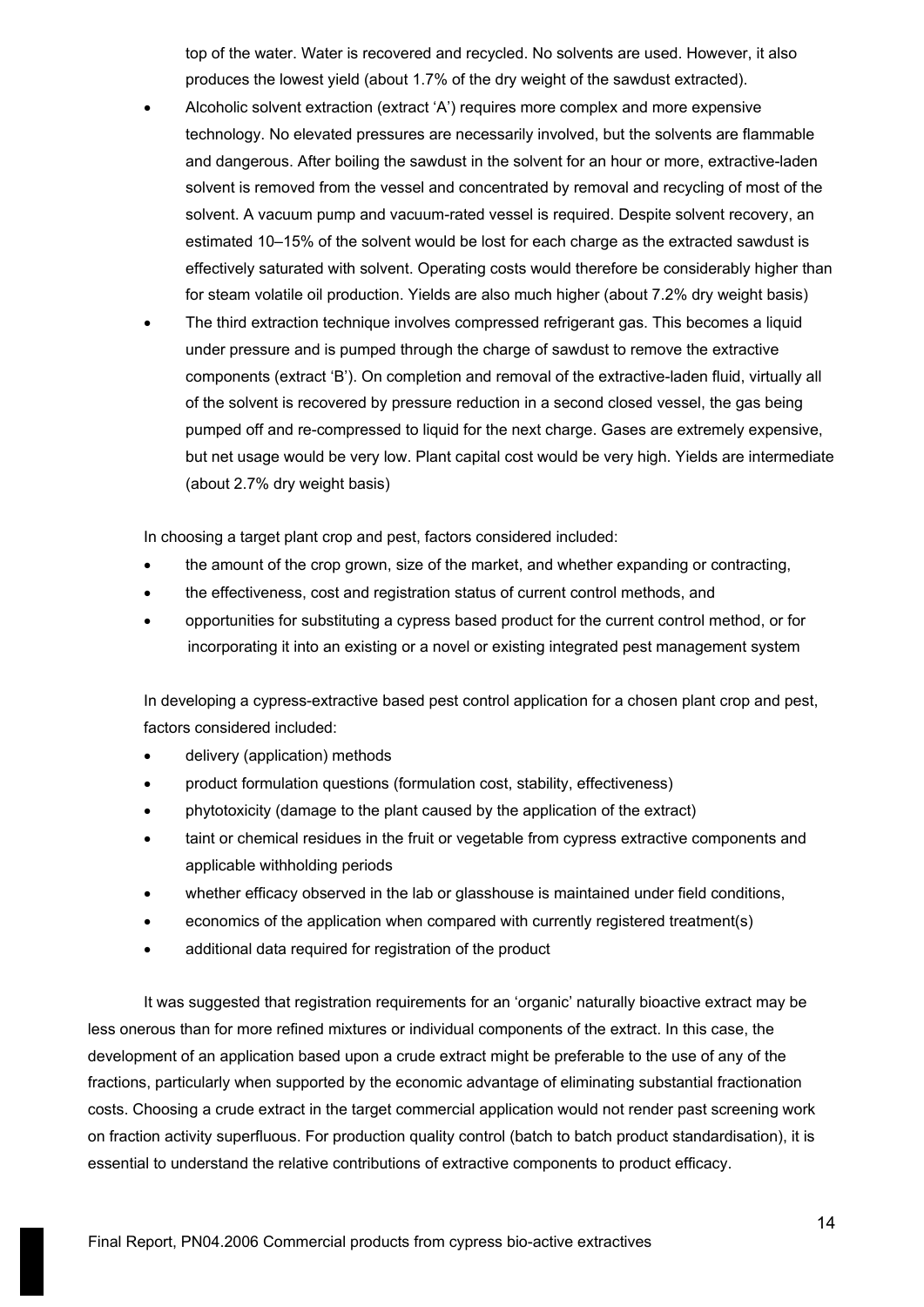The following opportunities, arising from the screening trials, were considered for further research:

- **Two-spotted mite**. Two spotted mite is a problem for a wide range of horticultural crops (Appendix A). Extract 'A' showed good activity against this pest. Extract 'A' at 0.2% (2000 mg/L) was not far less effective than the abamectin standard at 16.2 mg/L. Extracts 'B' and 'C' were much less effective. Because the pest rapidly develops resistance, new miticides are continually needed and development of resistance against the chemically very complex cypress extract may be much slower than for any single synthetic insecticide. However, it appears to be increasingly likely that mite control will be achieved through biological control using natural and introduced predators.
- **Thrips**. Thrips are a problem for a very wide range of horticultural crops, including stone and pome fruit, citrus, strawberry, tomato, onion, cut flowers. In the initial screening trial, the 'C' extract and all of its fractions except guaiol (C5) at 0.2% provided control of thrips equivalent to the dimethoate standard at 300 mg/L. In the second trial, all three crude extracts 'A', 'B' and 'C' at 0.2% provided control almost as effective as the fenthion standard at 390 mg/L. There is uncertainty about the continued registration of dimethoate, the only insecticide currently registered for thrips on lupins.
- **Silverleaf whitefly**. Whitefly is an increasingly serious problem across many crops, including cotton, soybean, tomato and French bean, with over 500 host plants, and has shown a remarkable ability to develop resistance to synthetic insecticides (University of California, 2003). In the first screening trial, rapid knockdown was indicated from B4 and C6, but significant adult mortality was observed from A2, A4, B4, C5 and C6, while B4 and C5 markedly reduced egg laying, egg hatchability and nymph establishment. In the second trial, all three crude extracts and many of the fractions at 0.2% were as effective against adult whitefly as the imidacloprid-containing standard at 50 mg/L a.i., but most of the extracts and fractions were not as effective against nymphs as the standard. The activity of guaiol against whitefly, suggested in the first screening, was confirmed in the second. As guaiol appears to be ineffective against thrips, a possible use consists of the separation of guaiol from crude extract 'C'. Crude extract 'C' could form the basis for products against both whitefly (the guaiol component) and thrips (the remainder of 'C').
- **Cattle tick adults**. Crude extract 'C' and a couple of its fractions provided useful mortality of adult ticks in the laboratory in both screening trials.
- **Ruminant gastrointestinal nematodes**. There was little difference between each of the crude extracts, but none of them was as effective as an alternative essential oil distilled from foliage of another plant species. As in the initial screening trial, a couple of fractions from crude extract 'C' were again particularly toxic to larvae of the test organism in the lab.

After wide consultation with pest and crop specialists in the Department of Primary Industries and Fisheries, and in consideration of the likely lower capital cost of extraction facilities for the volatile oil 'C', the R&D Steering Committee supported concentration upon use of extract 'C' against silverleaf whitefly for the remainder of the project. Additional research addressed efficacy issues likely to arise during an anticipated subsequent commercialisation process for a whitefly control product.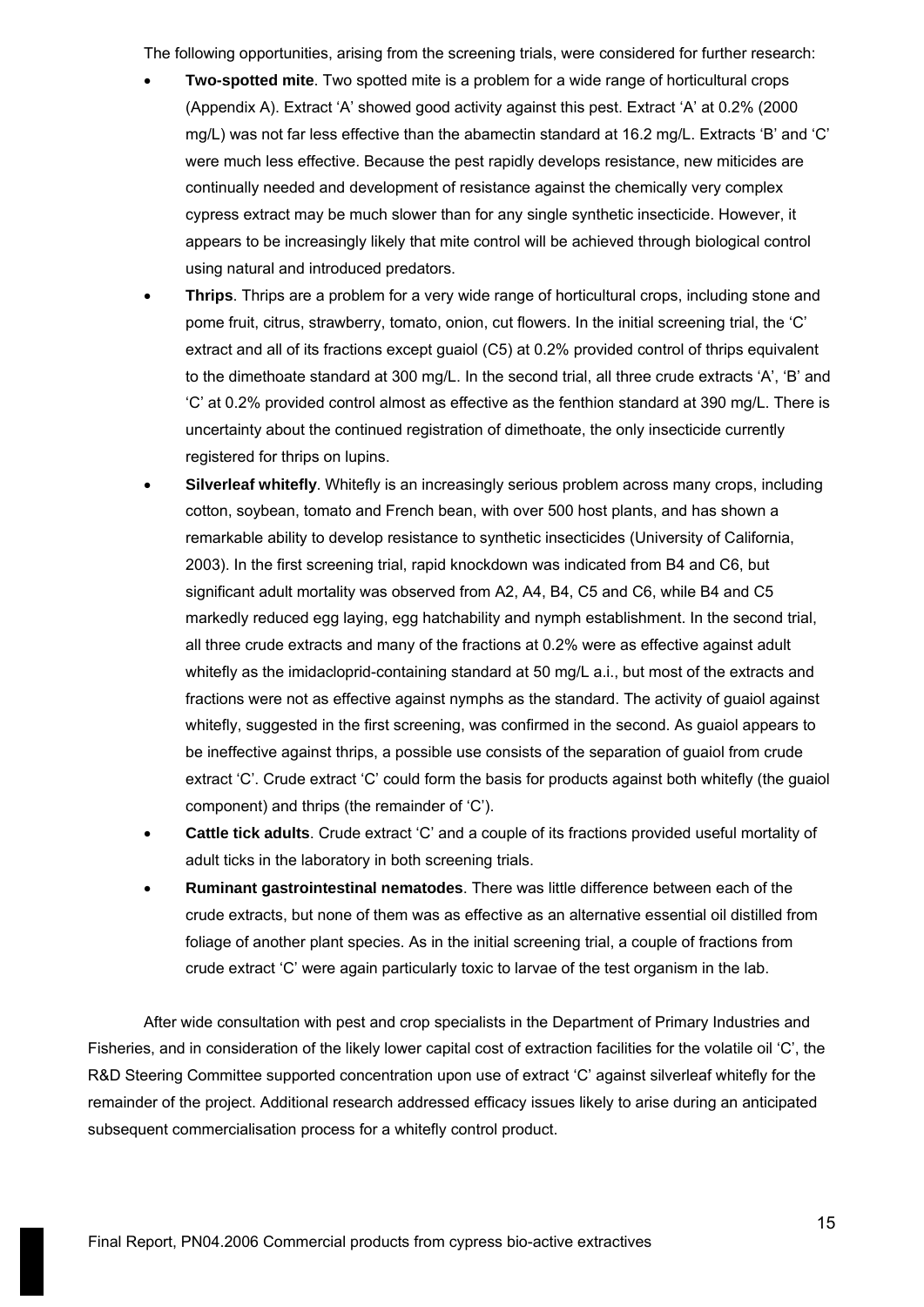Third screening experiments: Additional experimental work was accordingly undertaken using crude extract 'C' and it's fractions, subfractions and components against silverleaf whitefly (Appendices L and M). Analysis of these data is included under the heading 'Relative contribution of components to activity', below.

# Chemical composition

Quantitative analysis of crude extract 'C', and of each pooled fraction and sub-fraction produced in the third fractionation experiment produced the data given in Tables 7 to 15. In these Tables, RT represents retention time on the gas chromatographic column, KI represents the Kovats retention index, and identification methods are either KI or MS (Mass spectrometry) or both.

| Peak<br>No.      | <b>Compounds</b>            | % found | RT (min) | KI   | <b>Identification</b> |
|------------------|-----------------------------|---------|----------|------|-----------------------|
| 1.               | $\alpha$ -Pinene            | 0.085   | 6.567    | 939  | MS, KI                |
| $\overline{2}$ . | 6-methyl-5-heptene-2-one    | 1.762   | 8.682    | 1000 | MS, KI                |
| $\overline{3}$ . | Methyl citronellate         | 0.203   | 20.009   | 1274 | MS, KI                |
| $\overline{4}$ . | Methyl geranate             | 2.113   | 22.642   | 1336 | MS, KI                |
| 5.               | Citronellic acid            | 15.935  | 23.353   | 1353 | MS, KI                |
| 6.               | Neric acid                  | 0.290   | 24.602   | 1382 | MS, KI                |
| 7.               | $\beta$ -Elemene            | 0.568   | 25.171   | 1395 | MS, KI                |
| 8.               | Aromadendrene               | 0.223   | 26.214   | 1421 | MS, KI                |
| 9.               | $\alpha$ -Guainene          | 0.250   | 27.053   | 1443 | MS, KI                |
| 10.              | $\alpha$ -Humulene          | 0.311   | 27.603   | 1456 | MS, KI                |
| 11.              | Aromadendrene <allo></allo> | < 0.05  | 28.256   | 1472 | MS, KI                |
| 12.              | (-)-Eudesma-1,4(15),11-     | 0.865   | 28.366   | 1475 | MS, KI                |
|                  | triene                      |         |          |      |                       |
| 13.              | Guaiene <cis-β-></cis-β->   | 1.295   | 28.541   | 1479 | MS, KI                |
| 14.              | EE-                         | 2.901   | 28.651   | 1482 | KI                    |
|                  | methyldehydrogeranate       |         |          |      |                       |
| 15.              | β-Selinene                  | 6.414   | 28.916   | 1488 | MS, KI                |
|                  | 16. $\alpha$ -Selinene      | 5.387   | 29.291   | 1497 | MS, KI                |
| 17.              | Elemol                      | 0.577   | 31.601   | 1559 | MS, KI                |
|                  | 18. Guaiol                  | 20.799  | 33.451   | 1606 | MS, KI                |
| 19.              | 10-epi-y-Eudesmol           | 0.268   | 34.557   | 1638 | MS, KI                |
| 20.              | v-Eudesmol                  | 3.644   | 34.654   | 1640 | MS, KI                |
| 21.              | β-Eudesmol                  | 5.822   | 35.301   | 1658 | MS, KI                |
| 22.              | α-Eudesmol                  | 5.127   | 35.417   | 1662 | MS, KI                |
| 23.              | 7-epi-α-Eudesmol            | 1.461   | 35.605   | 1667 | MS, KI                |
| 24.              | <b>Bulnesol</b>             | 9.634   | 35.980   | 1677 | MS, KI                |
| 25.              | Methyl-cis-isocosticate     | 0.118   | 40.081   | 1794 | MS,KI                 |
| 26.              | Elemanolide isomer 1        | 0.157   | 40.838   | 1817 | <b>MS</b>             |
| 27.              | Callitrin                   | 0.656   | 41.446   | 1835 | <b>MS</b>             |
| 28.              | Eudesmanolide isomer        | 0.206   | 42.843   | 1878 | <b>MS</b>             |
| 29.              | Dihydrocolumellarin         | 1.994   | 44.053   | 1915 | MS                    |
| 30.              | Germacranolide              | 0.307   | 44.324   | 1923 | <b>MS</b>             |
| 31.              | Elemanolide isomer 2        | 0.092   | 45.127   | 1950 | <b>MS</b>             |
| 32.              | Callitrisin                 | 0.956   | 45.340   | 1956 | <b>MS</b>             |
| 33.              | Columellarin                | 1.268   | 45.592   | 1964 | <b>MS</b>             |
| 34.              | Elemanolide 3               | 0.278   | 45.773   | 1970 | <b>MS</b>             |
|                  | 35. Dihydrocallitrisin      | 0.462   | 46.142   | 1981 | <b>MS</b>             |

**Table 7** Composition of crude extract 'C' by GC-MS.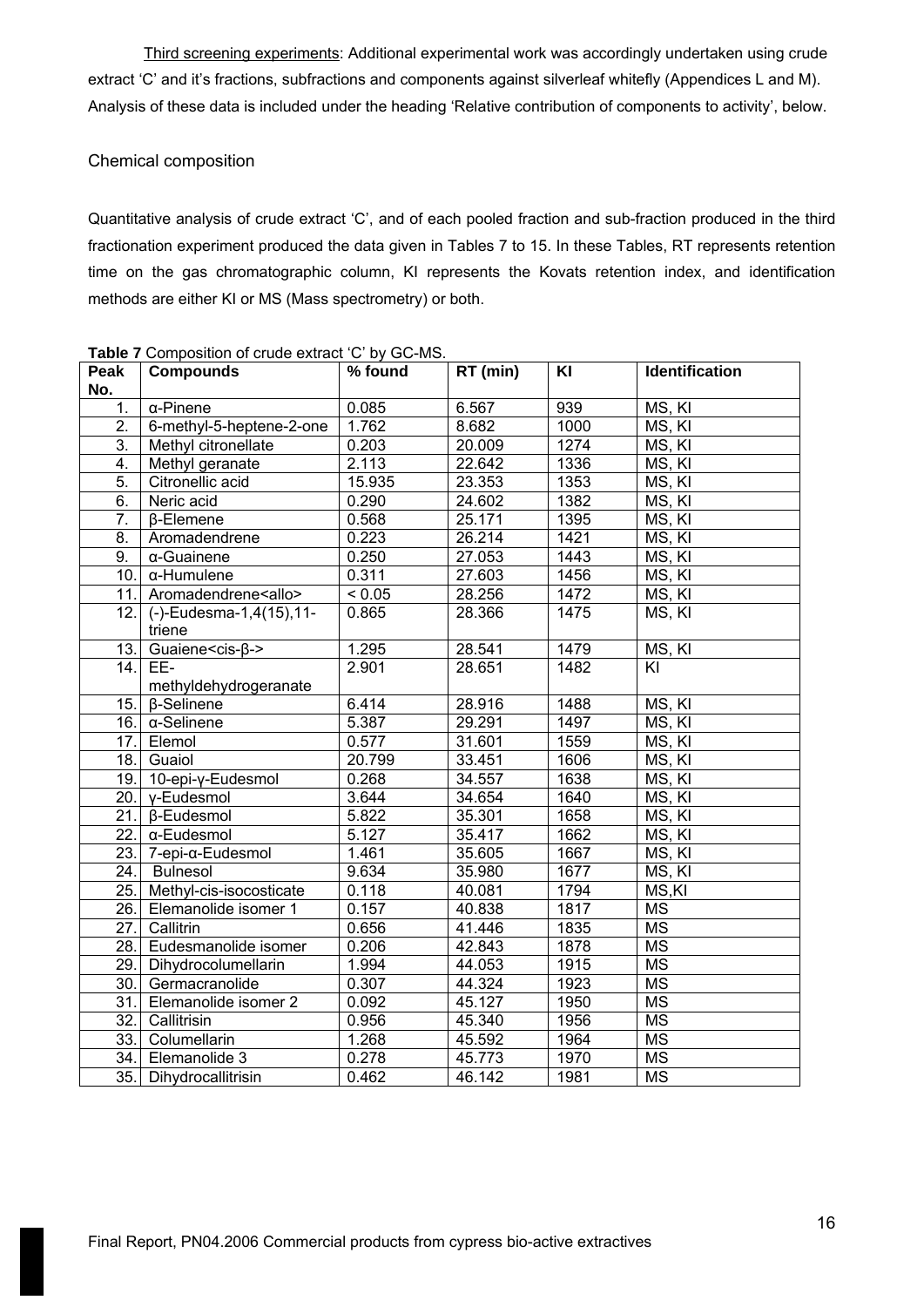**Table 8** Percentage Composition of Fraction No. C21

| Peak            | <b>Compounds</b>              | % found | RT (min) | KI   | <b>Identification by</b> |
|-----------------|-------------------------------|---------|----------|------|--------------------------|
|                 | $\alpha$ -Pinene              | 0.227   | 6.528    | 938  | MS, KI                   |
| $\overline{2}$  | o-Cymene                      | < 0.200 | 9.724    | 1032 | MS, KI                   |
| 3               | Limonene                      | 0.271   | 9.827    | 1035 | MS, KI                   |
| 4               | <b>B-Elemene</b>              | 2.461   | 25.080   | 1394 | MS, KI                   |
| 5               | Aromadendrene                 | 0.659   | 26.122   | 1421 | MS, KI                   |
| 6               | $\alpha$ -Guainene            | 1.456   | 26.959   | 1442 | MS, KI                   |
| $\overline{7}$  | Aromadendrene <allo-></allo-> | 0.800   | 28.172   | 1473 | MS, KI                   |
| 8               | (-)-Eudesma-1,4(15),11-triene | 3.280   | 28.269   | 1475 | <b>MS</b>                |
| 9               | <b>B-Selinene</b>             | 43.992  | 28.858   | 1489 | MS, KI                   |
| 10              | Valencene                     | 1.521   | 28.929   | 1491 | MS, KI                   |
| 11              | $\alpha$ -Selinene            | 33.081  | 29.227   | 1498 | MS, KI                   |
| 12 <sub>2</sub> | $\alpha$ -Murrolene           | 0.504   | 29.466   | 1504 | MS, KI                   |
| 13              | $\alpha$ -Bulnesene           | 0.738   | 29.660   | 1509 | MS, KI                   |
| 14              | $\alpha$ -Amorphene           | 0.371   | 29.964   | 1518 | MS, KI                   |
| 15              | δ-Cadinene                    | 0.621   | 30.372   | 1529 | MS, KI                   |

**Table 9** Percentage Composition of Fraction No. C22

| Peak           | <b>Compounds</b>                           | % found | RT (min) | KI   | Identification by |
|----------------|--------------------------------------------|---------|----------|------|-------------------|
| 1              | o-Cymene                                   | < 0.100 | 9.717    | 1032 | MS, KI            |
| $\overline{2}$ | <b>ß-Elemene</b>                           | 5.445   | 25.074   | 1394 | MS, KI            |
| 3              | Aromadendrene                              | 0.522   | 26.115   | 1421 | MS, KI            |
| 4              | $\alpha$ -Guainene                         | 0.698   | 26.950   | 1442 | MS, KI            |
| 5              | $\alpha$ -Humulene                         | 7.396   | 27.499   | 1456 | MS, KI            |
| 6              | (-)-Eudesma-1,4(15),11-triene              | 5.917   | 28.263   | 1475 | <b>MS</b>         |
| $\overline{7}$ | Guainene <cis-<math>\beta-&gt;</cis-<math> | 7.818   | 28.450   | 1479 | MS, KI            |
| 8              | $\beta$ -Selinene                          | 35.949  | 28.845   | 1489 | MS, KI            |
| 9              | Valencene                                  | 1.210   | 28.929   | 1491 | MS, KI            |
| 10             | $\alpha$ -Selinene                         | 28.155  | 29.214   | 1498 | MS, KI            |
| 11             | $\alpha$ -Murrolene                        | 0.547   | 29.459   | 1504 | <b>MS</b>         |
| 12             | $\alpha$ -Bulnesene                        | 0.629   | 29.654   | 1509 | MS, KI            |
| 13             | β-Bisabolene                               | 0.922   | 29.802   | 1513 | MS, KI            |
| 14             | y-Cadinene                                 | 0.390   | 29.958   | 1517 | MS, KI            |
| 15             | Selina-3,7(11)-diene                       | 0.649   | 30.068   | 1520 | MS                |
| 16             | δ-Cadinene                                 | 0.789   | 30.365   | 1529 | MS, KI            |
| 17             | α-Calacorene                               | 0.273   | 31.135   | 1549 | MS, KI            |
| 18             | Guaiazulene                                | 0.271   | 36.051   | 1681 | <b>MS</b>         |

# **Table 10** Percentage Composition of Fraction No. C23

| Peak           | <b>Compounds</b>                | % found | RT (min) | KI   | <b>Identification by</b> |
|----------------|---------------------------------|---------|----------|------|--------------------------|
|                | 6-Methyl-5-heptene-2-one        | 5.860   | 8.527    | 998  | MS, KI                   |
| $\overline{2}$ | 1,8-Cineole                     | 0.244   | 10.125   | 1042 | MS, KI                   |
| 3              | 3-Pinanone                      | 0.335   | 15.474   | 1171 | MS                       |
| $\overline{4}$ | 4,8-Dimethyl-7-nonen-2-one      | 0.514   | 18.450   | 1240 | <b>MS</b>                |
| 5              | Methyl citronellate             | 2.155   | 19.834   | 1272 | MS, KI                   |
| 6              | Methyl geranate                 | 27.267  | 22.519   | 1335 | MS, KI                   |
|                | $\alpha$ -Humulene              | 0.262   | 27.493   | 1456 | MS, KI                   |
| 8              | EE-methyldehydrogeranate        | 20.972  | 28.547   | 1482 | KI                       |
| 9              | 1-Acetyl-4,6,8-trimethylazulene | 0.507   | 35.501   | 1666 | <b>MS</b>                |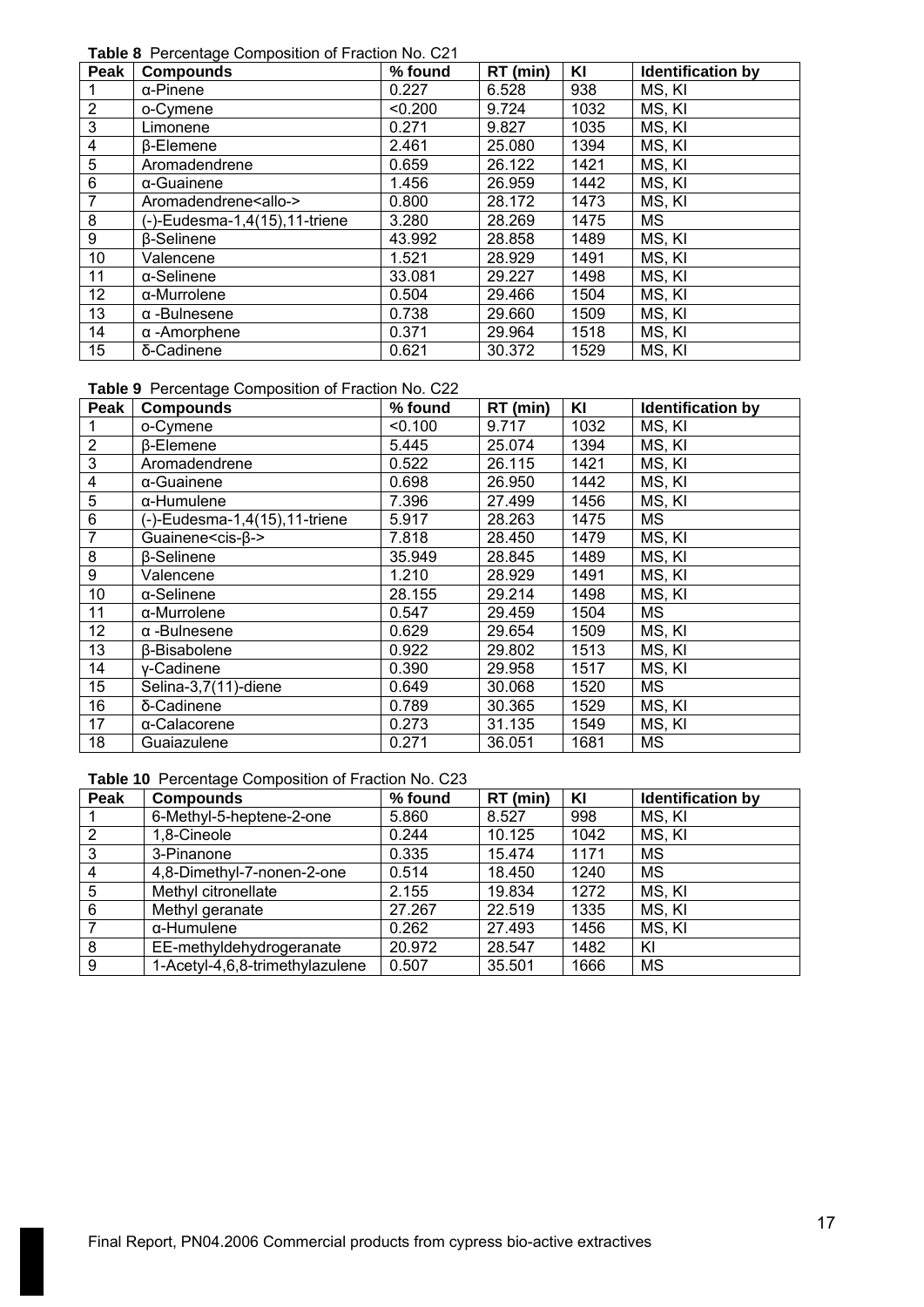**Table 11** Percentage Composition of Fraction No. C24

| Peak           | <b>Compounds</b>                   | % found | RT (min) | ΚI   | <b>Identification by</b> |
|----------------|------------------------------------|---------|----------|------|--------------------------|
|                | 6-Methyl-5-heptene-2-one           | 5.383   | 8.566    | 998  | MS, KI                   |
| $\overline{2}$ | Methyl citronellate                | 0.624   | 19.879   | 1273 | MS, KI                   |
| 3              | Methyl geranate                    | 7.931   | 22.506   | 1335 | MS, KI                   |
| 4              | Citronellic acid                   | 25.771  | 23.030   | 1347 | MS, KI                   |
| 5              | Neric acid                         | 0.791   | 24.388   | 1379 | MS, KI                   |
| 6              | EE-methyldehydrogeranate           | 6.344   | 28.515   | 1482 | ΚI                       |
| 7              | Guaiol                             | 29.740  | 33.276   | 1604 | MS, KI                   |
| 8              | 10-epi-y-Eudesmol                  | 0.395   | 34.427   | 1637 | MS, KI                   |
| 9              | y-Eudesmol                         | 0.986   | 34.512   | 1639 | MS, KI                   |
| 10             | 7-epi-α-Eudesmol                   | 0.532   | 35.449   | 1665 | MS, KI                   |
| 11             | <b>Bulnesol</b>                    | 1.599   | 35.825   | 1675 | MS, KI                   |
| 12             | Columellarin <dihydro-></dihydro-> | 7.154   | 43.898   | 1913 | МS                       |
| 13             | Callitrisin                        | 1.093   | 45.178   | 1955 | <b>MS</b>                |
| 14             | Columellarin                       | 3.710   | 45.444   | 1963 | <b>MS</b>                |

# **Table 12** Percentage Composition of Fraction No. C25

| Peak           | <b>Compounds</b>                   | % found | RT (min) | KI   | <b>Identification by</b> |
|----------------|------------------------------------|---------|----------|------|--------------------------|
|                | Citronellic acid                   | 12.605  | 22.928   | 1345 | MS, KI                   |
| $\overline{2}$ | Elemol                             | 0.779   | 31.443   | 1557 | MS, KI                   |
| 3              | Guaiol                             | 32.842  | 33.287   | 1604 | MS, KI                   |
| $\overline{4}$ | 10-epi-y-Eudesmol                  | 0.587   | 34.421   | 1637 | MS, KI                   |
| 5              | y-Eudesmol                         | 6.010   | 34.499   | 1638 | MS, KI                   |
| 6              | <b>B-Eudesmol</b>                  | 10.900  | 35.143   | 1657 | MS, KI                   |
| 7              | α-Eudesmol                         | 10.008  | 35.260   | 1660 | MS, KI                   |
| 8              | 7-epi-α-eudesmol                   | 1.849   | 35.443   | 1665 | MS, KI                   |
| 9              | <b>Bulnesol</b>                    | 18.044  | 35.825   | 1675 | MS, KI                   |
| 10             | Callitrin                          | 0.945   | 41.277   | 1833 | МS                       |
| 11             | Columellarin <dihydro-></dihydro-> | 1.525   | 43.879   | 1913 | <b>MS</b>                |
| 12             | Germacranolide                     | 0.537   | 44.147   | 1922 | MS                       |
| 13             | Callitrisin                        | 0.901   | 45.182   | 1955 | <b>MS</b>                |
| 14             | Columellarin                       | 0.222   | 45.425   | 1963 | MS                       |

# **Table 13** Percentage Composition of Fraction No. C26

| Peak | <b>Compounds</b>        | % found | RT (min) | KI   | <b>Identification by</b> |
|------|-------------------------|---------|----------|------|--------------------------|
|      | 6-Methyl-5-heptene-2-ol | 0.651   | 8.915    | 1009 | MS, KI                   |
| 2    | <b>B-Citronellol</b>    | 4.829   | 18.497   | 1241 | MS, KI                   |
| 3    | Citronellic acid        | 41.217  | 23.127   | 1349 | MS, KI                   |
| 4    | Elemol                  | 0.843   | 31.444   | 1557 | MS, KI                   |
| 5    | Guaiol                  | 6.059   | 33.255   | 1603 | MS, KI                   |
| 6    | y-Eudesmol              | 1.711   | 34.493   | 1639 | MS, KI                   |
| 7    | β-Eudesmol              | 5.570   | 35.132   | 1656 | MS, KI                   |
| 8    | α-Eudesmol              | 6.777   | 35.250   | 1660 | MS, KI                   |
| 9    | <b>Bulnesol</b>         | 5.322   | 35.801   | 1675 | MS, KI                   |
| 10   | Columellarin            | < 0.1   | 45.411   | 1962 | MS                       |

# **Table 14** Percentage composition of Fraction No. C27 and C28

| Peak | <b>Compounds</b> | % found         | RT (min) | KI   | <b>Identification by</b> |  |  |  |  |  |
|------|------------------|-----------------|----------|------|--------------------------|--|--|--|--|--|
|      |                  | C <sub>27</sub> |          |      |                          |  |  |  |  |  |
|      | Citronellic acid | 83.546          | 23.193   | 1351 | MS, KI                   |  |  |  |  |  |
|      | Columellarin     | 0.627           | 45.405   | 1962 | MS                       |  |  |  |  |  |
|      | C <sub>28</sub>  |                 |          |      |                          |  |  |  |  |  |
|      | Citronellic acid | 78.103          | 22.966   | 1346 | MS, KI                   |  |  |  |  |  |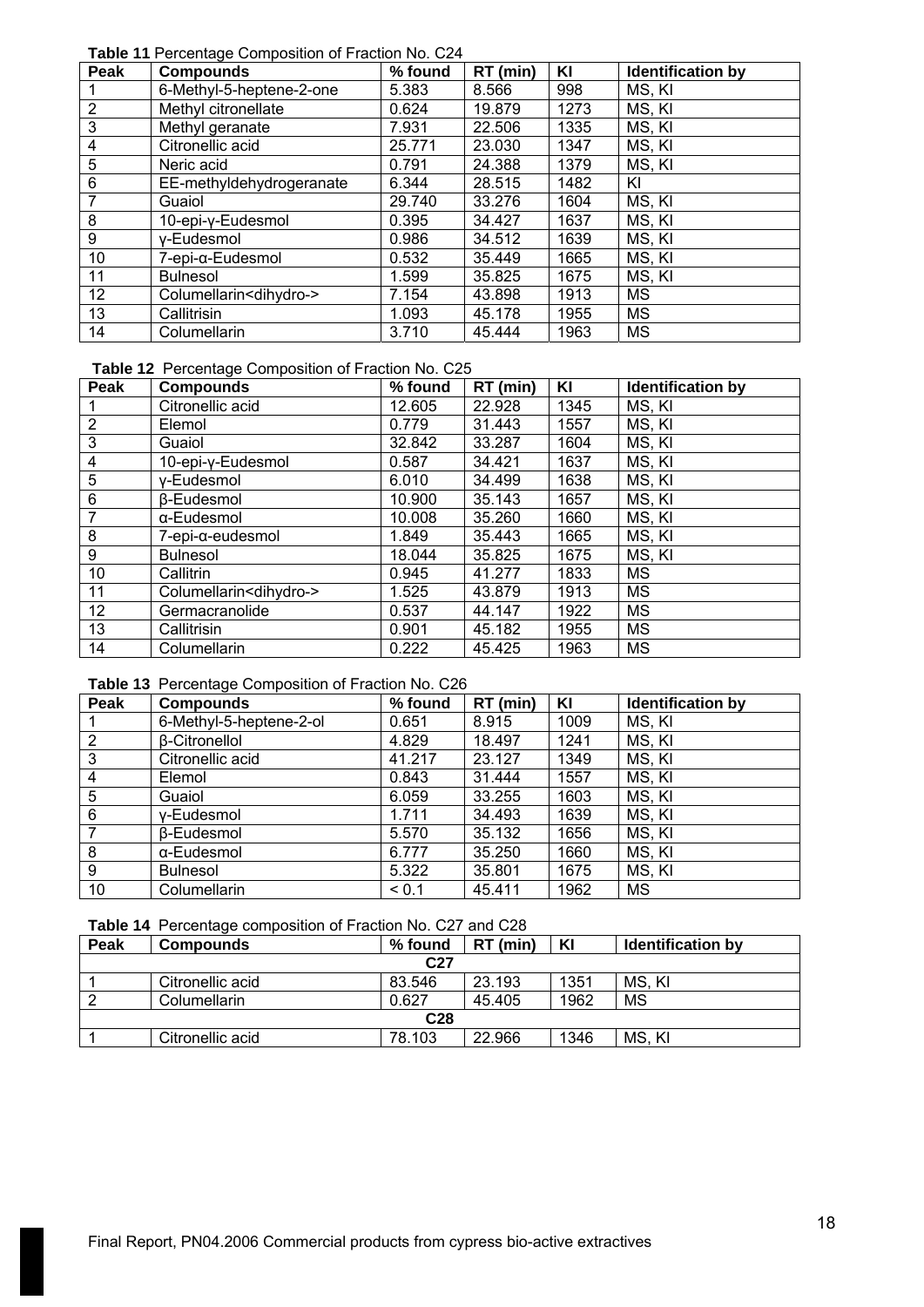| Sub-      |                                    | % found | RT (min) | R <sub>l</sub> | <b>Identification by</b> |
|-----------|------------------------------------|---------|----------|----------------|--------------------------|
| fraction  | <b>Compounds</b>                   |         |          |                |                          |
| C(6)      | Columellarin <dihydro-></dihydro-> | 77.642  | 43.302   | 1916           | <b>MS</b>                |
|           | Callitrisin                        | 6.952   | 44.570   | 1957           | <b>MS</b>                |
|           | Columellarin                       | 10.302  | 44.822   | 1965           | $\overline{\text{MS}}$   |
| $C(9-12)$ | Citronellic acid                   | 12.003  | 22.797   | 1355           | MS, KI                   |
|           | Guaiol                             | 85.523  | 32.881   | 1610           | MS, KI                   |
| $D(6-13)$ | Citronellic acid                   | 0.779   | 22.402   | 1346           | MS,KI                    |
|           | Elemol                             | 0.496   | 30.960   | 1560           | MS,KI                    |
|           | Guaiol                             | 36.459  | 32.804   | 1608           | MS,KI                    |
|           | 10-epi-y-Eudesmol                  | 1.114   | 33.910   | 1640           | MS, KI                   |
|           | y-Eudesmol                         | 9.101   | 34.000   | 1642           | MS, KI                   |
|           | β-Eudesmol                         | 9.762   | 34.634   | 1660           | MS, KI                   |
|           | α-Eudesmol                         | 8.063   | 34.757   | 1663           | MS,KI                    |
|           | 7-epi-α-eudesmol                   | 2.414   | 34.938   | 1668           | MS,KI                    |
|           | <b>Bulnesol</b>                    | 22.630  | 35.326   | 1679           | MS,KI                    |
|           | Callitrin                          | 2.086   | 40.786   | 1838           | $\overline{\text{MS}}$   |
|           | Columellarin <dihydro-></dihydro-> | 0.464   | 43.360   | 1917           | <b>MS</b>                |
|           | Germacranolide                     | 1.041   | 43.645   | 1927           | <b>MS</b>                |
|           | Callitrisin                        | 1.004   | 44.680   | 1961           | $\overline{\text{MS}}$   |
| E         | <b>Borneol</b>                     | 0.565   | 15.267   | 1178           | $\overline{\text{MS,K}}$ |
|           | Citronellic acid                   | 2.630   | 22.441   | 1347           | MS,KI                    |
|           | Elemol                             | 2.037   | 30.941   | 1560           | MS,KI                    |
|           | Guaiol                             | 2.124   | 32.745   | 1606           | MS,KI                    |
|           | y-Eudesmol                         | 7.459   | 33.981   | 1642           | MS,KI                    |
|           | <b>ß-Eudesmol</b>                  | 30.093  | 34.654   | 1660           | MS,KI                    |
|           | α-Eudesmol                         | 23.919  | 34.770   | 1663           | MS,KI                    |
|           | 7-epi-α-eudesmol                   | 1.423   | 34.925   | 1668           | MS,KI                    |
|           | <b>Bulnesol</b>                    | 25.022  | 35.320   | 1678           | MS,KI                    |
|           | Elemanolide isomer                 | 0.424   | 40.152   | 1818           | <b>MS</b>                |
| F         | 6-Methyl-5-heptene-2-ol            | 0.268   | 8.663    | 1013           | MS,KI                    |
|           | α-Terpineol                        | 1.601   | 16.380   | 1201           | MS,KI                    |
|           | Citronellic acid                   | 22.977  | 22.713   | 1353           | MS,KI                    |
|           | Elemol                             | 5.145   | 30.915   | 1559           | MS,KI                    |
|           | y-Eudesmol                         | 1.008   | 33.975   | 1641           | MS,KI                    |
|           | <b>ß-Eudesmol</b>                  | 21.501  | 34.615   | 1659           | MS,KI                    |
|           | α-Eudesmol                         | 26.636  | 34.738   | 1664           | MS,KI                    |
|           | <b>Bulnesol</b>                    | 5.418   | 35.275   | 1677           | MS,KI                    |
|           | Elemanolide isomer                 | 4.276   | 40.146   | 1818           | <b>MS</b>                |
|           | Elemanolide isomer                 | 1.601   | 45.055   | 1973           | <b>MS</b>                |
| G         | Citronellic acid                   | 99.479  | 23.036   | 1359           | MS,KI                    |
|           | Neric acid                         | 0.521   | 24.058   | 1384           | MS,KI                    |

**Table 15** Composition of sub-sub-fractions and sub-fractions of Fraction C25.

Thirty five compounds comprised 92.5% of crude extract 'C', with guaiol (20.8%), citronellic acid (15.9%), bulnesol (9.6%), β-selinene (6.4%), β-eudesmol (5.8%), α-selinene (5.4%), α-eudesmol (5.1%), γeudesmol (3.6%) and EE-methyldehydrogeranate (2.9%) as the main constituents (contributing ≈3% or more). 6-Methyl-5-heptene-2-one, methylgeranate, guainene<cis-β>, 7-epi-α-eudesmol, dihydrocolumellarin, columellarin were also present in significant quantities (>1 %). The results are in agreement with those of other cypress oil studies (Doimo *et al*. (1999), Doimo (2001)), but aromadendrene, α-humulene, aromadendrene<allo>, guainene<cis-β>, are here reported for the first time from whole cypress oil.

 Furthermore, ten γ-lactones are also present in the oil (Doimo *et al*. (1999), Doimo (2001)). Callitrin, dihydrocolumellarin, germacranolide, callitrisin, columellarin and dihydrocallitrisin collectively constituted 5.6% of the oil. Other γ-lactones having elemanolide and eudesmanolide structures constituted 0.73% of the oil. We also report here the germacranolide having the same fragmentation pattern as reported by Brecknell (1978) and Doimo *et al* (1999).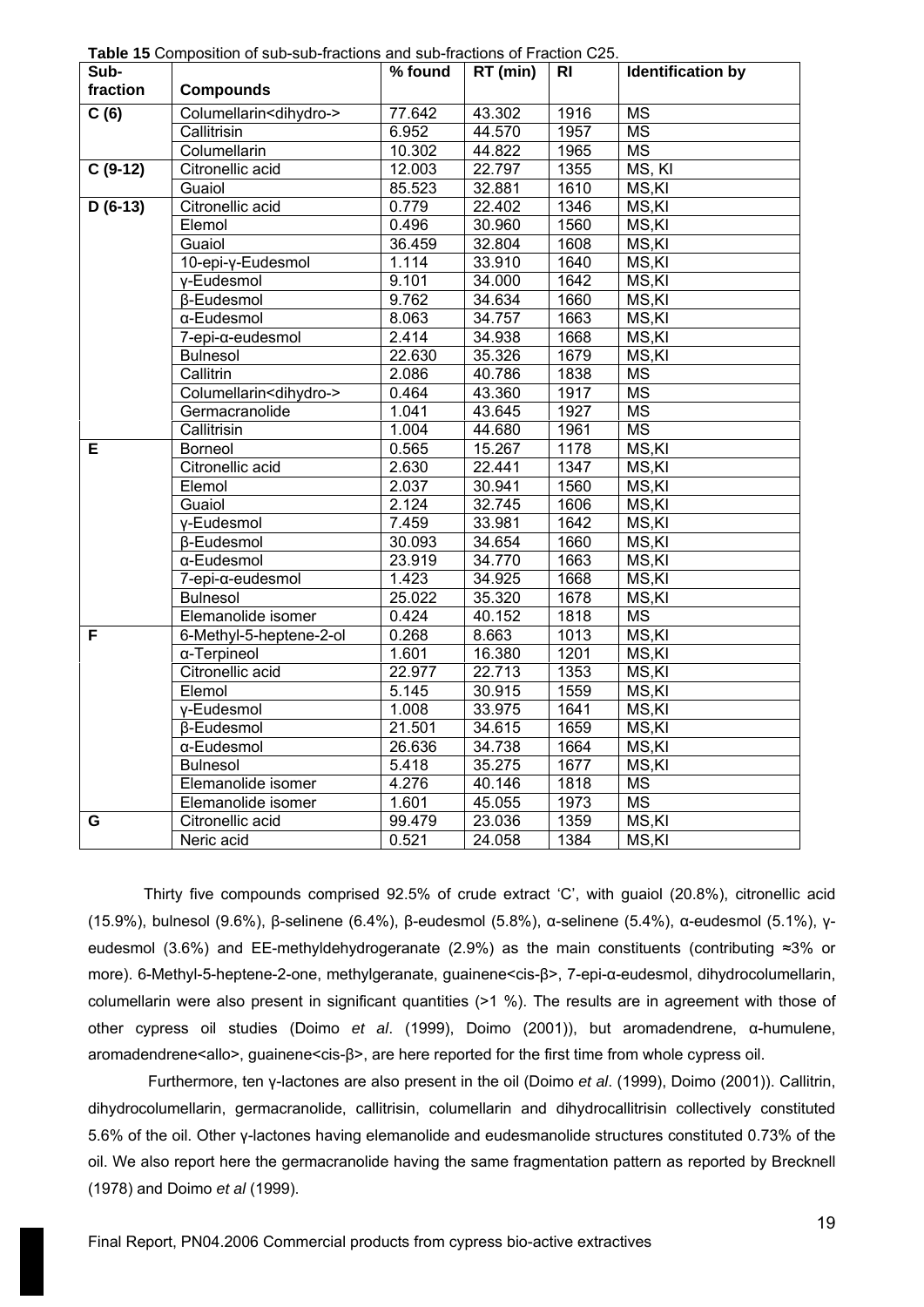After fractionation of the oil on silica gel into eight major fractions, further analysis by GC-MS allowed an additional twenty compounds to be identified. These compounds have significant percentage in the fractions, but in the oil they are present only in traces. Except 6-methyl-5-hepten-2-ol, all twenty three compounds including aromadendrene, α-humulene, aromadendrene<allo>, guainene<cis-β> are reported here for the first time from cypress oil.

# Stability of bioactivity

An estimate of the stability of the activity of cypress extracts was derived from data generated during repeated screening experiments against silverleaf whitefly over more than three years.

Crude extracts 'A' and 'B' generated in December 2001 were screened twice, in June 2005 (Appendix F) and in March 2006 (Appendix G), by the same staff using the same methodology. A 'blank' (negative control) treatment included on each occasion facilitated an allowance for 'between experiment' variation. We used mortality data from the longest contact time studied in each case, to ensure that the full effect of the treatment has been captured, and because counts made at the conclusion of the experiment were more accurate than those made after intermediate contact periods. Data summarised in Tables 15 and 16 do not indicate any loss of silverleaf whitefly activity on the part of either extract over the period from 42 months to 51 months – if anything, an increase is indicated, although such an increase would not be expected and is not claimed.

| Age of extract<br>at screening<br>date (months) | <b>Maximum</b><br>contact period<br>(days) | <b>SLW</b> mortality of<br>0.2% 'A' treatment<br>after max. contact<br>period 'M' (%) | <b>SLW</b> mortality of<br>control treatment after<br>same period 'C' (%) | <b>Mortality adjusted</b><br>for control variation<br>$('M' - 'C') (%)$ |
|-------------------------------------------------|--------------------------------------------|---------------------------------------------------------------------------------------|---------------------------------------------------------------------------|-------------------------------------------------------------------------|
| 42                                              |                                            | 67.9                                                                                  | 29.8                                                                      | 37.1                                                                    |
| 51                                              | 5                                          | 100                                                                                   | 45.0                                                                      | 55.0                                                                    |

**Table 15** Stability of crude extract 'A' activity against silverleaf whitefly (SLW) over two experiments

**Table 16** Stability of crude extract 'B' activity against silverleaf whitefly (SLW) over two experiments

| Age of extract<br>at screening<br>date (months) | <b>Maximum</b><br>contact period<br>(days) | <b>SLW</b> mortality of<br>0.2% 'B' treatment<br>after max. contact<br>period 'M' (%) | <b>SLW</b> mortality of<br>control treatment after<br>same period 'C' (%) | <b>Mortality adjusted</b><br>for control variation<br>$('M' - 'C') (%)$ |
|-------------------------------------------------|--------------------------------------------|---------------------------------------------------------------------------------------|---------------------------------------------------------------------------|-------------------------------------------------------------------------|
| 42                                              |                                            | 61.3                                                                                  | 29.8                                                                      | 31.5                                                                    |
| 51                                              | 5                                          | 100                                                                                   | 45.0                                                                      | 55.0                                                                    |

Crude extract 'C', generated in April 2004, was screened against silverleaf whitefly in June 2005, March 2006 and November 2007 (Appendices F, G and M respectively). As the latter experiment was conducted in a different laboratory on a different host plant by a different researcher, the data will not support a rigorous stability analysis, but the consistent inclusion of the control treatment again provided a basis for comparison. Table 17 summarises data from these experiments.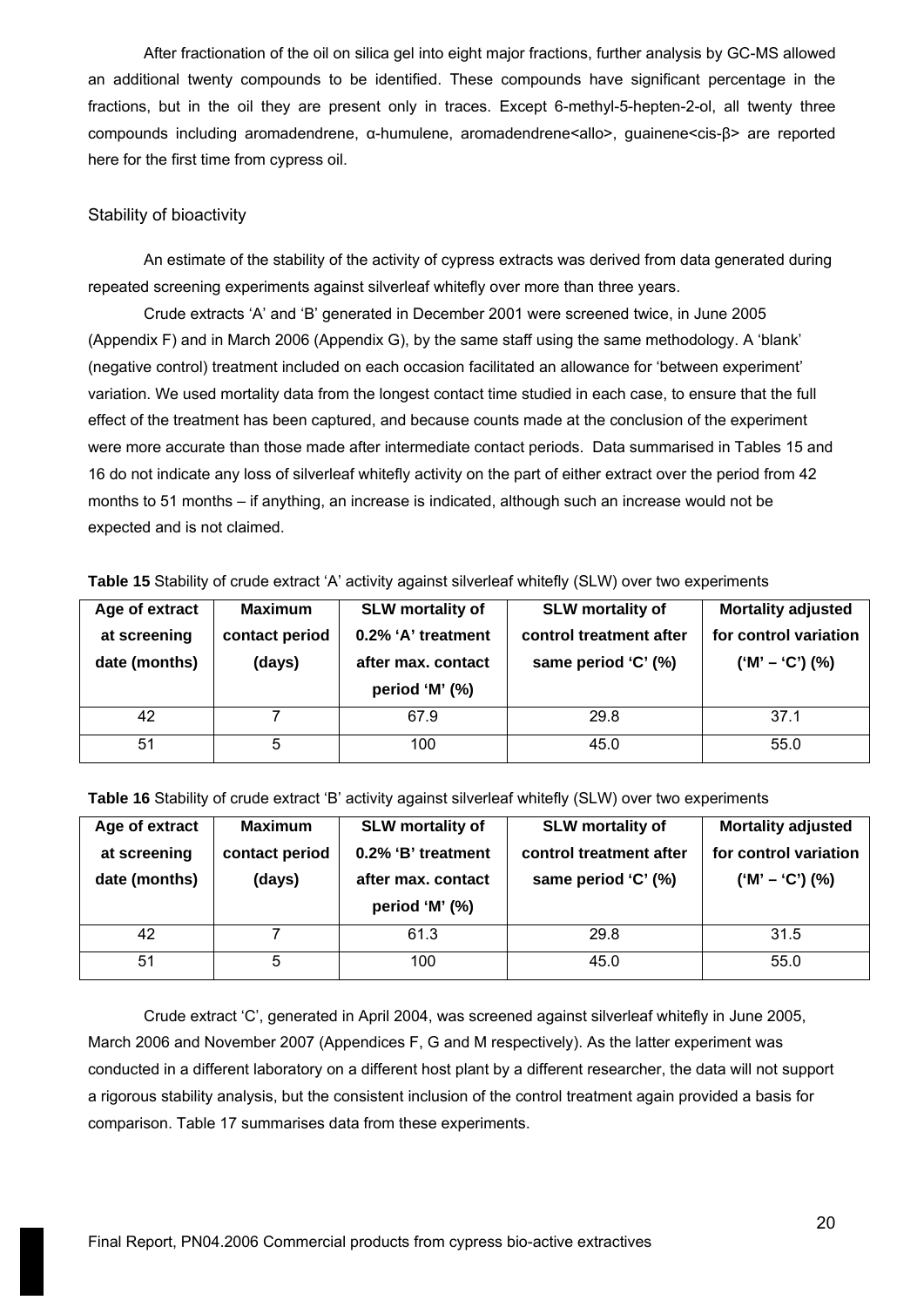| Age of extract<br>at screening<br>date (months) | <b>Maximum</b><br>contact period<br>(days) | <b>SLW mortality of</b><br>0.2% 'C' treatment<br>after max. contact<br>period 'M' (%) | <b>SLW mortality of</b><br>control treatment after<br>same period 'C' (%) | <b>Mortality adjusted</b><br>for control variation<br>$('M' - 'C') (%)$ |
|-------------------------------------------------|--------------------------------------------|---------------------------------------------------------------------------------------|---------------------------------------------------------------------------|-------------------------------------------------------------------------|
| 14                                              |                                            | 57.6                                                                                  | 29.8                                                                      | 27.8                                                                    |
| 23                                              | 5                                          | 81.9                                                                                  | 45.0                                                                      | 36.9                                                                    |
| 43                                              | 4                                          | 42.5                                                                                  | 7.5                                                                       | 35.0                                                                    |

**Table 17** Stability of crude extract 'C' activity against silverleaf whitefly (SLW) over three experiments

This analysis does not indicate loss of bioactivity of crude extract 'C' over the period from 14 months to 43 months from the date of distillation from fresh sawdust.

While it was not possible to rule out losses of activity of crude extracts 'A' and 'B' in the 42 months that elapsed between production of the extracts and evaluation of bioactivity, it appeared quite safe to consider the extract recommended for initial commercialisation (crude extract 'C') to retain its original stability for at least 3.5 years from the date of production.

Relative contribution of components to activity against silverleaf whitefly

A visual comparison of activity data from the third series of screening experiments against silverleaf whitefly (Experiments 1 & 2, Appendix L) with the analysed chemical composition (Tables 9 to 14) of the fractions suggested activity relationships between the broad chemical groupings. These approximated to citronellic acid  $\approx$  guaiol > oxygenated compounds (bulnesol, eudesmols) > other components. This hypothesis was tested in Experiment 3, Appendix L, generating the data given in Table 18. Here, we compare chemical composition with activity against silverleaf whitefly, for some components and major component groups of crude extract 'C'.

| <b>Specimen</b>    | <b>TWEE</b> TO CONTINUATION OF COMPONDING to abtivity against onventour mintenty (OEVY).<br>Composition of major components and chemical groups |                         |                                                   |                            | <b>Activity</b>                         |
|--------------------|-------------------------------------------------------------------------------------------------------------------------------------------------|-------------------------|---------------------------------------------------|----------------------------|-----------------------------------------|
| applied at<br>0.2% | <b>Citronellic acid</b><br>(%)                                                                                                                  | <b>Guaiol</b><br>$(\%)$ | <b>Bulnesol and</b><br><b>Eudesmols</b><br>$(\%)$ | Other<br>components<br>(%) | (% adult SLW mortality)<br>(Appendix L) |
| C31                |                                                                                                                                                 | 36                      | 53                                                | 10                         | 13, 17, 5                               |
| C32                | 3                                                                                                                                               | 2                       | 88                                                |                            | 82, 56, 70                              |
| C <sub>33</sub>    | 99.5                                                                                                                                            | 0                       | 0                                                 | 0.5                        | 36, 30, 15                              |
| C <sub>34</sub>    | 75                                                                                                                                              | 25                      | 0                                                 | 0                          | 32, 14, 9                               |
| C35                | 50                                                                                                                                              | 50                      | 0                                                 | 0                          | 64, 91, 63                              |
| C36                | 25                                                                                                                                              | 75                      | 0                                                 | 0                          | 90, 79, 100                             |
| C37                | 0                                                                                                                                               | 100                     | 0                                                 | O                          | 76, 81, 79                              |

**Table 18:** Contribution of components to activity against silverleaf whitefly (SLW).

Stepwise multiple linear regression of these data uncovered equally strong positive relationships between adult whitefly mortality and citronellic acid ( $β = 12.7$ ), guaiol ( $β = 12.5$ ) and the oxygenated compounds group: bulnesol and the eudesmols (β = 12.9). The 'other' component group was clearly of much less significance. Citronellic acid, guaiol and the oxygenated compound group are therefore proposed for equal weighting in future batch to batch standardisation of a commercialised product.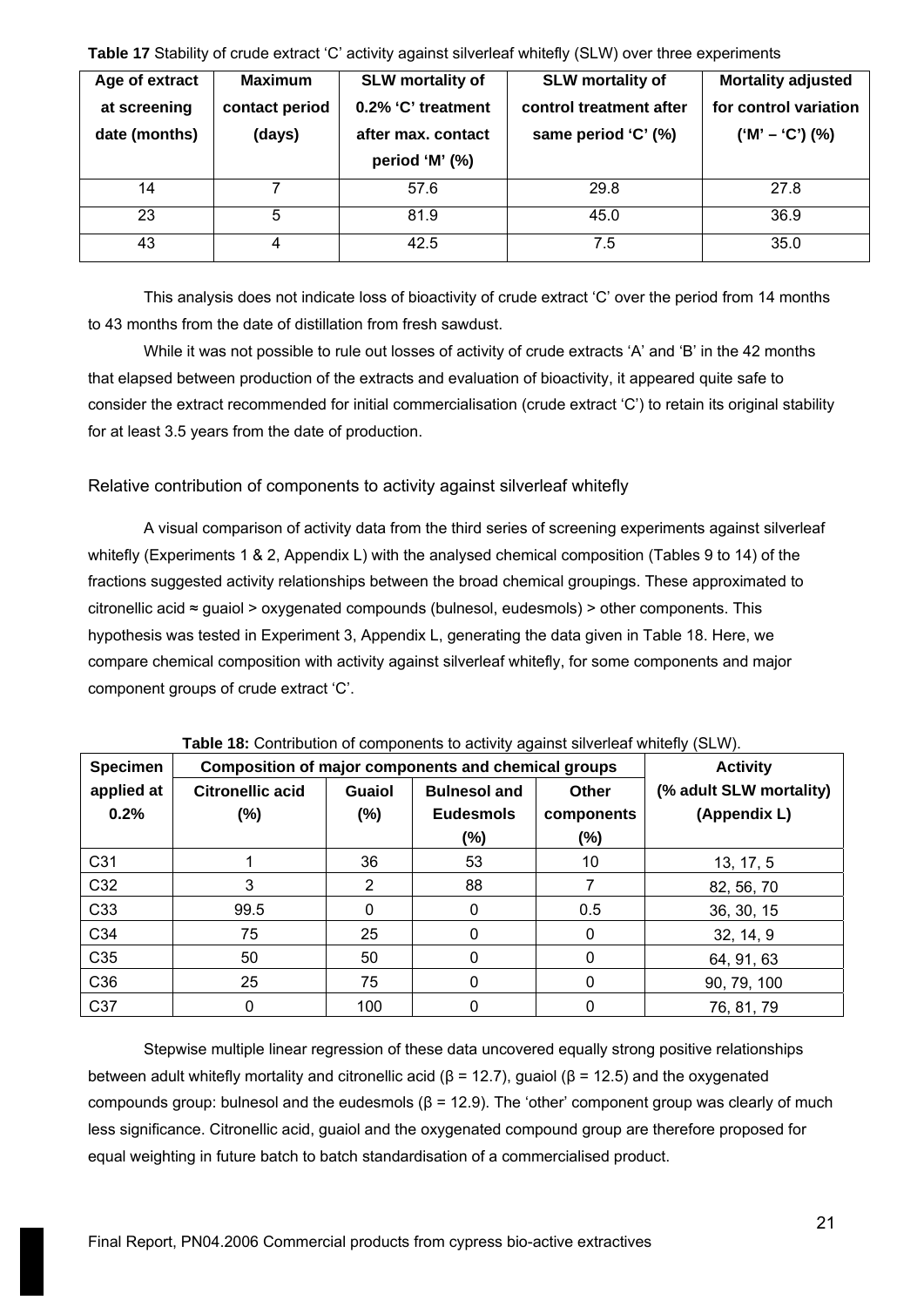#### Silverleaf whitefly responses to extract and oil application rates

There was no significant dose response of adult silverleaf whitefly, after six days on eggplant, to applied concentrations of crude extract 'C' over the range 0.1% to 0.3% (Appendix M), although phytotoxicity did increase with dose. A slight increase in mortality at 0.3% can be attributed to the greater amount of phytotoxicity at that higher dose rate.

The addition of 0.2% of a commercial paraffinic oil to these treatments gave a modest relative increase in mortality of about 10%, except for the highest level tested (0.3% crude extract 'C' + 0.2% Biopest Oil) , where a greater (relative 50%) increase in mortality associated with oil addition was attributed to the large increase in phytotoxicity observed with this combination. The phytotoxicity observed with 0.3% crude extract formulations, especially when co-formulated with 0.2% Biopest Oil, suggests that agricultural applications of formulations at this concentration are unlikely to be useful. The lowest concentration evaluated (0.1%) provided a level of control that could potentially be commercialised, particularly if used as a component of an integrated pest management (IPM) system. However, it must be recognised that only laboratory evaluation has been undertaken, and that field trials would be an essential component of any commercialisation process.

#### Effect of extract on a parasitoid of silverleaf whitefly

There were no significant differences in mortality to the parasitoid wasp between formulations containing 0.1% and 0.2% of crude extract 'C' (52.5% and 67.5% respectively after one day), or 0.2% and 0.4% of Biopest Oil (52.5% and 50.0% respectively) (Appendix N). However, 0.3% crude extract 'C' produced significantly greater levels of wasp mortality (76.25%), and 50 mg/L of imidacloprid produced significantly greater mortality again (100%). Although the suggested 0.1% concentration of crude extract 'C' was responsible for an appreciable amount of mortality of the beneficial wasp after one day, at 50% it was considerably less damaging than the commercial standard which, at the label rate, caused 100% mortality after one day. This property would also support the use of the crude extract in preference to the commercial standard within an IPM system, where the role of beneficial insects is valued.

# Economic significance of silverleaf whitefly

An overview of the industry significance of silverleaf whitefly can be obtained at the DPI&F website http://www2.dpi.qld.gov.au/horticultureresearch/18362.html The silverleaf whitefly (SLW), *Bemisia tabaci* biotype B was first detected in Australia in October 1994 (Gunning *et al*, 1995). It has since become a major pest of cotton and many vegetable and ornamental crops in Queensland, as detailed below. Outbreaks have also occurred in the Northern Territory, New South Wales, Western Australia and Victoria. SLW feeding can cause stunted growth, low yields and reduced quality of fruits. Crops most seriously affected by SLW to date include cotton, tomato, rockmelon, watermelon, pumpkin, squash, zucchini, cucumber, eggplant, okra, sweet potato, cabbage, cauliflower, broccoli and bean (Subramaniam *et al*, 2007a). DPI&F forecasts of gross values of production (GVP) of crops in Queensland for the 2007/08 year included \$205 million (tomato), \$40 million (bean), \$35 million (watermelon), \$35 million (rockmelon), and \$50 million (cotton). Cotton production has been falling steadily for several years due to drought conditions, but GVP could double in 2008/09. In the year 2000, in each of the main vegetable production regions of Queensland, actual cultivated areas of vegetable crops suffering serious production losses due to SLW were – Bowen/Burdekin: 7520 ha; Bundaberg: 4545 ha; Lockyer Valley: 1890 ha. Growers in that year spent between \$100 and \$700 per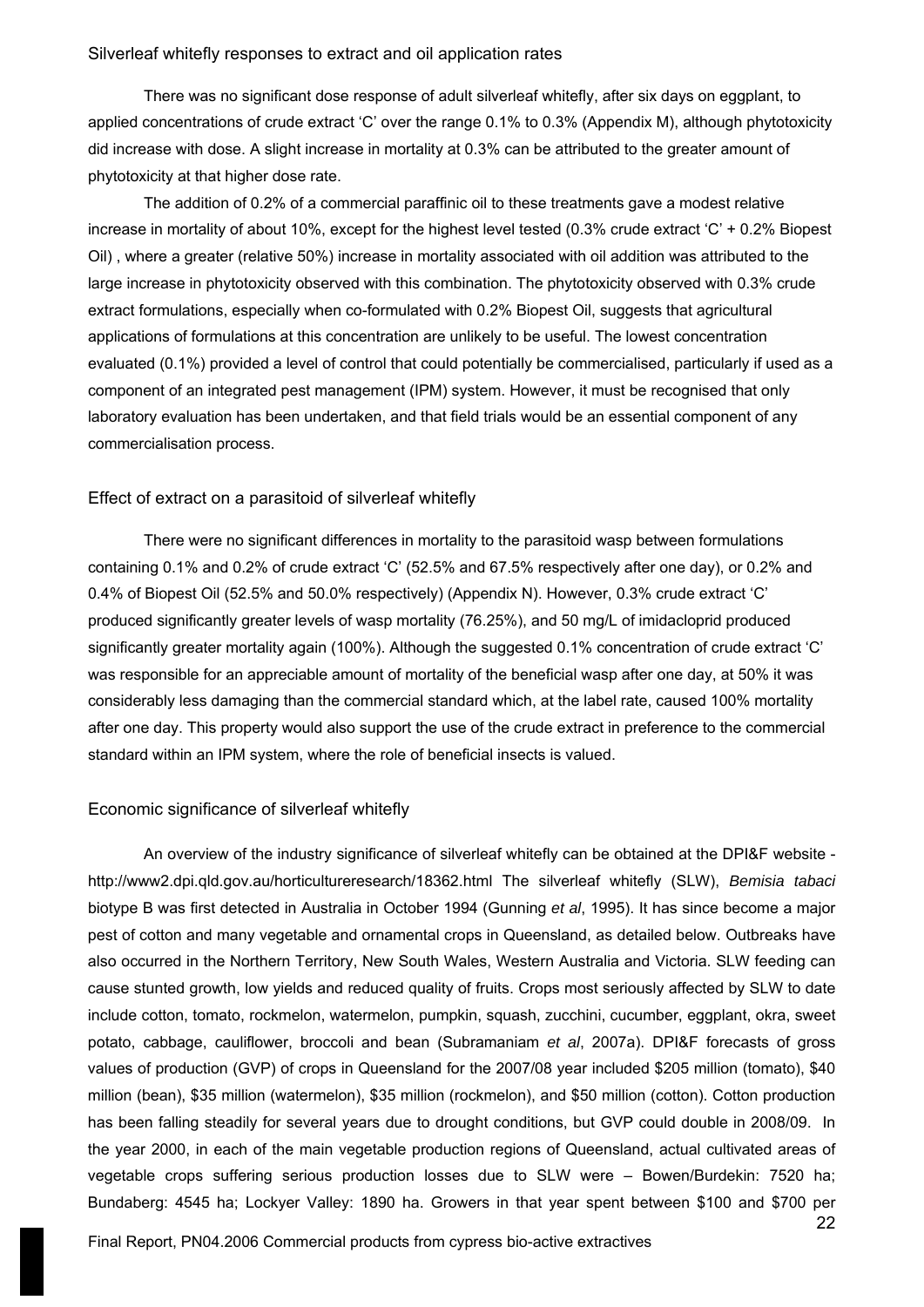hectare on insecticides to control the pest – a total additional outlay by the industry of more than \$6 million, without application costs. Medium to heavy production losses further added to the overall economic cost of the pest to industry. Between 2000 and 2004, insecticides used by the vegetable industry against SLW have included Confidor® (imidacloprid), Talstar® (bifenthrin), Chess® (pymetrozine), Admiral® (pyriproxyfen), Applaud® (buprofezin) and DCtron® (paraffinic oil) (S. Subramaniam, unpublished data). Resistance has since developed against most of these, and new chemistries are eagerly sought, particularly if less likely to suffer from development of resistance by SLW (Subramaniam *et al*, 2007b).

#### Other commercialisation considerations

It is intended to commence a commercialisation process for at least one agricultural application. The process is expected to involve the development by DPI&F of a Prospectus with which to seek competitive bids from potential Commercialisation Partners. It is expected that DPI&F and a selected Commercialisation Partner will complete the development of a commercial, cost effective, alternative control tool to some uses of currently registered insecticidal products, for example, the abovementioned Confidor® 200 SC. Prior to the recent development of resistance, this product was economic to use at a grower purchase cost of about \$200/L. Currently, the indicated use rate of crude extract 'C' for whitefly is 0.1% which is four times the registered, previously-effective use rate for Confidor® 200 SC, suggesting that crude extract 'C' could be valued at \$50/L competitively with Confidor® 200 SC (before resistance developed to the latter). Even at \$50/L, at 1.7% yield on a dry matter basis, cypress sawdust at 35% moisture content would produce steam distilled oil valued at more than \$500 per tonne of fresh sawdust. However, formulations containing crude extract 'C' have not yet been tested at lower use rates, raising possibilities of greater cost effectiveness. Additionally, it offers commercial opportunities as components in IPM systems, for organic production systems, and where pests have developed resistance to imidacloprid or other current active ingredients. On the other hand, as imidacloprid has recently emerged from patent protection, cheaper sources of this active ingredient and cheaper alternatives to Confidor® 200 SC are appearing in the marketplace. While this may reduce the potential selling price of a cypress extract based competitor product, it is likely to also increase the usage of imidacloprid in agriculture and consequently to increase the rate of development of resistance of agricultural pest insects. These complex interacting market-related considerations are best analysed by potential commercialisation partners as part of the intended commercialisation process. To facilitate this process, a draft Australian patent application covering a range of envisaged agricultural and veterinary pest management methods is currently being assessed by attorneys for suitability for submission to IP Australia. It will be the responsibility of the Commercialisation Partner to propose target food and/or non-food markets, develop a Commercialisation Plan, identify and meet additional data needs, and undertake the required registration process.

#### **Conclusions**

• Both alcoholic solvent extracts and steam distilled extracts of cypress milling residues contain naturally bioactive component compounds which are active against many agricultural and veterinary pests.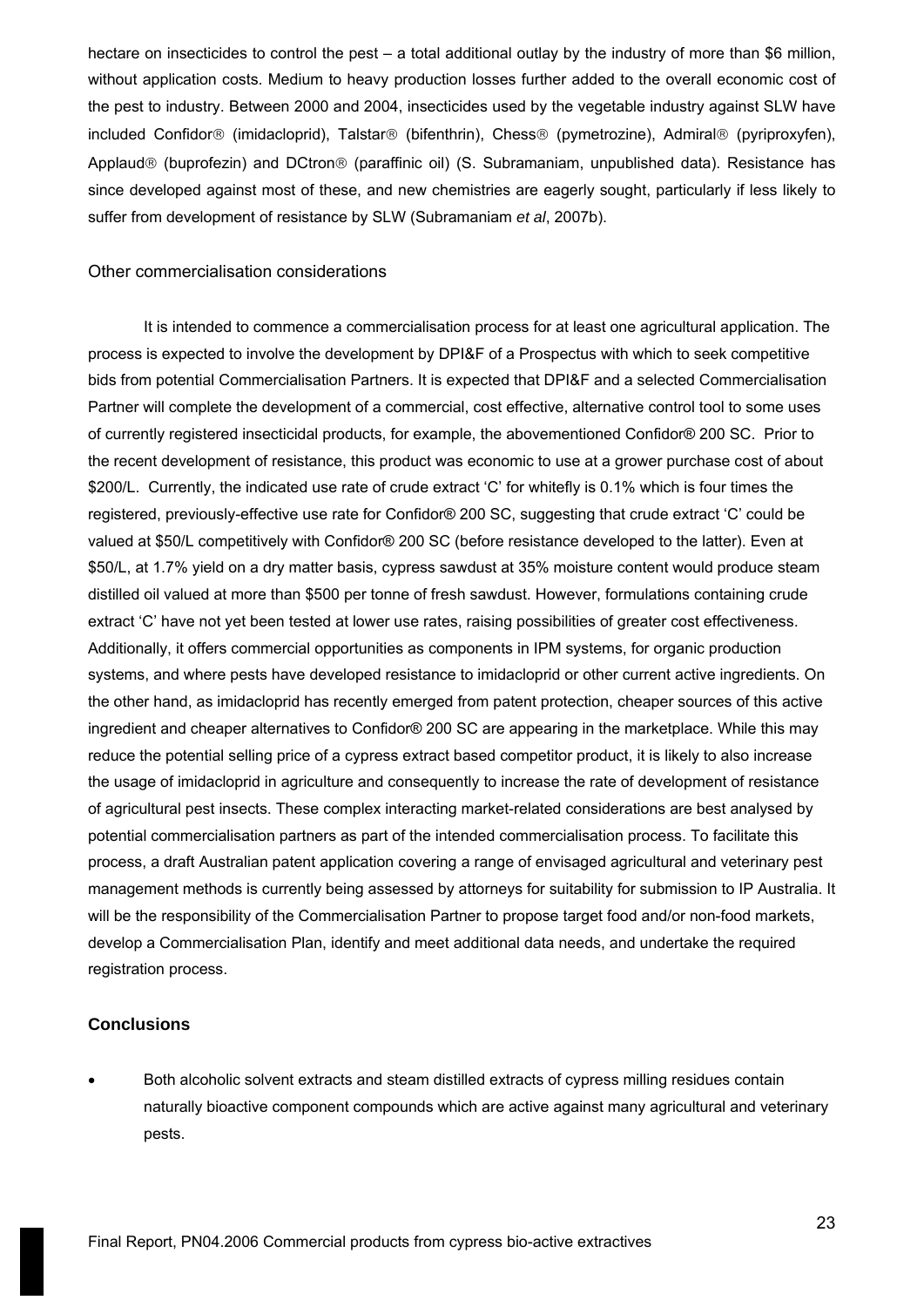- The more economically produced steam distilled extract offers the best prospects for immediate agricultural pest management commercialisation. It appears to retain it's bioactivity for at least 3.5 years.
- Silverleaf whitefly is a suitable target pest for first commercialisation. Simple test formulations of the crude steam distilled extract provided useful control of silverleaf whitefly on tomato and eggplant at the lowest dose rate evaluated, *viz* 0.1%.
- Extracts can be standardised for whitefly activity by monitoring and adjusting the greatest contributing components to this bioactivity which are, with approximately equal weightings:
	- o citronellic acid
	- o guaiol
	- o the group of eudesmol compounds and bulnesol
- There is little benefit to be gained by co-formulating the extract with paraffinic oil.

# **Recommendations**

It is recommended that DPI&F proceed towards commercialisation of the bioactivity of cypress extractives, first focussing upon a silverleaf whitefly management application of the crude steam volatile essential oil.

# **Implications for Industry**

Prospects appear good for commercialisation of at least one agricultural pest management application of the steam volatile essential oil from cypress sawdust, particularly if a patent can be obtained. A successful commercial product would create a demand for the essential oil that would represent a significant value-from-waste opportunity for the cypress industry. At the estimated National sawdust generation rate, potential annual crude oil production would total about 200 tonnes, potentially yielding an agricultural insecticide concentrate product worth \$10 million. However, it is unlikely that the entire National sawdust output could be captured, as isolated millers generating small quantities of sawdust may not justify installation of the steam generation and sawdust distillation equipment required to realise the benefit, and relatively high freight costs of the low density sawdust are likely to make it uneconomical to move it to distant centralised extraction facilities. Most economically viable oil production situations will be large mills and groups of closely-located smaller mills.

# **Acknowledgments**

The work was funded by Forest and Wood Products Australia (formerly Forest and Wood Products R&D Corporation), the Department of Primary Industries and Fisheries, Queensland, and the New South Wales Cypress Industry Strategic Plan.

Sean Gribble (N.K. Collins and Sons) and Ross Irvine (Forests NSW) provided valued advice as members of the project Steering Committee.

Linda Cox and Rod Vella (DPI&F) capably undertook first and second fractionations of cypress extracts. Dr Brenton Peters and Chris Fitzgerald (DPI&F) undertook screening against subterranean termites. Dr Peters and Dr Susan House (DPI&F) provided valued review and criticism of the draft of this report.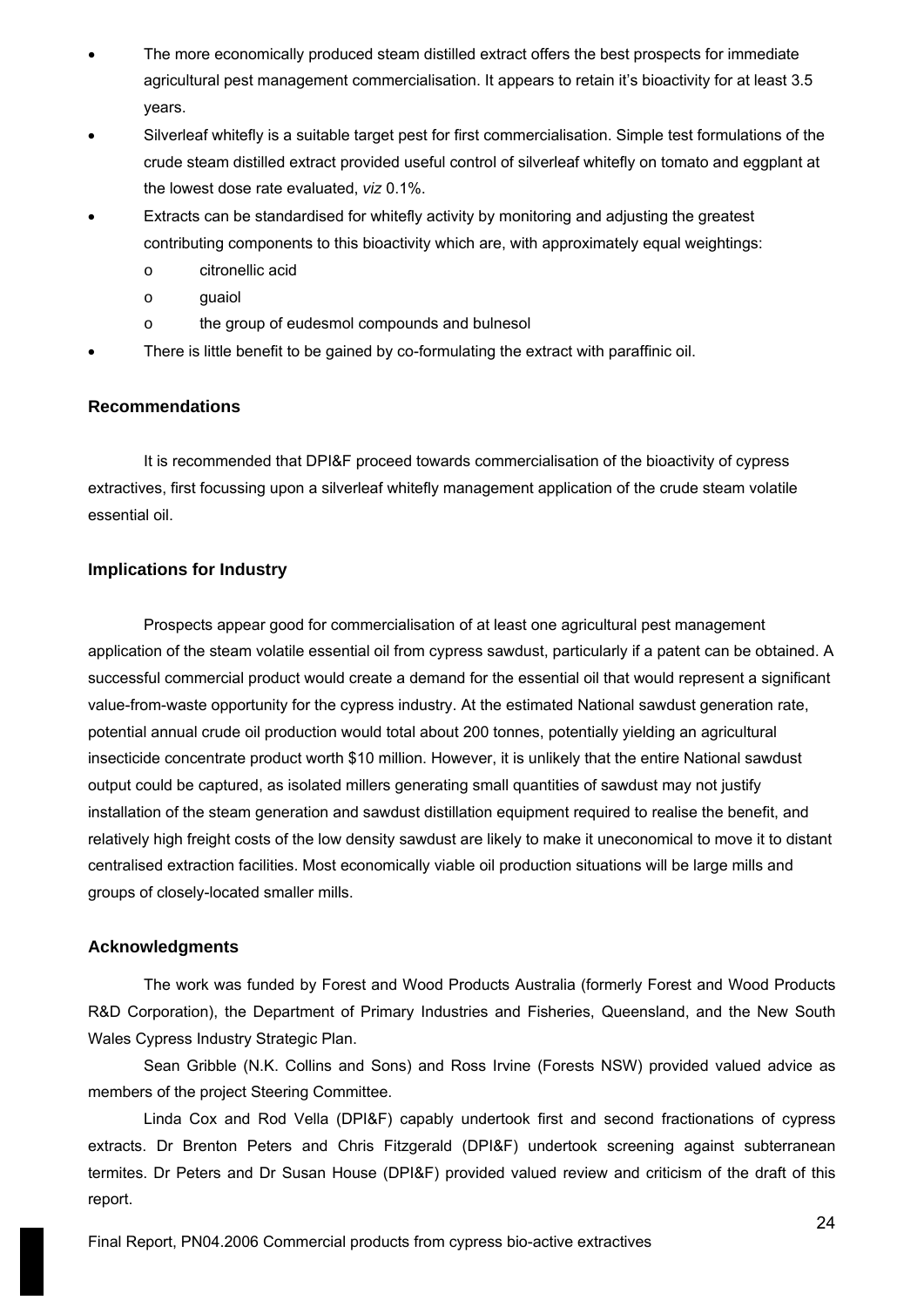We also gratefully acknowledge the approval by the Director General, Indian Council of Forestry Research and Education, Dehra Dun, Uttaranchal, India, of sabbatical leave for Dr Pradeep Sharma to work on this project in Australia.

# **References**

Adams, R.P. (2007). Identification of Essential Oil Components by Gas Chromatography/Mass Spectrometry, 4<sup>th</sup> Edition, Allured Publishing Corporation, Carol Stream, IL: Illinois, USA.

Beauchamp, P.S., Dev, B.C. and Dev, V. (2006). California lomatiums, Part VI. Composition of the essential oils of *Lomatium foeniculaceum* ssp. Fimbriatu. J. Essent. Oil. Res. 18:668–669.

Brecknell, D.J. (1978). Sesquiterpene lactones from *Callitris columellaris*. PhD Thesis, Department of Chemistry, University of Queensland, St Lucia, Brisbane.

Brecknell, D.J. and Carman, R.M. (1978). Callitrin, callitrisin, dihydrocallitrisin, columellarin and dihydrocolumellarin. New sesquiterpene lactones from the heartwood of *Callitris columellaris*. Tetrahedron Lett. 1:73–76.

Brecknell, D.J. and Carman, R.M. (1979). Novel sesquiterpene lactones from *Callitris columellaris* heartwood. Aust. J. Chem. 32:2455–2471.

Council of Heads of Australasian Herbaria (2006), *Australian Plant Census,*  <http://www.anbg.gov.au/chah/apc/>

Dadswell, I.W. and Dadswell, H.E. (1931). The relation between durability and the extractives of the cypress pines (Callitris spp.). J. Council for Sci. and Ind. Res. (Aust) 4:208–216

Doimo, L. (2001). Azulenes, costols and γ–lactones from cypress-pines (*Callitris columellaris*, *C. glaucophylla* and *C. intratropica*) distilled oils and methanol extracts. J. Essent. Oil Res. 13:25–29.

Doimo, L., Fletcher, R.J. and D'Arcy, B.R. (1999). Comparison in the γ–lactone content of the oils and extracts from white cypress pine (*Callitris glaucophylla* J. Thompson & L.A.S. Johnson). J. Essent. Oil Res. 11:415-422 (1999).

DPI Forestry (2005). Yearbook 2005, Department of Primary Industries and Fisheries, Brisbane

Forests NSW (2007). Forests NSW Annual Report 2006-07, Forests NSW, West Pennant Hills, Australia [http://www.dpi.nsw.gov.au/data/assets/pdf\\_file/0011/103160/Annual-Report-2006-07.pdf](http://www.dpi.nsw.gov.au/data/assets/pdf_file/0011/103160/Annual-Report-2006-07.pdf)

French, J.R.J., Robinson, P.J., Yazaki, Y. and Hillis, W.E. (1979) Bioassays of extracts from white cypress pine (*Callitris columellaris* F Muell) against subterranean termites. Holzforschung 33(5):144– 148.

Gunning, R.V., Byrne, F.J., Conde, B.D., Connelly, M.I., Hergstrom, K., Devonshire, A.L. (1995) First report of B-biotype *Bemisia tabaci* (Gennadius) (Hemiptera Aleyrodidae) in Australia. J. Australian Entomol. Soc. 34(2): 116-120

Hillis, W.E. (1987). Heartwood and Tree Exudates, Springer-Verlag, Berlin

Jiang, H., Kennedy, M.J. and Stephens, L.M. (2000). Natural durability transfer from sawmill residues of white cypress (*Callitris glaucophylla*); Analysis of extracts and treated wood for active components. The International Research. Group on Wood Preservation, Stockholm. Doc. No. IRG/WP/00-20215.

Kennedy, M.J. and Powell, M.A. (2000). Methodology challenges in developing a transfer of natural durability from sawmill residues, illustrated by experiences with white cypress (*Callitris glaucophylla*) The International Research Group on Wood Preservation, Stockholm. Doc. No. IRG/WP00-20203.

National Forest Library (1998). Bureau of Rural Sciences, Canberra ACT 2601, Australian Government.

National Research Council, Committee on Strategies for the Management of Pesticide Resistant Pest Populations (1986). ISBN 978-0-309-03627-6, National Academy of Sciences, U.S.A.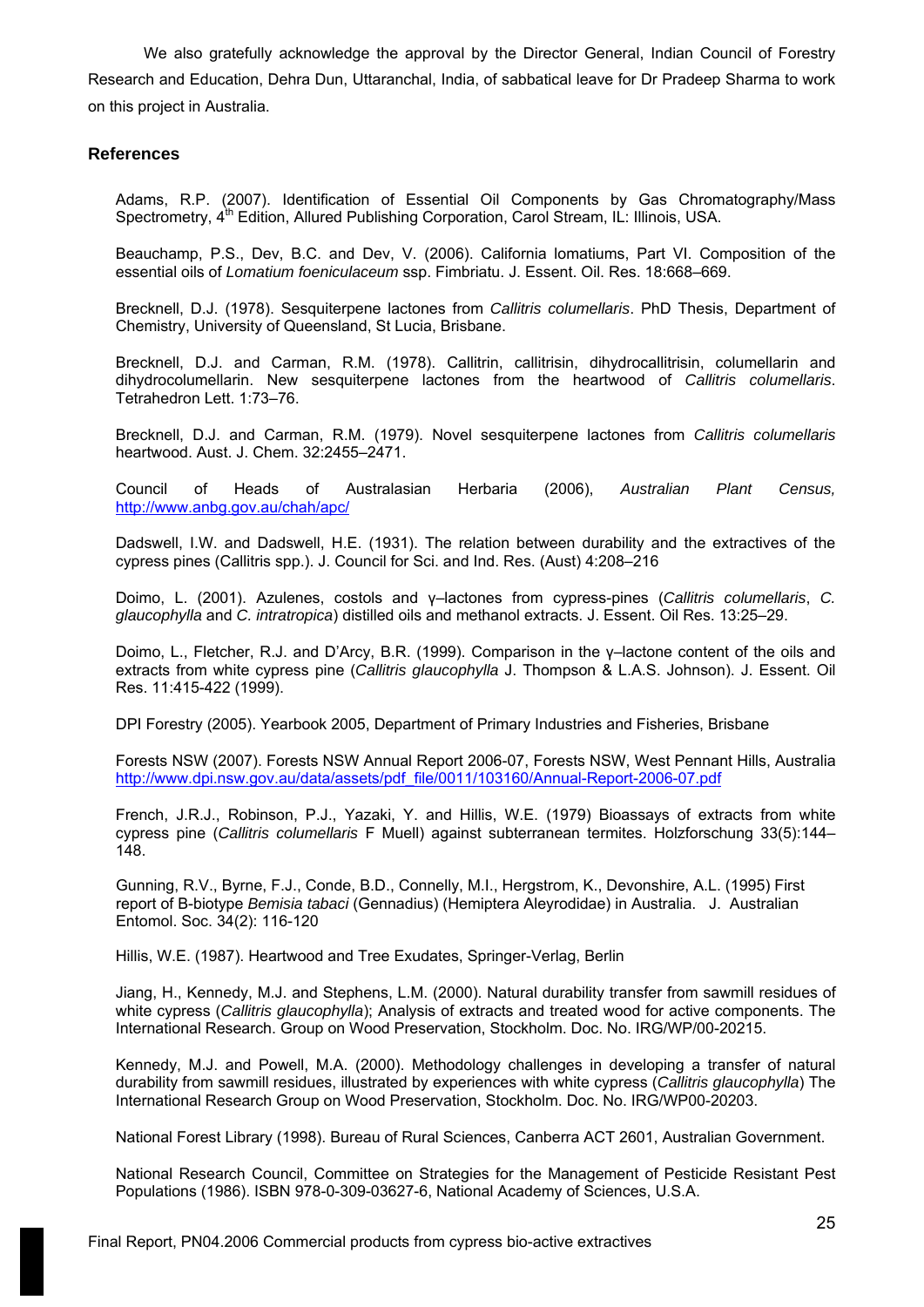Oyedeji, A.O., Ekundayo, O., Sonwa, M.M., Frricke, C. and Konig, W.A. (1998). Eudesma-1,4(15),11 triene from the essential oil of *Callitris intratropica*. Phytochem. 48(4):657–660.

Powell, M.A., Stephens, L.M., Francis, L.M. and Kennedy, M.J. (2000). Natural durability transfer from sawmill residues of white cypress (*Callitris glaucophylla*); 2: Laboratory fungal bioassays, The International Research Group on Wood Preservation, Stockholm. Doc. No. IRG/WP00-20204.

Rudman, P. (1965). The causes of natural durability in timber, part XVII: The causes of decay and termite resistance in *Callitris columellaris* F. Muell. Holzforschung 19(2):52–57.

Subramaniam, S., Lovatt, J., Nolan, B., and Deuter, P. (2007a). Silverleaf whitefly management in vegetable crops. DPI&F Prime Notes CD-Rom

Subramaniam, S., Gunning, R., Sivasubramaniam, V., Firrell, M., Nolan, B. and Lovatt, J. (2007b). Development and promotion of IPM strategies for silverleaf whitefly in vegetables. Horticulture Australia Limited Project VG 05050, Milestone Report, July 2007, 4p

Thompson, J. and Johnson, L.A.S. (1986). *Callitris glaucophylla*: Australia's white cypress pine - A new name for an old species. Telopea 2:731–736.

University of California (2003). Silverleaf whitefly information page, Kearney Agricultural Research Centre. http://www.uckac.edu/whitefly/faqs\_about\_whiteflies.htm

Watanabe, Y., Mitsunaga, T. and Yoshimura, T. (2005). Investigating antitermitic compounds from Australian white cypress heartwood (*Callitris glaucophylla* Thompson & Johnson) against *Coptotermes formosanus* Shiraki. J. Essent. Oil Res. 17:346–350.

Wilkinson, J.M. and Cavanagh, H.M.A. (2005). Antibacterial activity of essential oils from Australian native plants. Phytother. Res. 19:643–646.

Yazaki, Y. and Hillis, W.E. (1997). Components of the extractives from *Callitris columellaris* F. Muell heartwood which affect termites. Holzforschung, 31(6):188–191.

# **Appendices**

Appendix A: two-spotted mites and fruit spotting bug – first screening

Appendix B: two-spotted mites – second screening

Appendix C: thrips – first screening

Appendix D: thrips – second screening

Appendix E: banana scab moth – first screening

Appendix F: silverleaf whitefly – first screening

Appendix G: silverleaf whitefly – second screening

Appendix H: adult cattle ticks – first screening

Appendix I: adult cattle ticks – second screening

Appendix J: ruminant gastrointestinal nematodes – first screening

Appendix K: ruminant gastrointestinal nematodes – second screening

Appendix L: silverleaf whitefly – third screening

Appendix M: silverleaf whitefly – evaluation with paraffinic oil additive

Appendix N: evaluation against silverleaf whitefly parasitoid

Appendix O: fungal disease organisms – first screening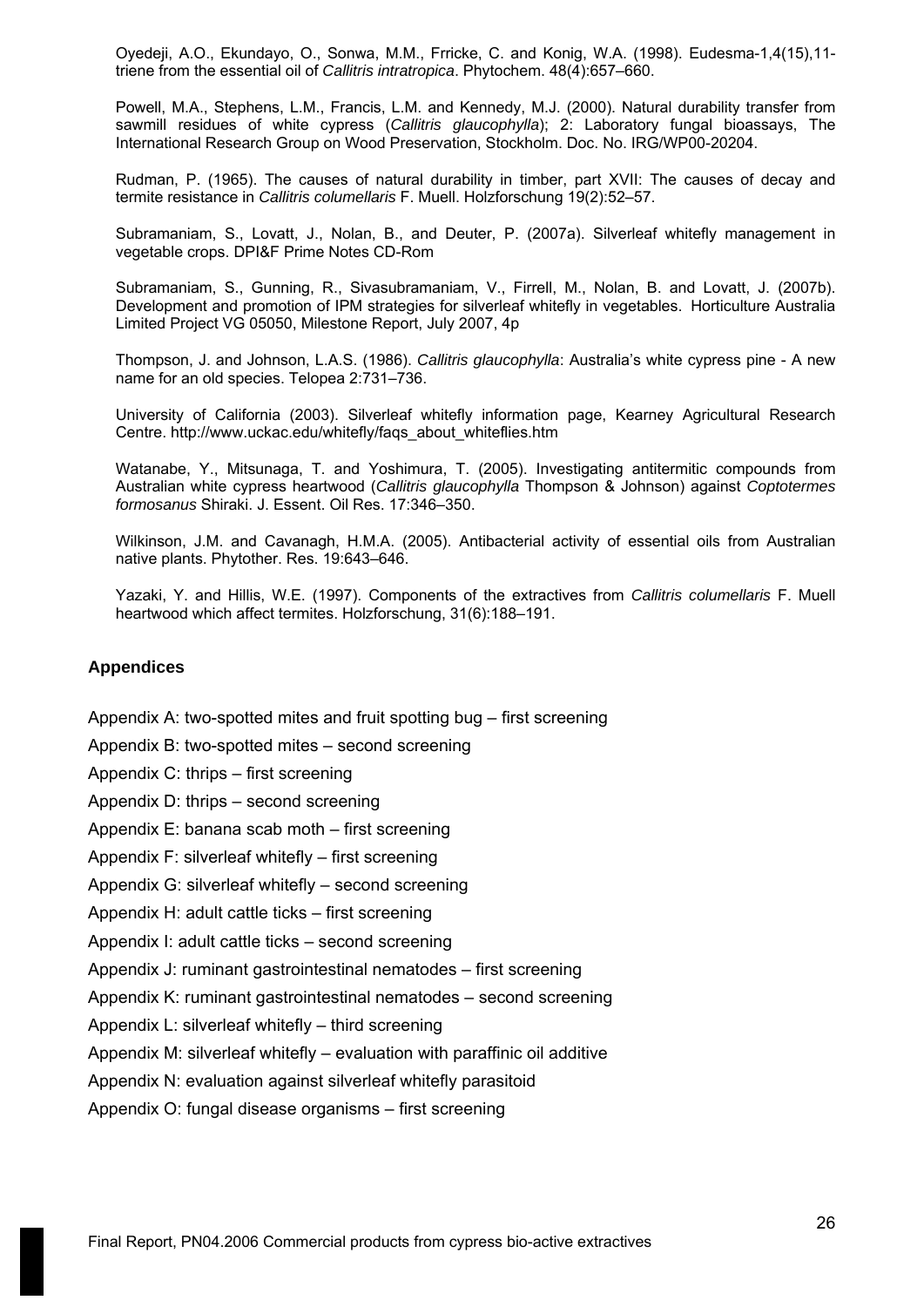#### **Appendix A: Laboratory bioassays to evaluate cypress resin extracts against fruitspotting bug and two-spotted mite – first screening experiments**

**Researchers** Keith Halfpapp and Harry Fay, Horticulture and Forestry Science, DPI&F, Mareeba QLD 4880

#### **Introduction**

Fruitspotting bugs (*Amblypelta* spp.) are among the most serious and widespread pests of tropical and subtropical fruits and nuts across northern Australia (Waite *et al.*, 1993; Waite & Huwer, 1998; Waite *et al*., 2000). These bugs feed on plant tissue as both adults and nymphs, secreting a salivary enzyme which facilitates the uptake of cell contents with their sucking mouthparts. They cause production losses in essentially three ways: 1. premature fruit or nut fall; 2. scarring or blemishing of mature product, making it unmarketable or  $2^{nd}$  grade; and 3. damage to the vegetative growth of numerous crops. In organic production systems, examples of production losses to these bugs include 50% for macadamias, 90% for avocados and >60% for carambolas

The current annual value of all crops affected by fruitspotting bugs in Australia is in the region of \$250 to \$300 million. Losses to these bugs are likely to be in the order of \$10-20 million pa. Organic growers currently have no effective means to control spotting bugs, apart from deploying physical barriers such as nets or bags, or introducing green tree ants as predators. Neem oil has shown some potential against these bugs but in practical terms its effects are too slow. Successful control of fruitspotting bugs in conventional farming systems has been based on broad-spectrum insecticides, and principally endosulfan. Endosulfan is still widely used in Australian horticulture but some restrictions have been placed on it (National Registration Authority, 1998). It has an uncertain future as an agricultural chemical; residues in export livestock and fish kills attributable to it have increased the pressure for deregistration.

Consumer resistance to persistent synthetic pesticides and potential residues on fruit and vegetables is growing. Environmental concerns over areas such as the Great Barrier Reef, and particularly the impact of nutrients and pesticides in runoff from adjacent farms, have highlighted the need to replace chemicals such as endosulfan with softer alternatives. The synthetic pyrethroid beta-cyfluthrin is gradually replacing endosulfan for bug control (in non-organic situations) in crops such as macadamias and avocados, but this has required a shift to crop monitoring and a limit on the number of sprays per season or the amount of crop being sprayed. Narrow spectrum compounds with activity against fruitspotting bugs are being sought for both conventional and organic farming systems, and compounds derived from cypress resin could potentially play a role.

The two-spotted mite, *Tetranychus urticae* Koch, the most significant species in a group commonly referred to as red spider mites, occurs worldwide, and has a vast range of agricultural, horticultural and ornamental hosts (including apples, beans, cotton, cucurbits, papaya, roses, strawberries and tomatoes). Feeding by spider mites on plant foliage results in yellow, mottled leaves, the undersides of which display the webbing which protects the mites and their eggs. Damage to the vegetative growth reduces the photosynthetic material, resulting in a loss in plant vigour. Losses to *Tetranychus* spp. world-wide, although impossible to estimate accurately, would run to many hundreds of millions of dollars annually. Many factors are believed to contribute to an individual plant's susceptibility to mite attack, such as nutrient levels, moisture stress, soil type, proximity to weed hosts, plant age and variety, and proximity to other crops (Brandenburg & Kennedy, 1987). However, the over-use of pesticides is considered the major factor contributing to spider mite problems in many crops, as the disruption caused to natural enemies (such as the mite-feeding coccinellid *Stethorus* and predatory mites) is often severe (Kennedy & Storer, 2000). At the same time, rapid development of resistance to miticides by spider mites is widely reported (Herron *et al.*, 1991; Herron *et al*., 1997; Ho, 2000). Any product targeting two-spotted mite needs to be resilient, soft on mite predators and pathogens and preferably of novel chemistry. Compounds produced from cypress resin may possess such attributes.

#### **Materials and Methods**

#### Test organisms

The fruitspotting bugs used in these bioassays were either from a colony held at DPI&F Mareeba, or collected direct from the field. The two-spotted mites were obtained from a commercial producer of predatory mites (Beneficial Bug Co., Richmond, NSW), and used within one day of receipt.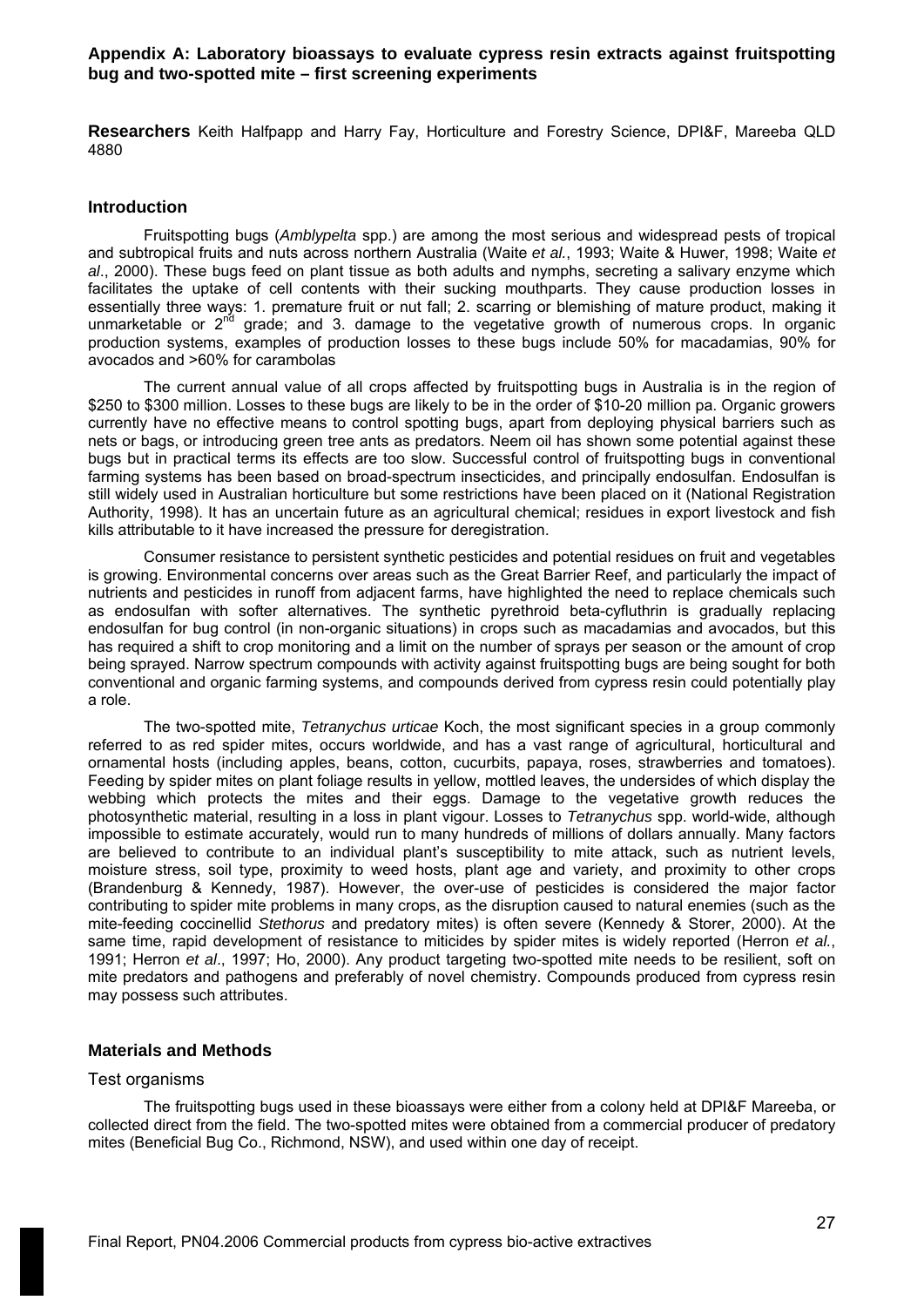#### Preparation of test solutions

Three parent cypress extracts and 14 fractions were assessed during the course of this work. Stock solutions of each compound were prepared as advised by dissolving 0.5g of extract/fraction in 5 mL of acetone. Two millilitres of each 10% w/v solution was then added to a 100 mL volumetric flask, 0.2 mL of Tween 80 added and then water to make up the 100 mL mixture. All test solutions were used at 2000 mg/L, the highest rate recommended for the bioassays. Endosulfan was used as the comparative standard for fruitspotting bug at 150 mL (of 350 g/L product) per 100 L water or 525 mg/L, and abamectin for two-spotted mite at 90 mL (of 18 g/L product) per 100 L water or 16.2 mg/L.

### Fruitspotting bug bioassays

One litre of each test solution or water (Control) was prepared and transferred into separate rectangular foil containers. Test solutions were agitated vigorously and then fifteen green beans immersed in them for 1 minute. The beans were then removed and allowed to dry in separate 250 mL containers for 1 hour. Three treated beans were placed in a 250 mL container for each treatment replicate. Each container also had water supplied and 1 adult male fruitspotting bug (*Amblypelta lutescens lutescens*). Cloth gauze covered the top of each container to allow airflow and so limit the effects of vaporisation. There were 5 replicates of each treatment. Room temperature was 24°C throughout each experiment. Each container was checked after 24, 48 and 72 h for bug condition (dead, moribund or healthy). At the completion of the experiment, the total number of feeding sites on beans was also recorded. The cypress treatments were split across four separate test periods to facilitate handling and other demands on the insect colony.

### Two-spotted mite bioassays

The bioassay method was a modification of a Petri dish technique described by Campos *et al.*  (1997) and similar to that used by Park *et al.* (1996). Bean leaves were cut into squares (5 cm<sup>2</sup>) and then immersed in the test solution or water (Control) for 1 minute, and then allowed to dry for 1 hour. Each leaf square was then moved to a 9 cm Petri dish that contained a 2 cm piece of moistened dental wick, the mites were added with a brush, and the lid sealed in place with a strip of parafilm. There were 10 two-spotted mite adults (mainly females) per replicate, and five replicates per treatment. All Petri dishes were held at 24°C throughout each experiment. Experiments were checked at 24, 48 and 72 hours post-treatment to record the numbers of dead mites. The cypress treatments were split across four separate test periods because the mites needed to be checked under a microscope, which was time-consuming.

# Statistical analysis of data

Percent mortality of bugs and mites was transformed to arcsine before treatments were compared by analysis of variance. For bug feeding marks and mite eggs, a square root transformation of x+1 data was undertaken before analysis. Differences between treatment means were assessed by LSD (T) tests at the 5% level.

# **Results and Discussion**

There was 100% mortality of fruitspottting bugs in the endosulfan treatment after 72 h (Table 1) but negligible or no mortality in any cypress treatment. The number of feeding marks on beans at test completion was very variable across the treatments and statistical differences could not be established. These results suggest no contact activity of any of the cypress compounds against spotting bugs, and no clear indication of feeding deterrence. Further work with these compounds on fruitspotting bugs appears unjustified.

Table 2 shows the percentage mortality of mites under the different treatment regimes and the statistical relationships of the data. For some treatments, % mortality after 24 or 48 h was recorded to be higher than after 72 h for an individual treatment. These data can be considered anomalies caused by the difficulty in assessing mortality at 24 and 48 h because observation was restricted by the confinement of the mites within sealed Petri dishes. At 72 h the dishes were opened so that the mites could be inspected more closely, making these final data more reliable. However, in all cases the abamectin (standard) treatment had significantly higher mite mortality than any of the cypress treatments. Three of the cypress fractions (A2, A4 and C4) had significantly higher mortality of mites after 72 h than the untreated control, and this difference was supported by significantly lower numbers of eggs produced in these treatments. These fractions are possibly worth examining further for activity against two-spotted mite or other *Tetranychus* species. Miticide resistance has been an ongoing problem in the control of two-spotted mite, and new compounds will be continually required to replace or support existing chemicals. Rapid mortality on exposure to a compound is not generally a requirement of a miticide, and so the progressive mortality observed under some of the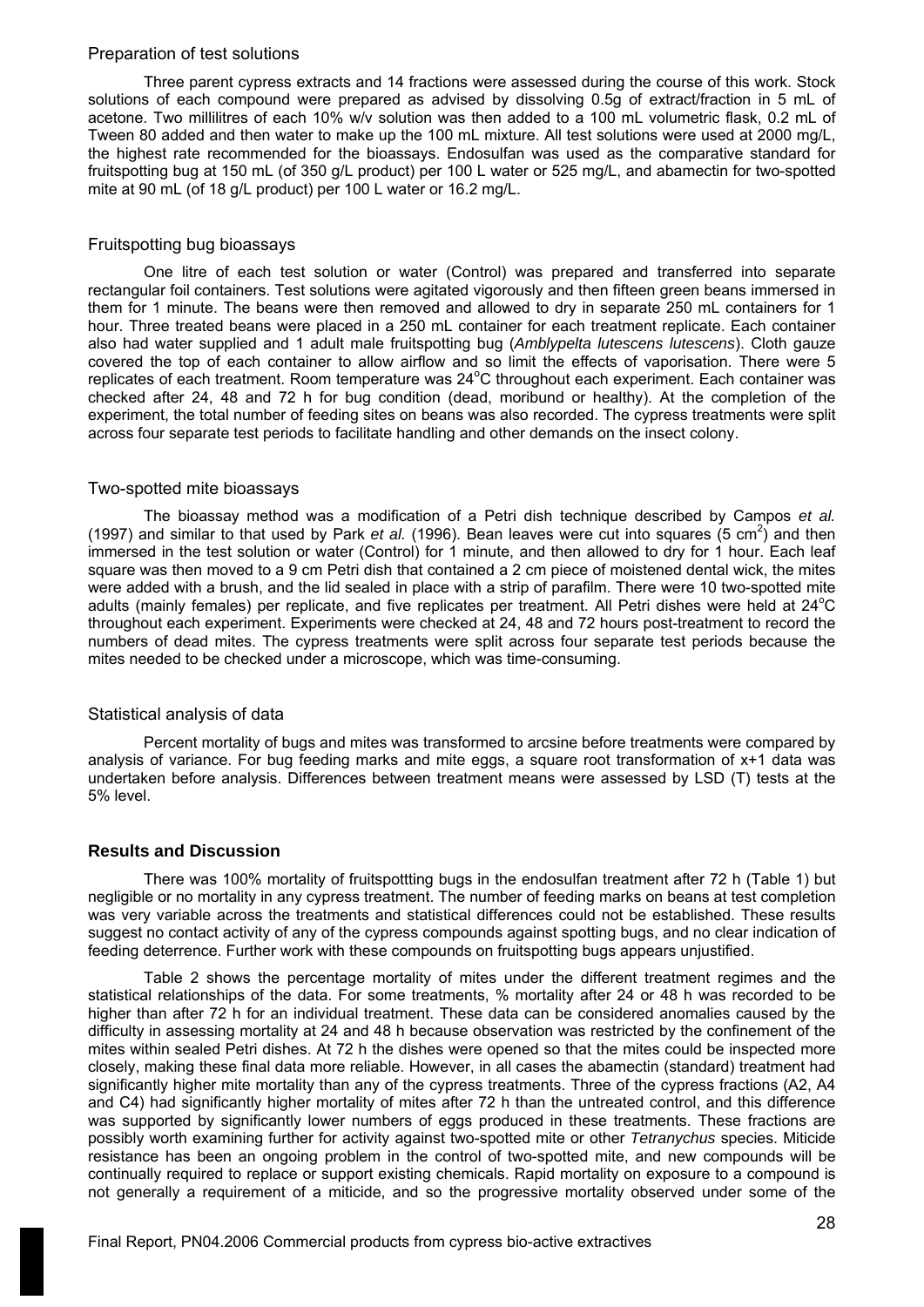cypress treatments should not discount their efficacy. If field assessments of the above fractions against twospotted mite are contemplated in the future, consideration should be given to trials in strawberries (in SE Queensland). These can be conducted with greater assurance (of a result) and at less cost than an equivalent trial in papaya (in N. Queensland).

# **Conclusions**

No cypress extract or fraction showed activity against fruitspotting bug adults. Three fractions (A2, A4 and C4) showed some activity against adults of two-spotted mite, and although not as efficacious as the abamectin standard, they could be considered for further evaluation.

# **Acknowledgements**

Kathy Grice is thanked for preparing stock solutions of the cypress compounds.

**Table 1.** Comparison of cypress treatments against a standard (endosulfan) and control treatments for activity against fruitspotting bugs

| <b>Treatments</b>    |                         | % adult bug mortality   |                         |                         |                         |                         |             |                         |                         |                         |                         |                         | Mean no. feeding |      |      |     |
|----------------------|-------------------------|-------------------------|-------------------------|-------------------------|-------------------------|-------------------------|-------------|-------------------------|-------------------------|-------------------------|-------------------------|-------------------------|------------------|------|------|-----|
|                      |                         | After 24 h              |                         |                         |                         |                         | After 48 h  |                         |                         | After 72 h              |                         |                         | marks            |      |      |     |
| <b>Control</b>       | $\overline{\mathbf{0}}$ | $\pmb{0}$               | 0                       | $\pmb{0}$               | $\mathbf 0$             | $\pmb{0}$               | $\pmb{0}$   | $\pmb{0}$               | $\pmb{0}$               | $\pmb{0}$               | 0                       | $\pmb{0}$               | 5.6              | 4.8  | 2.8  | 4.6 |
| Endosulfan           | 80                      | $60^{\degree}$          | $\overline{\mathbf{0}}$ | $40*$                   | 80                      | 100                     | 100         | $80*$                   | 100                     | 100                     | 100                     | 100                     | 0.6              | 12.6 | 2.8  | 3.6 |
| Crude<br>extract 'A' | $\overline{\mathbf{0}}$ |                         |                         |                         | $\overline{20}$         |                         |             |                         | $\overline{20}$         |                         |                         |                         | 2.0              |      |      |     |
| <b>A1</b>            |                         | $\mathbf 0$             |                         |                         |                         | $\mathbf 0$             |             |                         |                         | $\bf{0}$                |                         |                         |                  | 21.4 |      |     |
| $\overline{A2}$      |                         | $\overline{\mathbf{0}}$ |                         |                         |                         | $\overline{\mathbf{0}}$ |             |                         |                         | $\overline{\mathbf{0}}$ |                         |                         |                  | 19.8 |      |     |
| A3                   |                         |                         | $\overline{\mathbf{0}}$ |                         |                         |                         | $\mathbf 0$ |                         |                         |                         | $\overline{\mathbf{0}}$ |                         |                  |      | 10.8 |     |
| A4                   |                         |                         | $\overline{\textbf{0}}$ |                         |                         |                         | $\mathbf 0$ |                         |                         |                         | $\pmb{0}$               |                         |                  |      | 3.2  |     |
| Crude<br>extract 'B' | $\overline{\mathbf{0}}$ |                         |                         |                         | $\overline{\mathbf{0}}$ |                         |             |                         | $\overline{\mathbf{0}}$ |                         |                         |                         | 1.4              |      |      |     |
| <b>B1</b>            |                         | $\overline{\mathbf{0}}$ |                         |                         |                         | $\overline{\mathbf{0}}$ |             |                         |                         | $\overline{\mathbf{0}}$ |                         |                         |                  | 31.0 |      |     |
| B2                   |                         | $\overline{\mathbf{0}}$ |                         |                         |                         | $\mathbf 0$             |             |                         |                         | $\mathbf 0$             |                         |                         |                  | 17.0 |      |     |
| B3                   |                         |                         | $\overline{\mathbf{0}}$ |                         |                         |                         |             |                         |                         |                         | $\overline{\mathbf{0}}$ |                         |                  |      | 4.8  |     |
| B4                   |                         |                         | $\overline{\mathbf{0}}$ |                         |                         |                         |             |                         |                         |                         | $\overline{\mathbf{0}}$ |                         |                  |      | 18.0 |     |
| Crude<br>extract 'A' | $\mathbf 0$             |                         |                         |                         |                         |                         |             |                         | $\mathbf 0$             |                         |                         |                         | 7.2              |      |      |     |
| $\overline{C1}$      |                         |                         |                         | $\overline{\mathbf{0}}$ |                         |                         |             | $\overline{\mathbf{0}}$ |                         |                         |                         | $\overline{\mathbf{0}}$ |                  |      |      | 6.6 |
| $\overline{C2}$      |                         |                         |                         | $\mathbf 0$             |                         |                         |             | $\mathbf 0$             |                         |                         |                         | $\pmb{0}$               |                  |      |      | 5.4 |
| C <sub>3</sub>       |                         |                         |                         | $\overline{\mathbf{0}}$ |                         |                         |             | $\overline{20}$         |                         |                         |                         | $\overline{20}$         |                  |      |      | 6.8 |
| C <sub>4</sub>       |                         |                         |                         | $\overline{\mathbf{0}}$ |                         |                         |             | $\overline{\mathbf{0}}$ |                         |                         |                         | $\overline{\mathbf{0}}$ |                  |      |      | 2.8 |
| C <sub>5</sub>       |                         |                         |                         | $\mathbf 0$             |                         |                         |             | $\mathbf 0$             |                         |                         |                         | $\overline{\mathbf{0}}$ |                  |      |      | 3.4 |
| C6                   |                         |                         |                         | $\overline{\mathbf{0}}$ |                         |                         |             | $\overline{\mathbf{0}}$ |                         |                         |                         | $\overline{\mathbf{0}}$ |                  |      |      | 8.4 |

NB. Shaded cells in the same column indicate significant difference from control at the 5% level. \* indicates some or all remaining bugs moribund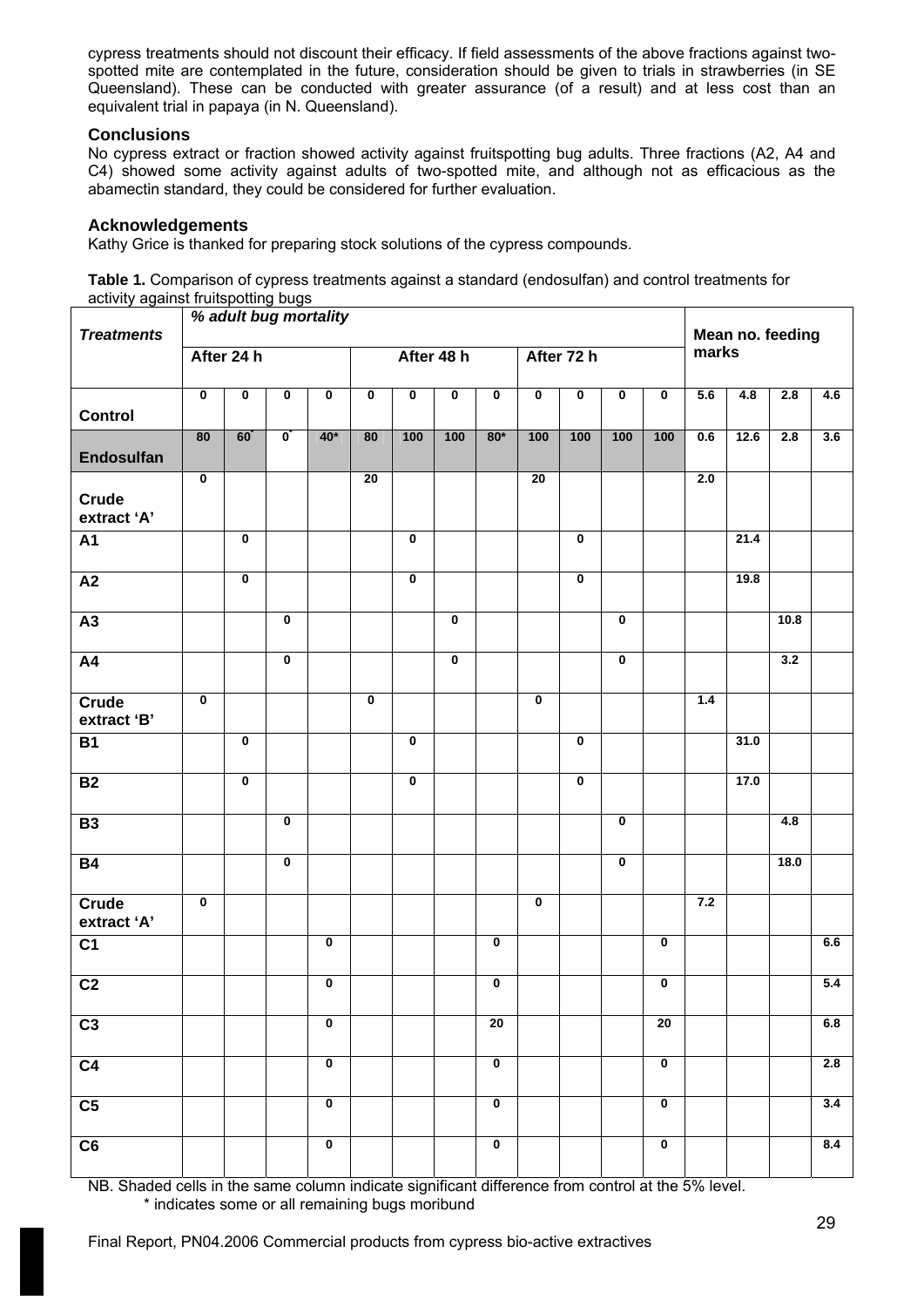| control treatments<br><b>Treatments</b> |                     |                     | <b>Mean % adult mite mortality</b> |                     |                      |                     |                     |           |                      |                      |                    |                     | <b>Total eggs laid</b> |                       |                 |            |
|-----------------------------------------|---------------------|---------------------|------------------------------------|---------------------|----------------------|---------------------|---------------------|-----------|----------------------|----------------------|--------------------|---------------------|------------------------|-----------------------|-----------------|------------|
|                                         |                     | After 24 h          |                                    |                     |                      |                     | After 48 h          |           |                      | After 72 h           |                    |                     |                        |                       |                 |            |
| <b>Control</b>                          | 11.4<br>ab          | 6.7<br>a            | 8.2<br>$\mathbf{a}$                | 8.7<br>a            | 17.5<br>a            | 12.0<br>$\mathbf a$ | 32.0<br>$\mathbf a$ | 17.9<br>a | 16.7<br>a            | 20.9<br>$\mathbf{a}$ | 48.0<br>a          | 33.8<br>a           | 448<br>a               | 71<br>ab              | 177<br>a        | 183a       |
| <b>Abamectin</b>                        | 100<br>$\mathbf d$  | 95.3<br>$\mathbf b$ | 88.6<br>$\mathbf b$                | 100<br>$\mathbf{c}$ | 100<br>d             | 100<br>$\mathbf{c}$ | 98.0<br>b           | 100<br>b  | 98.0<br>$\mathbf{c}$ | 92.5<br>$\mathbf b$  | 100<br>$\mathbf b$ | 100<br>$\mathbf{c}$ | 5c                     | 1 <sub>b</sub>        | 8 <sub>b</sub>  | 1d         |
| Crude<br>extract 'A'                    |                     |                     | 14.2<br>a                          |                     |                      |                     | 28.8<br>a           |           |                      |                      | 36.4<br>a          |                     |                        |                       | 21 <sub>b</sub> |            |
| <b>A1</b>                               |                     |                     |                                    | 32.0<br>ab          |                      |                     |                     | 35.5<br>a |                      |                      |                    | 53.3<br>ab          |                        |                       |                 | 225ab      |
| A2                                      |                     |                     |                                    | 48.0<br>ab          |                      |                     |                     | 55.0<br>a |                      |                      |                    | 65.4<br>$\mathbf b$ |                        |                       |                 | 42<br>bcd  |
| A3                                      |                     | 23.2<br>a           |                                    |                     |                      | 35.7<br>$\mathbf b$ |                     |           |                      | 36.7<br>a            |                    |                     |                        | 72<br>ab              |                 |            |
| A4                                      | 54.7<br>$\mathbf c$ |                     |                                    |                     | 56.5<br>$\mathbf{c}$ |                     |                     |           | 38.3<br>$\mathbf b$  |                      |                    |                     | 37<br>bc               |                       |                 |            |
| Crude<br>extract 'B'                    |                     |                     | 28.0<br>a                          |                     |                      |                     | 40.4<br>a           |           |                      |                      | 54.9<br>a          |                     |                        |                       | 47 <sub>b</sub> |            |
| <b>B1</b>                               |                     |                     |                                    | 33.5<br>ab          |                      |                     |                     | 35.7<br>a |                      |                      |                    | 43.5<br>ab          |                        |                       |                 | 60<br>bcd  |
| <b>B2</b>                               |                     |                     |                                    | 28.7<br>ab          |                      |                     |                     | 33.6<br>a |                      |                      |                    | 44.1<br>ab          |                        |                       |                 | 121<br>abc |
| <b>B3</b>                               |                     | 18.2<br>a           |                                    |                     |                      | 18.7<br>a           |                     |           |                      | 20.9<br>a            |                    |                     |                        | 260<br>a              |                 |            |
| <b>B4</b>                               | 9.2<br>a            |                     |                                    |                     | 20.9<br>ab           |                     |                     |           | 35.4<br>ab           |                      |                    |                     | 254<br>bc              |                       |                 |            |
| Crude<br>extract 'C'                    |                     |                     |                                    | 54.0<br>$\mathbf b$ |                      |                     |                     | 51.6<br>a |                      |                      |                    | 54.5<br>ab          |                        |                       |                 | 110<br>abc |
| C <sub>1</sub>                          |                     |                     | 21.0<br>a                          |                     |                      |                     | 47.4<br>$\mathbf a$ |           |                      |                      | 53.6<br>a          |                     |                        |                       | 60<br>ab        |            |
| C <sub>2</sub>                          |                     |                     | 24.0<br>a                          |                     |                      |                     | 47.3<br>a           |           |                      |                      | 63.3<br>a          |                     |                        |                       | 10 <sub>b</sub> |            |
| C <sub>3</sub>                          |                     | 15.2<br>$\mathbf a$ |                                    |                     |                      | 16.4<br>a           |                     |           |                      | 32.5<br>$\mathbf a$  |                    |                     |                        | $\overline{87}$<br>ab |                 |            |
| C <sub>4</sub>                          | 33.7<br>bc          |                     |                                    |                     | 41.1<br>bc           |                     |                     |           | 54.0<br>$\mathbf b$  |                      |                    |                     | $\overline{22}$<br>bc  |                       |                 |            |
| C <sub>5</sub>                          |                     | 12.9<br>a           |                                    |                     |                      | 16.7<br>a           |                     |           |                      | 34.9<br>a            |                    |                     |                        | 200<br>a              |                 |            |
| C6                                      | 21.0<br>ab          |                     |                                    |                     | 14.0<br>a            |                     |                     |           | 24.9<br>ab           |                      |                    |                     | 124<br>b               |                       |                 |            |

**Table 2.** Efficacy of cypress treatments against two-spotted mite compared to a standard (abamectin) and control treatments

NB. Shaded cells in the same column indicate significant difference from the control at the 5% level. Significant differences between treatments in the same column are indicated by different letters.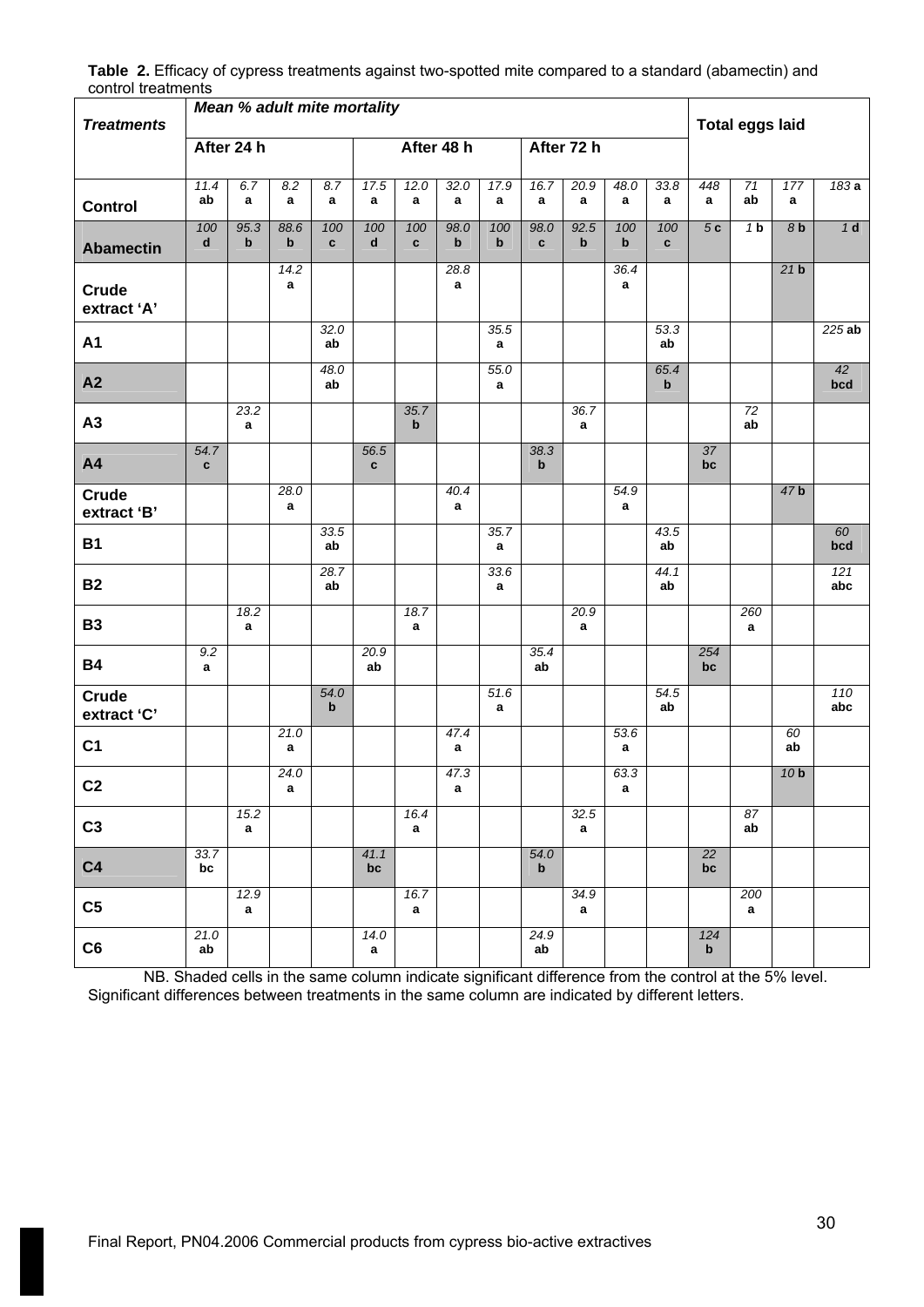# **References**

Brandenburg, R.L. and G.G. Kennedy (1987) Ecological and agricultural considerations in the management of twospotted spider mite (*Tetranychus urticae* Koch). *Agricultural and Zoological Reviews* 2, 185-236.

Campos, F., Krupa, D.A. and R. Jansson (1997) Evaluation of a petri plate assay for assessment of abamectin susceptibility in *Tetranychus urticae* (Acari: Tetranychidae). *Journal of Economic Entomology* 90, 742-746.

Herron, G.A., Edge, V.E. and J. Rophail (1991) Hexythiazox resistance in twospotted mite *Tetranychus urticae* Koch in Australia. *Resistant Pest Management* 3, 17-18.

Herron, G.A., Learmonth, S.E., Rophail, J. and I. Barchia (1997) Clofentezine and fenbutatin oxide resistance in the two-spotted mite, *Tetranychus urticae* Koch (Acari: Tetranychidae) from deciduous fruit tree orchards in Western Australia. *Experimental and Applied Acarology* 21, 163-169.

Ho, C.C. (2000) Spider-mite problems and control in Taiwan. *Experimental and Applied Acarology* 24, 453- 462.

Kennedy, G.G. and N.P. Storer (2000) Life systems of polyphagous arthropod pests in temporally unstable cropping systems. *Annual Review of Entomology* 45, 467-493.

National Registration Authority (1998) Review of endosulfan. NRA: Canberra. 383pp.

Park, C.G., Yoo, J. K. and J.O. Lee (1996) Toxicity of some pesticides to two-spotted mite (Acari:Tetranychidae) and its predator *Amblyseius womersleyi* (Acari:Phytoseiidae). *Korean Journal of Applied Entomology* 35, 232-237.

Waite, G., Fay, H. and J. Rogers (1993) Fruitspotting bug in northeastern Australia. *Workshop Report, Mareeba, Qld, Australia, 8-9 July 1993.* CTPM/QDPI.

Waite, G.K. and R.K. Huwer (1998) Host plants and their role in the ecology of the fruitspotting bugs Amblypelta nitida Stal and Amblypelta lutescens lutescens (Distant) (Hemiptera: Coreidae). *Australian Journal of Entomology* 37: 340-349.

Waite, G.K. *et al.* (2000) Ecology and behaviour of fruitspotting bugs. *Horticultural Research and Development Corporation Final Report, Project No. HG97010.* 148pp.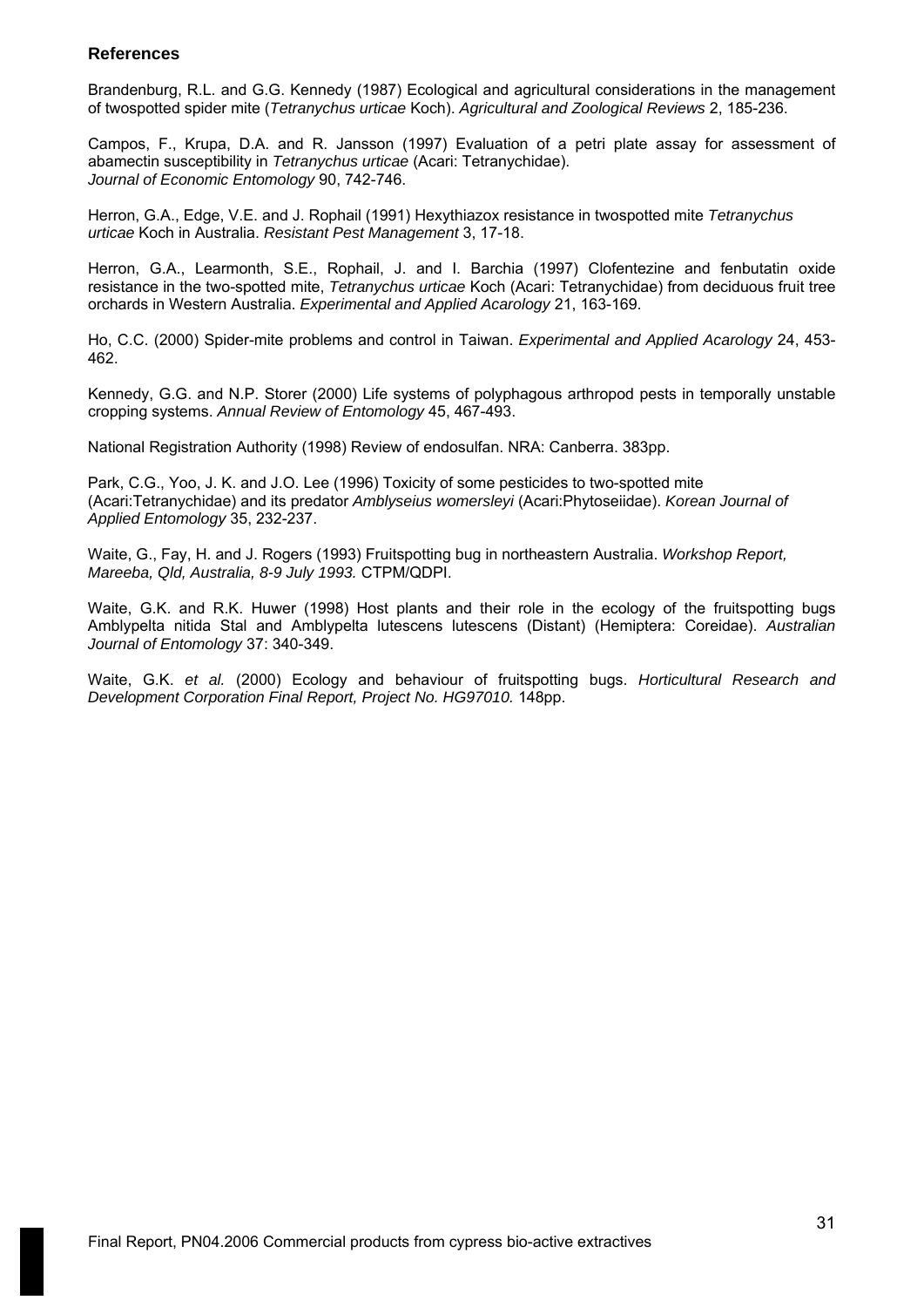## **Appendix B: Laboratory bioassays to further evaluate cypress extracts against two-spotted mite,** *Tetranychus urticae* **– second screening**

**Researchers** Harry Fay and Stef De Faveri, Horticulture and Forestry Science, DPI&F, Mareeba QLD 4880

#### **Introduction**

An initial series of laboratory bioassays was conducted in 2005 to evaluate a number of cypress resin extracts against the two-spotted mite, *Tetranychus urticae* Koch. This mite is a global pest of a vast range of agricultural and horticultural crops, and insecticide resistance is a major factor in its effective control. Of the three parent and 14 fractions tested initially, three of the fractions (A2, A4 and C4) showed some activity against mite adults. Significant reductions in the number of eggs produced under these treatments supported the mortality data. Although not as efficacious as the abamectin standard, these treatments indicated sufficient activity to warrant further investigation. As a consequence, a further series of bioassays was conducted on a number of compounds based on these findings.

### **Materials and Methods**

### Test organisms

The two-spotted mites were obtained from a commercial producer of predatory mites (Beneficial Bug Co., Richmond, NSW), and used within three days of receipt.

### Preparation of test solutions

Three full cypress extracts, 8 fractions and one other compound were assessed during the course of this work. Stock solutions of each compound were prepared as advised by dissolving 0.5 g of extract/fraction in 5 mL of acetone. Two millilitres of each 10% w/v solution was then added to a 100 mL volumetric flask, 0.2 mL of Tween 80 added and then water to make up the 100 mL mixture. All test solutions were used at 2000 mg/L, the highest rate recommended for the bioassays. Abamectin was used as the comparative standard at 90 mL (of 18 g/L product) per 100 L water or 16.2 mg/L a.i.

### Two-spotted mite bioassays

The bioassay method was a modification of a Petri dish technique described by Campos *et al.*  (1997) and similar to that used by Park *et al.* (1996). Bean leaves were cut into squares (5 cm<sup>2</sup>) and then immersed in the test solution or water (Control) for 1 minute. They were then allowed to dry for 1 hour. Each leaf square was then moved to a 9 cm Petri dish that contained a 2 cm piece of moistened dental wick, the mites were added with a brush, and the lid sealed in place with a strip of parafilm. There were 10 two-spotted mite adults (mostly females) per replicate, and five replicates per treatment. All Petri dishes were held at 24°C throughout each experiment. Experiments were checked at 24, 48 and 72 hours post-treatment to record the numbers of dead mites. The cypress treatments were split across two separate test periods because the mites needed to be checked under a microscope, which was time-consuming.

#### Statistical analysis of data

Percent mortality of mites was transformed to arcsine before treatments were compared by analysis of variance. For mite eggs, a square root transformation of x+1 data was undertaken before analysis. Differences between treatment means were assessed by LSD (T) tests at the 5% level.

# **Results and Discussion**

Table 1 shows the percentage mortality of mites under the different treatment regimes and the statistical relationships of the data. For some treatments, % mortality after 24 or 48 h was recorded to be higher than after 72 h for an individual treatment. These data can be considered anomalies caused by the difficulty in assessing mortality at 24 and 48 h because observation was restricted by the confinement of the mites within sealed Petri dishes. At 72 h the dishes were opened so that the mites could be inspected more closely, making these final data more reliable. In all cases, the abamectin (standard) treatment had significantly higher mite mortality than any of the cypress treatments after 72 hours. However, the number of eggs laid in all the A treatments and in C12 were not significantly different from the number laid in the abamectin treatment. There were no statistical differences in efficacy between any of the A treatments. However, the overall data suggest that the full A extract and A12 are possibly worth examining further for activity against two-spotted mite or other *Tetranychus* species. There was some indication of plant damage by the full A extract, but this would have to be verified on living plants. If field assessments of the above fractions against two-spotted mite are contemplated in the future, consideration should be given to trials in strawberries (in SE Queensland). These can be conducted with greater assurance (of a result) and at less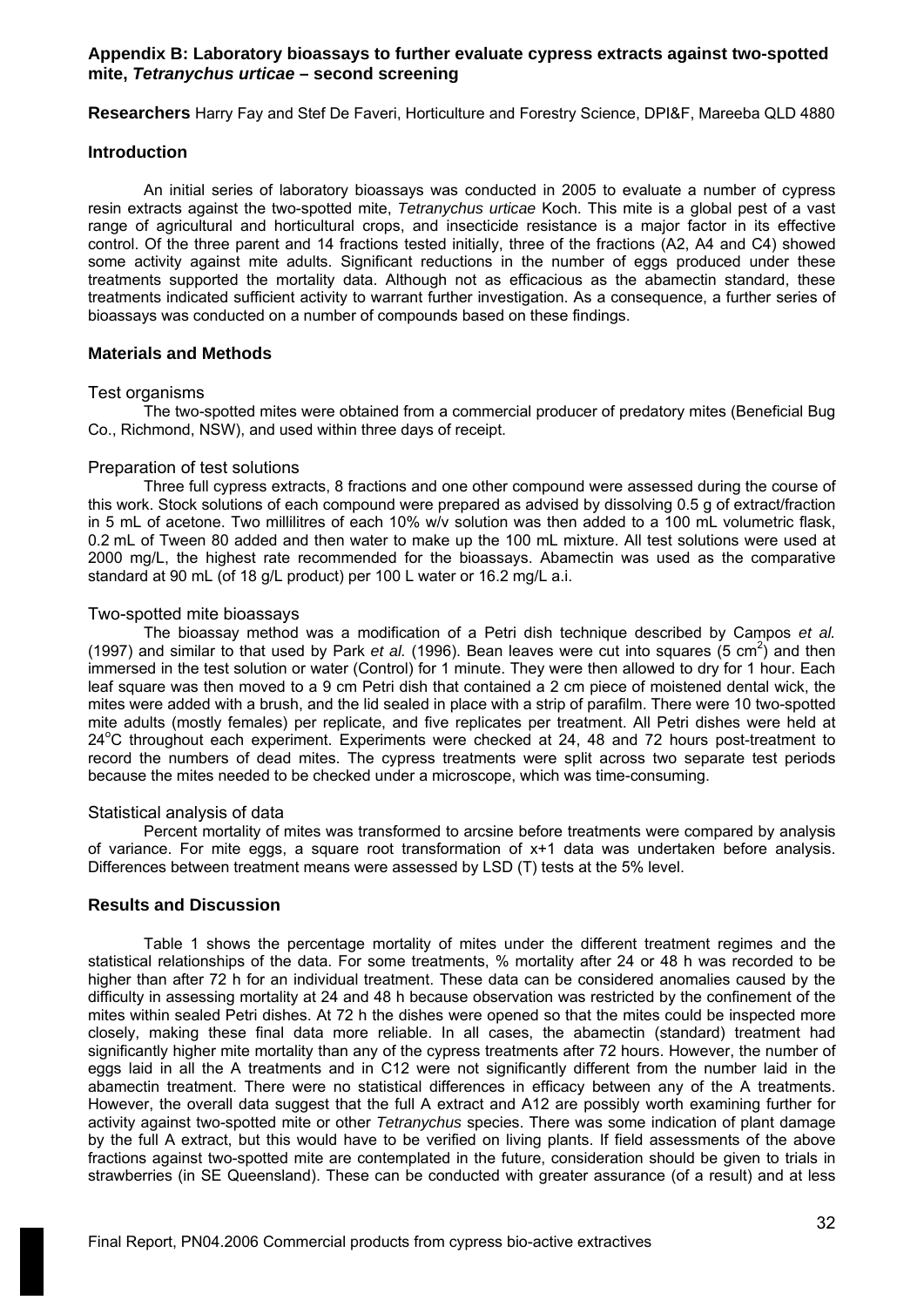cost than an equivalent trial in papaya (in N. Queensland). An alternative to both would be glasshouse trials with tomato or bean plants.

| Table 1. Efficacy of cypress treatments against two-spotted mite compared to a standard (abamectin) |
|-----------------------------------------------------------------------------------------------------|
| and control treatments                                                                              |

|                      |            | <b>Mean % adult mite mortality</b> |      |                    |             |             | <b>Total eggs laid</b> |                 |  |
|----------------------|------------|------------------------------------|------|--------------------|-------------|-------------|------------------------|-----------------|--|
| <b>Treatments</b>    | After 24 h |                                    |      | After 48 h         | After 72 h  |             |                        |                 |  |
|                      | 9.9        | 2.9                                | 23.1 | 11.7               | 37.1        | 15.9        | 514                    | 535             |  |
| <b>Control</b>       | e          | d                                  | C    | C                  | $\mathbf c$ | C           | <u>a</u>               | <u>a</u>        |  |
|                      | 100        | 98.0                               | 100  | 100                | 97.8        | 95.6        | $\mathbf{1}$           | $\overline{10}$ |  |
| <b>Abamectin</b>     | a          | a                                  | a    | a                  | a           | a           | <u>b</u>               | C               |  |
| <b>Crude extract</b> | 93.3       |                                    | 89.3 |                    | 72.9        |             | $\overline{6}$         |                 |  |
| A'                   | ab         |                                    | ab   |                    | $\mathbf b$ |             | $\mathbf b$            |                 |  |
| A11                  | 40.2       |                                    | 58.4 |                    | 52.8        |             | 43                     |                 |  |
|                      | d          |                                    | bc   |                    | bc          |             | $\mathbf b$            |                 |  |
| A12                  | 68.0       |                                    | 86.7 |                    | 66.9        |             | $\overline{3}$         |                 |  |
|                      | C          |                                    | ab   |                    | b           |             | $\mathbf b$            |                 |  |
|                      | 84.3       |                                    | 61.1 |                    | 68.3        |             | $\overline{45}$        |                 |  |
| A13                  | abc        |                                    | bc   |                    | $\mathbf b$ |             | $\mathbf b$            |                 |  |
| A14                  | 66.7       |                                    | 75.8 |                    | 66.5        |             | 18                     |                 |  |
|                      | cd         |                                    | ab   |                    | bc          |             | $\mathbf b$            |                 |  |
| A15                  | 81.8       |                                    | 65.1 |                    | 75.6        |             | 49                     |                 |  |
|                      | bc         |                                    | bc   |                    | b           |             | $\mathbf b$            |                 |  |
| <b>Crude extract</b> |            | 35.5                               |      | 46.3               |             | 30.7        |                        | 254             |  |
| 'B'                  |            | b                                  |      | b                  |             | bc          |                        | b               |  |
| <b>Crude extract</b> |            | 27.5                               |      | 37.9               |             | 39.3        |                        | 170             |  |
| $^{\cdot}$ C'        |            | bc                                 |      | b                  |             | b           |                        | b               |  |
| C <sub>12</sub>      |            | 43.7                               |      | 46.3               |             | 26.3        |                        | $\overline{78}$ |  |
|                      |            | $\mathbf b$                        |      | $\mathbf b$        |             | bc          |                        | bc              |  |
| <b>C13A</b>          |            | $\overline{2}1.8$                  |      | 43.3               |             | 34.2        |                        | 196             |  |
|                      |            | bc                                 |      | $\mathbf b$        |             | b           |                        | b               |  |
| C14                  |            | 26.7                               |      | $\overline{3}$ 4.4 |             | 49.8        |                        | 176             |  |
|                      |            | bc                                 |      | b                  |             | b           |                        | b               |  |
| C <sub>5</sub>       |            | 16.4                               |      | 30.1               |             | 17.0        |                        | 159             |  |
|                      |            | cd                                 |      | bc                 |             | $\mathbf c$ |                        | b               |  |

NB. Shaded cells in the same column indicate no significant difference from the standard (abamectin) at the 5% level. Significant differences between treatments in the same column are indicated by different letters.

# **Conclusions**

Crude extract 'A' and the A12 fraction could be considered for further work against *Tetranychus* species, as they were particularly effective at suppressing egg production during the bioassays.

# **References**

Campos, F., Krupa, D.A. and R. Jansson (1997). Evaluation of a petri plate assay for assessment of abamectin susceptibility in *Tetranychus urticae* (Acari: Tetranychidae). Journal of Economic Entomology 90:742–746.

Park, C.G., Yoo, J. K. and J.O. Lee (1996). Toxicity of some pesticides to two-spotted mite (Acari:Tetranychidae) and its predator *Amblyseius womersleyi* (Acari:Phytoseiidae). Korean Journal of Applied Entomology 35:232–237.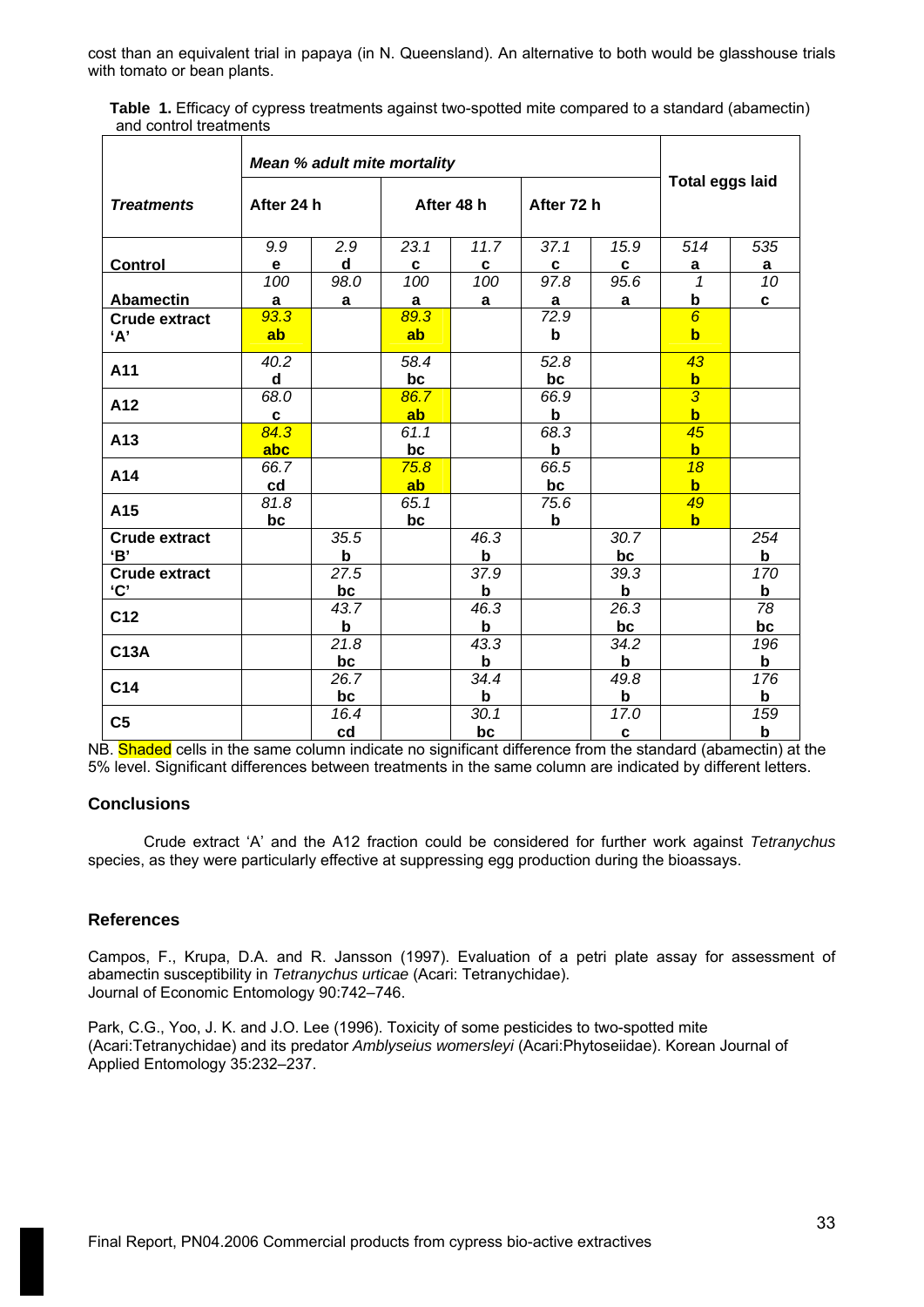# **Appendix C: A laboratory evaluation of cypress extract fractions against the thrips in a stand of field lupins – first screening**

**Researcher** J.R. Hargreaves, Applethorpe Research Station, New England Highway, Applethorpe 4380

#### **Introduction**

Thrips species are important plant pests not only for the direct damage that is inflicted (e.g. stunting, malformation of plant parts, fruit spotting) but also as effective vectors of plant virus diseases.

 Western flower thrips, *Frankliniella occidentalis,* (Pergande) is such a pest. Not only is it an efficient vector of tomato spotted wilt virus (Lewis, 1973) but it directly blemishes apples and stone fruit, with severity depending upon cultivar, (Page and Nimmo, 2001).

Although some thrips may assist the pollination of lupins, (Annand, 1926) the presence of *F. occidentalis* in lupin cover crops in deciduous orchards allows effective overwintering and rapid build-up of pest thrips populations to infest susceptible orchards in the consequent spring, (Kirk and Terrry, 2003).

There is only one chemical currently registered for *F. occidentalis* in lupins.( Department Primary Industries and Fisheries 2005) while *F. occidentalis* has shown an exquisite propensity to rapidly develop resistance to many insecticides. As part of the overall management strategy for the pest, specific rotation of insecticide groupings as a means of chemical control, is fundamental. However in many affected crops there are few such groupings to rotate into.

 Newer chemistry, such as the cypress extracts, with any potential thripicidal action, may help to redress this imbalance in available chemical groups.

### **Materials and methods**

## Test organisms

The thrips used were of varied age, sex and probably species. Both immature and adult forms were found and no attempt was made to identify immatures.

A selection of adults were collected in 70% ethanol to allow for subsequent slide mounting, clearing and consequent microscopic identification. They are presently in the hands of a specialist to determine species.

Superficial examination under a stereo microscope would suggest that the bulk of the species would be western flower thrips ( *Frankliniella occidentalis*) .

### Test solutions

With increasing cold weather militating against the survival of the thrips population on the lupin field, the numbers of tested extracts was reduced by the removal of the A, B and C parental lines. It was considered that insufficient thrips might be present to allow the five replications, if adverse conditions e.g. plants hit by frost, prevailed.

From each of the 14 fractions, 0.5 g of material was weighed out and dissolved in 5 mL acetone (technical grade). One millilitre of this solution was further diluted with tap water in a 50 mL volumetric flask after 0.1 mL of non-ionic wetter (Agral ® 600) was added. Tap water and Agral® were similarly used for the nil treatment.

All the dippings used these solutions. After each day's dippings the material was stored in a refrigerator running at 5–8°C. After storage, the material was allowed to adjust to ambient temperature by placing on the laboratory bench for 2–3 hours before reusing.

#### Procedure with the test solutions

A collection of narrow leaved lupin ( *Lupinus angustifolius* ) inflorescences was taken at random from a small field planting at Applethorpe Research Station, each day from 20–23 June 2005 and once again on 27 June 2005. Each time period constituted a replicate and was analysed (Anova, LSD) accordingly.

The more open florets at the base of each inflorescence were stripped from the flower and bulked before being distributed equally into 16 twenty-five ml plastic portion cups. The first ten florets from each cup were dissected under a stereomicroscope and the numbers of thrips counted. Dead thrips were counted separately from live thrips when no movement of any appendage was observed.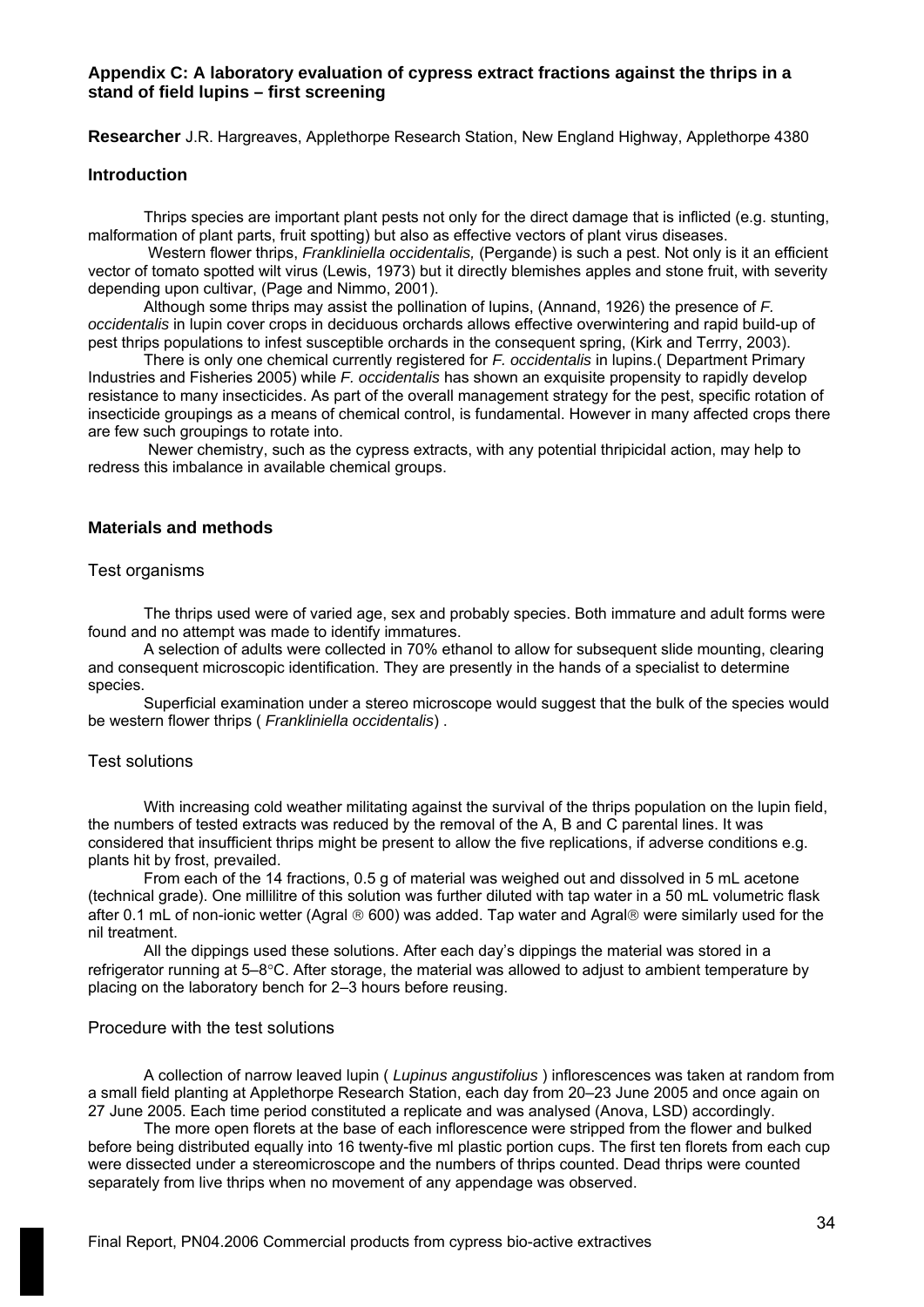The remaining florets were individually immersed in the 14 extract solutions as well as the dimetoate and water only treatments; for 3 seconds with fine watchmakers forceps. The forceps allowed the forcing of the petals apart and allowed better ingress of solutions. Florets were air dried on paper towelling before being placed on moistened filter paper in 90mm petri dishes. The petri dishes were then incubated for 24hrs at 20°C in a constant temperature incubator before being destructively examined for thrips.

# **Results and Discussion**

The results of the dippings are shown in Table 1. No pre-treatment comparison can be made directly to the counts of thrips that were present on the actual florets dipped in the treatments, by virtue of the destructive nature of the sampling. However the untreated set counts give a good approximation of any uneven distribution between treatment sets. The pattern of thrips incidence in the untreated set indicates a degree of uniformity between the treatments with no significant differences at the 5% level for both dead thrips and live thrips respectively.

| <b>Treatment</b>  |      | <b>Untreated set</b> | <b>Treated set</b> |              |  |  |  |
|-------------------|------|----------------------|--------------------|--------------|--|--|--|
|                   | No.  | No.                  | No.                | No.          |  |  |  |
|                   | Dead | Live                 | <b>Dead</b>        | Live         |  |  |  |
| Water +<br>wetter | 0.08 | 1.64                 | $0.09$ bc          | 2.26ab       |  |  |  |
| A1                | 0.06 | 1.74                 | $0.13$ bc          | $1.74$ abc   |  |  |  |
| A2                | 0.06 | 0.08                 | $0.15$ bc          | 2.39<br>a    |  |  |  |
| A3                | 0.06 | 2.10                 | 0.20 <sub>b</sub>  | 1.64<br>abcd |  |  |  |
| A4                | 0.08 | 1.58                 | $0.14$ bc          | 1.53 bcd     |  |  |  |
| <b>B1</b>         | 0.02 | 1.98                 | $0.16$ bc          | $1.73$ abc   |  |  |  |
| B2                | 0.02 | 1.28                 | $0.11$ bc          | 1.49 bcd     |  |  |  |
| B <sub>3</sub>    | 0.32 | 1.40                 | 0.04c              | $1.76$ abc   |  |  |  |
| <b>B4</b>         | 0.1  | 1.60                 | $0.14$ bc          | 1.55 bcd     |  |  |  |
| C <sub>1</sub>    | 0.04 | 2.32                 | $0.18$ bc          | $1.02$ cde   |  |  |  |
| C2                | 0.04 | 1.56                 | 0.09 <sub>bc</sub> | 1.20 cde     |  |  |  |
| C <sub>3</sub>    | 0.06 | 1.84                 | $0.11$ bc          | 1.20 cde     |  |  |  |
| C4                | 0.04 | 1.62                 | $0.17$ bc          | $0.98$ de    |  |  |  |
| C <sub>5</sub>    | 0.06 | 1.82                 | $0.15$ bc          | 1.38 cd      |  |  |  |
| C6                | 0.1  | 2.06                 | 0.70a              | $0.90$ de    |  |  |  |
| Dimethoate        | 0.06 | 1.70                 | 0.81a              | 0.51e        |  |  |  |
|                   | n.s. | n.s.                 |                    |              |  |  |  |

**Table 1:** Numbers of thrips (mainly *Frankliniella occidentalis*) surviving on narrow leaved lupin florets after dipping in a range of solutions and incubation for 24hrs at 20°C.

Values, within columns, with a common letter do not differ at the  $P = 0.5$  level of probability n.s.. = non significant F

In the treated set, the dimethoate standard gave relatively poor control. However the C fractions, with the exception of C5, gave control equivalent to the standard with the trend favouring both C6 and C4. Notwithstanding its lack of equivalence with dimethoate, C5 was significantly better than the water + wetter treatment. All of the other treatments gave similar control to the water + wetter standard.

Dimethoate was chosen as a standard because it was the only insecticide registered for thrips in lupins, (Department of Primary Industries and Fisheries 2005). Moreover only low levels of resistance to dimethoate had been previously detected for *F. occidentalis* (Herron and James 2003) from this location.

However the method of use did not allow dimethoate and possibly the extract fractions, to show their systemic ability (Thomson, 1995) fully. The necessity to dip florets rather than allow more direct contact with the active solutions is another disadvantage of the method used. The generally lower mortality may reflect this lack of contact. In addition, although more mortality may have occurred beyond the 24hrs of incubation, decay of the floral parts was marked after 24hrs, necessitating the use of this time interval.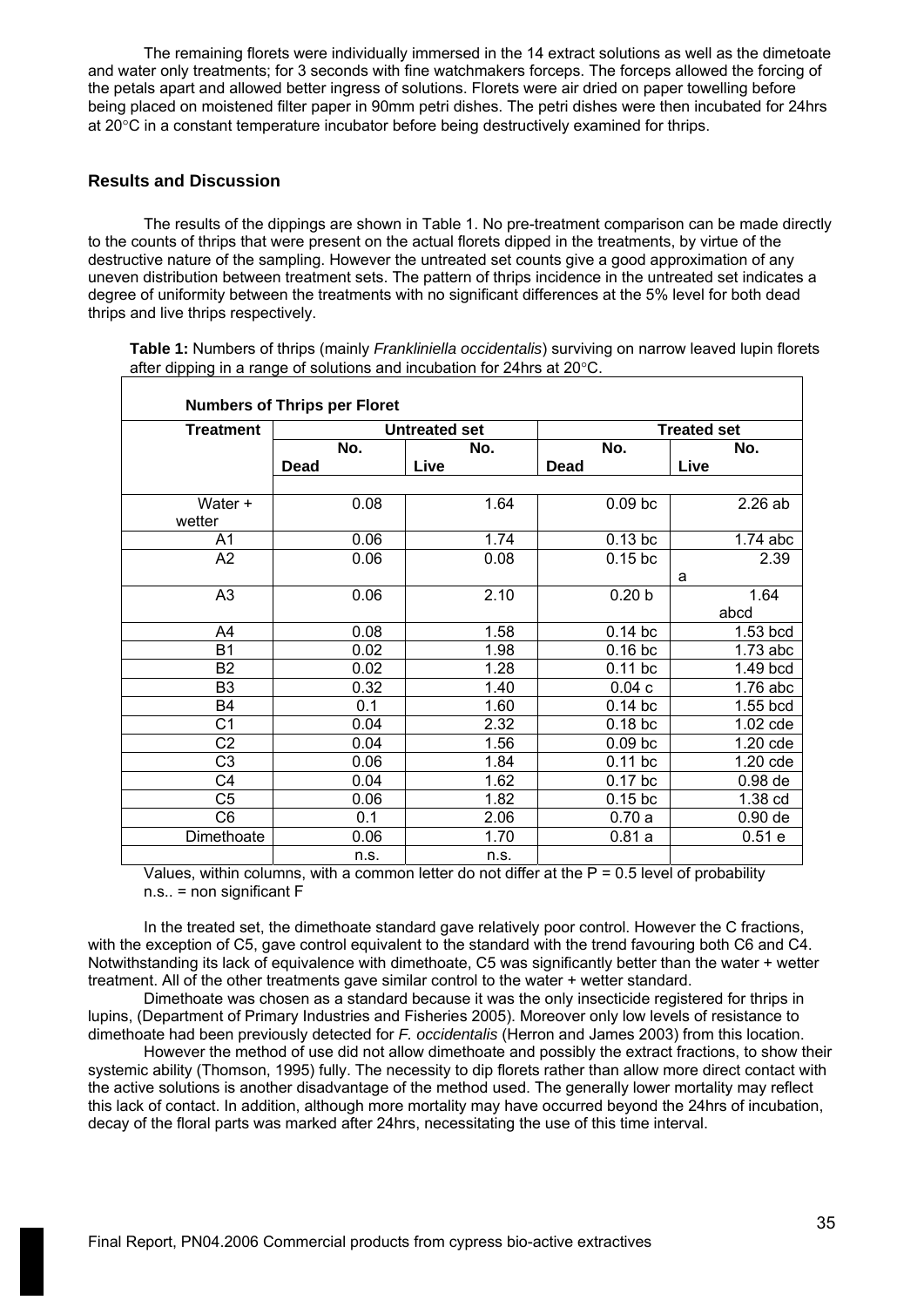# **Conclusions**

The crude 'C' extract would warrant further trialling against thrips species. If the constraints of this trial could be overcome – an extremely short timeframe in one of the coldest periods of the year – by allowing more time to utilise better trial design; clearer outcomes may ensue.

# **References**

Annand P.N. (1926). Thysanoptera and the pollination of flowers. *Am.Nat*. 60:177–82

Department Primary Industries and Fisheries (2005). *Infopest*. Queensland Department Primary Industries and Fisheries. Brisbane.

Herron G. and James T. (2003). Resistance monitoring. In *Western Flower Thrips Newsletter* No. 30. Ed B. Farrall pp 18–19.

Kirk W.D. and Terry I. (2003). The spread of the western flower thrips *Frankliniella occidentalis* (Pergande). *Agric.Forest Entomol*. 5:301–10

Lewis T. (1973). *Thrips: their biology, ecology and economic importance* Academic Press, London.

Page F. and Nimmo P. (2001). Western flower thrips – a new pest to deal with. In *Queensland Deciduous Fruit Spray Schedule*. Wesfarmers Landmark. Stanthorpe.

Thomson W.T. (1995). *Agricultural chemicals book 1 insecticides* Thomson publications Fresno.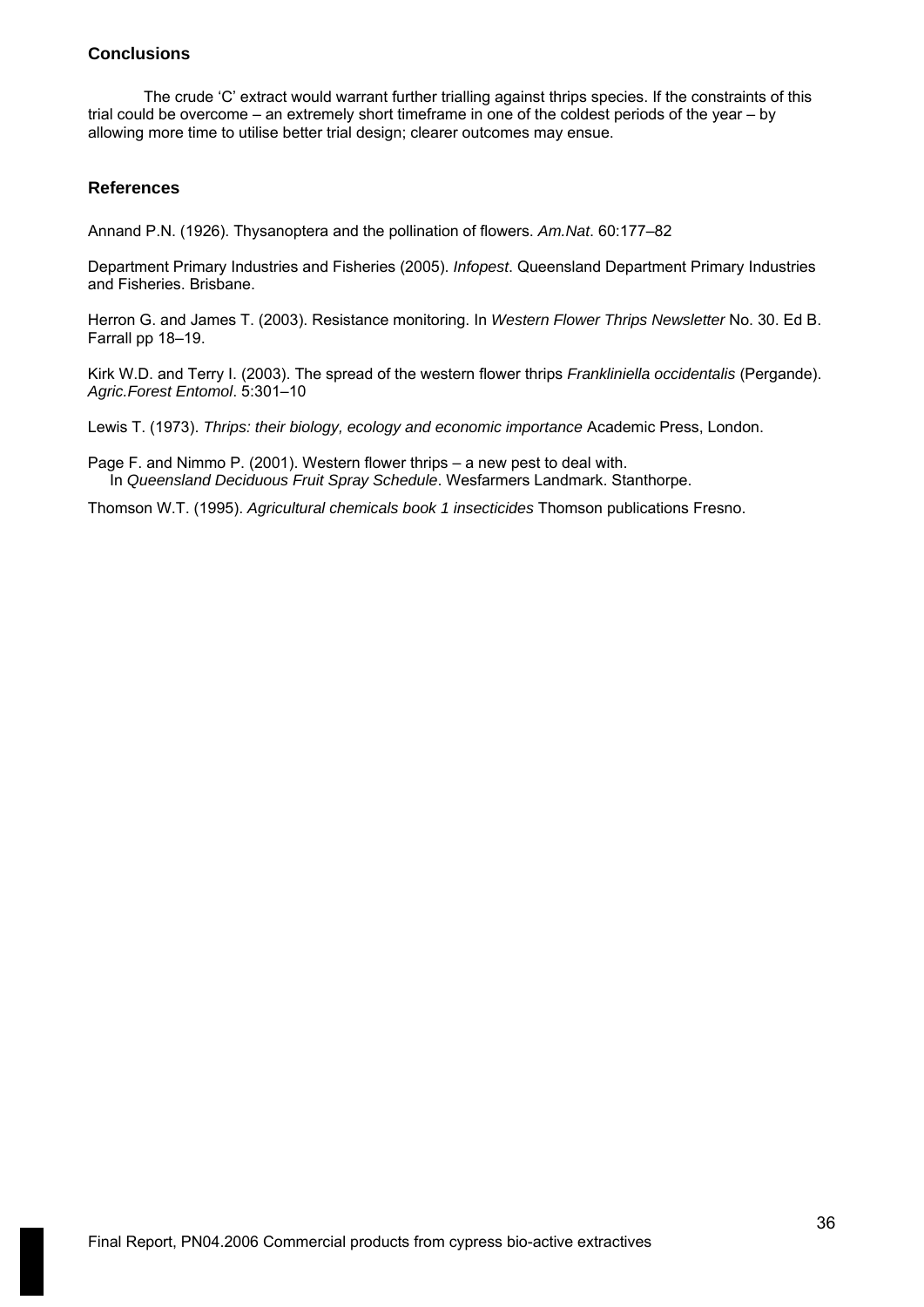### **Appendix D: A laboratory evaluation of some cypress pine extracts against thrips in a native shrub, wild rosemary,** *Cassinia quinquefaria* **(second screening)**

**Researcher** J.R.Hargeaves, Applethorpe Research Station, New England Highway, Applethorpe 4380

#### **Introduction**

An earlier study using the field infestation of thrips in a stand of narrow leaved lupin (*Lupinus augustifolius* ) growing in a field of the Applethorpe Research Station had shown that some of the cypress extract fractions, especially the 'C' fractions were effective in reducing populations of thrips. The dominant thrips in this instance were Western flower thrips, *Frankliniella occidentalis* , onion thrips, *Thrips tabaci* , and tomato thrips, *Thrips schultezi.* (Kennedy *et al*. 2005)

It was hoped to use the populations of thrips infesting apple blossom for a consequent test of the extracts, where the populations were expected to also include another important pest species, plague thrips, *Thrips imaginis.* However testing the extracts was delayed until after flowering.

 As most of the pest species are quite catholic in their hosts, as long as the hosts are in blossom; (Lloyd 1973, Chellami et al 1994, Pearsall & Myers 2000, Broughton et al 2004, Atakan & Uygur 2005, Mound 2005, Steiner & Goodwin 2005) it could be expected that wild hosts blooming consequent to the period of apple bloom, would also carry varying loads of thrips. Because of the need for a large quantity of blossom, availability of such volumes was considered along with the capacity of the species to carry a load of thrips.

#### **Materials and methods**

#### Test organisms

Collection of the floral parts of six plant species (in bloom for the period 28<sup>th</sup> February 21<sup>st</sup> March 2006) were made from vegetation growing alongside apple orchards in the district. Three collections were made, at weekly intervals and the thrips load in each sample extracted by heat using an enclosed battery of nine Tolgren funnels, on loan from the Fire Ant Control Centre, Wacol. Extractions were made into 70% ethanol and the numbers of thrips both mature and immature, counted under a stereomicroscope.

The samples were subjected to heat from nine 60 watt incandescent bulbs, and the dried weight of each sample recorded. A subsample of the thrips in each extraction was taken for consequent clearing and mounting for microscopic examination and species determination. Initial determinations would suggest that *T. imaginis* was also present.

#### Procedure with the test solutions

0.5 g of each material was diluted in 5 mL acetone (technical grade) before one millilitre of this solution was further diluted with tap water and the non-ionic wetter Agral 600 in a 50 mL volumetric flask. Bayer's Lebaycid 550 g fenthion per L was used as a control standard, at the recommended rate for thrips, 0.039% a.i. ( rate of 5 mL product per 7L water)

Ten open inflorescences of wild rosemary were held in a narrow necked Erlenmeyer flask, containing water and acting as a vase. Each treatment was applied to the inflorescences by a Pistache™ air brush connected to a small air compressor. This procedure was repeated on five separate weekly occasions from the  $20<sup>th</sup>$  March –  $22<sup>nd</sup>$  April, 2006. Each weekly interval was considered a replicate. The sprayed samples were held on a laboratory bench for 3 further days before extraction in the Tolgren funnels overnight, as outlined above. The rationale being that if thrips had been killed by the spray, they would be unable to exit the bloom and crawl away from the light and heat of the lamp. If they were repelled they would have gone before extraction. Internal laboratory temperatures were recorded by max-min thermometer and did not vary between the range of 19–26ºC.

Numbers of thrips per sample and the weight of the dry material was recorded. Data were analysed by ANOVA and LSD using the Genstat® programme.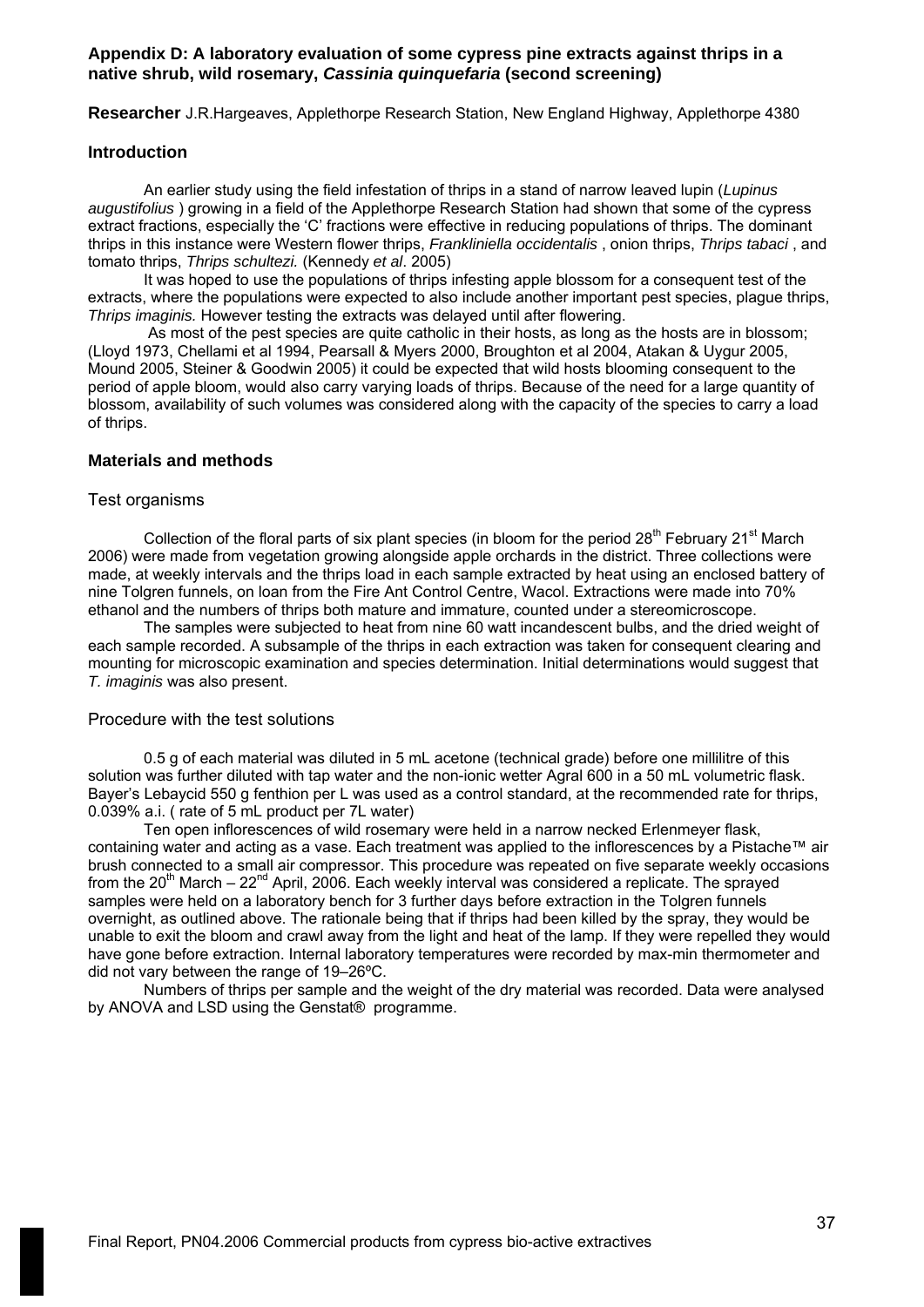## **Results and Discussion**

The results of the comparison of plant hosts is shown in Table 1.

**Table 1**: Thrips load carried by a range of plant hosts growing adjacent to apple orchards on the Granite Belt.

| Host names     |                       | No. thrips / sample | No. thrips/ g dry |
|----------------|-----------------------|---------------------|-------------------|
|                |                       |                     | weight of sample  |
| Wild rosemary  | Cassinia quinquefaria | 18a                 | 6.2a              |
| Veined verbena | Verbena rigida        | 44ab                | 8.0ab             |
| White clover   | Trifolium repens      | 47ab                | 38.1c             |
| Purple top     | Verbena bonarienis    | 95ab                | 11.6ab            |
| Coreopsis      | Coreopsis lanceolata  | 111ab               | 47.4c             |
| Wild turnip    | Rapistrum rugosum     | 684c                | 120d              |

Values, within columns, followed by a common letter do not differ at the P=0.05 level of probability.

Although there are clear differences between the thrips loads carried by different plant hosts, the abundance of *C. quinquefaria* blossom at the time, made it the host of choice. The results of the spraying trial on wild rosemary is shown in table 2.

**Table 2:** Effect of sprayed cypress pine extracts or fenthion on thrips load of blossoms of wild rosemary

| Treatment         | No. thrips / sample |                    |                    | No. thrips / g dry wt of sample |        |                    |
|-------------------|---------------------|--------------------|--------------------|---------------------------------|--------|--------------------|
|                   | Pretreatment        | 3DAT               | Transformed*       | Pretreatment                    | 3DAT   | Transformed*       |
| Fenthion          | 27.7a               | 2.0a               | 1.55a              | 3.77a                           | 0.23a  | 0.85a              |
| Ext. 'A'          | 26.3a               | 9.0ab              | 2.82ab             | 3.46a                           | 1.02ab | <u>1.18ab</u>      |
| Ext. 'B'          | 29.3a               | 7.4ab              | 2.77ab             | 3.42a                           | 1.16ab | 1.26ab             |
| Ext. 'C'          | 26.3a               | 9.6ab              | 2.95 <sub>bc</sub> | 3.18a                           | 1.34ab | 1.30ab             |
| C <sub>12</sub>   | 29.7a               | 13.0 <sub>bc</sub> | 3.50 <sub>bc</sub> | 3.65a                           | 1.64ab | 1.42 <sub>b</sub>  |
| C <sub>13</sub> A | 34.7a               | 7.4ab              | 2.59ab             | 5.22a                           | 1.02ab | 1.22ab             |
| C <sub>13</sub> B | 33.7a               | 10.6abc            | 2.76ab             | 3.17a                           | 1.34ab | 1.20ab             |
| C <sub>14</sub>   | 34.3a               | 13.4bc             | 3.50 <sub>bc</sub> | 3.68a                           | 2.46bc | 1.59 <sub>bc</sub> |
| C <sub>15</sub>   | 38.0a               | 8.2ab              | 2.76ab             | 4.03a                           | 1.08ab | 1.21ab             |
| Nil               | 26.0a               | 18.2c              | 4.28c              | 3.03a                           | 3.46c  | 1.95c              |
| (control)         |                     |                    |                    |                                 |        |                    |

**\*** √x+0.5 transformation Shaded cells in the same column indicate no significant difference from the standard (fenthion) at the 5% level.

With the possible exception of C14, all treatments appeared to have a significant effect on thrips numbers. However, although the treatments were not significanly different from the standard fenthion at 0.039%, the trend did favour this standard insecticide.

# **Conclusions**

The trial would suggest that many of the 'C' fractions as well as 'A' and 'B' have a thripicidal action. The trial was unable to separate mortality from any repulsion that may also have occurred.

This lack of finesse is a feature of having to rely on wild caught material when dealing with small quantities of active. Most of the insecticide companies have stock colonies in-house to directly test small quantities of new chemistry in their biological screening. Because of the vagaries of field caught material and the small quantity of active available, it is recommend that consideration be given to directing the more promising active fractions in that direction.

### **References**

Atakan, E. and Uygur, S. (2005). Winter and spring abundance of *Frankliniella* spp. and *Thrips tabaci* Lindeman (Thysan., Thripidae) on weed host plants in Turkey. Journal of Applied Entomology 129:1439– 0418.

Broughton, S., James R. and B. Coutts (2004). Management of thrips and tomato spotted wilt virus Farmnote 64/2004, Department of Agriculture, Western Australia.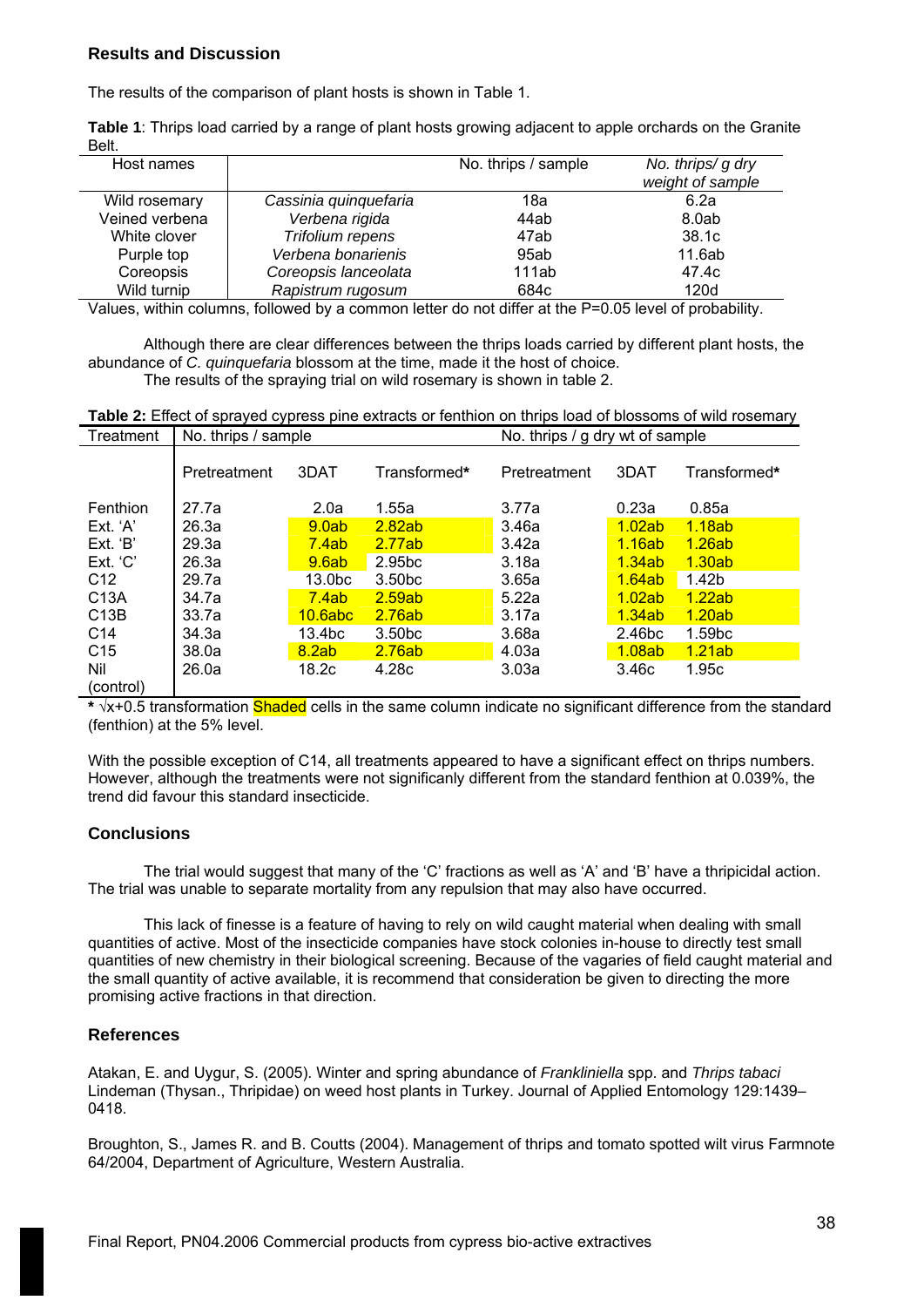Chellami, D.O., Funderburk, J.E. and D.W.Hall (1994). Seasonal Abundance of Flower-Inhabiting *Frankliniella* Species (Thysanoptera:Thripidae) on Wild Plant Species. Environmental Entomology 32:337– 342.

Kennedy, M.J. *et al.* (2005) *Screening of cypress extractives against pests and diseases -1* Confidential Report, Department of Primary Industries and Fisheries.

Lloyd ,N.C., (1973). Plague Thrips, a Pest of Apples Agricultural Gazette of New South Wales. August 1973.

Mound, L.A., (2005). Thysanoptera: Diversity and Interactions Annual Reviews of Entomology 50:247–269

Pearsall, I.O. and Myers, J.H. (2000). Population Dynamics of Western Flower Thrips (Thysanoptera:Thripidae) in Nectarine Orchards in British Columbia. Journal of Economic Entomology 93:264–275*.* 

Steiner, M.Y. and Goodwin, S. (2005). Management of thrips (Thysanoptera: Thripidae) in Australian strawberry crops: within-plant distribution characteristics and action thresholds. Australian Journal of Entomology 44:175–185.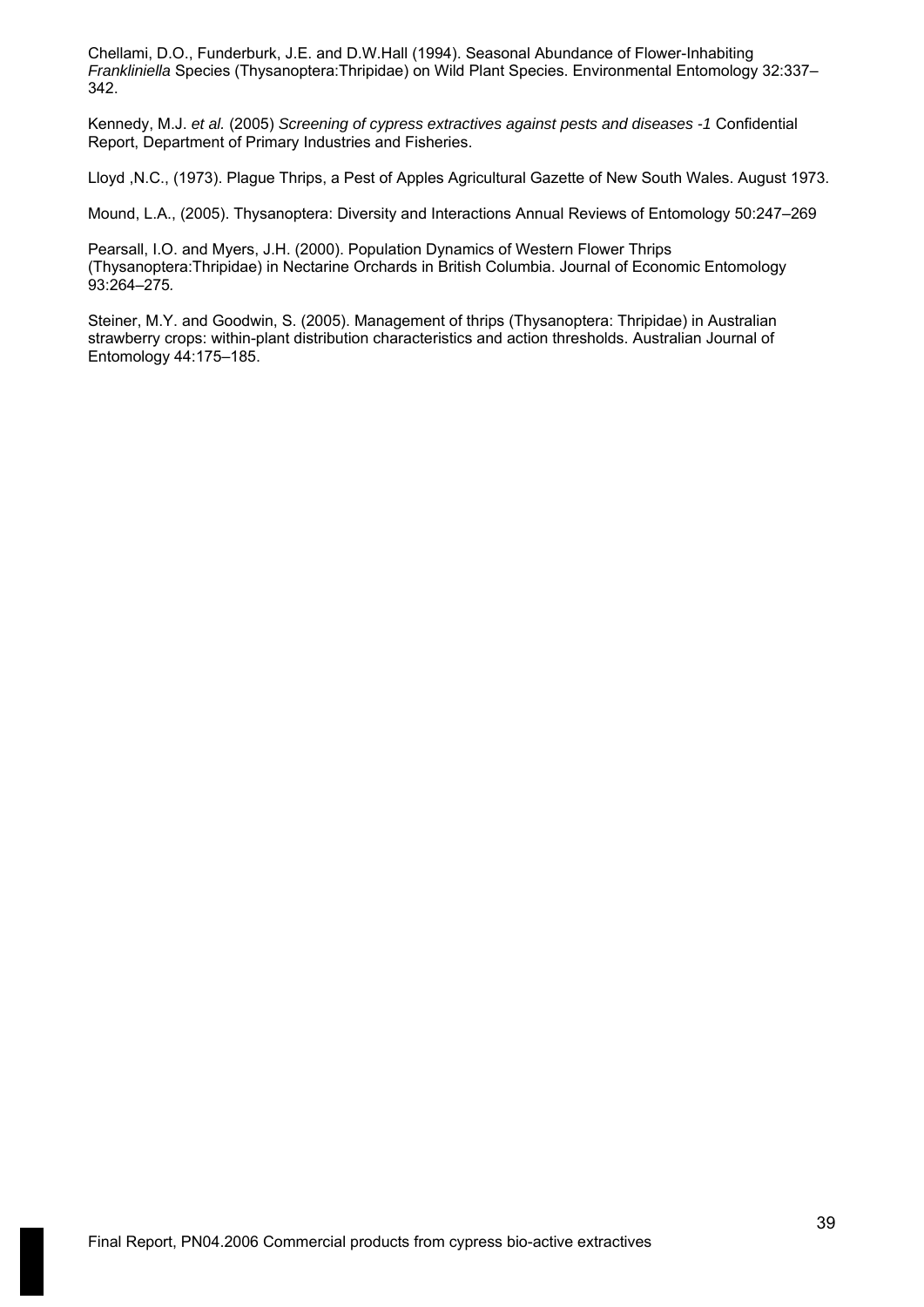### **Appendix E: Evaluation of 17 Cypress Extracts for Insecticidal Activity against Banana Scab Moth larvae -** *Nacoleia octasema* **(Meyrick) (Lepidoptera: Pyralidae)**

**Researcher** David Astridge, Department of Primary Industries and Fisheries, Delivery, Horticulture and Forestry Sciences, Center for Wet Tropical Agriculture, P.O. Box 20, Sth Johnstone, Queensland, 4859.

#### **Abstract**

Extracts from cypress pine (3 parents and 14 fractions) were evaluated against  $5<sup>th</sup>$  instar banana scab moth larvae for their insecticidal properties. All cypress treatments were not significantly different (p>0.05) when comparing mortality to the control treatment in ingestion residue assays and were significantly less effective when compared to chlorpyrifos. Repellency was observed in the cypress treatments A1, B0, B4 and C5. Fruit damage was all under 5% and not significantly different to the industry standard insecticide and control treatments.

#### **Introduction**

Natural plant extracts as biocides or insect-control agents can be traced back at least as far as the Romans and Chinese who used plant species such as white hellebore (*Veratrum album*) and black hellebore (*Veratrum nigrum*) to control agricultural pests (Gbolade, 2001). Nicotine (from tobacco - *Nicotiana tabacum*) and rotenone (from *Derris* and *Lonchocarpus*) are other examples of natural compounds used to control agricultural pests. New successes in this field are the azadiractins (from the neem tree - *Azadirachta indica*), which have hormonal, anti-feedant, and repellency activity against many insect species. Essential oils and plant extracts are an important natural resource of pesticides/insectides (Raguraman and Singh, 1997) or larvicides (Jacobson, 1983; Adebayo *et al.*, 1999; and Murty Jamil, 1987); or insect repellents (Sadik, 1973; Thorsell *et al.*, 1998 and Oyedele *et al.*, 2000;). Sadik lists the essential oils of cedarwood, citronella, eucalyptus, pennyroyal, turpentine and wintergreen as having traditional uses for their insect repellent properties. Arroyo, 1995, reports that natural plant extracts are an under exploited resource in pest management and should be further investigated.

The banana scab moth (BSM) is a major pest of bananas. Its distribution covers Malaysia, Singapore, Indonesia, northern Australia and the island groups of the southwest pacific and Malay Archipelago (Paine 1964). The pink to brown larvae feed on developing fruit scarring the surface and range in length from 1.5 mm at egg emergence to 25 mm when fully developed (Pinese and Piper 1994). If left uncontrolled the larvae can destroy up to 100% of developing fruit. Management of this pest in Australia is primarily by the use of synthetic insecticides applied as an injection to new emerging banana bells followed by a bunch spray 14 days later. Unfortunately, many of the insecticides used to control this pest are toxic to the environment and human health and are not compatible with environmental management systems (Astridge 2004).

Research based on natural products is increasingly important because it has implications in integrated and biological pest management in agriculture. Plant secondary metabolites play an important role in plant–insect interactions and therefore such compounds may be beneficial in developing pest management systems (Camps, 1988). Sampling the native flora might also lead to the discovery of new compounds suitable for managing plant pests (Cuñat *et al.*, 1990). This paper reports the results of screening different cypress pine compounds and fractions for insecticidal activity against 5<sup>th</sup> instar BSM larvae.

### **Methods**

Ingestion and residual bioassays were conducted on  $5<sup>th</sup>$  instar BSM larvae. 17 treatments were compared to a control and an industry standard insecticide. Each of the cypress treatments was prepared to make 10% w/v stock solutions. The final solutions (100mL) of 2% ethanol, 0.2% Tween 80 and 0.2% cypress extract or fraction. The industry standard insecticide (ISI) was chlorpyrifos (Lorsban® 750 WG) at the label rate (0.125%). The control treatment was water and Tween 80 (0.2%). Chemical free immature banana bunches were collected 10 days after bell emergence from an orchard at the CWTA research station at South Johnstone, Queensland. A total of 760 5<sup>th</sup> instar BSM larvae were harvested from a lab culture and placed into petri dishes before being placed on treated fruit. One fruit hand (six fruit) per replicate was sprayed to the point of runoff for each treatment and allowed to dry on newspaper for 20 minutes before being placed in 750 mL polyethylene takeaway food containers. Each takeaway container had perforated holes in the lids to allow air movement. Ten larvae were placed onto the treated fruit inside these containers and replicated four times for each treatment. All treatments were placed in a constant temperature (CT) room using a RCB trial design blocking for uneven temperature, light and air movement. CT room settings were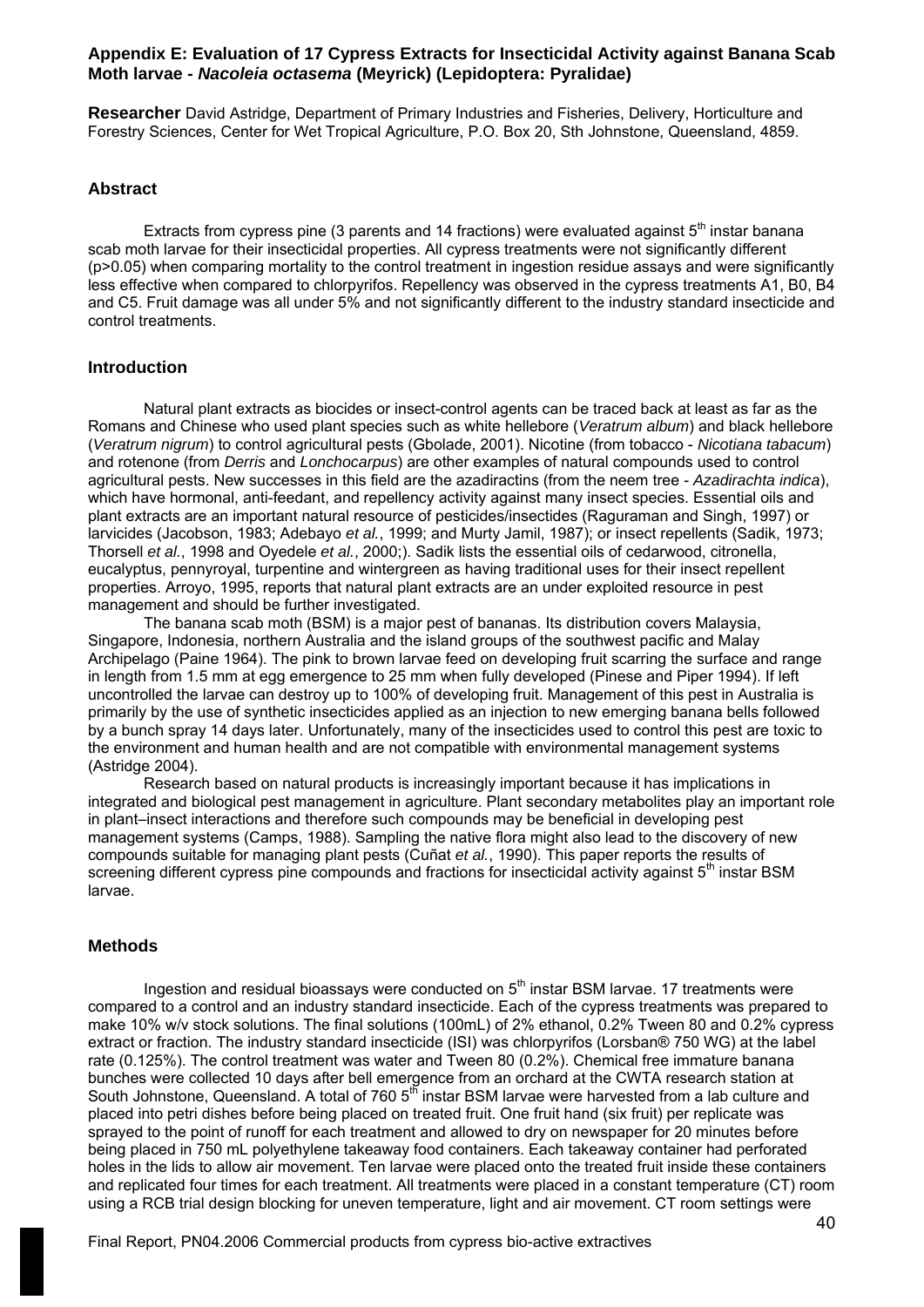27°C, 80% RH and a 14:10 day: night photoperiod. Mortality was assessed at 1, 3,7 and 10 days after treatment. At the end of the trial, fruit assessments were carried out to examine the level of damage caused by the larvae. The data were arcsine transformed prior to conducting ANOVAs, which compared mean mortality levels of the cypress treatments to the ISI and control and the mean feeding damage for each treatment.

# **Results and Discussion**

# Larval Mortality

All cypress treatments achieved low levels of larval mortality and were not significantly different (p>0.05) when compared to the control treatment. The industry standard insecticide was significantly superior (p<0.05) to the cypress treatments achieving 100% mortality 3 days after treatment (Table 1). Most of the larvae effectively reached pupation in all cypress treatments. The results of this ingestion assay show that cypress extracts are not effective in achieving mortality of 5<sup>th</sup> instar BSM larvae at the rates tested when compared to the industry standard insecticide.

**Table 1**: Results of cypress extract insecticide trial showing the mean levels of scab moth mortality for 17 cypress treatments compared to the industry standard insecticide and control.

| <b>Treatment</b> | %<br>mortality<br>Day 1 | %<br>mortality<br>Day 2-3 | % mortality<br>Day 4-7 $^{\dagger}$ | <b>Accumulative %</b><br>mortality<br>Day 1-3 | <b>Accumulative %</b><br>mortality<br>Day 1-10 |
|------------------|-------------------------|---------------------------|-------------------------------------|-----------------------------------------------|------------------------------------------------|
| Control          | $0.6a*$                 | 0.6a                      | 0                                   | 2.6ab                                         | 2.6ab                                          |
| Crude 'A'        | 0a                      | 2.6a                      | 0                                   | 2.6ab                                         | 2.6ab                                          |
| A <sub>1</sub>   | 0a                      | 0a                        | 0                                   | 0a                                            | 0a                                             |
| A2               | 0.6a                    | 5.7a                      | 0                                   | 7.5ab                                         | 7.5ab                                          |
| A <sub>3</sub>   | 0.6a                    | 0.6a                      | 0                                   | 2.6ab                                         | 2.6ab                                          |
| A4               | 0.6a                    | 5.7a                      | 0                                   | 10.0 <sub>b</sub>                             | 10.0 <sub>b</sub>                              |
| Crude 'B'        | 0a                      | 0a                        | 0                                   | 0a                                            | 0a                                             |
| <b>B1</b>        | 3.8a                    | 0.6a                      | 0                                   | 7.5ab                                         | 7.5ab                                          |
| <b>B2</b>        | 0a                      | 2.6a                      | 0                                   | 2.6ab                                         | 2.6ab                                          |
| B <sub>3</sub>   | 1.3a                    | 0a                        | $\mathbf 0$                         | 1.3ab                                         | 1.3ab                                          |
| <b>B4</b>        | 2.6a                    | 2.6a                      | 0.6                                 | 7.5ab                                         | 9.4 <sub>b</sub>                               |
| Crude 'C'        | 0a                      | 0.6a                      | 0                                   | 0.6ab                                         | 0.6ab                                          |
| C <sub>1</sub>   | 0.6a                    | 7.5a                      | 0                                   | 9.4 <sub>b</sub>                              | 9.4 <sub>b</sub>                               |
| C <sub>2</sub>   | 0.6a                    | 0a                        | $\mathbf 0$                         | 0.6ab                                         | 0.6ab                                          |
| C <sub>3</sub>   | 1.3a                    | 0.6a                      | 0                                   | 3.8ab                                         | 3.8ab                                          |
| C4               | 2.6a                    | 0.6a                      | $\mathbf 0$                         | 5.7 ab                                        | 5.7 ab                                         |
| C <sub>5</sub>   | 1.3a                    | 6.2a                      | 0.6                                 | 8.8 ab                                        | 10.4 <sub>b</sub>                              |
| C6               | 2.1a                    | 1.3a                      | $\pmb{0}$                           | 3.8ab                                         | 3.8ab                                          |
| **ISI            | 92.5 <sub>b</sub>       | 7.5 a                     | $\mathbf 0$                         | 100.0c                                        | 100.0c                                         |

 $*$  Means followed by a similar letter do not differ significantly ( $p > 0.05$ )

† Only 2 non-zero data values so this data set did not warrant analysis

Mortality figures were arcsine transformed prior to analysis, and the figures presented are back-transformed percentages. \*\*Treatment ISI refers to an industry standard insecticide.

### Fruit Damage

Crude extract 'B' and fractions A1, B4 and C5 showed a high level of repellency to BSM larvae. Many of the caterpillars in these treatments moved off the fruit and stayed on the container walls and would not feed on the fruit. There were no significant differences (p>0.05) between the level of fruit damage for all treatments when compared to the ISI and control treatments. Although not significantly different, the level of fruit scarring caused by larvae was appreciably lower in the cypress and ISI treatments (Figure 1). The low level of fruit damage in the control treatment may have been caused by the quick development of  $5<sup>th</sup>$  instar larvae to pupation, which takes around 7–9 days at 27ºC.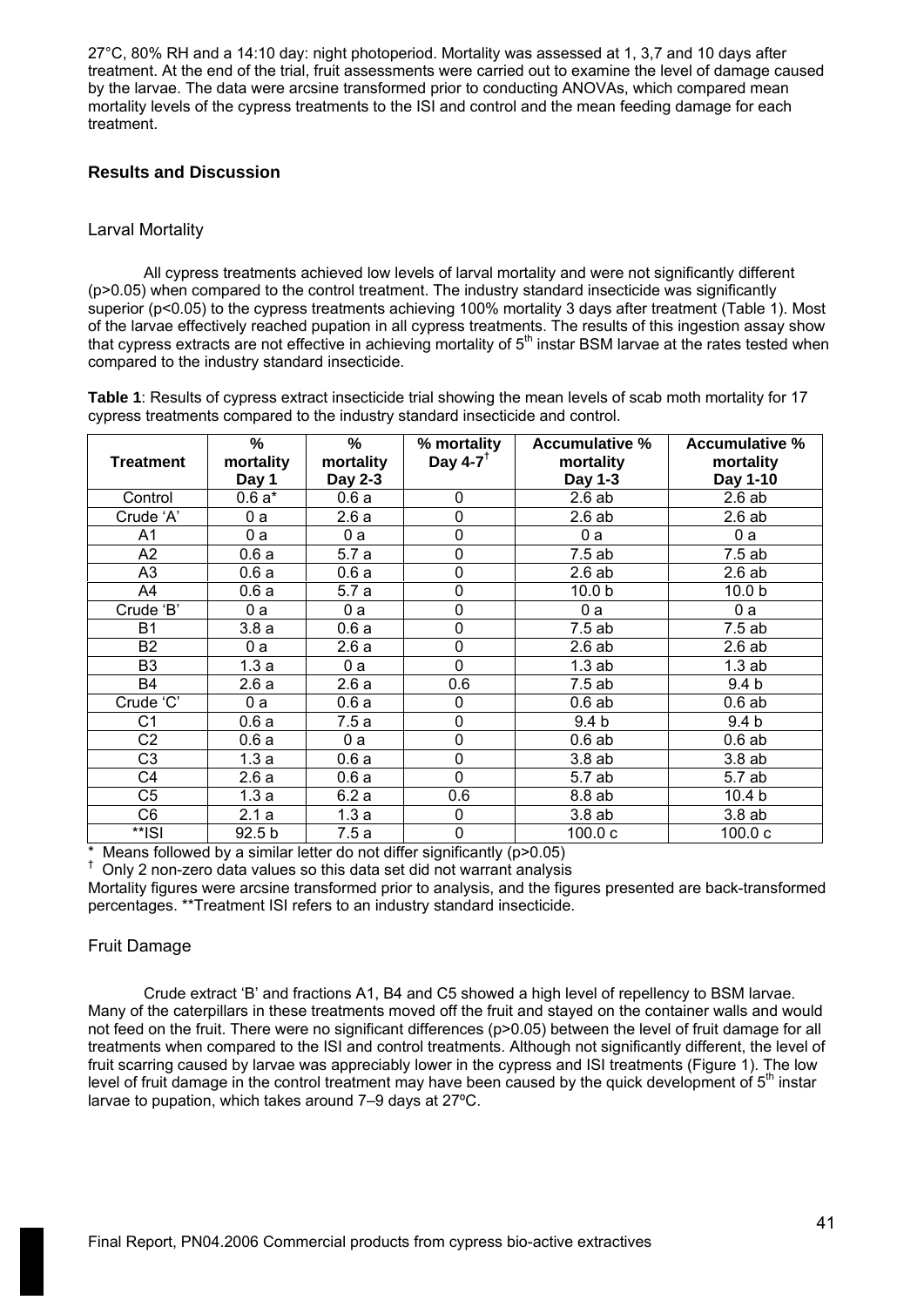**Figure 1**. Mean levels of BSM fruit damage after treatment with cypress extracts compared to chlorpyrifos, an industry standard insecticide (ISI) and control treatments. Means followed by a similar letter do not differ significantly (p>0.05).



### **Conclusion**

The cypress extracts showed low levels of mortality at the rates tested but the low levels of fruit damage and the repellency activity of the cypress treatments may be worth further investigating at higher rates and earlier larval stages.

#### **Refrerences**

Adebayo TA, Gbolade AA, Olaifa JI. 1999 Comparative study of toxicity of essential oils to larvae of three mosquito species. Nigerian J Nat Prod Med 3:4–6.

Arroyo, M., (1995). Lucha contra las plagas y proteccio´n de los cultivos: una aproximacio´n histo´ rica. In: Ayala, C., Dolores, C., Bethencourt, L., Cabrera, R.M. (Eds.), Conferencias

del Seminario de Fitopatologı´a. Dpto Biologı´a Vegetal, Universidad de La Laguna, Spain, pp. 41–51.

Astridge, D. (2004). Management options for banana bunch pests. Horticulture Australia Limited, Final report, No FR00013, pp 5.

Berembaum, M.R., (1989). North American ethnobotanicals as source of novel plant based insecticides. In: Arnason, J.T., Philogene, B.J.R., Morand, P. (Eds.), Insecticides of Plant

Origin. ACS Symposium Series, Washington, pp. 11–24.

Camps, F., (1988). Relaciones planta–insecto, insecticidas de origen vegetal. In: Belles, X. (Ed.), Insecticidas Bioracionales. Coleccio´n Nuevas Tendencias no. 9. CSIC, Raycar

S.A. Impresores, Madrid, pp. 69–86.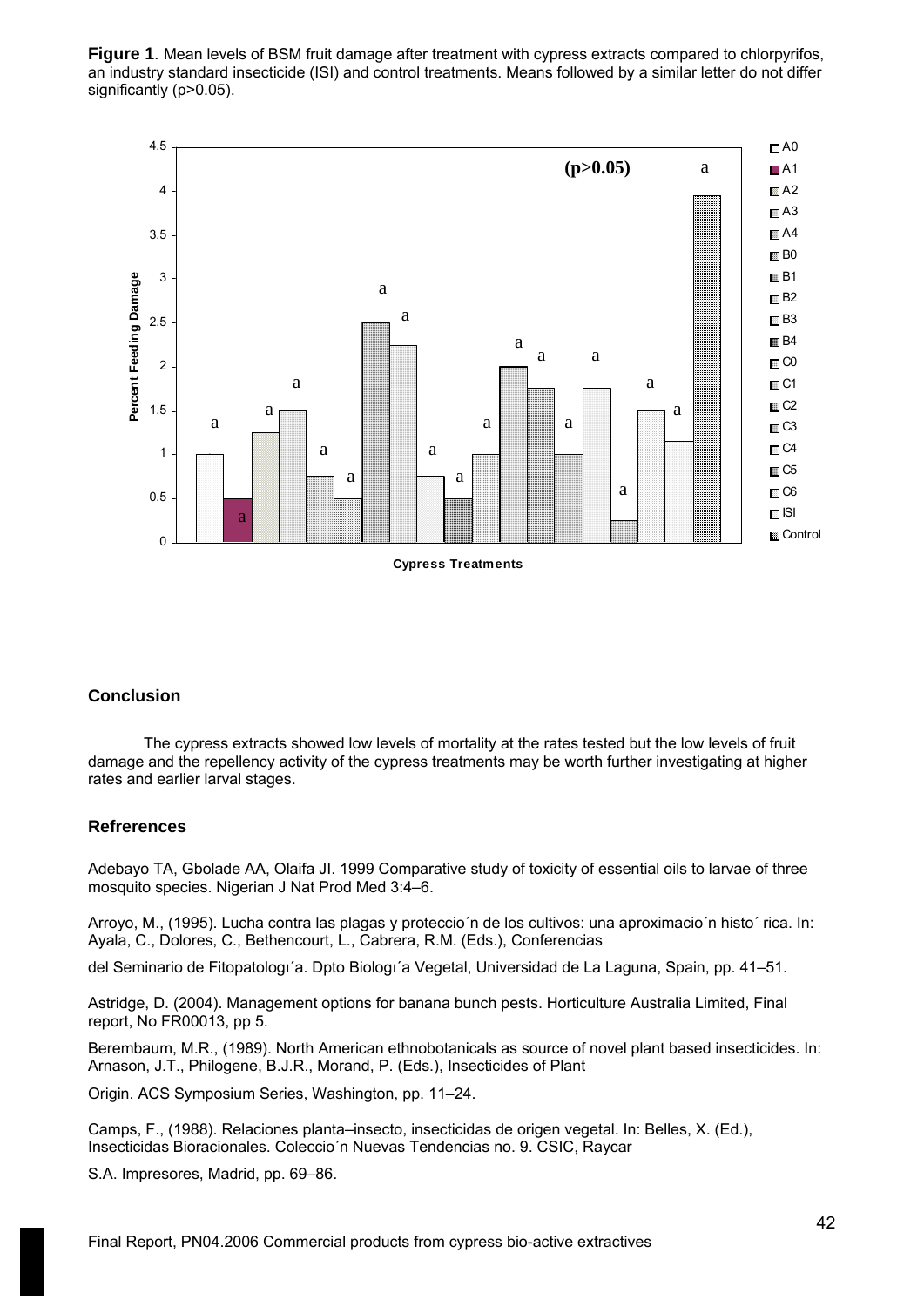Cuñat, P., Primo, E., Sanz, I., Garcera´, M.D., March, M.C., Bowers, W.S., Martı´nez-Pardo, R., (1990). Biocidal activity of some Spanish mediterranean plants. J. Agric. Food Chem. 38:497–500.

Gbolade AA. (2001). Plant-derived insecticides in the control of malaria vector. J Trop Med Plants 2(9):1–7.

Jacobson M. (1983). Plants – the potentials for extracting protein, medicines, and other useful chemicals. In: Workshop Proceedings Congressional Office of Technology, Washington (DC). pp. 138–146.

Murty US, Jamil K. (1987) Effect of south Indian vetiver against immatures of Culex quinquefasciatus. Int Pest Control 29(1):8–9.

Paine, R.W. (1964). The banana scab moth, *Nacoleia octasema* (Meyrick): Its distribution, ecology and control. Technical Papua South Pacific Communication, No 1: 50-51

Pinese, B. and Piper, R. (1994). Bananas: insect and mite management. Queensland Department of Primary Industries, Information Series QI93048, pp. 9.

Oyedele AO, Orafidiya O, Lamikanra A, Olaifa JI. (2000). Volatility and mosquito repellency of Hemizygia welwitschii oil and its formulations. Insect Sci Appl. 20:123–128.

Raguraman S, Singh D. (1997). Biopotentials of Azadirachta indica and Cedrus deodara oils on Callosobruchus chinensis. J. Pharmacog. 35:344–348.

Sadik F. (1973). In: Griffenhagen G, Hawkins L, (Eds). Handbook of non-prescription drugs. Washington (DC): Amer Pharm Assoc. pp.195–223.

Thorsell W, Mikiver A, Malander I, Tunon H. (1998). Efficacy of plant extracts and oils as mosquito repellents. Phytomedicine 5:311–323.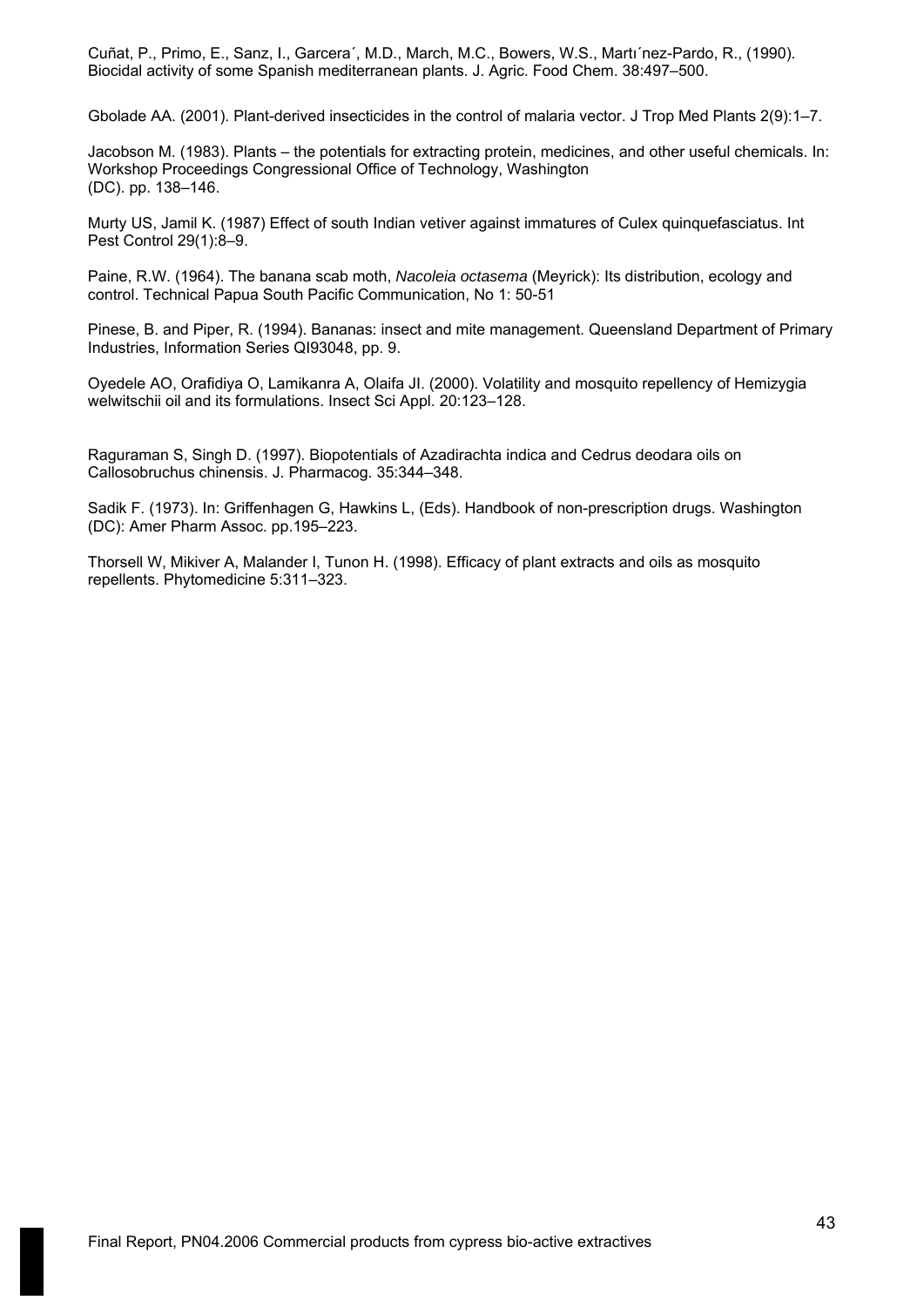# **Appendix F: Effectiveness of Cypress extracts against Silverleaf whitefly (***Bemisia tabaci)*

# **on Tomato – first screening**

**Researchers** Siva Subramaniam, and Verni Sivasubramaniam, DPI&F, Bowen, Queensland

#### **Indroduction**

Silverleaf Whitefly (SLW), *Bemisia tabaci* Biotype B, also known as *Bemisia argentifoli*, is a serious pest of many vegetable crops in Queensland. This polyphagous pest cause severe economic damage through direct feeding and injecting toxic saliva into the plants which leads to stunted growth, low-quality fruit and honeydew contamination on fruits.

SLW has demonstrated an outstanding capacity for developing high level of resistance to many insecticides being used by growers. Public concern over the hazards associated with the synthetic insecticides, and the rapid resistance development within insect populations against the synthetic products has evoked interest on alternative pest control strategies. Plant origin products, as alternative to conventional insecticides, have potential benefit in IPM programs.

The objective of this study was to evaluate the efficacy of cypress extracts against silverleaf whitefly life stages (adults, eggs and nymphs) under laboratory conditions.

#### **Materials and Methods**

In this experiment, a total of sixteen extracts with an untreated control were assessed against SLW adults, oviposition and nymph development.

Tomato seedlings (variety Guardian) were grown in insect proof cages to avoid SLW infestation. When the seedlings were in the 5-week old stage, they were trimmed, leaving only four young leaves, and planted individually in 12 cm plastic plots.

For each treatment, 0.5 g of cypress extract was dissolved in 5.0 mL ethanol, and then 2 mL of the dissolved extract was mixed with 0.2 mL of non-ionic surfactant (Wetter 600®) and 98 mL of distilled water to produce 0.2% spray solution. The surfactant (0.2 mL) was added to distilled water which served as the control. Approximately 15 mL of the spray solution was sprayed to each plant (replicate) with a hand-held mister and allowed to dry for 3–4 hrs.

Around 25 whitefly adults were introduced to each treated plant, which was covered with a cylindrical film cage (Photo 1). All the 17 treatments were arranged in a randomised block design with four replicates in a controlled temperature cabinet where the temperatures were programmed at four different set-points (20, 23, 25 and 27°C) and with 60% relative humidity and photoperiod of 14:10 LD.

Adult mortality was recorded 4 and 7 days after treatment (DAT). Four leaflets were collected randomly from each plant at 14 and 28 DAT. The leaflets were assessed under microscope to record hatched and unhatched eggs, small nymphs and large nymphs.



**Photo 1.** Cylindrical film cage set-up used to assess adult mortality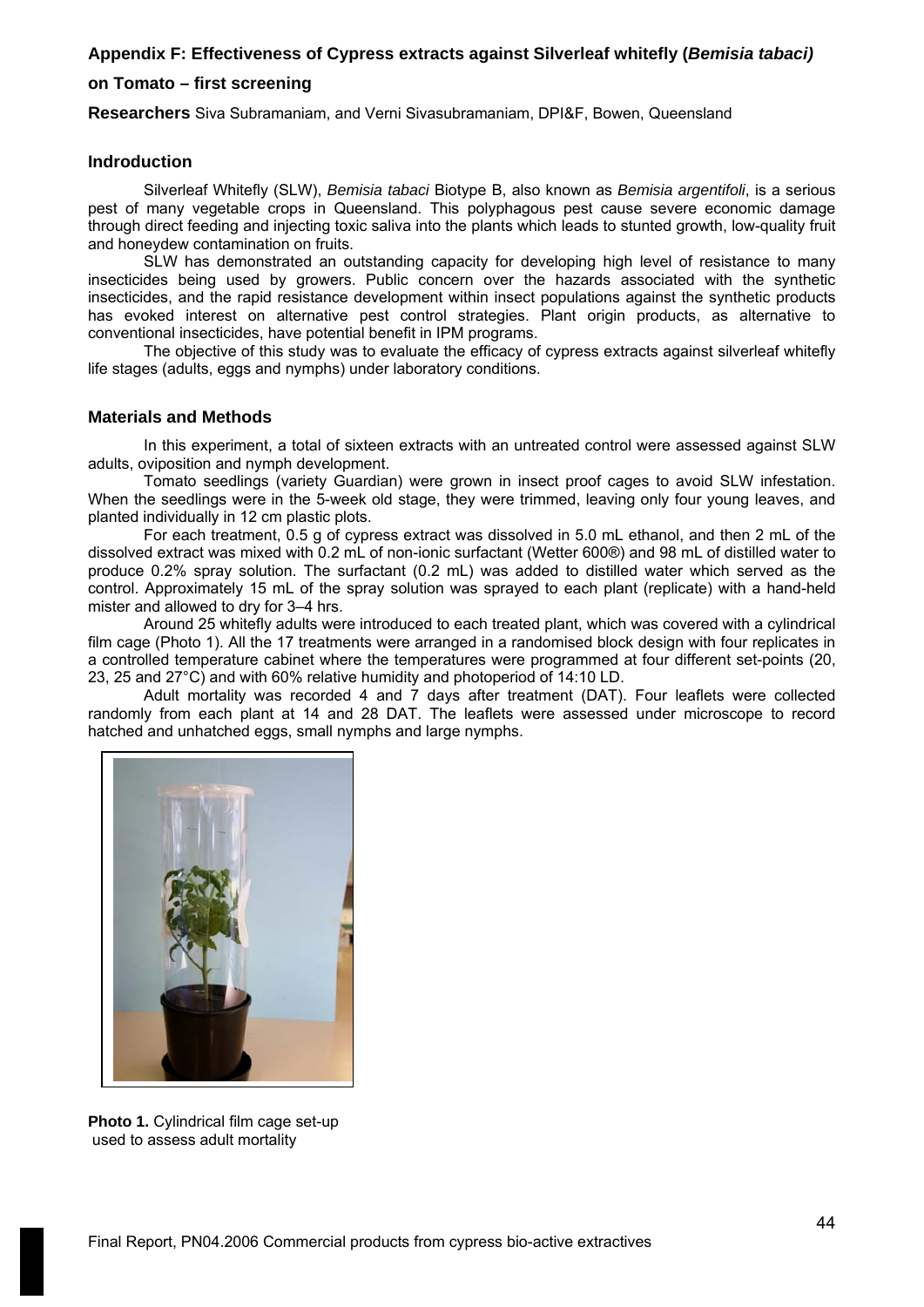# **Results and Discussion**

### Effect on adult mortality



The effects of cypress extracts on SLW adult mortality are shown in Figures 1 and 2 and Table 1.

Among the cypress extracts and fractions tested at 7 DAT, A2, A4, B4, C5 and C6 showed high levels of adult mortality (78–92%) (Fig. 2). High adult mortality was recorded in the treatments B4 and C6 within 4 days after treatment (Figure 1), indicating these fractions may have a quick knock-down effect on adults.

The crude extracts and fractions A1, B2, C1 and C3 did not show a significant (P<0.5) level of adult mortality compared with the untreated control at 7 DAT. The treatments B1, B3 and C4 showed an intermediate level of mortality (63–69%), however these compounds were less worthy of consideration for further studies because of their delayed mortality effect on adults (Figure 1).

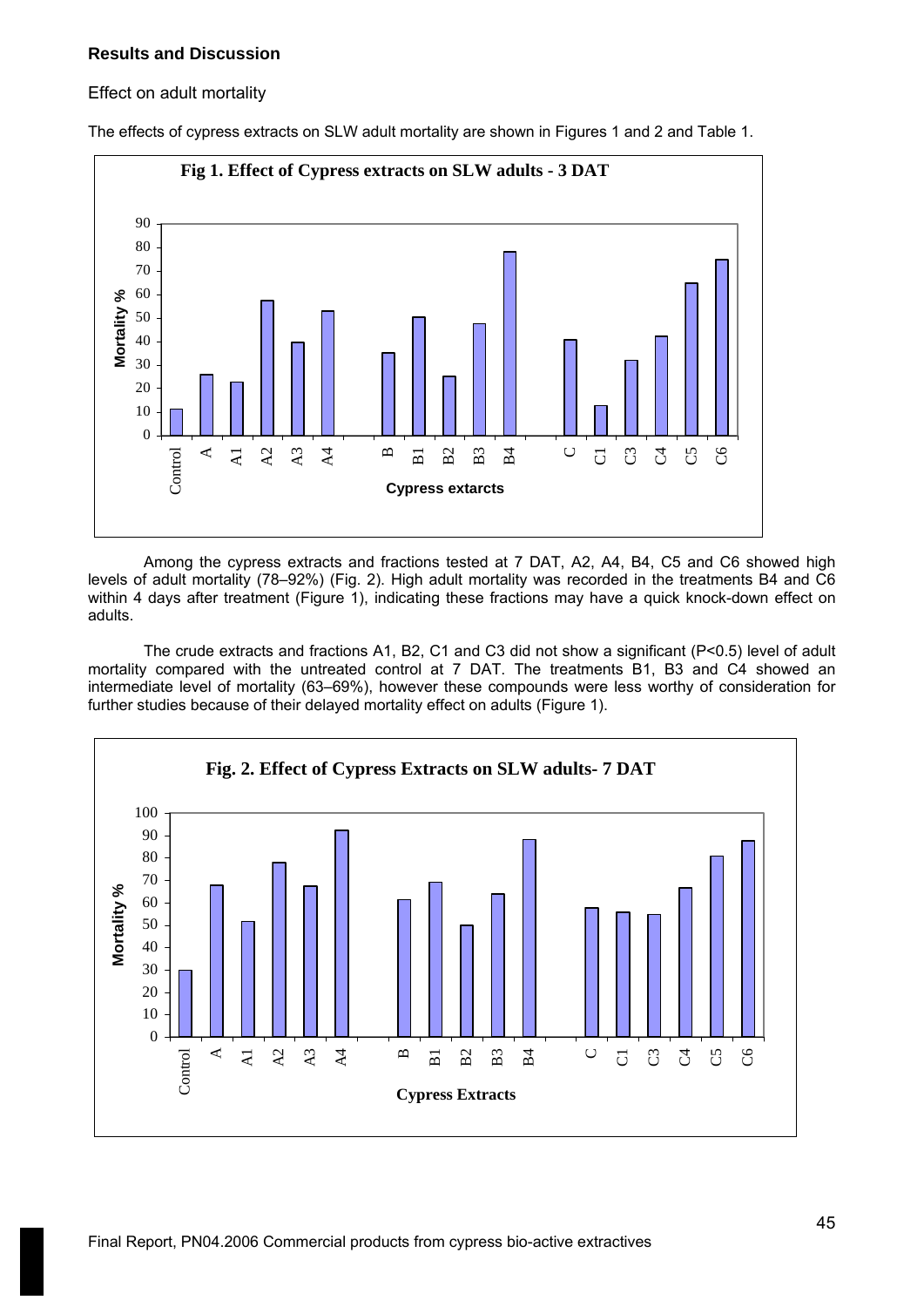## Effect on oviposition and nymph development

The effect of cypress extracts on oviposition, egg hatchability and nymph development is shown in Figures 3, 4 and 5. The data are summarised in Table 2.

The treatments B4 and C5 had significantly  $(P > 0.05)$  fewer eggs than other treatments (Figure 3). The egg densities in the B4 and C5 were 89 and 92% lower than in the untreated control, respectively. This may be due to the high level of adult mortality that occurred in these treatments within four days.

The treatments A, A1, B, B1 B2, B3, C1 and C3 did not significantly reduce the egg numbers compared with control. The adult survival rate was higher in these treatments that this may have increased egg deposition on these treatments.



Out of these 16 extracts A3, A4, B4 and C5 treatments produced significantly fewer nymphs than the control at both leaf sampling dates (14 and 28 days after treatment). The results indicated that the extracts B4 and C5 caused some impact on egg hatchability and nymph establishment (Figure 4). In this experiment we did not intend to study the toxicological effect of extracts on egg hatchability or nymph developments. However, such a study is essential to further explore potential of these extracts on SLW life stages.

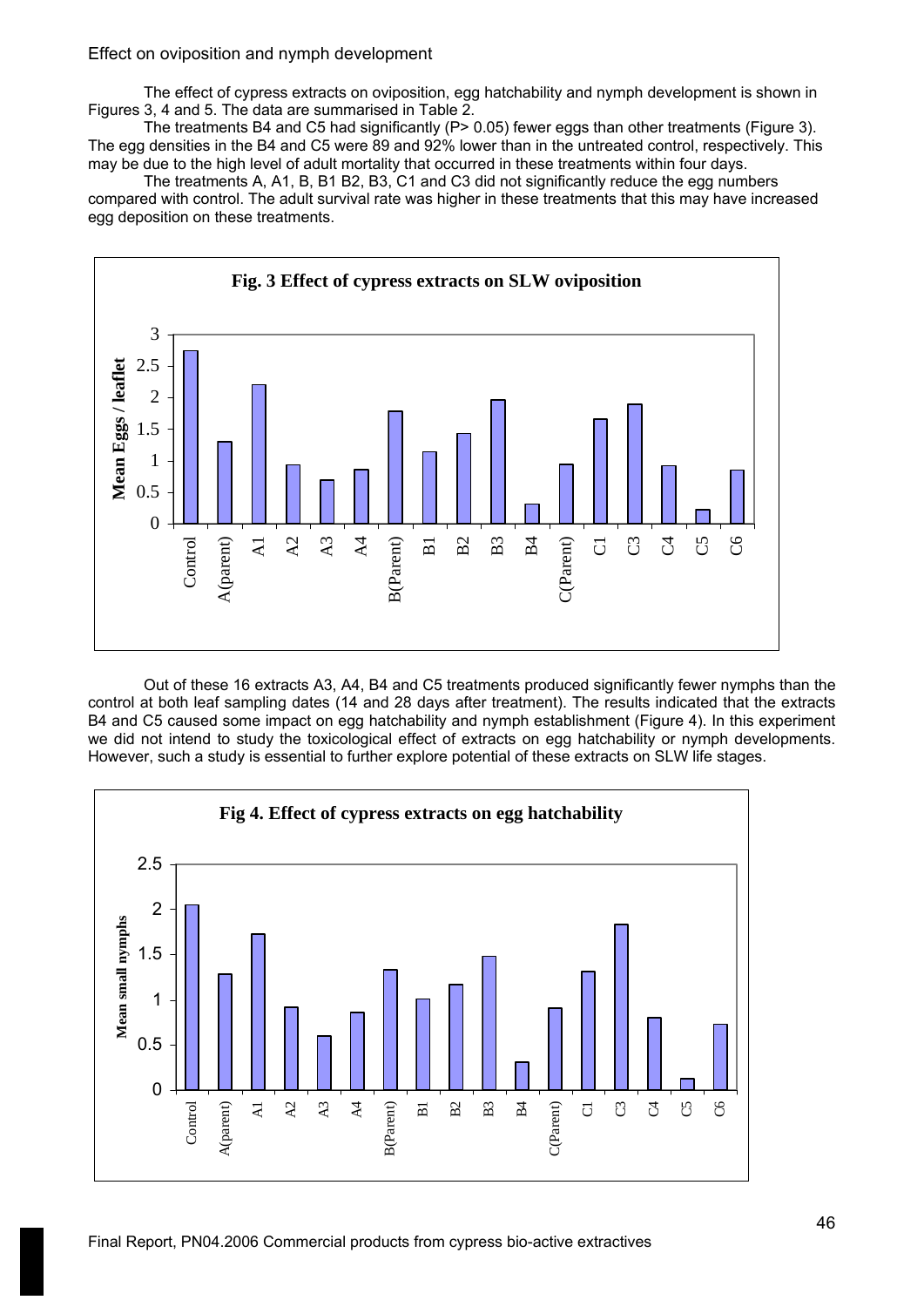# **Conclusions**

Five cypress fractions (A3, A4, B4, C5 and C6) caused significant adult mortality when applied at a rate of 0.2%. A subsequent reduction in egg densities was also clearly seen.

Overall, the results show that the extracts B4, C5 and C6 have insecticidal properties, which can cause adult mortality, reduce oviposition and interfere in nymph developments. However, further studies are required to investigate this in more details to confirm the findings.

| <b>Treatment</b> | <b>Adult Mortality (%)</b> |                    |  |
|------------------|----------------------------|--------------------|--|
|                  | 4 DAT                      | 7 DAT (Cumulative) |  |
| Control          | 11.2a                      | 29.8               |  |
| A (parent)       | 25.8a                      | 67.9               |  |
| A1               | 22.6a                      | 51.6               |  |
| A2               | 57.2                       | 78.0               |  |
| A3               | 39.5                       | 67.3               |  |
| A4               | 52.9                       | 92.2               |  |
| B (parent)       | 35.1                       | 61.3               |  |
| B <sub>1</sub>   | 50.3                       | 69.1               |  |
| B2               | 25.1a                      | 49.8               |  |
| B <sub>3</sub>   | 47.5                       | 63.7               |  |
| <b>B4</b>        | 78.1                       | 88.2               |  |
| C (parent)       | 40.7                       | 57.6               |  |
| $\overline{C1}$  | 12.6a                      | 55.8               |  |
| C3               | 31.9a                      | 54.7               |  |
| $\overline{C4}$  | 42.1                       | 66.5               |  |
| C5               | 64.7                       | 80.9               |  |
| C6               | 74.7                       | 87.7               |  |

**Table 1.** Effect of cypress extracts on silverleaf whitefly adult mortality.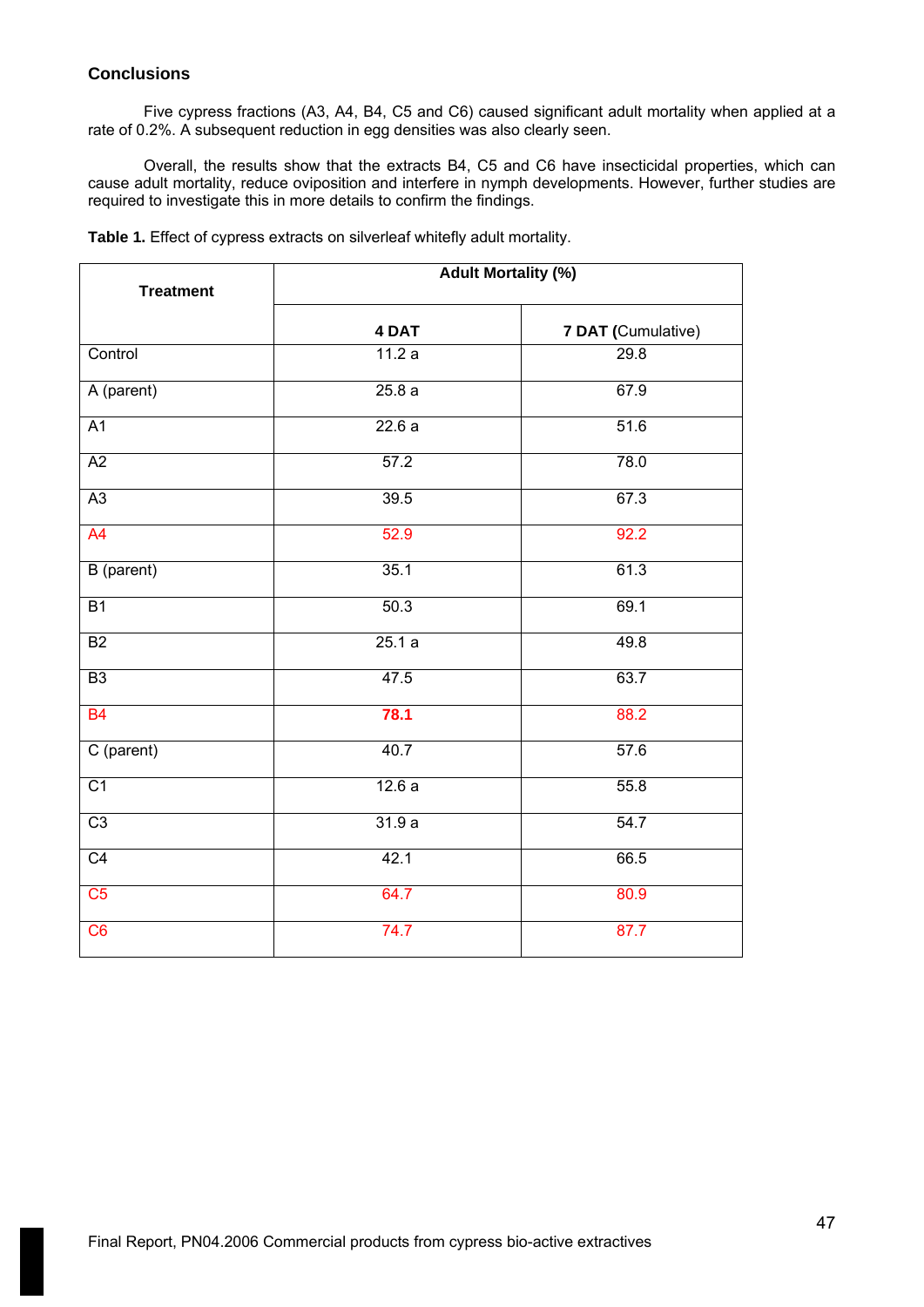| <b>Treatment</b> | Mean eggs/ leaflet | <b>Mean eggs hatched</b> | <b>Mean Nymphs</b><br>established |
|------------------|--------------------|--------------------------|-----------------------------------|
| Control          | 2.74               | 2.05                     | 1.57                              |
| A (parent)       | 1.3                | 1.28                     | 0.73                              |
| A1               | 2.2                | 1.73                     | 0.59                              |
| A2               | 0.93               | 0.92                     | 0.39                              |
| $\overline{A3}$  | 0.69               | 0.6                      | 0.19                              |
| A4               | 0.86               | 0.86                     | 0.24                              |
| B (parent)       | 1.78               | 1.33                     | 1.31                              |
| $\overline{B1}$  | 1.14               | 1.01                     | 0.75                              |
| $\overline{B2}$  | 1.43               | 1.17                     | 1.0                               |
| B3               | 1.96               | 1.48                     | 1.05                              |
| B4               | 0.31               | 0.31                     | 0.13                              |
| C (parent)       | 0.94               | 0.91                     | 0.87                              |
| $\overline{C1}$  | 1.66               | 1.31                     | 1.58                              |
| $\overline{C3}$  | 1.89               | 1.83                     | 1.33                              |
| $\overline{C4}$  | 0.92               | 0.80                     | 0.67                              |
| $\overline{C5}$  | 0.22               | 0.13                     | 0.44                              |
| C6               | 0.85               | 0.73                     | 0.59                              |

**Table 2**: Effect of cypress extracts on SLW oviposition, egg hatchability and nymph establishments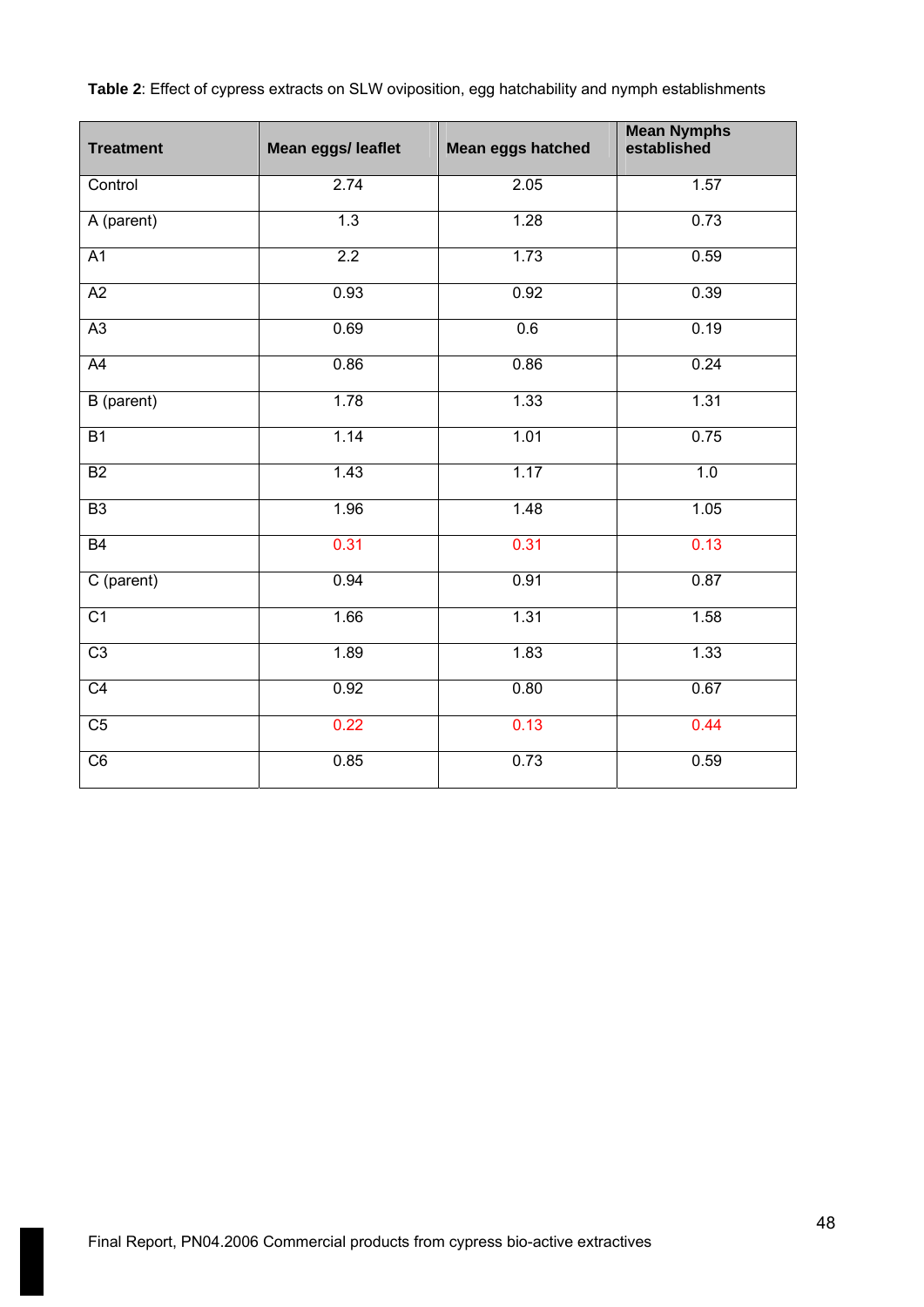# **Appendix G: Second screening of Cypress extracts against Silverleaf whitefly (***Bemisia*

# *tabaci)* **on Tomatoes**

**Researchers** Siva Subramaniam, and Verni Sivasubramaniam, DPI&F, Bowen, Queensland

#### **Introduction**

The silverleaf whitefly (SLW), *Bemisia tabaci* biotype B was first detected in Australia in October 1994. It is a major pest of vegetable, cotton and ornamental crops. SLW feeding can cause stunted growth, low yields and reduced quality of fruits. In some hosts, feeding can induce physiological disorders such as squash silverleaf, uneven ripening in tomatoes and white stem in broccoli. They also secrete large quantities of very sticky honeydew.

In 2000, SLW outbreaks in the coastal vegetable production areas led to more than \$6 million of additional pesticide applications. However, resistance has reduced the efficacy of most registered products and the ability of the insect to become resistant to synthetic insecticides.

SLW has demonstrated an outstanding capacity for developing a high level of resistance to many insecticides. Public concern over the hazards associated with the synthetic insecticides, and the rapid resistance development within insect populations against the synthetic products has evoked interest on alternative pest control strategies. Plant origin products, as alternative to conventional insecticides, have potential benefit in IPM programs.

The objective of this study was to study the efficacy of various cypress extracts and fractions against silverleaf whitefly life stages under laboratory conditions.

#### **Materials and Methods**

Two separate experiments were conducted, the first to assess the direct mortality against whitefly adults, and the second to evaluate the effect on egg hatchability and nymphs mortality.

In both experiments, a total of eighteen extracts or fractions with an untreated control and a standard insecticide (Confidor® 200SC, applied at the label rate - diluted 0.25 mL/L in water (0.05 g a.i./L)) were evaluated against SLW adult, egg and nymph stages. For each treatment, 0.5 g of cypress extract or fraction was dissolved in 5.0 mL ethanol, and then 2 mL of the dissolved extract was mixed with 0.2 mL of non-ionic surfactant (Wetter 600®) and 98 mL of distilled water to produce a 0.2% spray solution. The surfactant (0.2 mL) and 2.0 mL ethanol were added to distilled water which served as the control.

### Experiment 1. Adult mortality

Tomato leaves (5–7 leaflets on each leaf) were selected from SLW infestation free plants. Approximately 5 ml of the spray solution was sprayed on to each leaf with a handheld mister and allowed to dry for 3–4 hours. The leaf stalk was immersed in a glass vial that filled with distilled water. Around 20-30 whitefly adults were released to each leaf, which was covered with a plastic cup (Photo 1).

All the treatments were arranged in a randomised block design with four replicates in a controlled temperature cabinet, where the temperatures were programmed at four different set-points (20, 23, 25 and 28°C) and with 50–60% relative humidity and photoperiod of 12:12 LD. Adult mortality was recorded at 2 and 5 days after treatment (DAT).



**Photo 1: Plastic cup setup used for the adult mortality experiment**

Experiment 2. Egg hatchability and nymph mortality

Tomato seedlings (variety Guardian) were grown in insect proof cages to avoid SLW infestation. When the seedlings were in the 4-week old stage, they were trimmed, leaving only four young leaves, and planted individually in 12 cm plastic pots.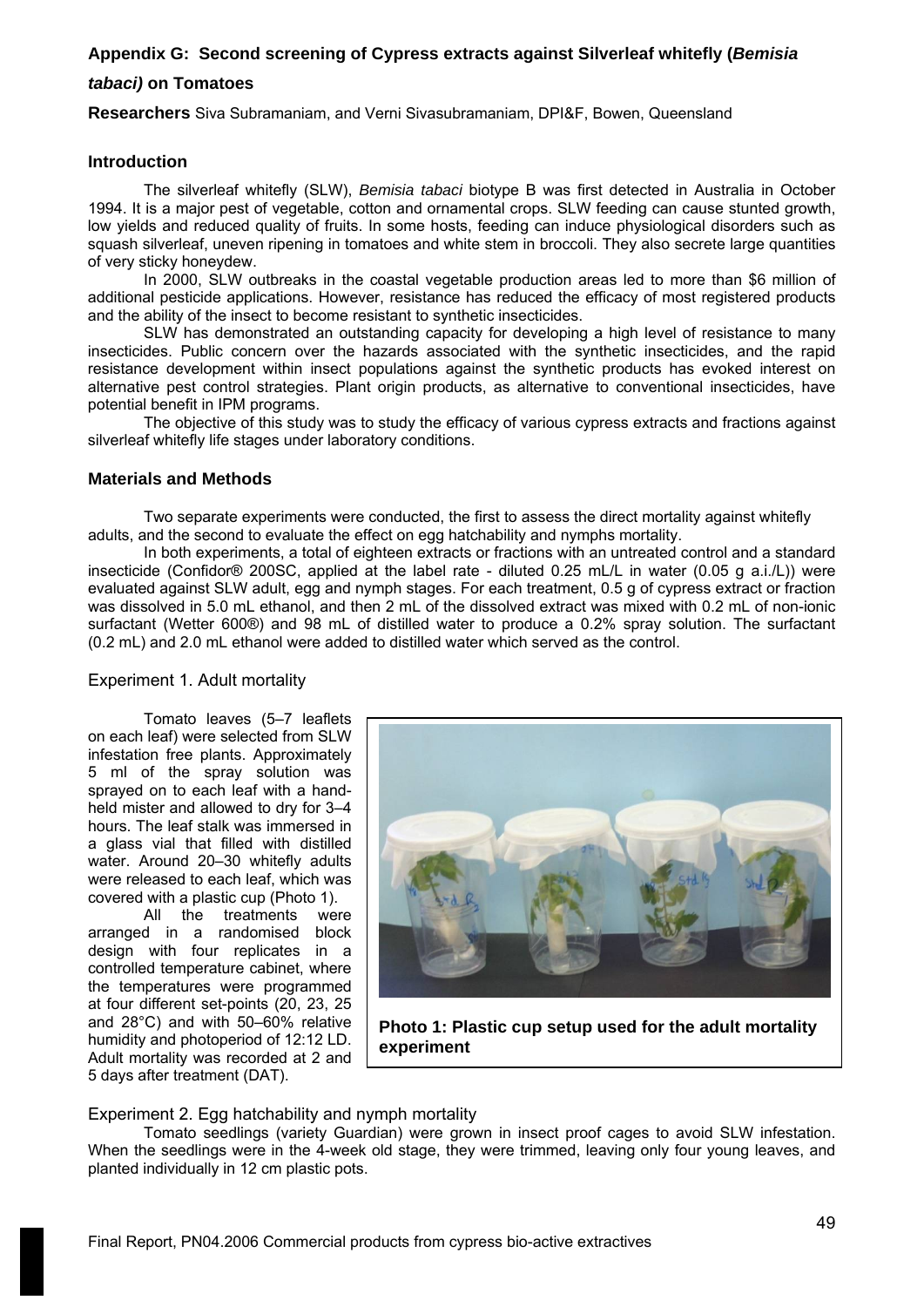The potted plants were placed in insect cages and SLW adults were released for them to lay eggs on the leaves. After 4 days, adults were removed and eggs were counted on four leaflets of each plant (pretreatment egg counts).

Approximately 15 ml of the spray solution was sprayed on to each treatment replicate with a handheld mister and allowed to dry for 3 hours. The treated plants were covered with a cylindrical film cage. All 20 treatments were arranged in a randomised block design with four replicates in a controlled temperature cabinet where the temperatures were programmed at four different set-points (20, 23, 25 and 27 °C) and with 50–60% relative humidity and photoperiod of 12:12 LD.

The four leaves from each cage were assessed under microscope to record hatched, unhatched eggs and nymph stages on 13 and 20 DAT.

#### **Results and Discussion**

Effect on adult mortality

The results of the cypress extracts against adult mortality are shown in Table 1 and Figure 1. The results showed that some cypress extracts do have direct mortality effect on SLW adults.

Among the cypress extracts tested A, A12, A13, A14, B, B13, B14, B15 and C12 showed high level of adult mortality, (90–100%) within 2 days (Table 1), indicating that these extracts may have quick knockdown effect on adults. This level of adult mortality was comparable to the standard insecticide, Confidor® 200 SC.

All other fractions showed significant (p<0.5) level of adult mortality compared with the untreated control however the level of mortality was well below the standard treatment in some cases.



Figure 1**.** Efficacy of cypress extracts on adult silverleaf whitefly adults.

#### Effect on egg hatchability

The mean number of hatched eggs and percent egg hatchability are shown in Table 2. These results suggest no direct effect on egg mortality or hatchability. All treatments (including industry standard) showed low levels of egg mortality and the reductions were not significantly different (p>0.05) when compared with untreated control. It was noticed that most eggs were hatched and reached the first instars nymph stage at first assessment date (13 DAT).

#### Effect on nymph mortality

The treatments **A13, B13** and Confidor® 200 SC (industry standard) had significantly (p>0.05) fewer nymphs than other treatments (Figure 3) at 13 and 20 DAT. The nymph densities in the A13 and B13 were 50 to 60% lower than in the untreated control, which was comparable to the industry standard. This may be due to the high level of mortality or desiccation that occurred at the "crawler" stages. In the B14 treatment, the second assessment (20 DAT) has not been completed because of leaf burn that caused plant death in two replicates.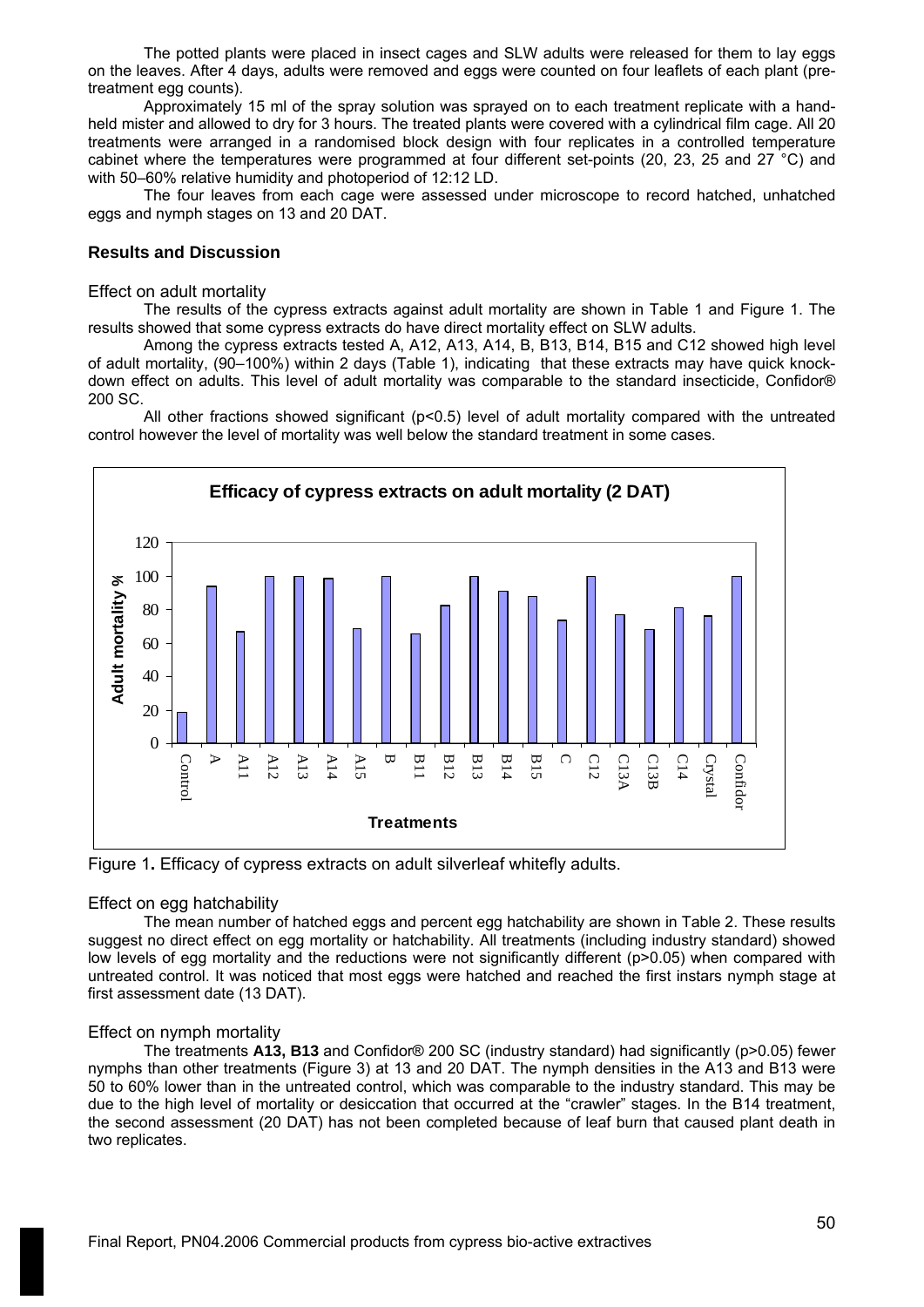All other treatments did not significantly reduce the nymph numbers compared with the untreated control (Table 3). The nymph survival rate was higher in these treatments that this may have increased their establishment and development.



# **Conclusions**

- The two fractions, A13 and B13 caused high level adult and nymph mortalities under the controlled condition. Also both fractions were reasonably safe on foliage and did not cause significant burn on leaves (phytotoxic scores below 1.25).
- Over all results shows that the extracts A13 and B13 have insecticidal properties, which can cause adult mortality and interfere in nymph populations. However, further studies may be required to understand the "mode of action" of these two fractions.
- In the experiment-1, SLW adults appeared to be more susceptible to most of extracts and fractions than the egg and nymph stages.
- The fraction C12 caused severe leaf burn on tomato plants; therefore this fraction was not evaluated in this study.

| <b>Adult Mortality (%)</b> |                    |  |  |
|----------------------------|--------------------|--|--|
| 2 DAT                      | 5 DAT (Cumulative) |  |  |
| 18.0a                      | 45.0a              |  |  |
| 93.5 b                     | 100.0c             |  |  |
| 66.7 b                     | 73.7 b             |  |  |
| 100.0c                     | 100.0c             |  |  |
| 100.0c                     | 100.0c             |  |  |
| 98.0 c                     | 100.0c             |  |  |
| 68.2 b                     | 72.9 b             |  |  |
| 100.0c                     | 100.0c             |  |  |
| 65.1 b                     | 70.9 b             |  |  |
| 82.3 bc                    | 89.1c              |  |  |
| 100.0c                     | 100.0c             |  |  |
| 90.6 <sub>b</sub>          | 94.7c              |  |  |
| 87.3 bc                    | 93.4c              |  |  |
| 73.3 b                     | 81.9 b             |  |  |
| 100.0c                     | 100.0c             |  |  |
| 76.6 b                     | 89.3c              |  |  |
| 67.9 b                     | 75.5 b             |  |  |
| 80.9 bc                    | 88.3c              |  |  |
|                            |                    |  |  |

**Table 1** Efficacy of cypress extracts against silverleaf whitefly adults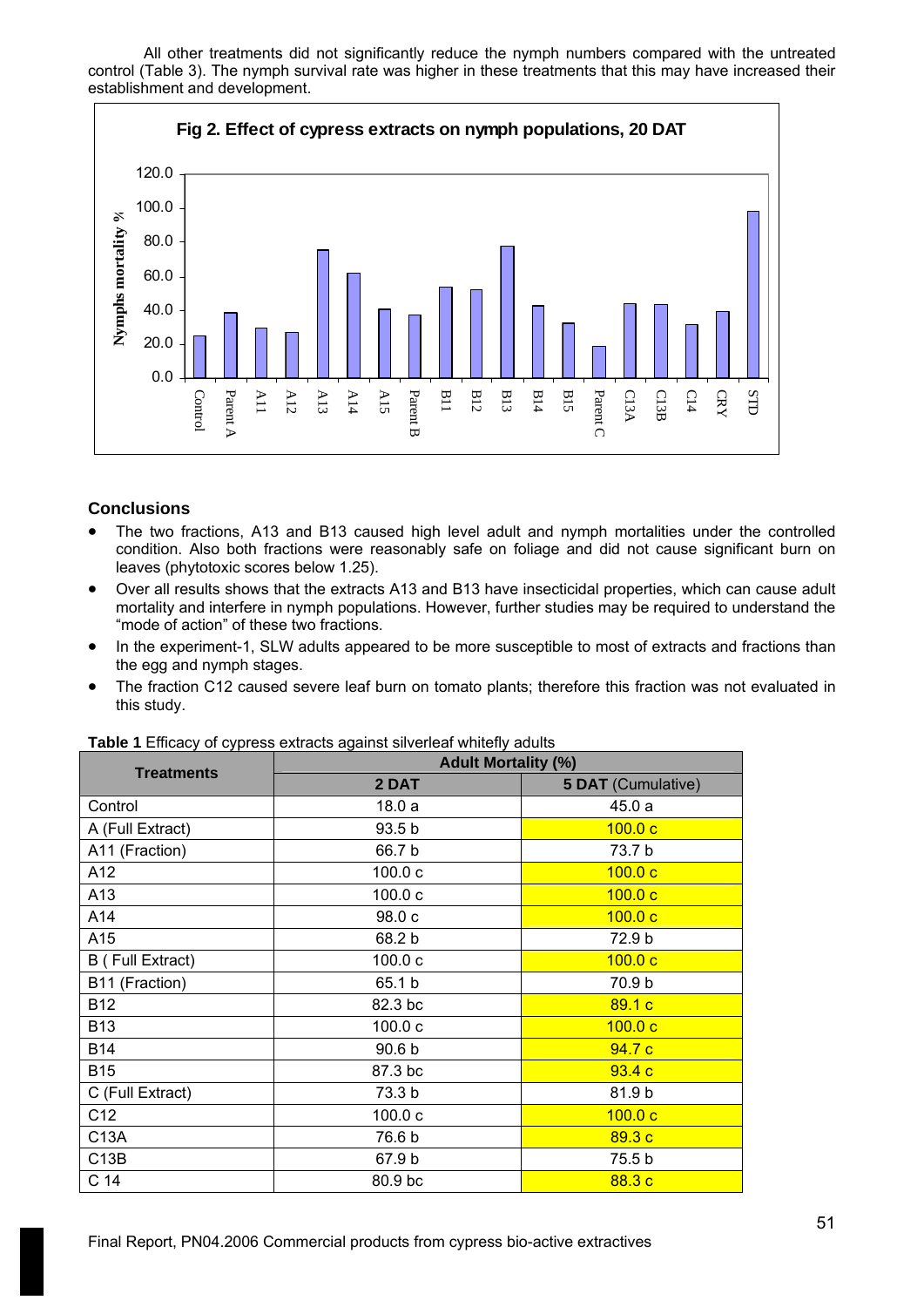| Crystals                     | 75.8 b | т. д    |
|------------------------------|--------|---------|
| Confidor <sup>®</sup> 200 SC | 00.0c  | 100.0 с |

Shaded cells in the same column indicate no significant difference from the standard Confidor® 200 SC Means within column followed by the same letter did not differ significantly at the 5% level

| Table 2: Efficacy of cypress extracts against egg hatchability, 13 DAT |  |  |  |  |  |
|------------------------------------------------------------------------|--|--|--|--|--|
|------------------------------------------------------------------------|--|--|--|--|--|

| <b>Treatment</b> | <b>Pre treatment</b><br><b>Mean eggs/leaflet</b> | <u>vv</u><br><b>Mean eggs</b><br>hatched/leaflet | <b>Mean Egg</b><br>hatchability (%) |
|------------------|--------------------------------------------------|--------------------------------------------------|-------------------------------------|
| Control          | 23.8                                             | 23.6                                             | 99.2 a                              |
| A (Full Extract) | 17.8                                             | 17.5                                             | 98.3 a                              |
| A11 (Fraction)   | 17.8                                             | 17.5                                             | 98.3 a                              |
| A12              | 19.4                                             | 18.8                                             | 97.5a                               |
| A13              | 29.7                                             | 29.4                                             | 99.5a                               |
| A14              | 18.9                                             | 18.1                                             | 96.3a                               |
| A15              | 15.0                                             | 14.3                                             | 96.5a                               |
| B (Full Extract) | 18.1                                             | 18.0                                             | 99.5a                               |
| B11 (Fraction)   | 21.3                                             | 20.7                                             | 98.3 a                              |
| <b>B12</b>       | 14.2                                             | 13.8                                             | 97.0 a                              |
| <b>B13</b>       | 13.8                                             | 13.2                                             | 98.1 a                              |
| <b>B14</b>       | 22.2                                             | 21.0                                             | 96.7 a                              |
| <b>B15</b>       | 23.5                                             | 23.5                                             | 100.0a                              |
| C (Full Extract) | 18.4                                             | 16.3                                             | 98.0a                               |
| C12              | NA*                                              | NA*                                              | NA*                                 |
| C13A             | 21.3                                             | 20.9                                             | 98.3 a                              |
| C13B             | 23.7                                             | 23.5                                             | 99.4 a                              |
| C <sub>14</sub>  | 23.6                                             | 23.4                                             | 99.4 a                              |
| Crystals         | 21.0                                             | 20.2                                             | 97.6 a                              |
| Confidor® 200 SC | 21.8                                             | 17.9                                             | 86.2 a                              |

Shaded cells in the same column indicate no significant difference from the standard Confidor® 200 SC Means within column followed by the same letter did not differ significantly at the 5% level  $NA* = C12$  fraction caused severe burn on leaves so that full data were not collected.

|  | Table 3: Efficacy of cypress extracts against nymphs mortality (13 and 20 DAT) |
|--|--------------------------------------------------------------------------------|
|  |                                                                                |

| <b>Treatment</b> | <b>Nymphs mortality</b><br>% (13 DAT) | <b>Nymphs mortality</b><br>% (20 DAT) | <b>Phytotoxic score #</b> |
|------------------|---------------------------------------|---------------------------------------|---------------------------|
| Control          | 6.6a                                  | 24.7 a                                | 0.75                      |
| A (Full Extract) | 29.0a                                 | 38.1a                                 | 1.00                      |
| A11 (Fraction)   | 11.1a                                 | 29.7 a                                | 1.50                      |
| A12              | 15.9a                                 | 26.5a                                 | 1.00                      |
| A13              | 53.8 b                                | 75.6 bc                               | 1.25                      |
| A14              | 39.9a                                 | 61.5 b                                | 1.00                      |
| A15              | 16.5a                                 | 40.7 a                                | 1.25                      |
| B (Full Extract) | 9.6a                                  | 37.2a                                 | 1.50                      |
| B11 (Fraction)   | 28.3 a                                | 53.3a                                 | 1.75                      |
| <b>B12</b>       | 47.8 b                                | 52.1a                                 | 0.75                      |
| <b>B13</b>       | 69.7 bc                               | 77.4 bc                               | 1.00                      |
| <b>B14</b>       | 54.9 b                                | NA.                                   | 2.75                      |
| <b>B15</b>       | 20.2a                                 | 32.0a                                 | 1.25                      |
| C (Full Extract) | 13.0a                                 | 18.3a                                 | 2.25                      |
| $C12*$           | NA.                                   | NA.                                   | $4.00*$                   |
| C13A             | 23.3a                                 | 43.8 a                                | 0.75                      |
| C13B             | 10.9a                                 | 43.0 a                                | 0.75                      |
| C <sub>14</sub>  | 17.4 a                                | 31.5a                                 | 1.50                      |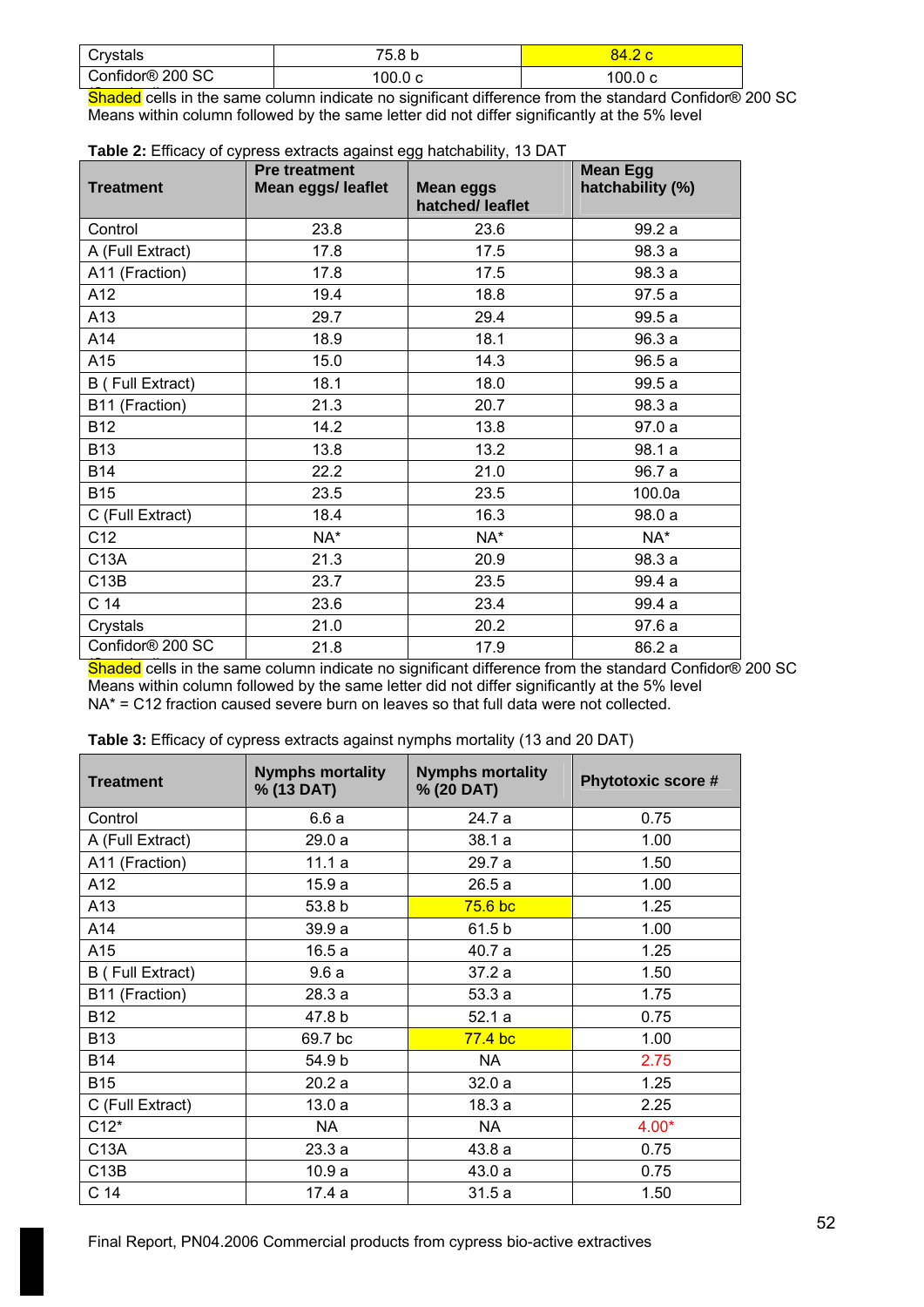| Crystals                                   | 4.0 a  | 39.3a  | 1.00 |
|--------------------------------------------|--------|--------|------|
| Confidor <sup>®</sup> 200 SC<br>(Standard) | 94.6 c | 97.9 C | 0.25 |

Shaded cells in the same column indicate no significant difference from the standard confidor at the 5% level.

Means within column followed by the same letter did not differ significantly at the 5% level DAT = days after treatment

 $NA* = C12$  fraction caused severe burn on leaves therefore nymph data not available for the treatment.

# Phytotoxicity score: 1 = marginal or slight tip burn; 2 = around  $5 - 20%$  leaf area burned;

 $3 =$  around  $20 - 40$  leaf area burned;  $4 =$  over  $40%$  of leaf area burned.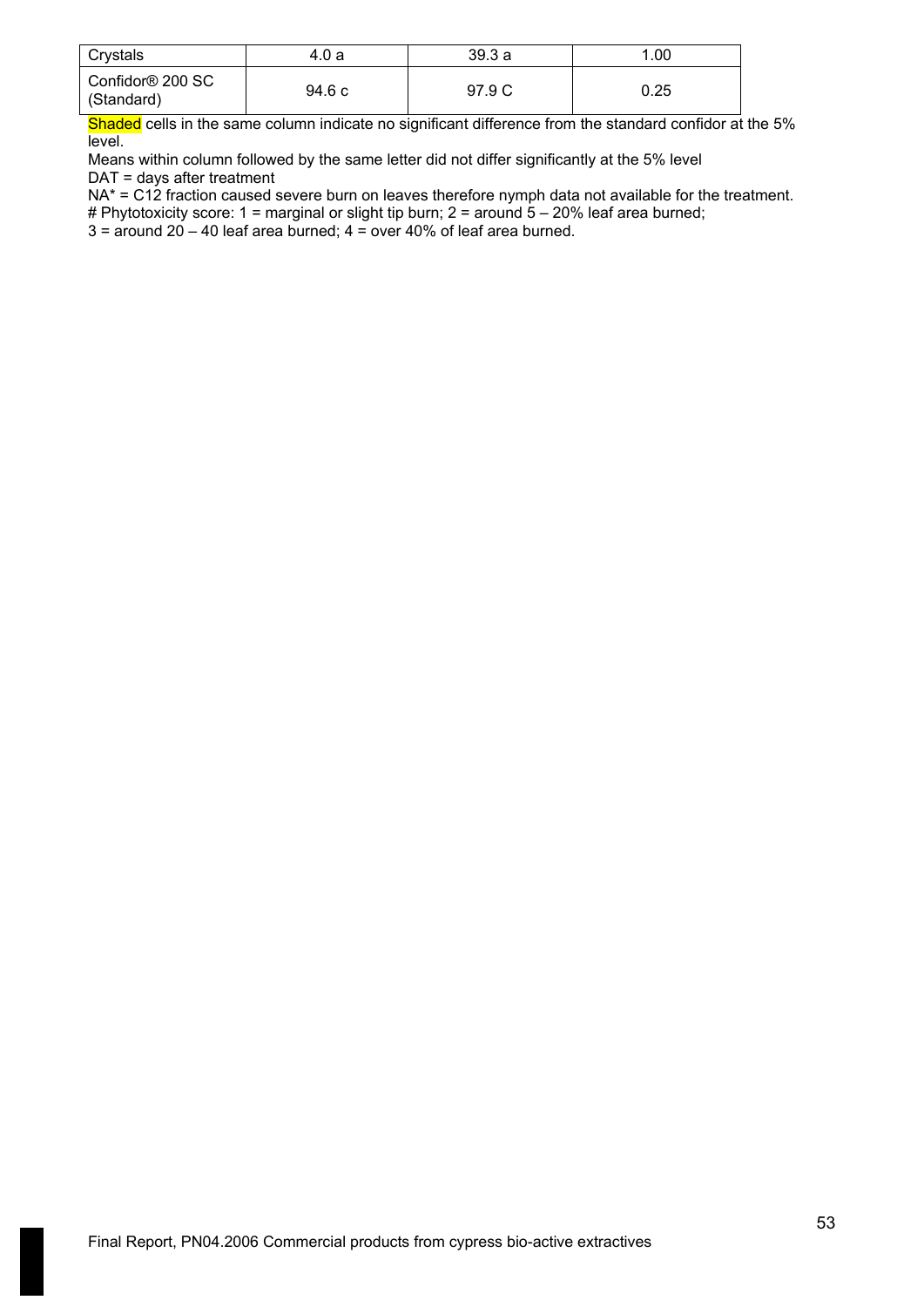# **Appendix H: Testing Cypress extracts for efficacy against adult cattle ticks** *(Boophilus microplus) – first screening*

**Researcher** Lex Turner, Principal Veterinary Officer, Animal Science, DPI&F

### **Background**

A large proportion of the Queensland dairy industry is situated in the area infested with cattle ticks. Currently chemicals are used to routinely treat these ticks. There are major problems with using chemicals and alternatives need to be developed. The ticks develop resistance to these chemicals and the newer chemicals are usually more expensive. Consumers are also demanding lower chemical residue levels in dairy products and less chemical contamination of the environment. This trial will investigate the potential of Cypress extracts as tick control agents.

# **Materials and Methods**

### Cypress extracts

Supplied extracts consisted of parent extracts A, B and C and fractions A1, A2, A3, A4 and B1, B2, B3, B4 and C1, C2, C3, C4, C5, C6. numbered as follows:

| <b>Extract</b>                                                | Number         |
|---------------------------------------------------------------|----------------|
| ʻA'                                                           | 1              |
| $\overline{A1}$                                               | $\overline{2}$ |
| A2                                                            | 3              |
| A3                                                            | 4              |
| A <sub>4</sub>                                                | 5              |
| $\overline{B}$                                                | 6              |
| B <sub>1</sub>                                                | 7              |
| B <sub>2</sub>                                                | 8              |
| B <sub>3</sub>                                                | 9              |
|                                                               | 10             |
|                                                               | 11             |
| $\frac{BA}{C}$ $\frac{C}{C1}$ $\frac{C2}{C3}$ $\frac{C3}{C4}$ | 12             |
|                                                               | 13             |
|                                                               | 14             |
|                                                               | 15             |
| C <sub>5</sub>                                                | 16             |
| C <sub>6</sub>                                                | 17             |
| <b>Blank control</b>                                          | 18             |

### Preparation of test dilutions and controls

The concentration of the extracts in the bioassay plates was 5%. This was prepared by dissolving 0.5 g extract in 4.5 mL (2% Tween 80 in ethanol) and adding 5 mL water. Ticks in control wells were treated with the diluting solution.

### Determination of extract efficacy

The ticks used were a non-resistant field strain obtained from the Department of Primary Industries and Fisheries at Yeerongpilly. Adult cattle ticks (*Boophilus microplus*) were immersed in the extracts and placed in individual wells in 24 well plates. Ten ticks on a plate were treated and this was replicated three times for each extract. The ticks were incubated at 27 $\rm ^{0}C$  with minimal humidity. The ticks were then checked daily for tick death and results were compared to control ticks (Table 1).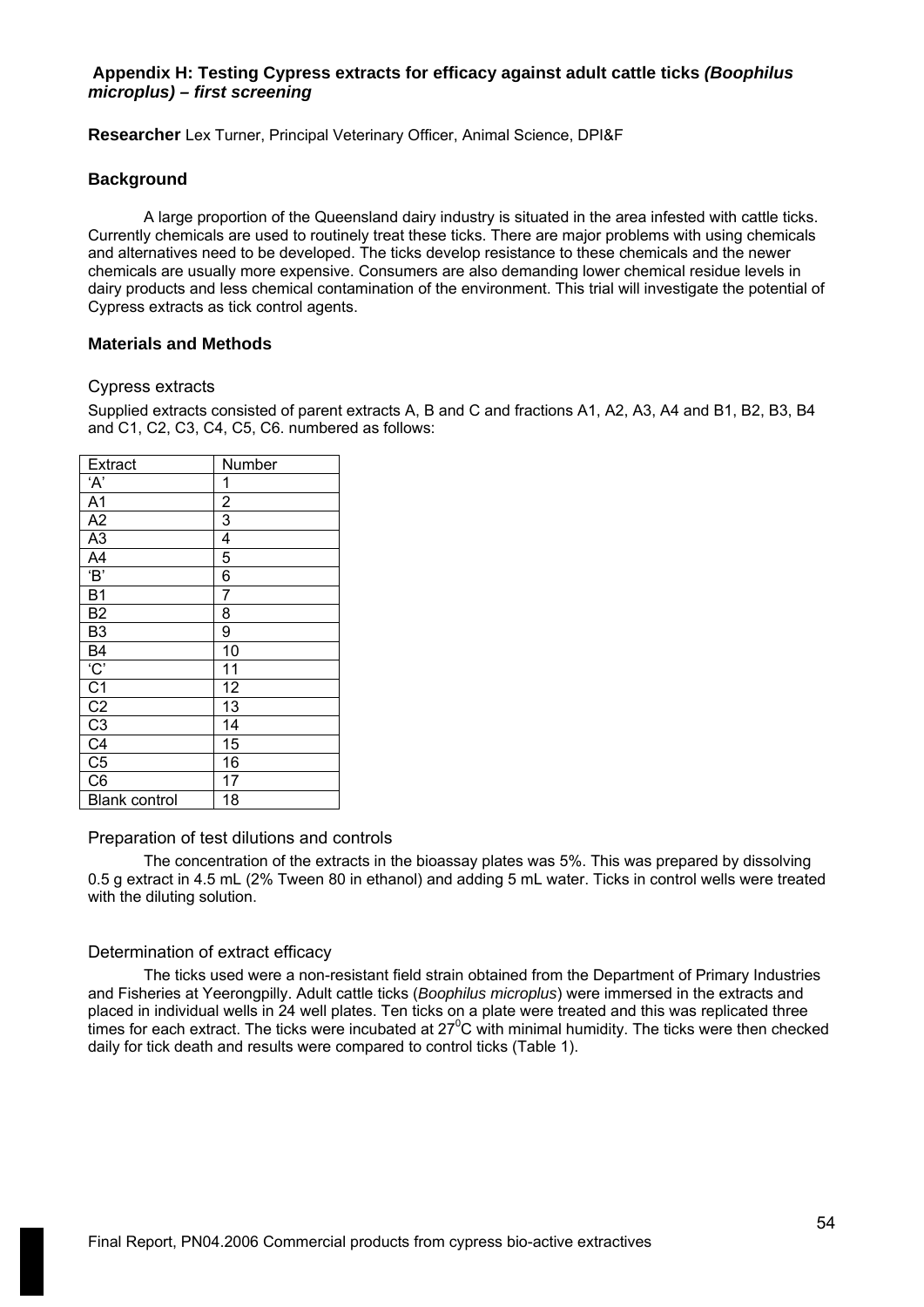# **Results and Discussion**

|                 | <b>Days</b> |                |     |     |     |                 |     |  |  |
|-----------------|-------------|----------------|-----|-----|-----|-----------------|-----|--|--|
| Group           | 1           | $\overline{2}$ | 3   | 4   | 5   | $6\phantom{1}6$ | 7   |  |  |
| 1               | 7.0         | 7.0            | 6.7 | 6.7 | 5.7 | 5.7             | 5.7 |  |  |
| $\overline{2}$  | 1.3         | 0.7            | 0.3 | 0.3 | 0.3 | 0.3             | 0.3 |  |  |
| 3               | 7.0         | 7.0            | 7.0 | 6.0 | 5.0 | 5.0             | 5.0 |  |  |
| 4               | 8.3         | 8.3            | 8.3 | 8.3 | 7.3 | 7.3             | 7.3 |  |  |
| 5               | 7.3         | 7.3            | 7.0 | 6.7 | 6.7 | 6.7             | 6.7 |  |  |
| $6\phantom{1}$  | 5.3         | 5.3            | 4.3 | 4.3 | 4.0 | 4.0             | 4.0 |  |  |
| $\overline{7}$  | 1.3         | 1.0            | 1.0 | 0.7 | 0.7 | 0.7             | 0.7 |  |  |
| 8               | 6.3         | 5.0            | 5.0 | 4.7 | 3.7 | 3.3             | 3.0 |  |  |
| 9               | 5.0         | 4.7            | 4.3 | 4.0 | 3.7 | 3.7             | 3.7 |  |  |
| 10              | 6.0         | 6.0            | 6.0 | 6.0 | 6.0 | 5.7             | 5.7 |  |  |
| 11              | 0.3         | 0.3            | 0.3 | 0.3 | 0.3 | 0.3             | 0.3 |  |  |
| 12 <sub>2</sub> | 0.0         | 0.0            | 0.0 | 0.0 | 0.0 | 0.0             | 0.0 |  |  |
| 13              | 0.7         | 0.7            | 0.3 | 0.3 | 0.3 | 0.3             | 0.3 |  |  |
| 14              | 0.3         | 0.3            | 0.3 | 0.3 | 0.3 | 0.3             | 0.3 |  |  |
| 15              | 1.7         | 1.7            | 1.7 | 1.7 | 1.7 | 1.7             | 1.7 |  |  |
| 16              | 2.3         | 2.3            | 2.3 | 2.3 | 2.3 | 2.3             | 2.3 |  |  |
| 17              | 0.3         | 0.0            | 0.0 | 0.0 | 0.0 | 0.0             | 0.0 |  |  |
| Control         | 7.3         | 7.0            | 7.0 | 7.0 | 7.0 | 7.0             | 7.0 |  |  |

#### **Table 1**. Average number of ticks surviving (out of 10) recorded daily for 7 days





Tick deaths were most noticeable the day after treatment and most extracts did not kill many more over the next few days (Table 1 and Figure 1). It seems that if the ticks could survive the initial exposure then they had a reasonable chance of surviving for a few days. The A1 fraction was the most effective from the A extract, the B1 fraction was the most effective from the B extract and the C1 fraction was the most effective from the C extract. The fractions from the C extract were much more effective than those from the A or B extracts.

Day 1 was specifically graphed (Figure 2) as it represents the most effective period of action of the extracts and fractions. Several fractions (A1, B1, C, C1, C2, C3, C4, C5, C6) displayed reasonable day one efficacy.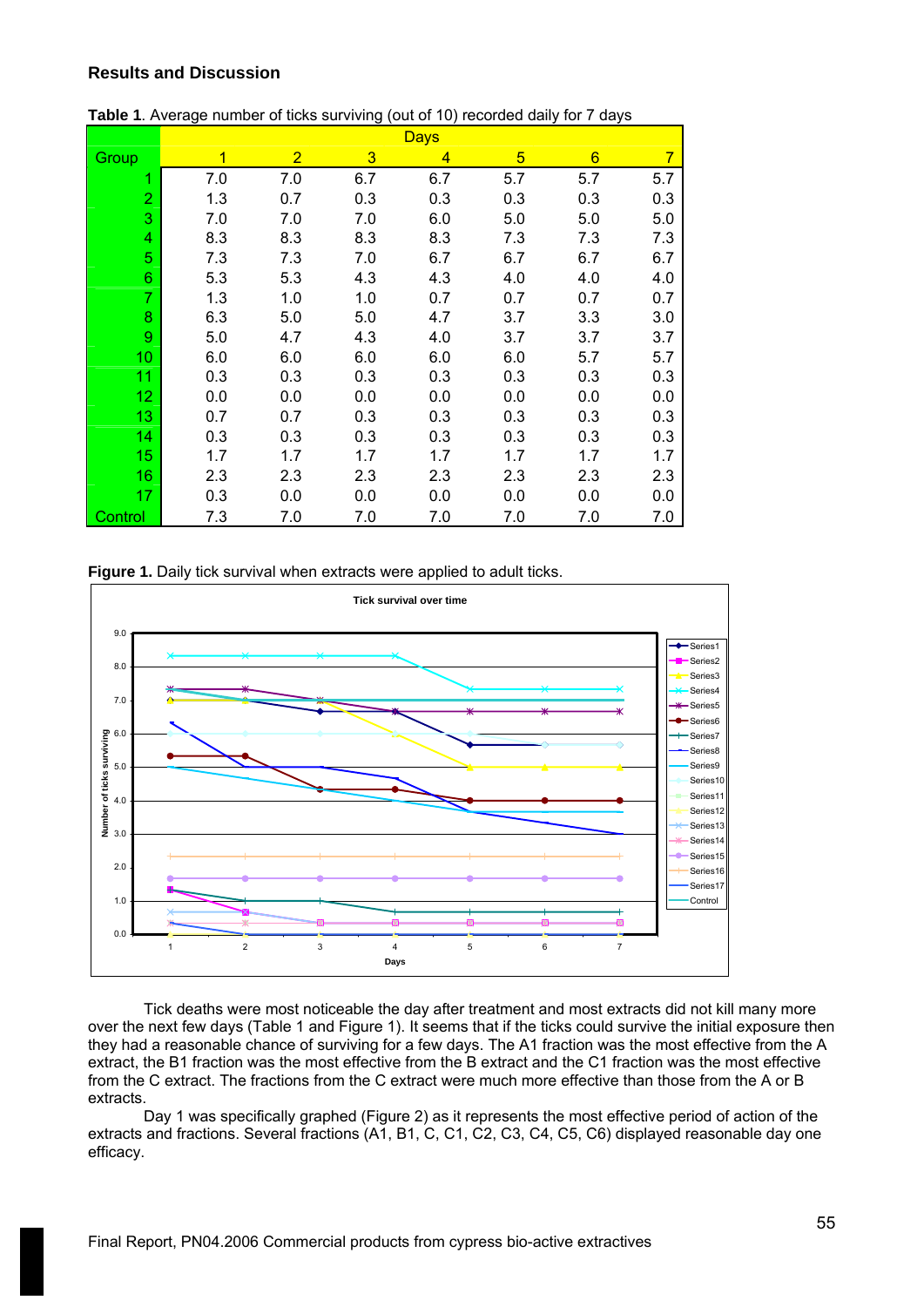



#### **Discussion**

Further testing of the extracts would target those that were effective at 5% and should include testing at a lower concentration. The extracts not effective at 5% would seem to have limited potential against cattle ticks. Five percent would normally be a high percent for an oil addition to a cattle tick control solution. At this percentage, cost of oil inclusion would become important to the formulation of a commercial product.

These tests were conducted under the controlled conditions in the laboratory. These results may not be replicated on cattle, as the effect on ticks may be different on cattle compared to the laboratory because of all the external influences acting on cattle on the farms. External factors, wind, licking and sunshine, would be more likely to hinder the action of the extract rather than enhance the action.

When developing a tick control agent it is also important to note that these studies were not conducted on cattle and high concentrations of some of these extracts may have an impact on cattle. Some essential oils, including a pine (*Pinus sylvestris*) essential oil, have been tested for genotoxicity (Lazutka *et al.* 2001). Genotoxic potential was measured as the number of chromosomal aberrations caused by the oil. Pine essential oils were found to exhibit a dose-dependent genotoxicity and were also found to be mutagenic in the insect bioassay.

Other anti-tick uses of these extracts could be developed if they had a repellent effect. These extracts were not tested for any repellent effect in these trials but other studies have shown potential tick repellent effects of other plant essential oils. The essential oil of the shrub *Cleome hirta* was repellent to ticks in trials in Kenya (Ndungu 1999). It was considered useful for further investigation. Other work in Kenya (Lwande *et al*. 1999) looked at the repellency of the essential oil of a reported anti-tick pasture shrub *Gynandropsis gynandra*. It was found to be repellent but this repellency may have been due to toxic chemicals in the plant.

These products are not registered for tick control on cattle in this form.

#### **References**

Lazutka, J.R., Mierauskiene, J., Slapsyte, G., Dedonyte, V. (2001). Genotoxicity of dill (*Anethum graveolens* L), peppermint (*Mentha x piperita* L) and pine (*Pinus sylvestris* L) essential oils in human lymphocytes and *Drosophila melanogaster*. Food and Chemical Toxicology 39:485–492.

Lwande, W., Ndakala, A., Hassanali, A., Moreka, L., Nyandat, E., Ndungu, M., Amiani, H., Gitu, P.M., Malonza, M.M., Punyua, D.K. (1999). *Gynandropsis gynandra* essential oil and its constituents as tick (*Rhipicephalus appendiculatus*) repellents. Phytochemistry 50:401–405.

Ndungu, M.W. (1999). *Cleome hirta* essential oil as a livestock tick (*Rhipicephalus appendiculatus*) and maize weevil (*Sitophilus zeamais*) repellent. *Fitoterapia* 70:514–516.

#### **Recommendation**

That evaluation of some of the cypress extracts for efficacy against adult cattle ticks be continued.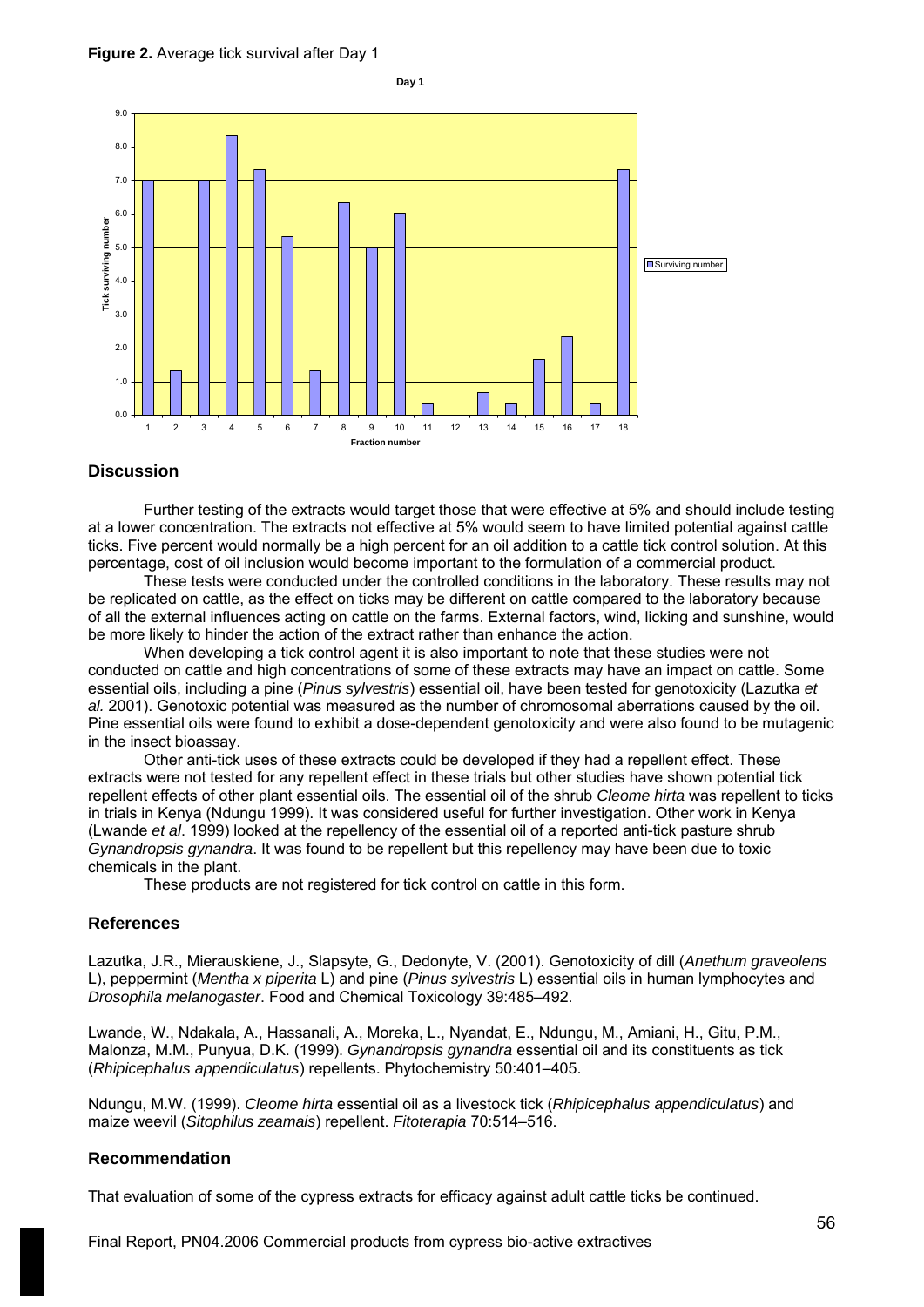# **Appendix I: Testing Cypress extracts for efficacy against adult cattle ticks** *(Boophilus microplus)***; second screening test**

**Researche**r Lex Turner, Principal Veterinary Officer, Animal Science, DPI&F

### **Background**

The cattle tick (*Boophilus microplus*) is a major ectoparasite of cattle in tropical and subtropical areas of the world including Australia. It can cause serious debilitation such as weight loss in infested animals as well as significant economic and production losses due to worry and the blood meal ingested by engorging ticks. In addition, the cattle tick is a vector for a number of blood-borne pathogens that cause tick fever in cattle. This disease can cause serious morbidity and mortality in susceptible animals.

The control of the cattle tick in the field is primarily by use of chemicals. Unfortunately the cattle tick has demonstrated an excellent capacity to develop resistance to groups of chemicals within a relatively short period of time. The newer chemicals being developed are usually more expensive. Consumers are also demanding lower chemical residue levels in dairy products and less chemical contamination of the environment. This trial will investigate the potential of cypress extracts as tick control agents to replace some chemical usage.

### **Materials and Methods**

#### Cypress extracts

Supplied specimens consisted of crude extracts A, B and C and fractions A11, A12, A13, A14, A15 and B11, B12, B13, B14, B15 and C12, C13A, C13B, C14, and C5. These were labelled:

| <b>Extract or fraction</b> | Labelled                 |
|----------------------------|--------------------------|
| ʻA'                        | 1                        |
| B                          |                          |
| $\overline{C}$             | $\frac{2}{3}$            |
| A11                        | $\overline{4}$           |
| A12                        | 5                        |
| A13                        | 6                        |
| A14                        | 7                        |
| A15                        | 8                        |
| <b>B11</b>                 | $\overline{9}$           |
| <b>B12</b>                 | 10                       |
| <b>B13</b>                 | 11                       |
| <b>B14</b>                 | 12                       |
| <b>B15</b>                 | 13                       |
| C12                        | 14                       |
| C13A                       | 15                       |
| C13B                       | 16                       |
| C <sub>14</sub>            | 17                       |
| $\overline{C5}$            | 18                       |
| <b>Blank Control</b>       | $\overline{\mathsf{UT}}$ |
| <b>Treated Control</b>     | ТC                       |

### Preparation of test dilutions and controls

The concentration of the extracts in the bioassay plates was 2%. This was prepared by dissolving 0.5 g extract in 4.5 mL ethanol and adding 8 mL water to 2 mL of the solution. Ticks in control wells were either treated with the diluting solution or had no treatment.

### Determination of extract efficacy

The ticks used were sourced from the Department of Primary Industries and Fisheries' Animal Research Station at Yeerongpilly, Brisbane. Adult cattle ticks (*Boophilus microplus*) were immersed briefly in the extracts before being placed in individual wells in 24 well plates. Ten ticks on a plate were treated;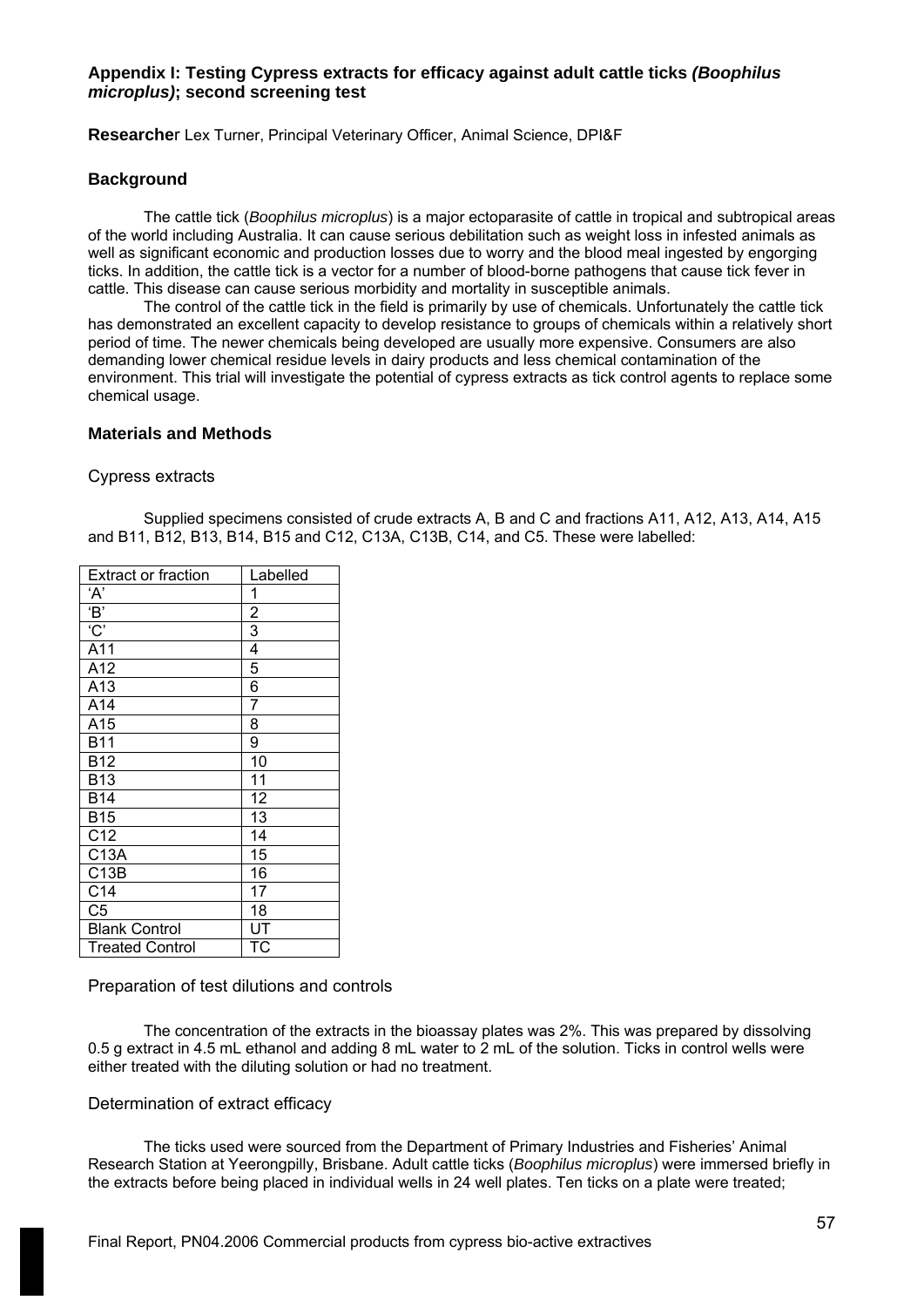replicated three times for each extract. The ticks were incubated at 27 $\rm ^{o}C$  with minimal humidity, and checked daily for tick death and results were compared to control ticks.

# **Results and Discussion**

| Label          | <b>Extract or fraction</b> | Day 1 | Day 2 | Day 3 | Day 4 |
|----------------|----------------------------|-------|-------|-------|-------|
| 1              | 'A'                        | 9.5   | 9.0   | 9.0   | 9.0   |
| 2              | 'B'                        | 9.0   | 7.0   | 7.0   | 5.3   |
| 3              | 'C'                        | 7.3   | 4.3   | 3.7   | 2.3   |
| 4              | A11                        | 9.7   | 9.7   | 9.7   | 9.3   |
| 5              | A12                        | 9.7   | 9.7   | 9.7   | 9.7   |
| 6              | A13                        | 10.0  | 10.0  | 10.0  | 10.0  |
| $\overline{7}$ | A14                        | 10.0  | 10.0  | 10.0  | 10.0  |
| 8              | A15                        | 10.0  | 9.7   | 9.7   | 9.7   |
| 9              | <b>B11</b>                 | 9.7   | 9.3   | 9.3   | 9.3   |
| 10             | <b>B12</b>                 | 8.3   | 6.0   | 6.3   | 4.0   |
| 11             | <b>B13</b>                 | 10.0  | 9.7   | 9.3   | 9.3   |
| 12             | <b>B14</b>                 | 9.7   | 9.3   | 9.3   | 9.0   |
| 13             | <b>B15</b>                 | 10.0  | 10.0  | 10.0  | 10.0  |
| 14             | C12                        | 10.0  | 8.7   | 8.0   | 7.0   |
| 15             | C13A                       | 9.7   | 9.3   | 9.3   | 9.3   |
| 16             | C <sub>13</sub> B          | 1.0   | 0.3   | 0.0   | 0.0   |
| 17             | C <sub>14</sub>            | 4.3   | 3.0   | 2.0   | 0.7   |
| 18             | C5                         | 10.0  | 10.0  | 10.0  | 10.0  |
| <b>TC</b>      | <b>Untreated Control</b>   | 9.3   | 8.7   | 8.7   | 8.7   |
| UT             | <b>Treated Control</b>     | 9.7   | 9.7   | 9.7   | 9.7   |

**Table 1**. Average number of ticks still alive (out of 10) recorded daily for 4 days





Figure 1. The average number of adult ticks surviving over 4 days after extract application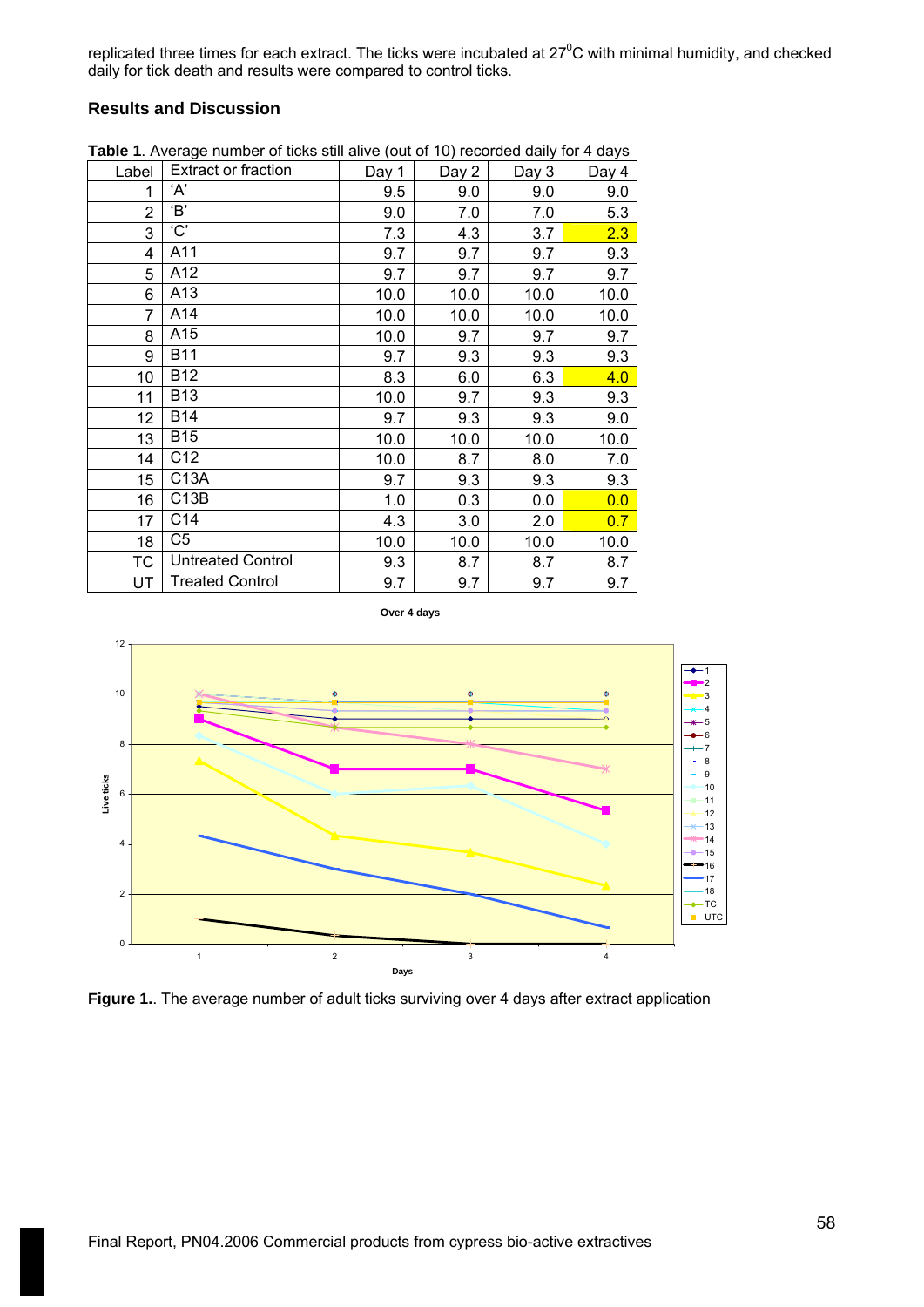

**Day 1**

**Figure 2**. The average number of ticks surviving on day 1.

Day 1 was specifically graphed as it demonstrates the extracts with a rapid action. Only two extracts (C13B and C14) displayed reasonable day one efficacy. A number of other extracts continued to kill ticks over the four days and displayed reasonable efficacy by day 4.



**Day 4**

**Figure 3**. Average tick survival after 4 days.

Extracts showing promise at this time include C, B12, C13B and C14. All ticks that had died by day 4 had failed to lay eggs. This is important for efficacy of tick treatments as these ticks do not then complete their life cycle.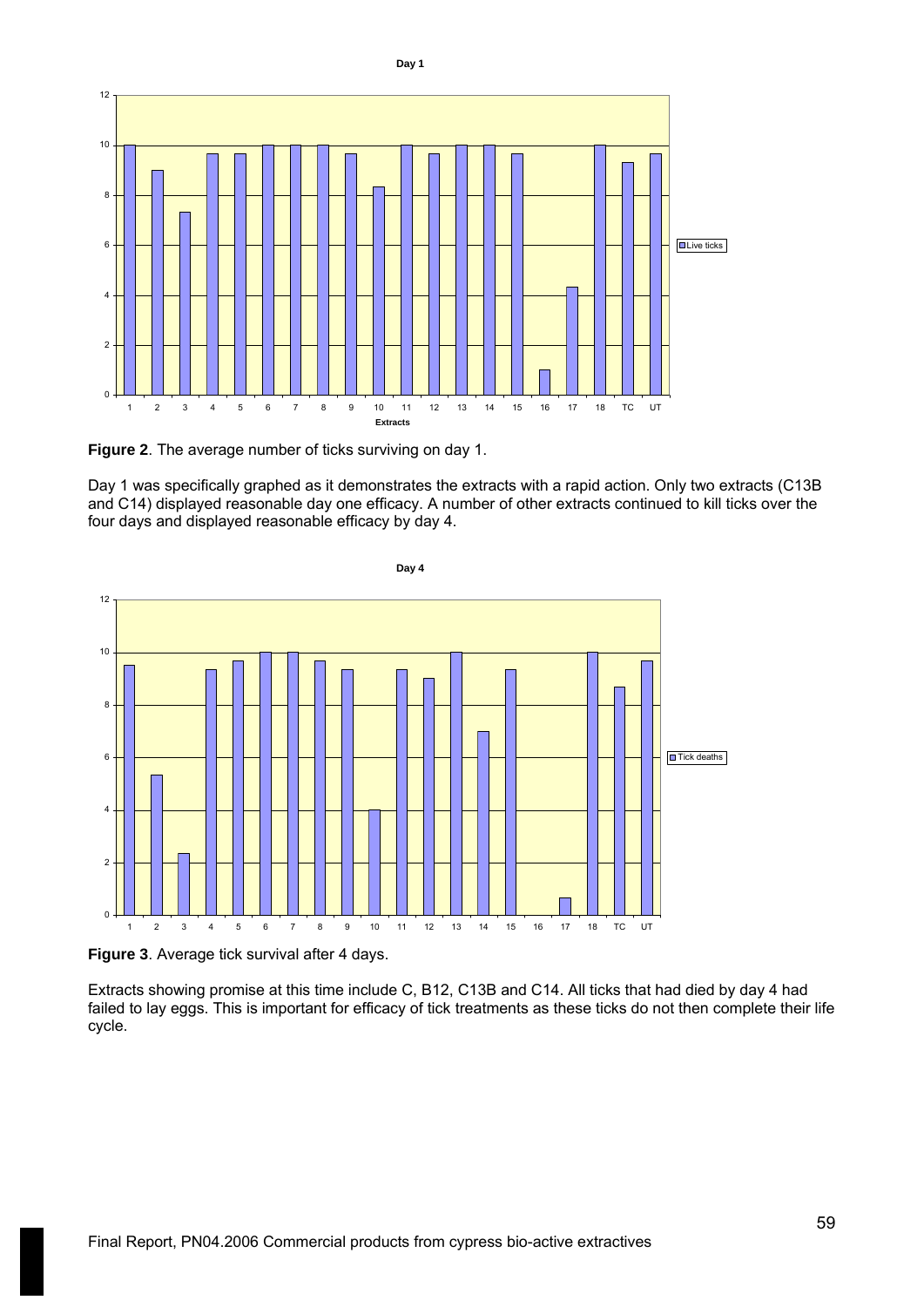| Extract   | <b>Extract or fraction</b> | <b>Ticks</b> |
|-----------|----------------------------|--------------|
| 1         | ʻA'                        | 9.5          |
| 2         | 'B'                        | 5.0          |
| 3         | 'C'                        | 0.0          |
| 4         | A11                        | 9.3          |
| 5         | A12                        | 9.0          |
| 6         | A13                        | 10.0         |
| 7         | A14                        | 10.0         |
| 8         | A15                        | 9.7          |
| 9         | <b>B11</b>                 | 9.3          |
| 10        | <b>B12</b>                 | 0.3          |
| 11        | B13                        | 7.7          |
| 12        | <b>B14</b>                 | 9.0          |
| 13        | <b>B15</b>                 | 10.0         |
| 14        | C12                        | 4.0          |
| 15        | C13A                       | 8.7          |
| 16        | C13B                       | 0.0          |
| 17        | C <sub>14</sub>            | 0.3          |
| 18        | C <sub>5</sub>             | 9.3          |
| <b>TC</b> | <b>Untreated Control</b>   | 8.7          |
| UT        | <b>Treated Control</b>     | 9.3          |

**Table 2**. The average number of ticks laying eggs by day 4.



Number laying eggs by day 4

**Figure 4**. The average number of ticks laying eggs by day 4.

The egg laying results correlate well with the number of ticks surviving in each treatment group. The most promising extracts at reducing tick egg laying include C, B12, C13B and C14.

### **Discussion**

Those extracts that were effective at 2% could be tested at a lower concentration. The extracts not effective at 2% may have limited potential against cattle ticks depending on price of the extract and effect of the oil on the cattle themselves. All extracts showing reasonable efficacy may be useful as an additive in other tick control solutions.

The extracts C, B12, C13B and C14 may be useful as tick control agents without the inclusion of other agents. If 2% of the extract is too expensive or too irritant to the cattle, the concentration could be reduced if the oil could be mixed with other tick control agents.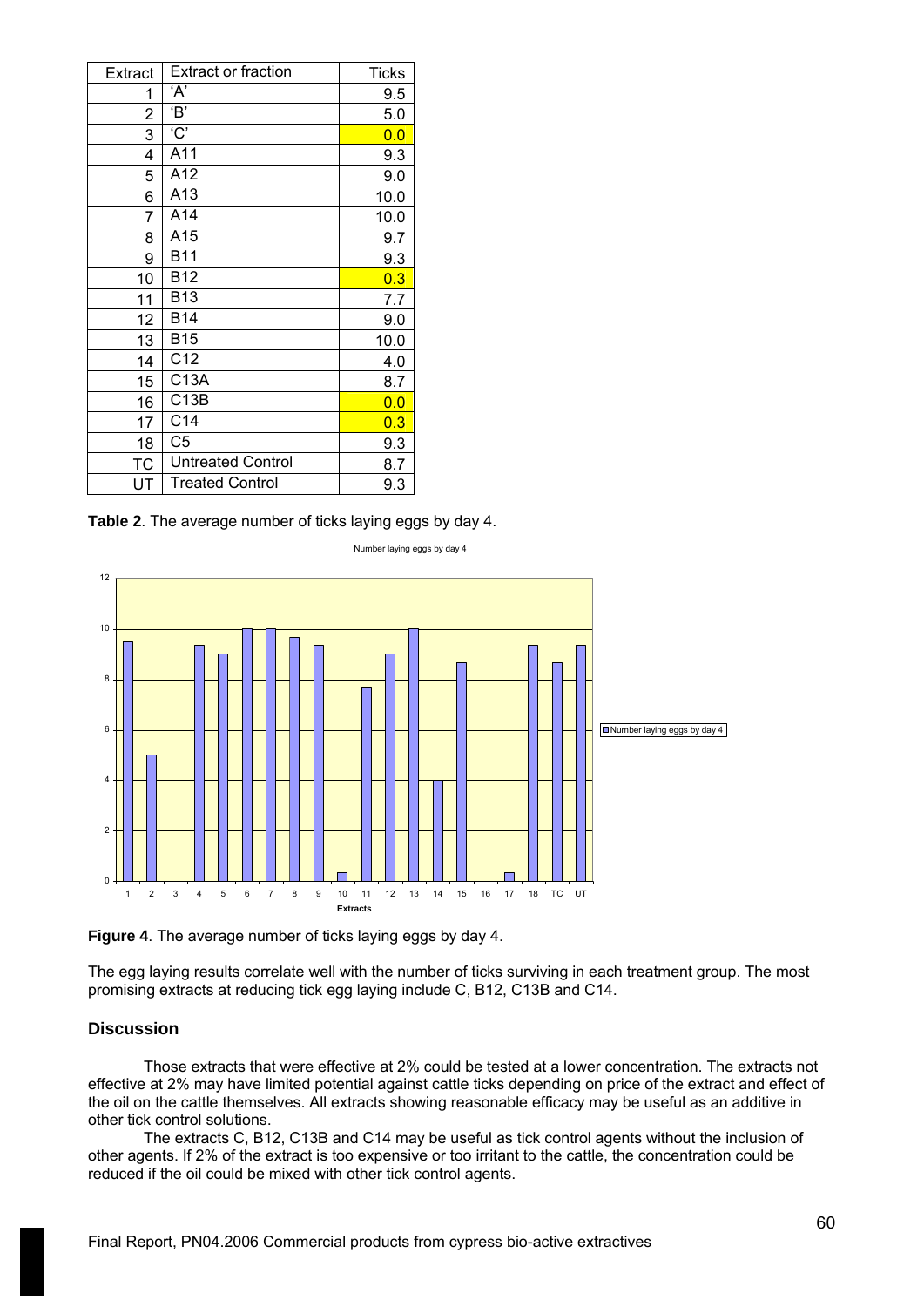These tests were conducted under the controlled conditions in the laboratory. These results may not be replicated on cattle, as the effect on ticks may be different on cattle compared to the laboratory because of all the external influences acting on cattle on the farms. External factors, wind, licking and sunshine, would be more likely to hinder the action of the extract rather than enhance the action.

When developing a tick control agent it is also important to note that these studies were not conducted on cattle and some of these extracts may have an impact on cattle. Some essential oils, including a pine (*Pinus sylvestris*) essential oil, have been tested for genotoxicity (3). Genotoxic potential was measured as the number of chromosomal aberrations caused by the oil. Pine essential oils were found to exhibit a dose-dependent genotoxicity and were also found to be mutagenic in the insect bioassay.

Other anti-tick uses of these extracts could be developed if they had a repellent effect. These extracts were not tested for any repellent effect in these trials but other studies have shown potential tick repellent effects of other plant essential oils. The essential oil of the shrub *Cleome hirta* was repellent to ticks in trials in Kenya (1). It was considered useful for further investigation. Other work in Kenya (2) looked at the repellency of the essential oil of a reported anti-tick pasture shrub *Gynandropsis gynandra*. It was found to be repellent but this repellency may have been due to toxic chemicals in the plant.

These products are undergoing testing in a laboratory and are not registered for tick control on cattle in this form.

#### **References**

Lazutka, J.R., Mierauskiene, J., Slapsyte, G., Dedonyte, V. (2001). Genotoxicity of dill (*Anethum graveolens* L), peppermint (*Mentha x piperita* L) and pine (*Pinus sylvestris* L) essential oils in human lymphocytes and *Drosophila melanogaster*. Food and Chemical Toxicology 39:485–492.

Lwande, W., Ndakala, A., Hassanali, A., Moreka, L., Nyandat, E., Ndungu, M., Amiani, H., Gitu, P.M., Malonza, M.M., Punyua, D.K. (1999). *Gynandropsis gynandra* essential oil and its constituents as tick (*Rhipicephalus appendiculatus*) repellents. Phytochemistry 50:401–405.

Ndungu, M.W. (1999). *Cleome hirta* essential oil as a livestock tick (*Rhipicephalus appendiculatus*) and maize weevil (*Sitophilus zeamais*) repellent. *Fitoterapia* 70:514–516.

#### **Recommendation**

Four of the specimens tested (crude extract 'C' and fractions B12, C13B and C14) showed reasonable efficacy against adult ticks at the 2% level, killing many of the ticks within 4 days and preventing most of the egg laying. These may be useful products at the 2% level or at a lower level if added to other tick control agents. Cost and effects on cattle need to be considered. Further testing and refining of these extracts is recommended for their potential for controlling ticks.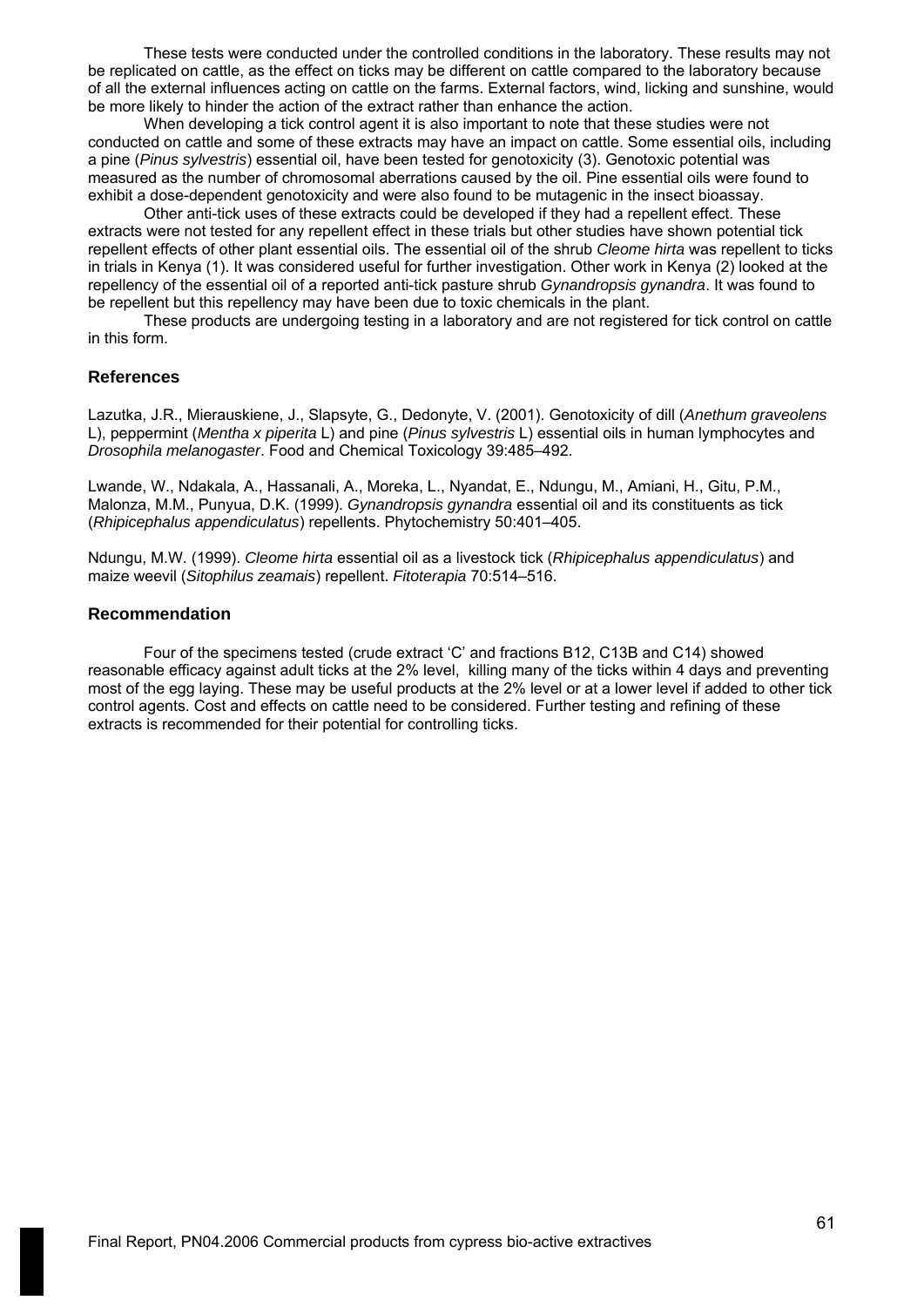# **Appendix J: The larvicidal activity of cypress extracts against** *Haemonchus contortus* **of sheep and goats**

**Researcher** Maxine Lyndal-Murphy, Snr Parasitologist, Animal Science, ARI Yeerongpilly

# **Background**

*Haemonchus contortus* is a pathogenic gastrointestinal nematode of small ruminants pastured in the tropical and sub tropical regions of Australia. The repeated use of chemical anthelmintics to control this parasite has inadvertently selected nematodes resistant to the treatments leaving many producers with limited chemical options. The estimated cost to the industry in Australia if resistance continues to escalate is estimated to be \$200 million by the year 2010.

# **Materials and Methods**

#### Cypress extracts

Supplied extracts consisted of parent extracts A, B and C and fractions A1, A2, A3, A4 and B1, B2, B3, B4 and C1, C2, C3, C4, C5, C6.

### Preparation of test dilutions and controls

Extracts and fractions were prepared according to the supplied method to produce a 0.2% concentration. This concentration was then serially diluted twofold in 1% Tween 80 to achieve 0.1% and 0.05% dilutions. Final concentrations of the extracts in the bioassay plates were 0.1%, 0.05% and 0.025%. Negative control wells contained water or Tween 80 (final concentration of 0.5 %) and the positive control wells (third stage only) contained levamisole discriminating dose (0.5% final concentration).

### Determination of in vitro larvicidal activity

First stage larval motility assay:

Nematode eggs were recovered from faeces of a donor sheep (Le Jambre 1976) carrying a natural infection of *Haemonchus contortus* and hatched overnight at 26°C. About 100 first stage larvae in 150 µl of water were distributed in 48 well flat-bottomed plates and exposed to an equal volume of each dilution at 26ºC for 24 hours. There were 4 replicates of each dilution. Motility was assessed under X60 magnification and scored according to O'Grady and Kotze (2004) with modifications to suit the test type.

Third stage larval motility assay:

Faeces collected from the same donor sheep were cultured at 26ºC for 7 days and recovered according to Lyndal-Murphy (1993). About 100 third stage larvae in 150µl of water were exposed to an equal volume of each dilution in 48 well flat-bottomed plates at 26ºC for 24 hours. There were 4 replicates of each dilution. Motility was assessed under x60 magnification and scored according to O'Grady and Kotze (2004) with modifications to suit the test type.

### **Results and Discussion**

The results of the in vitro determination showed that cypress extracts do have larvicidal activity against *H contortus*.

The first stage larvae were observed to be more susceptible to the toxic effects of the extracts and fractions than the third stage. This finding is consistent with observations of Lyndal-Murphy M (DPI/Mediherb Report – 2002).

First stage motility test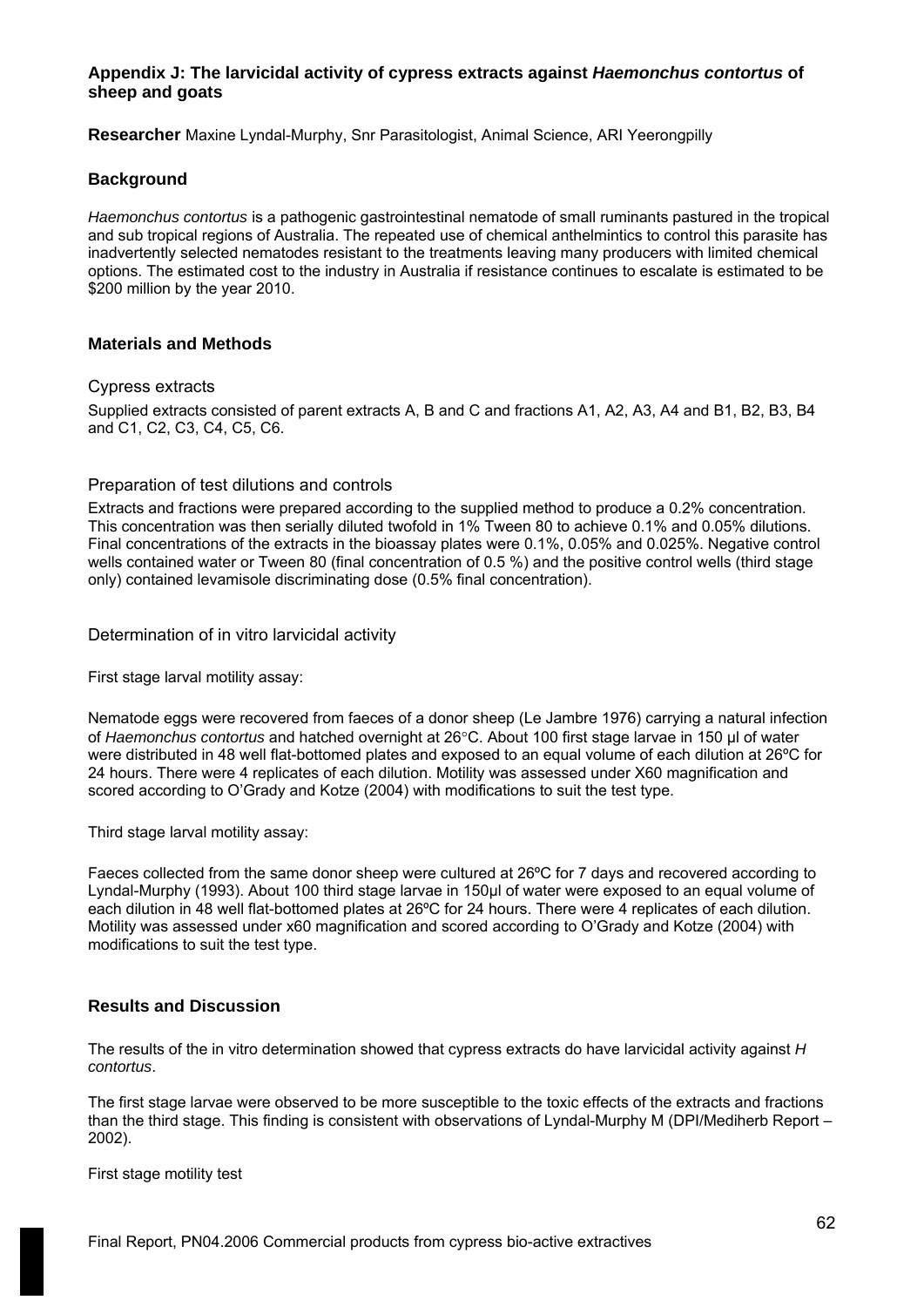- Overall, the C group was observed to be more active than either A or B with B being more active than A.
- A comparison of the parent extracts A, B and C indicated that A was as active as C with B the most active at the 0.025% dilution.
- The data for the A group showed contradictory toxicity; the parent extract A was more potent than any of its fractions that individually had little effect at 0.05% dilution. This observation is unexpected and needs to be retested.
- The fractions C2, C4, and C6 were observed to be the most potent with toxic affects (motility score of 0) down to 0.025%. B2 and to a lesser extent B3 also exerted toxic effects (motility scores of 1 and 1.5 respectively indicating strong paralysis with spastic movements in some) at 0.025% dilution.

Data are summarized in Table 1. Negative controls scored a motility of 4 indicating no inhibition of motility.

Third stage motility test

The activity of all extracts and fractions against the third stage larvae resulted in a mild paralysis of only a small proportion of the exposed larvae and was a consistent finding across all extracts and fractions. Negative controls scored a motility of 4 indicating no effect on motility while the positive control scored a motility of 0 indicating all third stage larvae were severely paralysed.

The sub-fractions C1, C2 and C5 precipitated out when mixed with the water containing the larvae. The needle-like crystals were obvious on microscopic examination. This may have adversely influenced the activity of the C1 and C5 fractions.

# **Conclusions**

The results of this investigation show that the first stage larvae of *H contortus* are more susceptible to the toxic effects of the cypress extracts than the third stage larvae and these findings are consistent with those observed for data on other essential oils derived from selected native Australian trees (Lyndal-Murphy M). The level of activity of the C series is also consistent with that of other essential oils used in these types of bioassays and the earlier work of CSIRO (McKern and Parnell -1964).

### **Recommendation**

That further testing of the cypress extracts for novel larvicidal activity against *Haemonchus contortus* be continued.

### **References**

Le Jambre, L.F. (1976). Egg Hatch as an *in vitro* assay of thiabendazole resistance in nematodes. Veterinary Parasitology*.* 2**:**385–391.

Lyndal-Murphy, M. (1993). Anthelmintic Resistance in Sheep. Report of the Working Party for the Animal Health Committee of the Standing Committee on Agriculture. CSIRO for the Australian Agricultural Council Standing Committee on Agriculture: East Melbourne, Victoria.

Lyndal-Murphy, M. (2002). Preliminary screening of selected plant extracts for compounds active against helminths of sheep. DPI/Mediherb Report. Commercial-in-Confidence.

McKern, H.H.G., Parnell, I.W., 1964, The Larvicidal Effect of Various chemical Coumpounds and Plant Products on the Free-Living Stages of Haemonchus cotortus Rud. (Nematodes). Journal of Helminthology. 38:223–244.

O'Grady, J. and Kotze, A.C. (2004). H*aemonchus contortus*: in vitro drug screening assays with the adult life stage. Experimental Parasitology 106:164–172.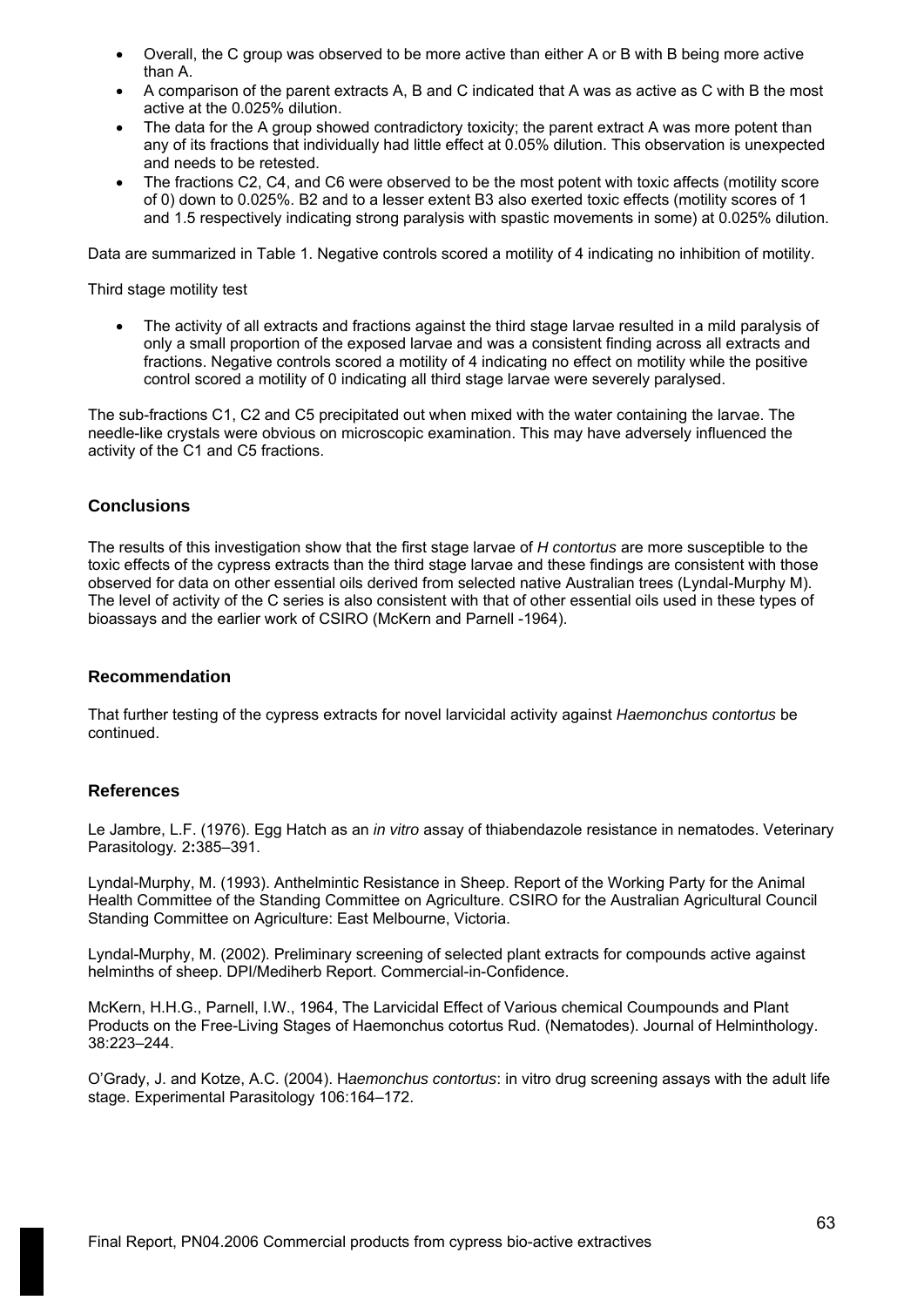**Table 1.** \*Motility (average) of first-stage larvae of *H contortus* in different dilutions (%) of cypress extracts in vitro. Motility scoring after O'Grady and Kotze (2004).

|                                 | <b>Dilutions %</b> |                           |                           | <b>Dilutions %</b>              |             |           |                         |                                 | <b>Dilutions %</b> |                |                |
|---------------------------------|--------------------|---------------------------|---------------------------|---------------------------------|-------------|-----------|-------------------------|---------------------------------|--------------------|----------------|----------------|
| Crude<br>extract &<br>fractions | 0.1                | 0.05                      | 0.025                     | Crude<br>extract &<br>fractions | 0.1         | 0.05      | 0.025                   | Crude<br>extract &<br>fractions | 0.1                | 0.05           | 0.025          |
| 'A'                             | $\boldsymbol{0}$   | $\pmb{0}$                 | $\ensuremath{\mathsf{3}}$ | <b>'В'</b>                      | $\pmb{0}$   | $\pmb{0}$ | $\overline{2}$          | C                               | $\pmb{0}$          | $\pmb{0}$      | $\mathfrak{S}$ |
| <b>A1</b>                       | 1                  | 2.5                       | 4                         | <b>B1</b>                       | 1           | 1.5       | $\overline{2}$          | C <sub>1</sub>                  | $\pmb{0}$          | $\overline{2}$ | $\mathbf{3}$   |
| A2                              | $\pmb{0}$          | $\mathbf{2}$              | $\overline{4}$            | <b>B2</b>                       | $\mathbf 0$ | $\bf{0}$  | $\overline{\mathbf{1}}$ | C <sub>2</sub>                  | $\bf{0}$           | $\bf{0}$       | $\bf{0}$       |
| A3                              | $\overline{2}$     | $\ensuremath{\mathsf{3}}$ | $\overline{\mathbf{4}}$   | <b>B3</b>                       | $\mathbf 0$ | $\bf{0}$  | 1.5                     | C <sub>3</sub>                  | $\pmb{0}$          | $\pmb{0}$      | $\mathfrak{S}$ |
| A4                              | $\sqrt{3}$         | 4                         | $\overline{\mathbf{4}}$   | <b>B4</b>                       | $\pmb{0}$   | 1         | $\overline{2}$          | C <sub>4</sub>                  | $\bf{0}$           | $\bf{0}$       | $\bf{0}$       |
|                                 |                    |                           |                           |                                 |             |           |                         | C <sub>5</sub>                  | $\pmb{0}$          | $\pmb{0}$      | $\mathsf 3$    |
|                                 |                    |                           |                           |                                 |             |           |                         | C6                              | $\bf{0}$           | $\bf{0}$       | $\bf{0}$       |

\*Motility: 0, dead or severely paralysed; 1, slight twitching: 2, few with normal movements; 3, half with normal movements; 4, normal movements in most similar to those at the start of the study.

**Extracts** with most potency.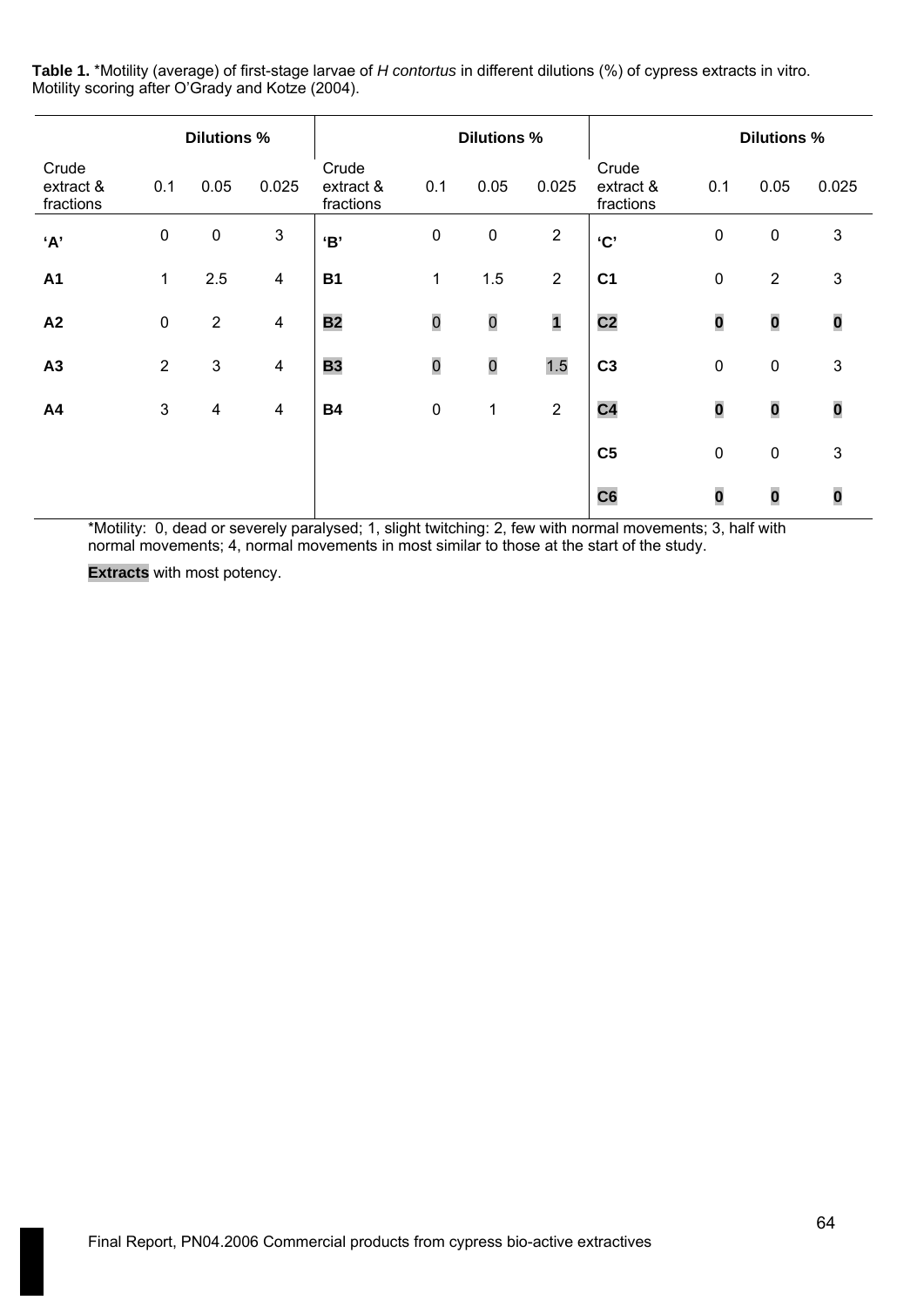# **Appendix K: The invitro larvicidal activity of cypress extracts against** *Haemonchus contortus* **of sheep and goats; second screening test**

**Researcher** Maxine Lyndal-Murphy, Snr Parasitologist, Animal Science, ARI Yeerongpilly

### **Materials and methods**

Cypress extracts

Crude extracts 'A', 'B' and 'C' and fractions C12, C13A, C13B, C14 and C15 were tested.

Preparation of test dilutions and controls

Extracts and fractions were prepared according to the supplied method with the following modifications: the 10% solutions were further mixed with Tween 80 and then water was added to produce a 0.1% concentration containing 0.3% Tween80. Twofold serial dilutions from 0.1% to 0.001% achieved test concentrations of 0.05% to 0.0005%. Extracts were assessed against a positive (essential oil, non industry standard) and negative controls (water and Tween 80 final concentration of 1.5%).

Determination of in vitro larvicidal activity

First stage larval motility assays were performed as previously reported (Screening of cypress extractives against pests & diseases – 1, Kennedy *et al*. 2006). A modification of the motility scoring system allowed statistical analysis to be conducted: only normal motility was scored as an indicator of efficacy - Box 1.

### **Results**

All cypress extracts achieved larval mortality at some of the concentrations tested but the positive essential oil control treatment (non industry standard) was significantly superior (P<0.001). The results demonstrated that the activity of the parent extracts A, B and C were not significantly different from each other; each produced 100% mortality at 0.05% dilution, comparable with the efficacies of the same parent extracts in the preceding screening test. C12 demonstrated the most potent activity with 100% kill at 0.006% dilution followed by C13A at 0.0125% dilution with C13B, C14 and C15 producing a 100% mortality at 0.025% dilution, compared to the 100% mortality at 0.0012% dilution achieved by the control essential oil. Negative controls had no effect on the larvae. Exponential curves relating normal sinusoidal motility (expressed as a motility score, Graphs, Box 1) to concentration were fitted to the data (see Graphs, Table 1 and Table 2). Extract C14 appeared incompletely dissolved as evidenced by the needle-like structures observed in the test solutions.

## **Discussion and Conclusion**

These extracts displayed activity more potent than many other essential oil extracts reported in the literature as achieving anti-parasitic activity against *H. contortus* in vitro (Pessoa *et al.* 2002 and Lyndal-Murphy M, personal communication). The extracts C12 and C13A were the most potent of the actives tested with C12 more potent than C13A. C12 achieved an activity that should be further tested in vitro against adult *Haemonchus contortus* harvested from sheep.

### **References**

Kennedy, M.J., Halfpapp, K., Fay, H., Hargreaves, J.R., Astridge, D., Subramaniam, S. Sivasubramaniam, V., Lyndal-Murphy, M. and Turner, L. (2005). Screening of cypress extractives against pests & diseases – 1. Appendix J: The larvicidal activity of cypress extracts against Haemonchus contortus of sheep and goats Milestone 1 of FWPRDC Project PN04.2006: Commercial products from bio-active extractives in cypress milling residues.

Pessoa, L.M., Morais, S.M., Bevilaqua, C.M.L., Luciano, J.H.S., (2002). Anthelmintic activity of essential oil of *Ocimum gratissimum* Linn. and eugenol against *Haemonchus contortus*. Veterinary Parasitology 109, 59- 63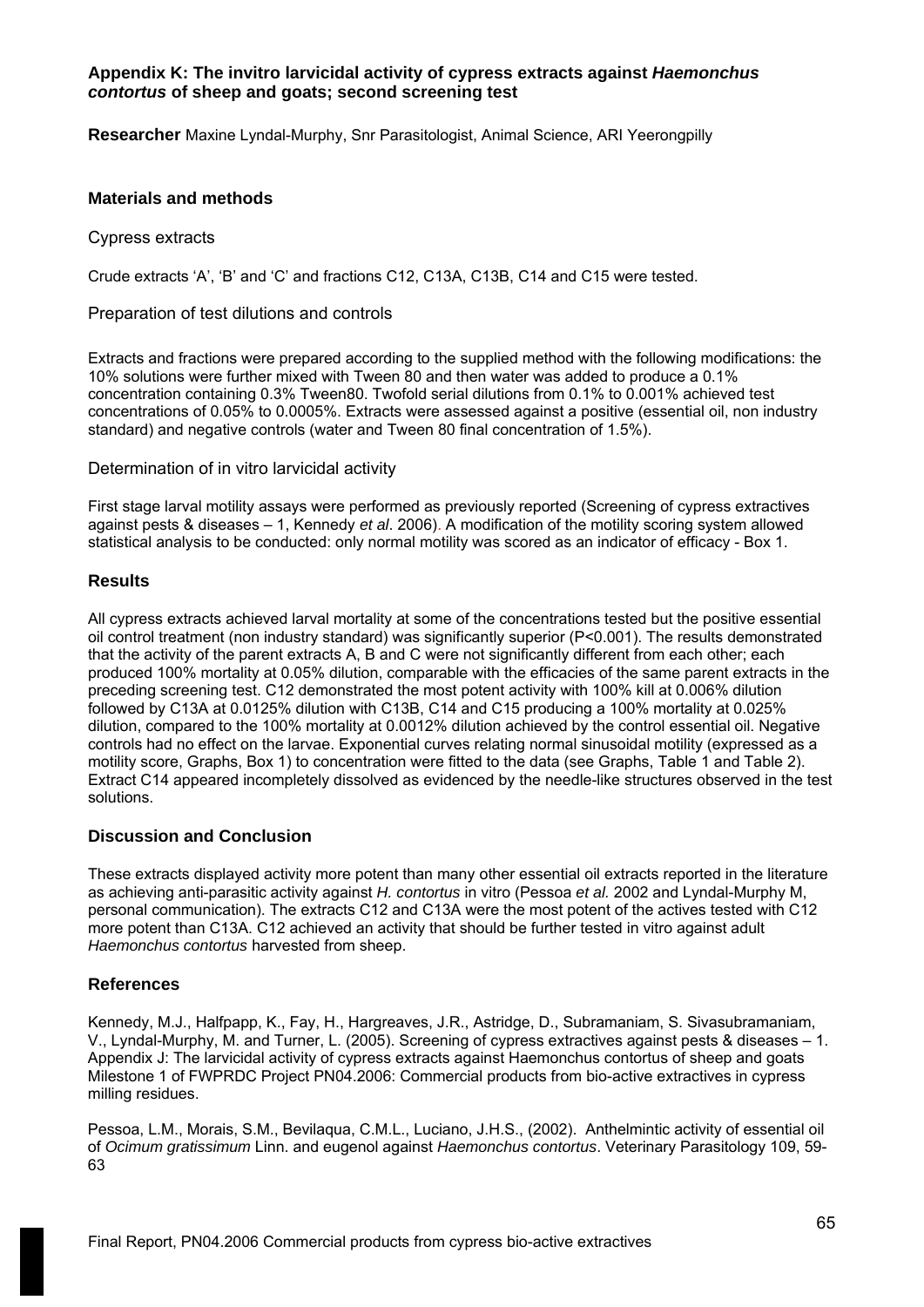# **Graphs**

Effect of cypress extracts A, B and C on the motility of first stage Haemonchus contortus larvae in vitro



**Table 1.** The fitted curves modelled the crude extract data well ( $R^2$ =85.4%, P<0.001).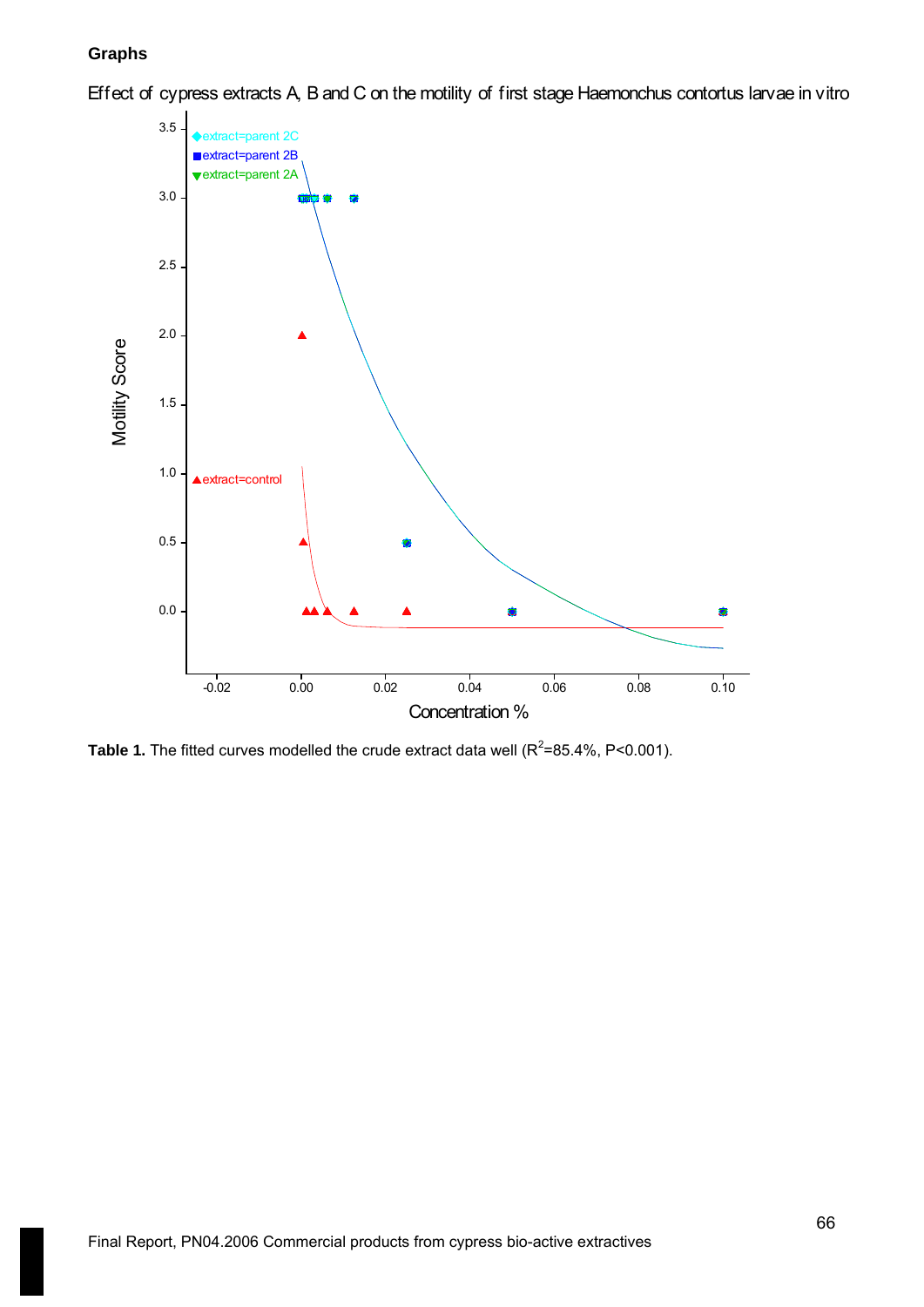

**Table 2.** The fitted curves modelled the fraction data well ( $R^2$ =90%, P<0.001).

### **Box 1**

- **Motility scores**
- 0= larvae dead
- 1= at least one larvae with normal sinusoidal motility
- 2= about half of the larvae with normal sinusoidal motility
- 3= most larvae with normal sinusoidal motility the same as at the start of the test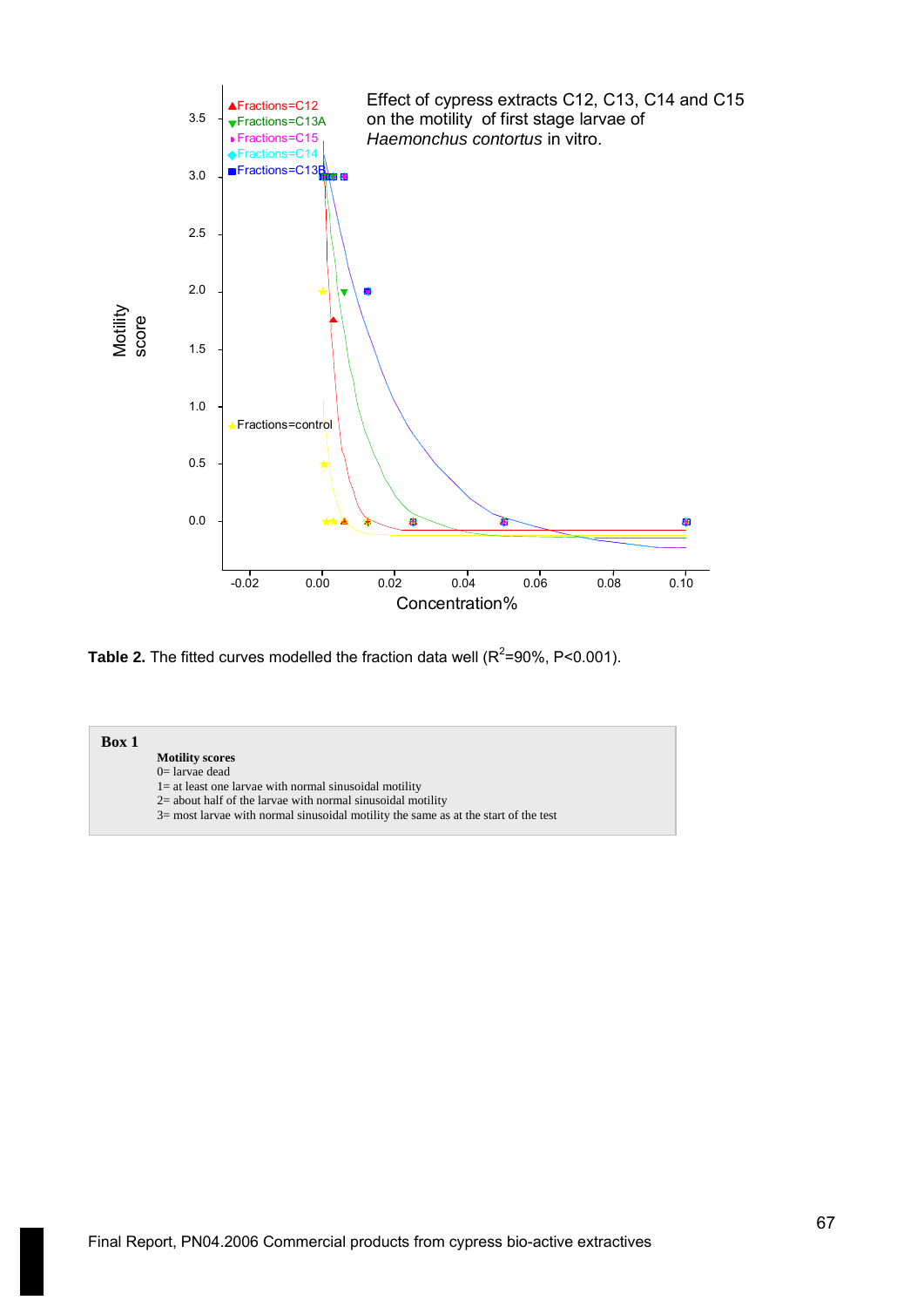## **Appendix L: Third series of screening of cypress extracts against silverleaf whitefly (***Bemisia tabaci)* **on tomato**

**Researchers** Siva Subramaniam, and Verni Sivasubramaniam, DPI&F, Bowen, Queensland

#### **Introduction**

This third series of screening experiments against silverleaf whitefly (SLW) was undertaken for the same overall purposes outlined in the introductions to previous reports (Appendix F and G), and to further explore the activity of fractions of crude extract 'C' and some of its major groups of components and individual components.

#### **Materials and methods**

These experiments assessed the direct mortality of selected chemical extractive specimens against whitefly adults and nymphs.

A total of fourteen fractions with an untreated control and a standard insecticide (Confidor® 200SC, applied at the label rate - diluted 0.25 mL/L in water (50 mg a.i./L)) were evaluated against SLW adult and nymph stages. For each treatment, 0.5 g of cypress extract or fraction was dissolved in 5.0 ml ethanol, and then 2 mL of the dissolved extract was mixed with 0.2 mL of non-ionic surfactant (Wetter 600®) and 98 mL of distilled water to produce 0.2% spray solution. The surfactant (0.2 mL) and 2.0 mL ethanol were added to distilled water which served as the control.

#### Experiment 1

Tomato plants were sprayed with 0.2% of fractions C21 to C30 from the third fractionation experiment, or with controls, and allowed to air dry for an hour. A known number of SLW adults were introduced to each treatment and covered with cylindrical cages and kept at 25°C. After 2 days surviving adults were counted. Again after 5 days surviving adults were counted and the adults were removed. The plants were again incubated for a week to measure effect on egg numbers and hatchability. After 13 days leaves were removed from each plant and the hatched nymphs counted.

#### Experiment 2

Tomato plants were infested with SLW and kept for 10 days for eggs and nymphs to develop. The infested leaves were then removed from the adults and the number of eggs and nymphs counted. The leaves were dipped in 0.2% aqueous suspensions of C25, C27, C28, C29 or control, and incubated for 4 days. After 4 days, mortality of nymphs was assessed. Fractions C25 and C27 produced leaf burn at 0.2%, rendering the C27 data unusable. The experiment was subsequently repeated for fractions C25 and C27 at lower concentration (0.1%).

### Experiment 3

Tomato plants were sprayed with 0.1% of extracts C31 to C37, subfractions and mixtures of components from the third fractionation experiment, or with controls, and allowed to air dry for an hour. A known number of SLW adults were introduced to each treatment and covered with cylindrical cages and kept at 25°C. After 2 days surviving adults were counted. Again after 5 days surviving adults were counted and the adults were removed. The plants were again incubated for three weeks to measure effect on egg numbers and hatchability. After 24 days - leaves were removed from each plant and the hatched nymphs counted.

### **Results and Discussion**

# Experiment 1

Mortality of SLW adults is given in Figure 1, and the effect of reduced oviposition and egg hatchability on the number of nymphs produced is given in Figure 2.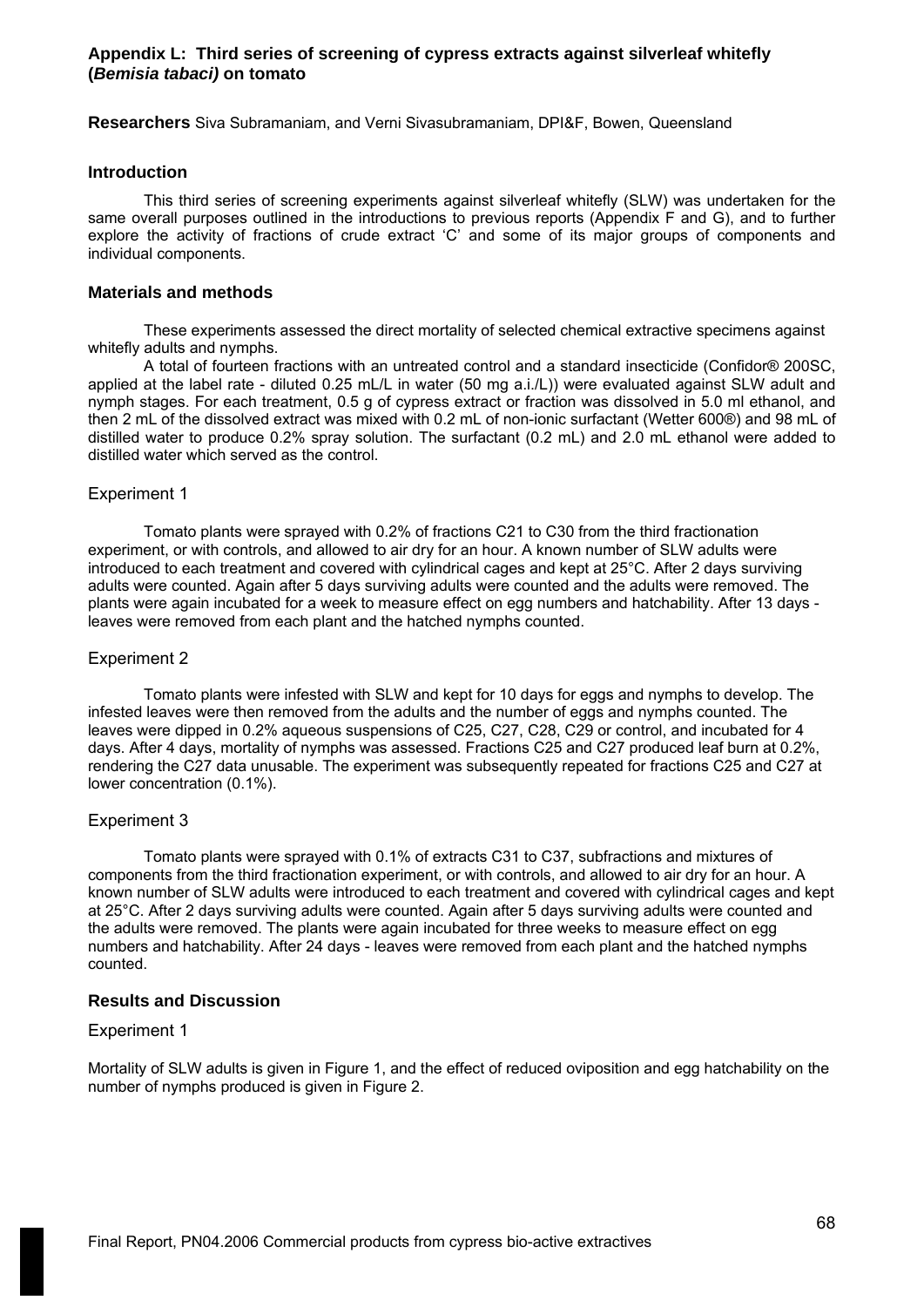

**Figure 1**: Effect of treatments on mortality of SLW adults



**Figure 2**: Effect of pre-infection treatments on next generation of SLW nymphs

In treatments C25 to C30, adult mortality ranged from 65 to 91%. C29 was superior to others and similar to the imidacloprid control. This was further supported with low level of nymph numbers on the leaves in C29, C26 and C25. The adult mortality levels in C21 to 24 were low - 25 to 58%

### Experiment 2

Effect of fractions applied to pre-established eggs and nymphs is given in Figure 3.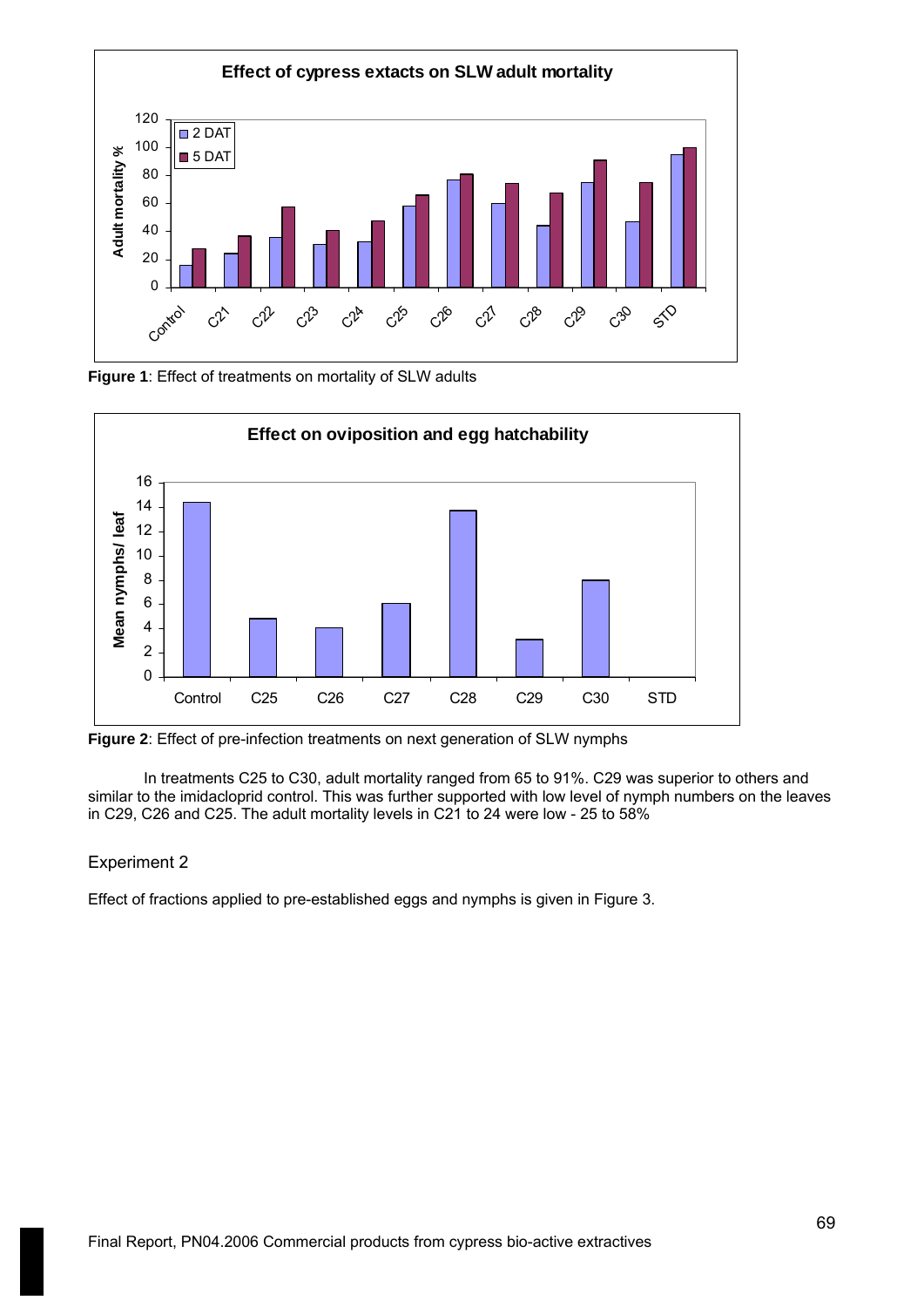



C27 burned leaves of all three replicates at 0.2 % concentration, preventing data collection. One of the three replicates of C25 at 0.2% was not burned – the C25 outcome in Figure 3 was generated from this one replicate. One of the three replicates of C29 inadvertently dried out during the experiment, two replicate data were collected and are presented here. C25 at 0.1 % gave excellent control at up to 79 % mortality; C27 at 0.1% was inferior.

Among these fractions, C29 performed better in controlling adults as well as nymphs. C25 gave better control for nymphs but less for adults. C26 gave better control for adults, but it was not tested for direct mortality on nymphs.

# Experiment 3

Mortality of SLW adults is given in Figure 4, and the effect of reduced oviposition and egg hatchability on the number of nymphs produced is given in Figure 5.



**Figure 4**: Effect of treatments on mortality of SLW adults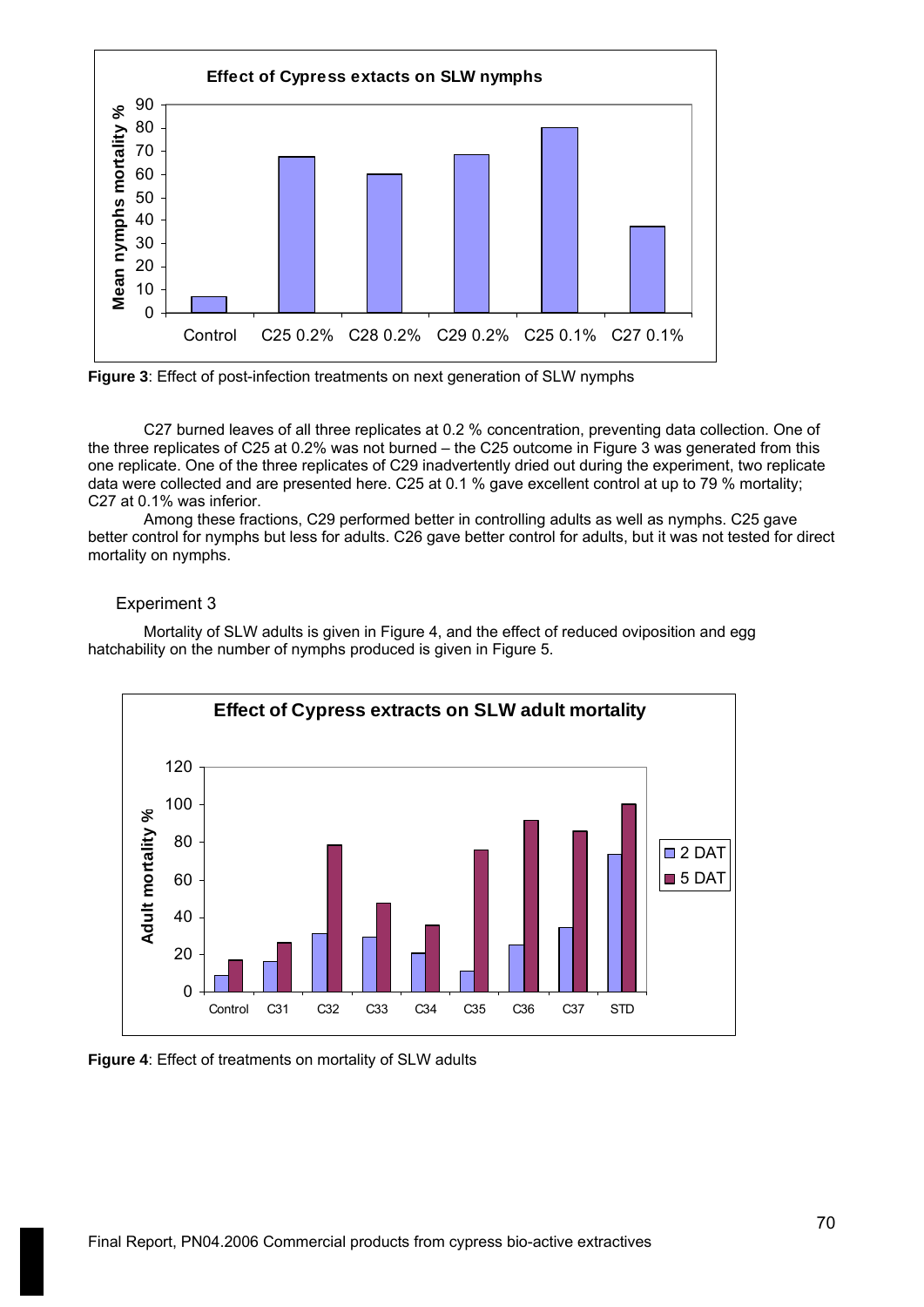



Among the 7 sub-fractions . C32, C35, C36 and C37 gave significant levels of adult mortality, ranging between 76 to 92%. C36 performed better than others – the mean adult mortality level was 92%, similar to the imidacloprid control. Adult mortality levels for C31, C33 & C34 were not useful – range 26 to 46%. C36 controlled nymph development very well, limiting to 0.6 nymphs/ leaf. In C37, and C35, the nymph numbers were around 2.6 and 3.5 nymphs/ leaf compared with 14.5 nymphs/ leaf in untreated control. At the 0.1 % concentration, none of the extracts caused leaf burn on tomato leaves.

### **Conclusions**

Screening data were generated to support an assessment of the relative contributions of various components of crude extract 'C' to control of silverleaf whitefly. The assessment is provided in the main report.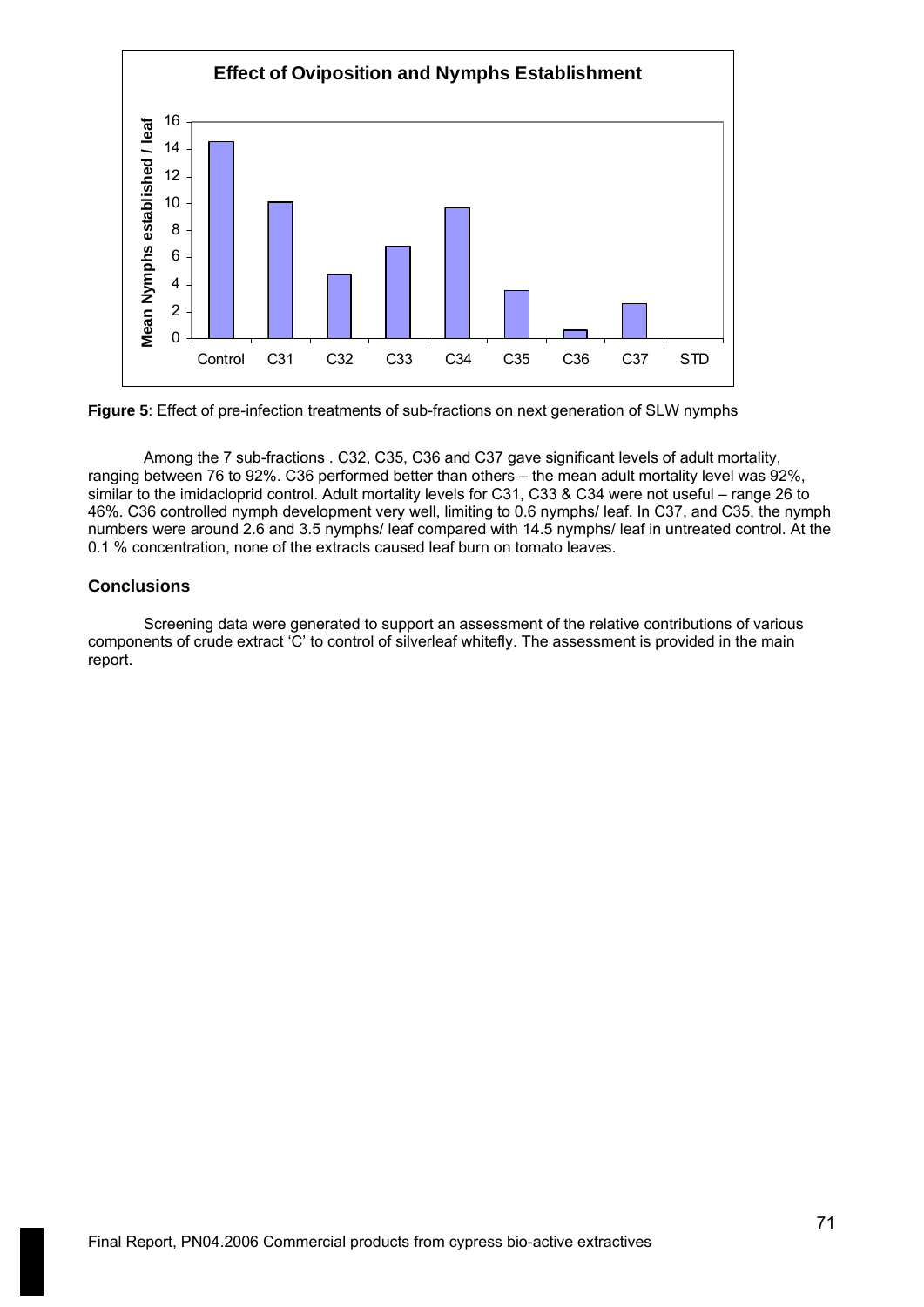**Researchers** Brendan Nolan, Mary Firrell and Ron Hermann, Horticulture & Forestry Science, Gatton, Qld 4343

# **Introduction**

Silverleaf whitefly (*Bemisia tabaci*), b-biotype, is a serious pest of a wide range of horticultural crops. Due to its short lifecycle, rapid population growth and resistance to many insecticides, new methods of control are constantly being sought.

Initial screening of cypress extracts was undertaken at the DPI&F Research Station, Gatton where a number of potentially effective compounds against silverleaf whitefly (SLW) were identified. We report here results from efficacy testing of various extract formulations against adult SLW

# **Materials and Methods**

The experiment was conducted at the Department of Primary Industries and Fisheries Research Station, Gatton, Queensland between October 2007 and December 2007. In this experiment, crude extract 'C' at 3 rates, alone or in combination with Sacoa Biopest® oil (a total of 6 chemical treatments), 4 controls and a standard treatment of Confidor® 200 SC (a.i.: imidacloprid) were assessed against SLW adults (Table 1).

| Treatment                           | <b>Treatment</b> | 10% crude 'C'    | Tween          | Ethanol         | <b>Biopest</b> |
|-------------------------------------|------------------|------------------|----------------|-----------------|----------------|
|                                     | <b>Code</b>      | Concentrate (mL) | 80 (mL)        | (mL)            | Oil (mL)       |
| Crude Extract C @ 0.3%              | 41               | 30 <sup>°</sup>  | $\overline{4}$ | $\Omega$        | 0              |
| Crude Extract C $@$ 0.3% +          |                  |                  |                |                 |                |
| Biopest Oil @ 0.2%                  | 42               | 30               | $\overline{4}$ | 0               | $\overline{2}$ |
| Crude Extract C @ 0.2%              | 43               | 20 <sup>°</sup>  | $\overline{4}$ | 10              | $\mathbf 0$    |
| Crude Extract C $@$ 0.2% +          |                  |                  |                |                 |                |
| Biopest Oil @ 0.2%                  | 44               | 20 <sub>2</sub>  | $\overline{4}$ | 10              | $\overline{2}$ |
| Crude Extract C @ 0.1%              | 45               | 10               | $\overline{4}$ | 20              | $\mathbf 0$    |
| Crude Extract C @ 0.1% +            |                  |                  |                |                 |                |
| Biopest Oil @ 0.2%                  | 46               | 10               | $\overline{4}$ | 20              | $\overline{2}$ |
| Control A Dip: no cypress, no       |                  |                  |                |                 |                |
| <b>Biopest Oil</b>                  | 47               | 0                | $\overline{4}$ | 30 <sub>o</sub> | 0              |
| Control B Dip: Biopest Oil @        |                  |                  |                |                 |                |
| 0.2%, no cypress                    | 48               | $\Omega$         | 0              | 0               | $\overline{2}$ |
| <b>Control D Dip: in water</b>      | 49               | $\Omega$         | $\Omega$       | $\Omega$        | $\Omega$       |
| <b>Control C No dip</b>             | 410              |                  |                |                 |                |
| <b>Standard SLW control</b>         |                  |                  |                |                 |                |
| (0.25 mL Confidor & 0.1 mL          |                  |                  |                |                 |                |
| Spreadwet <sup>®</sup> in 1L water) | 411              | n                | ŋ              | $\Omega$        | 0              |

**Table 1**: Treatments assessed during experiment.

Eggplant seedlings were purchased from a commercial nursery and checked under a microscope to ensure the plants were free of silverleaf whitefly adults and nymphs. The seedlings were transplanted into small plastic cells.

Each eggplant seedling was dipped into its corresponding treatment for 5 seconds. Plants were then allowed to dry for 3–4 hours and the plastic cup containing each plant was hot glued into the bottom of a 150 mm high, clear plastic drink cup and covered with a ventilated lid.

Twenty SLW adults were introduced to each cup. The treatments were arranged in a randomised block design with four replicates in an incubator set at 25°C and with a photoperiod of 12:12 LD. Adult survival and phytotoxicity scores was recorded at 1 and 4 days after treatment (DAT).

The effects of phytotoxicity caused to plants by different formulations were assessed by assigning criteria scores during plant assessment (Table 2).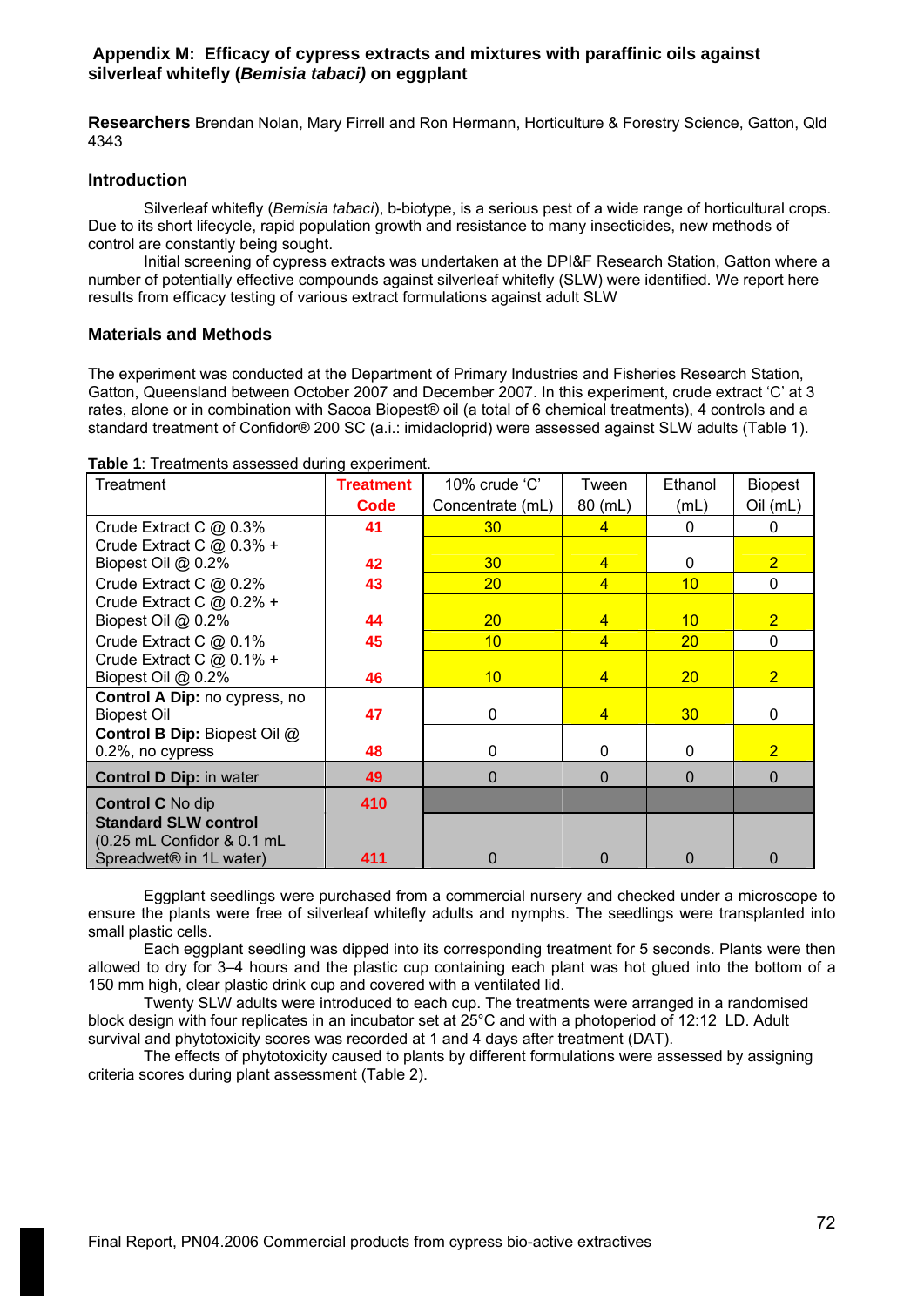**Table 2.** Criteria used to assess phytotoxicity effects

| Phytotoxicity score | Phytotoxicity descriptor         |  |  |  |
|---------------------|----------------------------------|--|--|--|
|                     | marginal or slight tip burn      |  |  |  |
|                     | around 5-20% leaf area burned    |  |  |  |
|                     | around 20–40 leaf area burned    |  |  |  |
|                     | over 40–60% of leaf area burned  |  |  |  |
|                     | over 60–80% of leaf area burned  |  |  |  |
|                     | over 80–100% of leaf area burned |  |  |  |

### **Results and Discussion**

Adult mortality at 1 and 4 days after treatment (DAT) are displayed in Figures 1 and 2. All cypress treatments caused between 40 and 50% mortality of adult SLW at 1 DAT, which was similar to the treatment 411 (Confidor® 200 SC - standard industry insecticide). Treatments 41 to 46, and 48 were significantly different from the control treatment.

Mortality observed in the cypress treatments did not change greatly at 4 DAT with exception of treatment 42. This suggests the cypress extract does not have a very long residual effect. The higher mortality observed in treatment 42 at 4 DAT may be due to the high phytotoxicity (60%) caused by the cypress formulation (see results below). Death of the host plant may have in turn caused mortality of adult SLW due to lack of food.

Treatment 411 (Confidor® 200 SC - standard industry insecticide) also displayed a higher mortality at 4 DAT. Confidor® 200 SC is known to have a high residual capability which explains the continued mortality in this treatment.

The efficacy results suggest the cypress formulations tested can cause up to 50% mortality of SLW adults 24 hrs after application, which is similar to the results achieved by the insecticide Confidor® 200 SC.



**Figure1**: Mean Survival of adult SLW 1 day after treatment. Treatments with the same letter are not significantly different.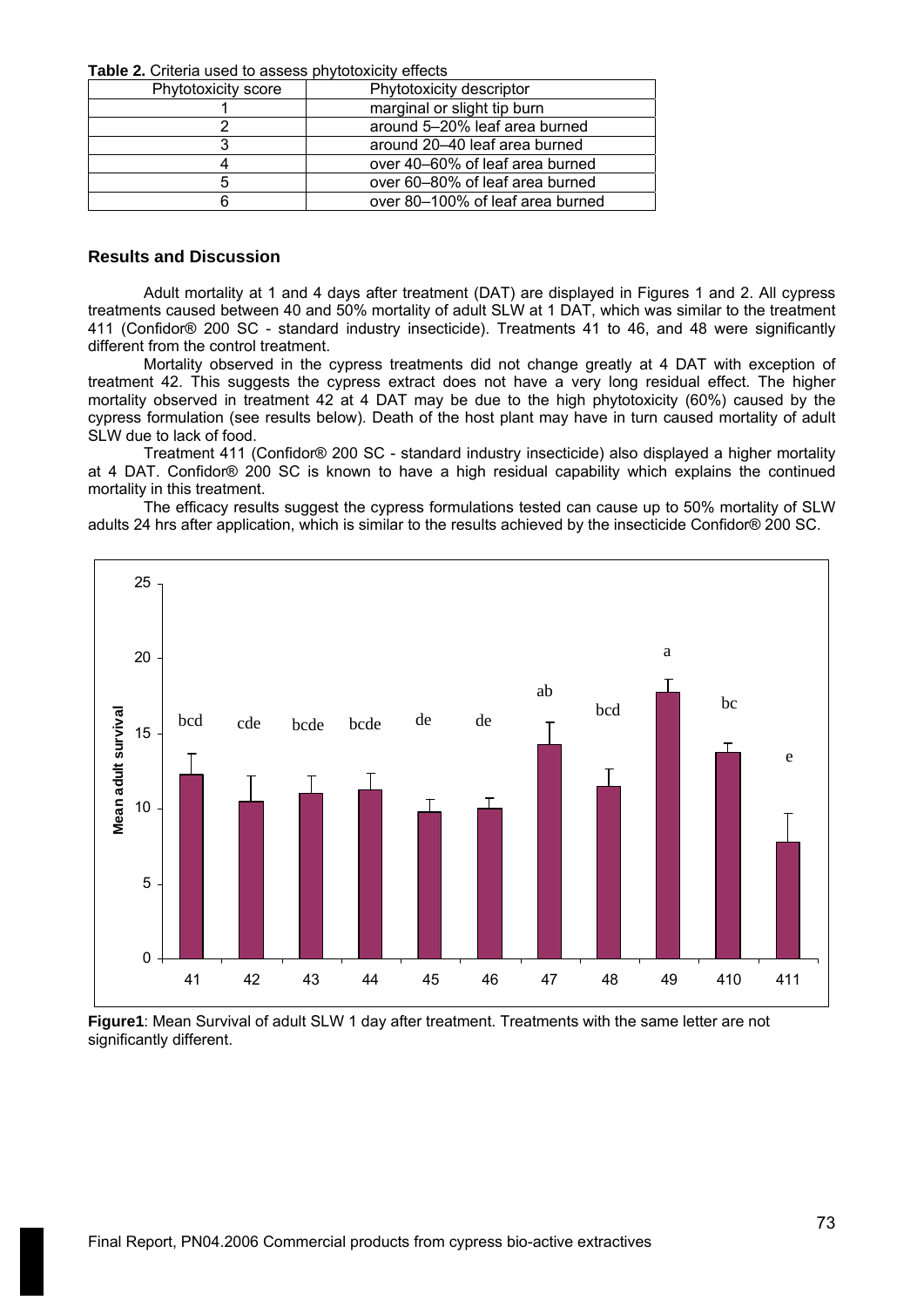

**Figure 2** Mean Survival of adult SLW 4 days after treatment. Treatments with the same letter are not significantly different.

The mean phytotoxic effect on the plants from each treatment is shown in Figure 3 and 4. At 4 DAT, no phytotoxicity was observed in Treatments 45 to 411. Treatments 41, 43 and 44 received between 5 and 20% leaf burn at 4 DAT. While, treatment 42 (Crude Extract C @ 0.3% + Biopest Oil @ 0.2%) displayed phytotoxicity levels of 60%. Treatment 42's result may be due to the combination of cypress and Biopest oils. The majority of cypress formulations caused no leaf burn and would be suitable for use at these rates in commercial crops for the control of SLW.



**Figure 3:** Mean Phytotoxicity Rating 1 Day after treatment. Treatments with the same letter are not significantly different.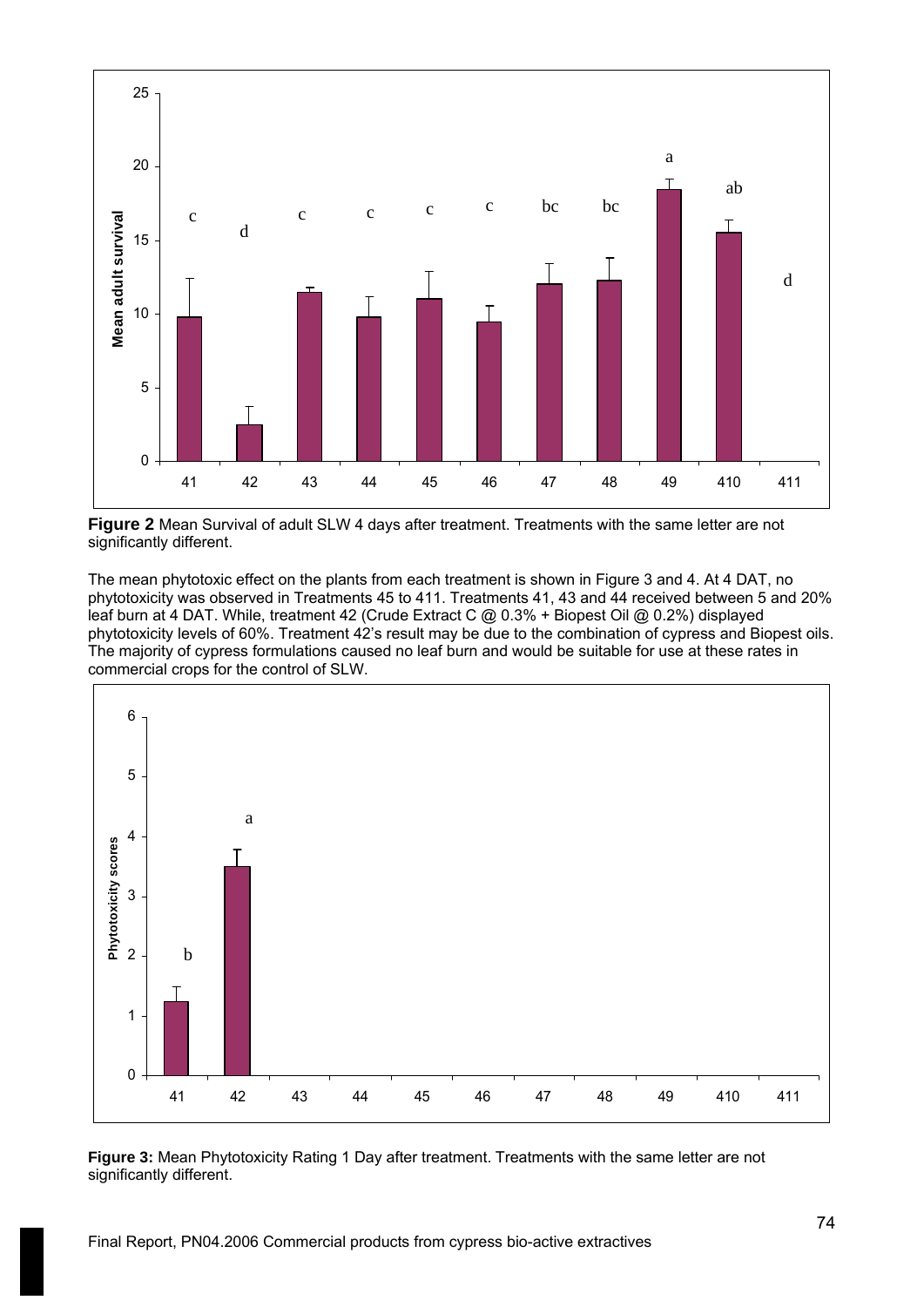

**Figure 4:** Mean Phytotoxicity Rating 4 days after treatment. Treatments with the same letter are not significantly different.

## **Acknowledgements**

We thank David Schofield (Manager, Gatton Research Station, DPI&F) for supplying laboratory facilities.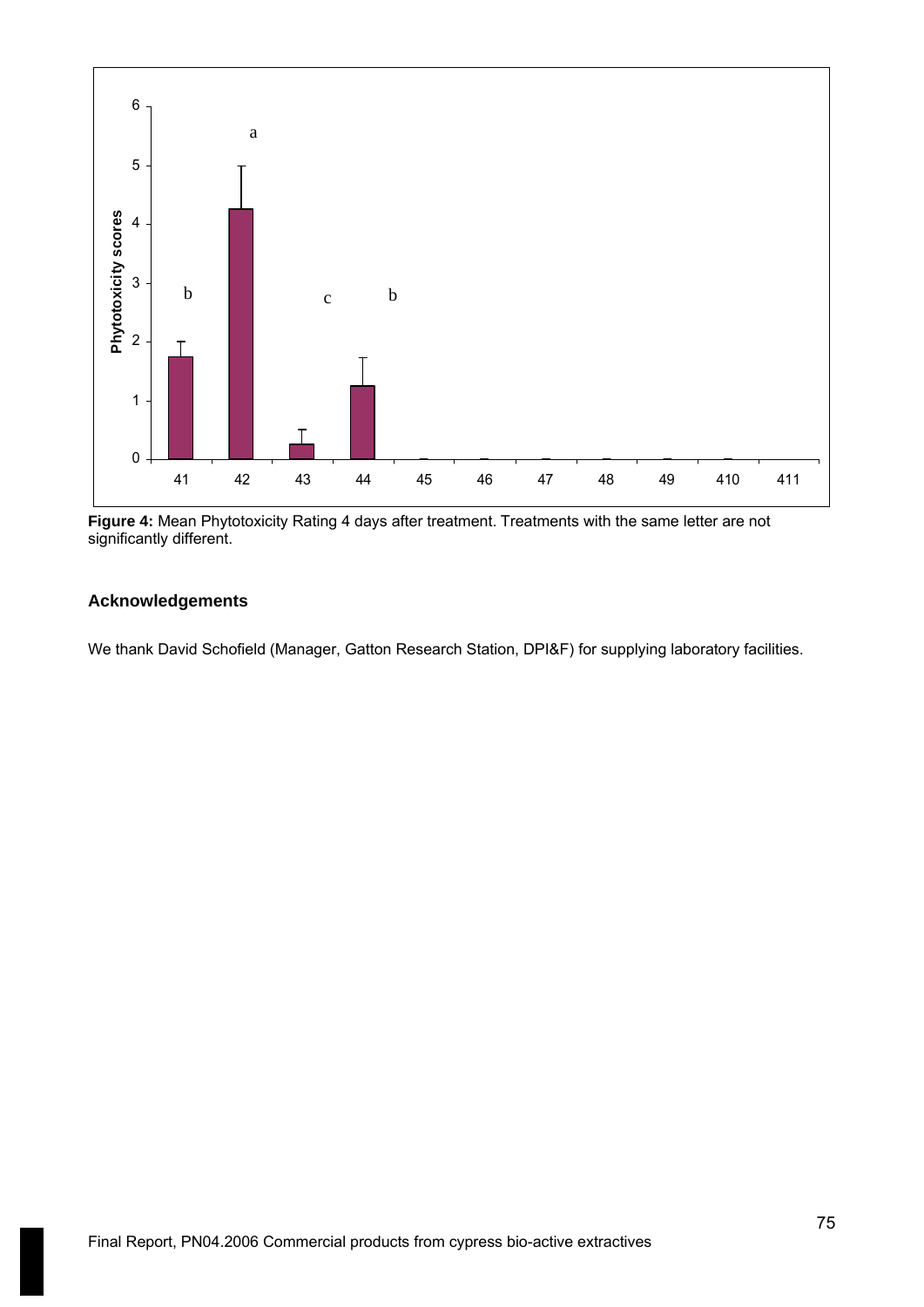# **Appendix N: Effect of cypress extracts on the parasitoid wasp** *Eretmocerus hayati*

**Researchers** Brendan Nolan, Mary Firrell and Ron Hermann, Horticulture & Forestry Science, Gatton, Qld 4343

### **Introduction**

Silverleaf whitefly (*Bemesia tabaci*) is a serious pest of a wide range of horticultural crops. Due to its short lifecycle, rapid population growth and resistance to many insecticides, new methods of control are constantly being sought.

Initial screening of cypress extracts were undertaken at Bowen, North Queensland, where a number of effective compounds were identified. Further testing was required to investigate whether these extracts would also affect *Eretmocerus hayati*, a parasitoid of silverleaf whitefly (SLW).

# **Materials and Methods**

The experiment was conducted at the Queensland Department of Primary Industries and Fisheries Research Station, Gatton between October 2007 and December 2007.

In this experiment, 1 extract at 3 rates (a total of 3 chemical treatments), 6 controls and 1 standard treatment of Confidor® 200 SC were assessed against the aphelinid wasp *Eretmocerus hayati*. Each treatment was replicated 4 times.

Eggplant seedlings were purchased from a commercial nursery and checked under a microscope to ensure the plants were free of SLW eggs and nymphs. Forty individual leaves were selected and excised from Eggplant seedlings. The stem tip of each leaf was inserted into a wad of moist cotton wool then wrapped in plastic.

For each treatment, a concentrated solution of crude extract 'C' and other formulation components were mixed at the rates outlined in Table 1 and were diluted to 1000 mL in 1L beakers. Each plant was dipped for 5 seconds in the assigned treatment solution. Plants were allowed to air dry for 3 hours then they were placed into glass vials (25 mm x 100 mm). Into each vial, 20 adult parasitic wasps were placed. Parasitic wasps were sourced from a laboratory colony located at CSIRO's Long Pocket laboratories.

All 11 treatments were arranged in a randomised block design with four replicates in an incubator set at 25° C with a photoperiod of 14:10 LD. Adult survival was recorded at one Day After Treatment (DAT).

| Treatment                                    | <b>Treatment</b> | 10% crude 'C'    | Tween     | Ethanol         | <b>Biopest</b> |
|----------------------------------------------|------------------|------------------|-----------|-----------------|----------------|
|                                              | Code             | concentrate (mL) | $80$ (mL) | (mL)            | Oil (mL)       |
| Crude Extract C @ 0.3%                       | 51               | 30 <sup>°</sup>  | 4         | 0               | 0              |
| Crude Extract C @ 0.2%                       | 52               | 20               | 4         | 10              | 0              |
| Crude Extract C @ 0.1%                       | 53               | 10               | 4         | 20 <sup>°</sup> |                |
| Biopest Oil @ 0.4%                           | 54               | 0                | 0         | 0               | 4.0            |
| Biopest Oil @ 0.2%                           | 55               | $\Omega$         | $\Omega$  | 0               | 2.0            |
| Crude Extract C @ 0.2% + Biopest Oil @       |                  |                  |           |                 |                |
| 0.2%                                         | 56               | 20 <sup>°</sup>  | 4         | 10 <sup>°</sup> | 2.0            |
| Control A Dip: no cypress, no Biopest Oil    | 57               | $\Omega$         | 4         | 30 <sup>°</sup> | 0.0            |
| <b>Control B Dip: in water</b>               | 58               | $\Omega$         | 0         | 0               | $\Omega$       |
| <b>Control C No dip</b>                      | 59               |                  |           |                 |                |
| <b>Standard SLW control</b>                  |                  |                  |           |                 |                |
| $\mid$ (0.25 mL Confidor & 0.1 mL Spreadwet® |                  |                  |           |                 |                |
| in 1L water)                                 | 510              |                  | O         | O               |                |

#### **Table 1** Treatments assessed during experiment

## **Results and Discussion**

Adult wasp mortality data recorded during the experiment are displayed in Figure 1. Because earlier experiments showed that crude extract 'C', when not supplemented with paraffinic oil, is not residual, additional monitoring greater than 1 day was not required.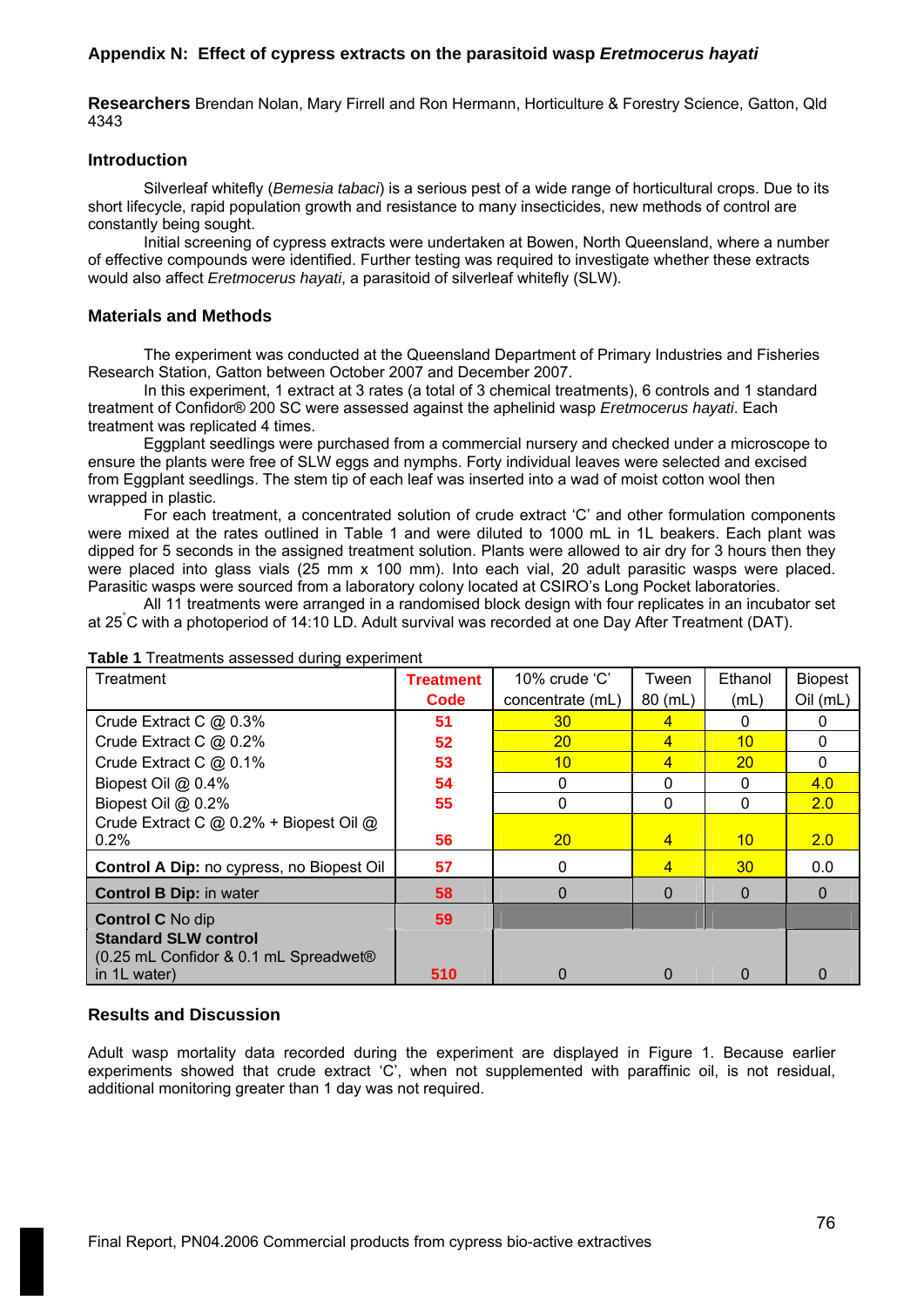

**Figure 1**. Mean mortality of adult parasitic wasps 1 day after treatment. Treatments with the same letter are not significantly different.

All treatments, including the controls received some mortality. The method used during this experiment is novel, and produced a small amount of mechanical error, approximately 15% and 40% mortality, as evident in the controls.

Considering this error all treatments, except 51, 52, 56 and 510, were not significantly different from the control treatments. Treatments 51, 52 and 56, which contained between 0.2% and 0.3% cypress extract, caused approximately 60 and 75% mortality. Treatment 510 (Confidor® 200 SC insecticide) caused 100% wasp mortality.

This result suggests that the cypress extract is disruptive to the parasitic wasps at rates of 0.1% or greater. However, it is not as toxic as the standard industry insecticide, Confidor® 200 SC. Because of the level of mechanical error, this experiment should be repeated to confirm results achieved.

## **Acknowledgements:**

We thank David Schofield (Manager, Gatton Research Station, DPI&F) for supplying laboratory facilities and Andrew Hulthen (CSIRO, Long Pocket) for supplying the wasp *Eretmocerus hayati*.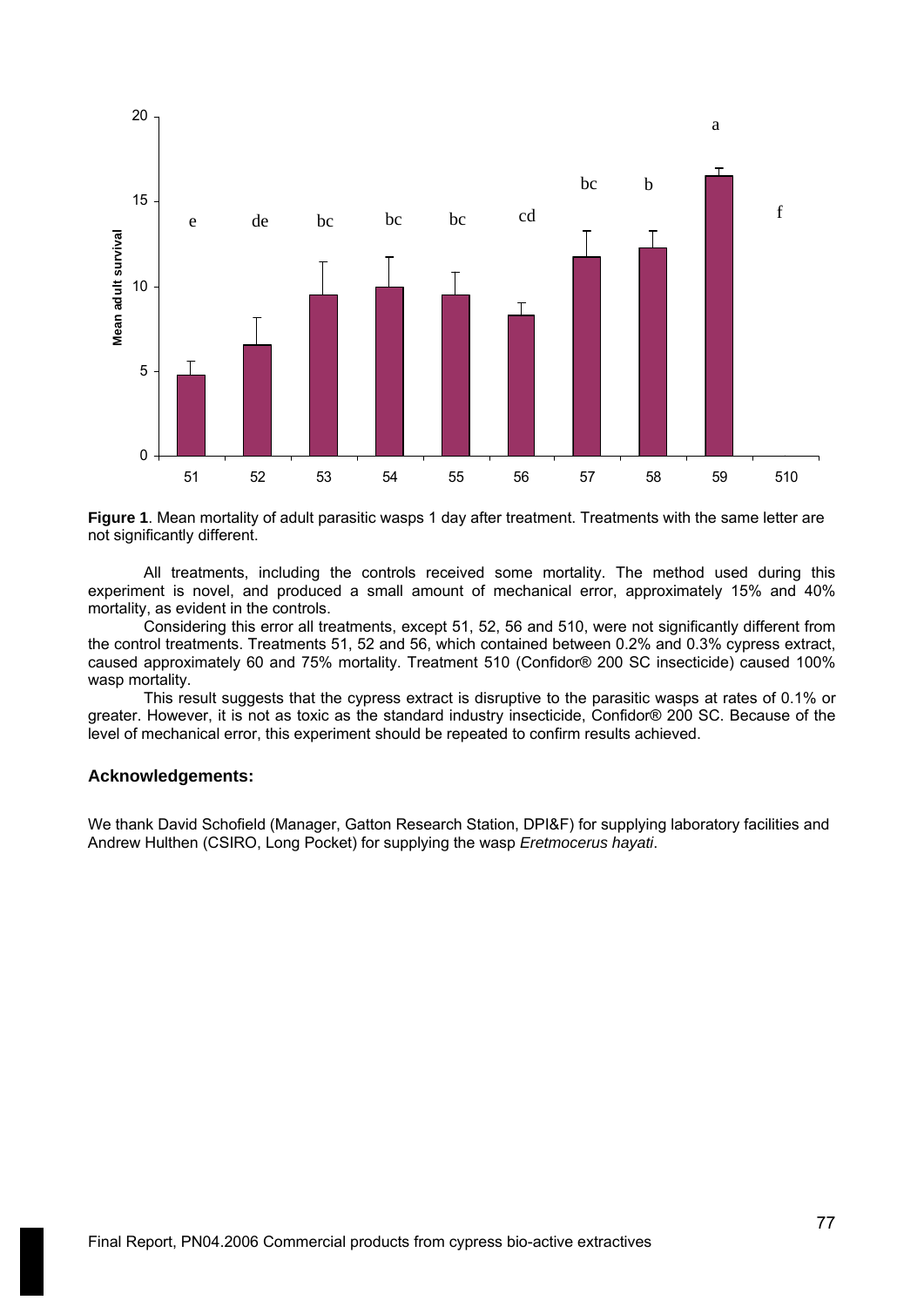### **Appendix O: Effect of cypress extracts on fungal disease organisms** *Rosellinia necatrix* **and** *Alternaria mali*

**Researcher** Kathy Grice, Horticulture & Forestry Science, DPI&F, Mareeba, QLD 4880

### **Introduction**

Rosellinia (or Dematophora, or white) root rot (*Roselinia nectarix*) and Alternaria blotch (*Alternaria mali*) are diseases of apple (*Malus* sp.). They were chosen as test organisms for evaluation of the disease control potential of cypress extracts, as they differ in their ecology, affecting root and foliage/fruit respectively, but both cause significant production losses annually and are not well controlled by currently registered products. Rosellinia root rot is known to cause serious tree losses. The disease is more prevalent in areas that have been cleared of vegetation susceptible to the organism and in replant situations. Alternaria blotch has become prevalent in the Granite Belt region of Queensland in recent years. The organism was initially recorded as a leaf spot and caused premature leaf drop (late in the season) up to 80% but did not appear to reduce production. More recently the organism has been observed to cause fruit damage particularly on the high value varieties (Royal Gala, Pink Lady and Braeburn), reducing production by 10% in some orchards.

## **Materials and Methods**

The experiments were conducted at the Queensland Department of Primary Industries and Fisheries Laboratories in Mareeba. Each crude extract and each fraction from the first fractionation experiment was evaluated against each of the organisms at concentrations of 2000, 200, 20 and 2ppm in potato dextrose agar (PDA) media, with additional negative (blank check) controls.

## Preparation of stock solutions

Stock solutions (2000ppm, 0.2%) were prepared from each parent and fraction of cypress extract material. Initial 10% solutions were prepared by dissolving 0.50mL of the test material in 5.0mL of acetone. 2000ppm solutions were prepared by adding 2.0mL of 10% solution to a sterile 100mL volumetric flask containing 0.2mL of Tween 80. This was mixed thoroughly before adding sterile distilled water to volume.

#### Preparation of media

2000ppm plates were prepared by adding 2.0mL aliquots of 10% stock solution to sterile 100mL volumetric flasks that contained 0.2mL of Tween 80. Melted and warm (50 $^{\circ}$ C) PDA was then added to volume. Each solution was agitated well and dispensed across eight petri dishes (90mm diameter).

The remaining plates, containing 200ppm, 20ppm and 2ppm, were prepared by taking 10mL of the required stock solution and adding 90mL of PDA, and proceeding as previously mentioned. Non-amended PDA was used as the check/control media. Plates were labelled with the product name, concentration and a cross to mark the centre of each dish then allowed to solidify and dry before use.

## Organism preparation

5mm plugs cut from the edge of actively growing cultures of *R. necatrix* or *A. mali* were placed on 3- 4 plates of PDA and incubated at approximately  $26^{\circ}$  C for 2-3 days prior the start of each experiment.

## Radial growth test

Plugs (5mm) were cut from the edge of actively growing 2-3 day old culture plates and inverted onto the marked centre of the PDA plates amended with the four concentrations of the cypress parents and fractions. The same process was used for non-amended control/check and was replicated four times. All petri dishes were sealed with parafilm to avoid drying out and contamination before placing in an incubator at approximately 26°C for 3-4 days or until the organism had grown to the edge of the control/check plates. At 24hr intervals the diameter of the colonies was measured using digital callipers. In order to test all the products, five separate experiments were conducted between November 2004 and February 2005.

## **Results and Discussion**

Radial growth data are given in Tables 1 and 2.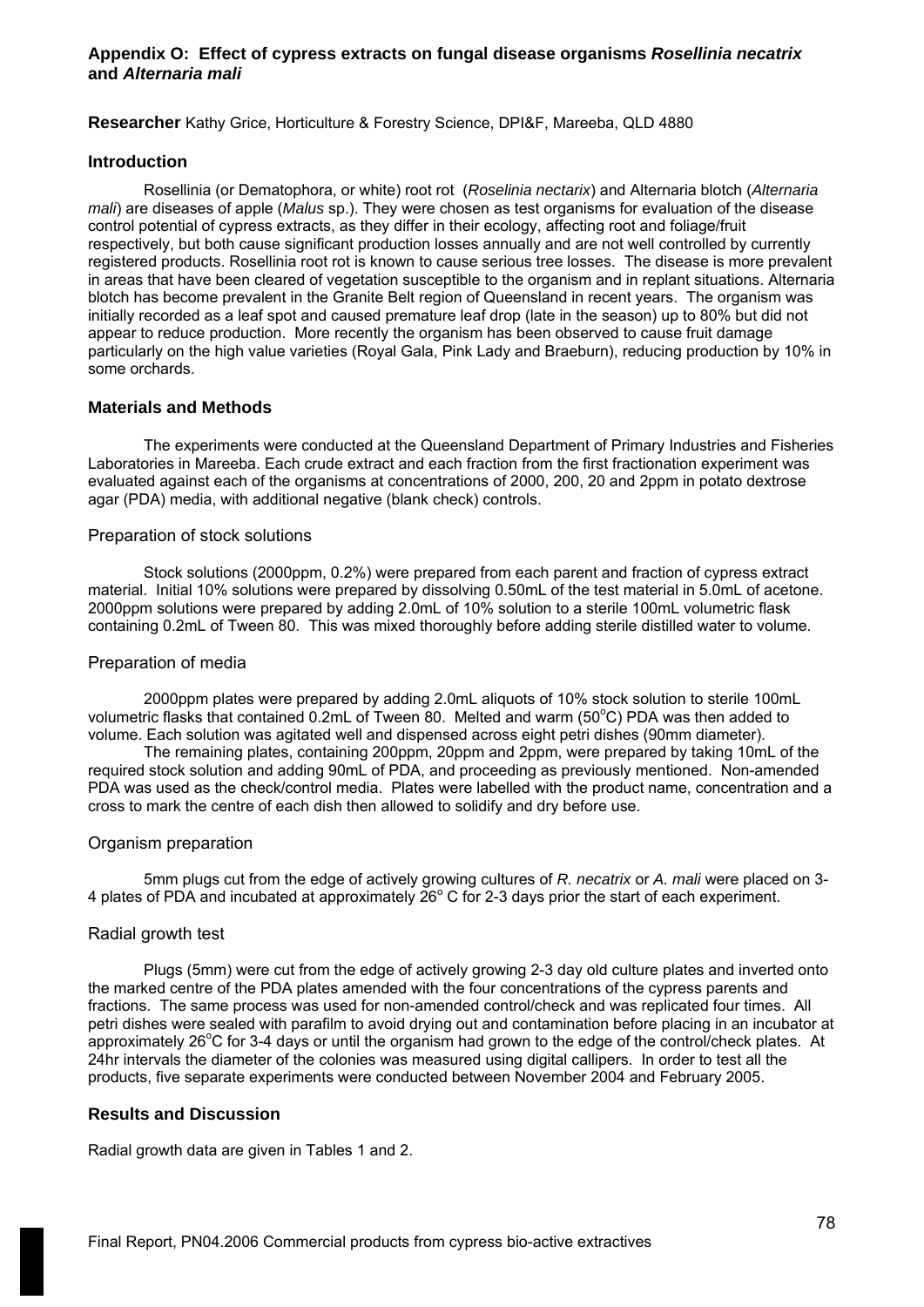Table 1. Radial growth\* of *Rosellina necatrix* after 3 days growing on PDA amended with cypress products.

| <b>Cypress product</b> | <b>Concentrations (ppm)</b> |              |       |      |      |
|------------------------|-----------------------------|--------------|-------|------|------|
|                        |                             | $\mathbf{2}$ | 20    | 200  | 2000 |
|                        | <b>Nil</b>                  |              |       |      |      |
|                        |                             |              |       |      |      |
| Crude A                | 100                         | 91.1         | 86.7  | 47.3 | 21.7 |
| <b>Fraction A1</b>     | 100                         | 74.7         | 76.8  | 41.7 | 21.8 |
| Fraction A2            | 100                         | 85.8         | 76.5  | 39.9 | 18.6 |
| <b>Fraction A3</b>     | 100                         | 92.9         | 57.2  | 56.9 | 23.8 |
| <b>Fraction A4</b>     | 100                         | 98.6         | 93.3  | 53.7 | 16.8 |
|                        |                             |              |       |      |      |
| <b>Crude B</b>         | 100                         | 91.7         | 83.4  | 39.9 | 15.9 |
| <b>Fraction B1</b>     | 100                         | 89.3         | 78.7  | 44.8 | 23.0 |
| Fraction B2            | 100                         | 85.9         | 63.3  | 32.5 | 14.7 |
| Fraction B3            | 100                         | 98.8         | 87.7  | 42.5 | 19.4 |
| Fraction B4            | 100                         | 90.0         | 85.4  | 41.6 | 6.9  |
|                        |                             |              |       |      |      |
| <b>Crude C</b>         | 100                         | 91.3         | 87.5  | 40.9 | 8.6  |
| <b>Fraction C1</b>     | 100                         | 81.5         | 87.4  | 56.2 | 35.5 |
| Fraction C2            | 100                         | 87.4         | 80.2  | 41.9 | 21.4 |
| Fraction C3            | 100                         | 97.5         | 93.4  | 42.6 | 11.9 |
| Fraction C4            | 100                         | 65.8         | 74.9  | 41.9 | 6.2  |
| Fraction C5            | 100                         | 99.8         | 102.8 | 82.1 | 47.9 |
| <b>Fraction C6</b>     | 100                         | 96.6         | 75.6  | 45.2 | 7.6  |

\* The radial growth is expressed as a percentage of growth compared with the non-amended control.

Table 1. Radial growth\* of *Alternaria mali* after 7 days growing on PDA amended with cypress products.

| <b>Cypress product</b> | <b>Concentrations (ppm)</b> |                |      |      |      |
|------------------------|-----------------------------|----------------|------|------|------|
|                        |                             | $\overline{2}$ | 20   | 200  | 2000 |
|                        | <b>Nil</b>                  |                |      |      |      |
|                        |                             |                |      |      |      |
| <b>Crude A</b>         | 100                         | 90             | 86.1 | 56.7 | 20.7 |
| <b>Fraction A1</b>     | 100                         | 70.0           | 75.9 | 30.7 | 18.2 |
| <b>Fraction A2</b>     | 100                         | 83.9           | 69.1 | 30.6 | 19.3 |
| <b>Fraction A3</b>     | 100                         | 93.3           | 88.2 | 62.6 | 25.3 |
| <b>Fraction A4</b>     | 100                         | 90.5           | 91.5 | 64.5 | 24.8 |
|                        |                             |                |      |      |      |
| <b>Crude B</b>         | 100                         | 96.7           | 86.0 | 50.6 | 19.4 |
| <b>Fraction B1</b>     | 100                         | 98.5           | 77.7 | 26.2 | 19.3 |
| <b>Fraction B2</b>     | 100                         | 94.8           | 69.4 | 27.0 | 16.8 |
| <b>Fraction B3</b>     | 100                         | 96.0           | 82.2 | 48.9 | 22.6 |
| <b>Fraction B4</b>     | 100                         | 97.2           | 90.2 | 51.4 | 14.5 |
|                        |                             |                |      |      |      |
| <b>Crude C</b>         | 100                         | 94.5           | 87.8 | 39.6 | 10.5 |
| <b>Fraction C1</b>     | 100                         | 88.0           | 88.3 | 74.1 | 39.1 |
| Fraction C2            | 100                         | 85.6           | 63.2 | 22.4 | 17.2 |
| Fraction C3            | 100                         | 100.7          | 93   | 31   | 11.4 |
| <b>Fraction C4</b>     | 100                         | 88.5           | 88.0 | 32.7 | 9.2  |
| <b>Fraction C5</b>     | 100                         | 98.6           | 84.8 | 79.8 | 64.4 |
| <b>Fraction C6</b>     | 100                         | 94.5           | 87.6 | 42.5 | 10.4 |

\* The radial growth is expressed as a percentage of growth compared to the non-amended control.

The data from each experiment were statistically analysed and the results show that there was no significant reduction in radial growth of either organism below 200ppm. At this concentration, 13 of the 17 products reduced radial growth of *R necatrix* by at least 50% compared with the untreated control. For fractions A1, C1, C4 and C5, growth of *R. necatrix* was inexplicably greater at 20ppm than at 2ppm, but only C1 and C4 were statistically different. Only 10 of the 17 products reduced the growth rate of *A. mali* by 50% at 200ppm. Again, three of the fractions produced growth rates higher at 20ppm than at 2ppm; these included A1, A4 and C1, but only A1 was significantly different. It is possible that these extracts contained nutrients that the organism could utilise in the presence of lower concentrations of other, fungitoxic cypress compounds.